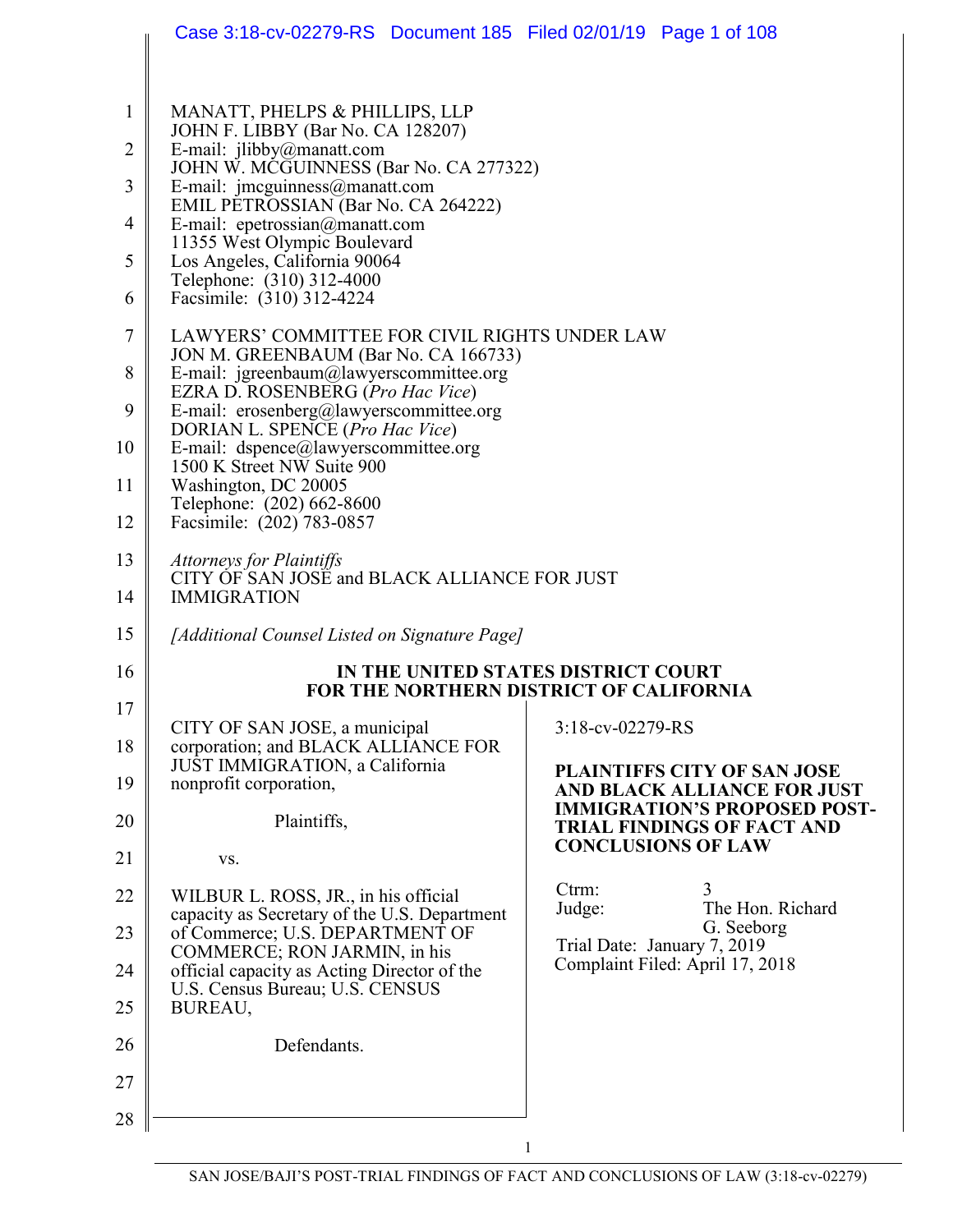|     |                 | <b>TABLE OF CONTENTS</b>                                                                                                                                                 |
|-----|-----------------|--------------------------------------------------------------------------------------------------------------------------------------------------------------------------|
|     |                 | Page                                                                                                                                                                     |
|     |                 |                                                                                                                                                                          |
| Ι.  |                 |                                                                                                                                                                          |
|     | A <sub>1</sub>  |                                                                                                                                                                          |
|     | <b>B.</b>       |                                                                                                                                                                          |
|     | $\mathcal{C}$ . |                                                                                                                                                                          |
|     | D.              |                                                                                                                                                                          |
|     | E.              |                                                                                                                                                                          |
|     |                 | $\mathbf{1}$                                                                                                                                                             |
|     |                 | 2.                                                                                                                                                                       |
|     |                 | 3 <sub>1</sub>                                                                                                                                                           |
|     |                 | Census History, Census Instruments, And The Citizenship Question 9<br>$4_{\cdot}$                                                                                        |
| II. |                 | PLAINTIFFS ARE BEING HARMED BY THE PROPOSED ADDITION OF                                                                                                                  |
|     | <b>CENSUS</b>   | THE CITIZENSHIP QUESTION AND WILL BE FURTHER HARMED<br>UNLESS THE PROPOSED QUESTION IS REMOVED FROM THE 2020                                                             |
|     | A.              | Adding A Citizenship Question Will Cause A Differential Decrease In                                                                                                      |
|     |                 | Response Rates, Will Degrade Census Data, And Will Ultimately Lead To                                                                                                    |
|     |                 | Adding The Citizenship Question Will Increase The Non-Response<br>1.                                                                                                     |
|     |                 | The Bureau's Non-Response Follow Up Operations ("NRFU"),<br>2.<br>Including Proxy Responses And Imputation, Will Not Remediate                                           |
|     |                 | Regardless Of The Success of NRFU In Obtaining A Complete<br>3.<br>Count, Adding The Citizenship Question Will Degrade The Quality                                       |
|     |                 | Dr. Matthew A. Barreto Showed That Adding The Citizenship<br>4.<br>Question Will Lead To A Differential Undercount Of Minorities                                         |
|     |                 | Dr. Fraga Calculated Numerous Potential Enumeration Outcomes,<br>5.<br>All Of Which Resulted In Differential Undercounts For California                                  |
|     | <b>B.</b>       | Adding The Citizenship Question Is Harming And Will Harm San Jose 27                                                                                                     |
|     |                 | The Differential Undercounts Will Reduce The Funding San Jose<br>1.                                                                                                      |
|     |                 | Dr. Andrew Reamer Demonstrated That For Certain Federal<br>a.<br>Programs, A Differential Undercount Of A Geographic<br>Area Compared To The Nation Will Lead To Reduced |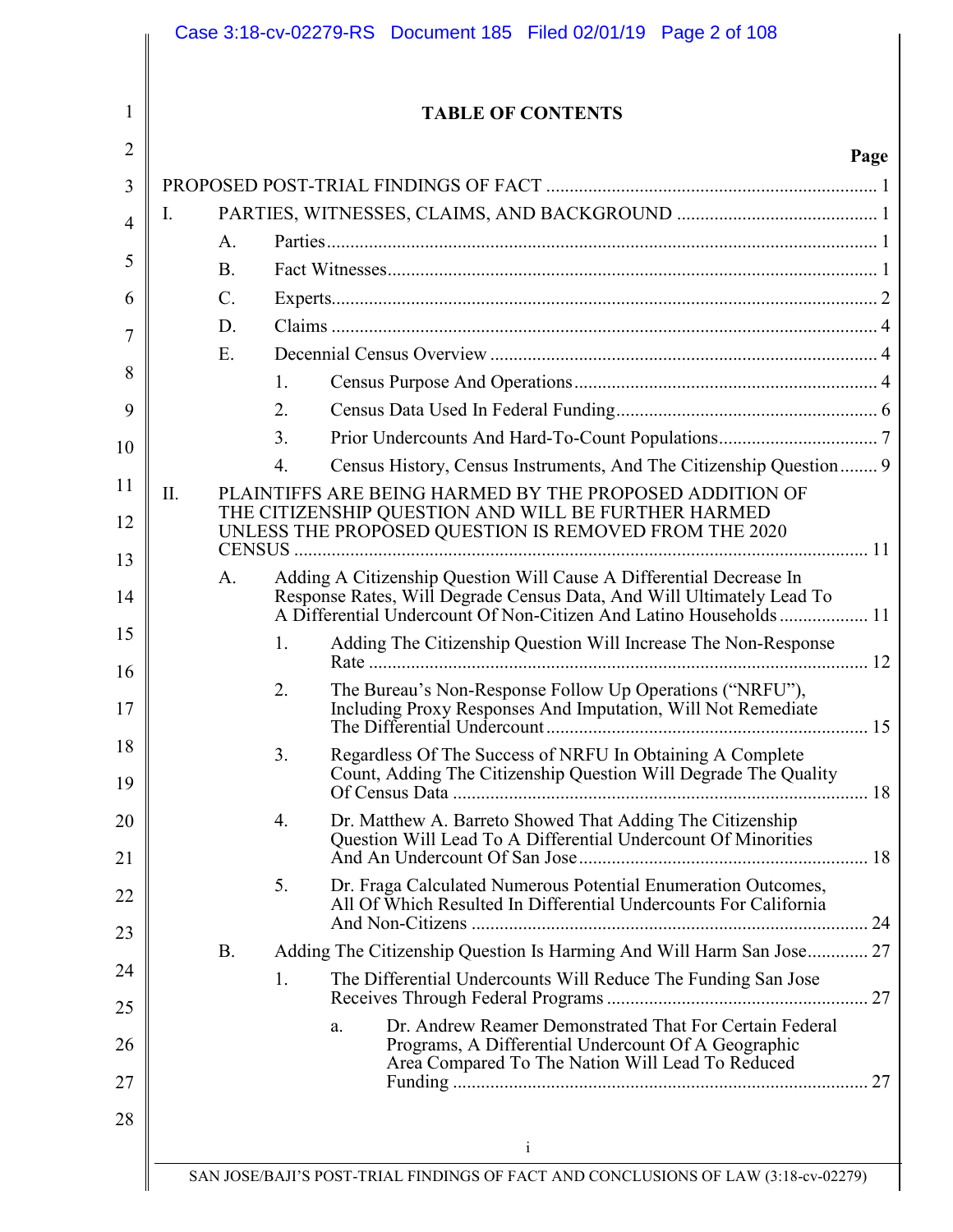|      |           |    |               | <b>TABLE OF CONTENTS</b><br>(continued)                                                                                      |
|------|-----------|----|---------------|------------------------------------------------------------------------------------------------------------------------------|
|      |           |    |               |                                                                                                                              |
|      |           |    | $\mathbf b$ . | San Jose's Local Workforce Development Program, Funded<br>Under WIOA, Will Suffer a Funding Loss Due to the                  |
|      |           |    | c.            | San Jose's CDBG Program Will Lose Funding Due To The                                                                         |
|      |           |    | d.            | San Jose's Office of Emergency Management Faces A<br>Substantial Risk Of Losing Funding Based On The Addition                |
|      |           | 2. |               | San Jose Has Diverted Resources To Mitigate The Substantial Risk                                                             |
|      |           | 3. |               | San Jose Relies On Accurate Census Data For Its Operations And<br>The Bureau Admits That Adding The Question Will Reduce The |
|      |           |    | a.            | San Jose's Library System Requires Accurate Data To Plan                                                                     |
|      |           |    | b.            | San Jose's Workforce Development Program Requires                                                                            |
|      |           |    | c.            | San Jose's Department of Housing Requires Accurate Data                                                                      |
|      |           |    | d.            | San Jose's Office Of Emergency Management Requires<br>Accurate Data To Assist San Jose Residents During                      |
|      |           |    | e.            | The Bureau Admits That Adding The Citizenship Question                                                                       |
|      | $C$ .     |    |               | BAJI And Its Members Will Be Harmed By The Addition Of A                                                                     |
|      |           | 1. |               | BAJI Has Spent And Will Spend Time And Resources To Address                                                                  |
|      |           | 2. |               | BAJI's Members Are Afraid That Their Responses To The<br>Citizenship Question Will Be Shared With Law Enforcement, And       |
| III. |           |    |               |                                                                                                                              |
|      | A.        |    |               |                                                                                                                              |
|      | <b>B.</b> |    |               | The Trump Administration Has Fostered A Climate Of Fear Among Non-                                                           |
|      |           | 1. |               | The Center For Survey Measurement's Memorandum Documented                                                                    |
|      |           | 2. |               | The Bureau's National Advisory Committee on Racial, Ethnic, And<br>Other Populations Documented Respondent Concerns Tied To  |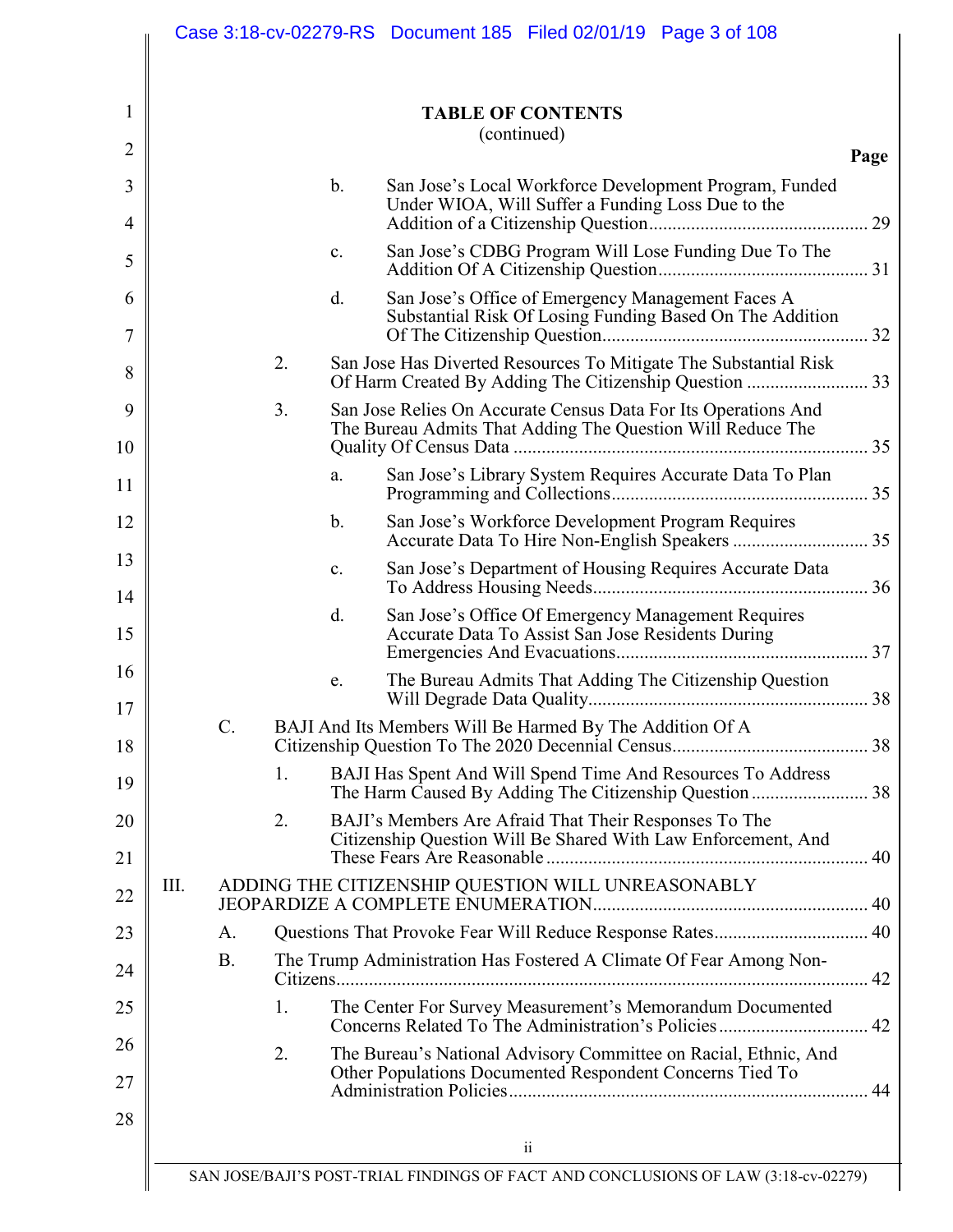|     |                 | <b>TABLE OF CONTENTS</b>                                                                                                                                                                                            |
|-----|-----------------|---------------------------------------------------------------------------------------------------------------------------------------------------------------------------------------------------------------------|
|     |                 | (continued)                                                                                                                                                                                                         |
|     |                 | 3 <sub>1</sub><br>The Census Barriers, Attitudes And Motivators Study ("CBAMS"),<br>Commissioned By The Bureau, Confirmed That These Fears Will<br>Be Exacerbated By Adding The Citizenship Question                |
| IV. |                 | THE ADMINISTRATIVE RECORD ALONE SHOWS THAT ROSS AND<br>COMMERCE DECIDED EARLY IN THE TRUMP ADMINISTRATION TO<br>ADD THE CITIZENSHIP QUESTION AND ENGAGED IN A SCHEME TO                                             |
|     | A.              | Ross And His Deputy, Earl Comstock, Planned To Add The Question<br>Early In 2017, After The Statutory Deadline To Modify Census Topics                                                                              |
|     | <b>B.</b>       | Comstock Asked DOJ And DHS To Request The Question But Both<br>Agencies Refused, Leading Ross To Reach Out To The Attorney General 49                                                                               |
|     | $C$ .           | When The DOJ Reluctantly Submitted Its Request, The Bureau Studied<br>The Issue And Showed The Harm That Adding A Citizenship Question                                                                              |
|     |                 | DOJ Had Previously Decided Not To Ask For A Citizenship<br>1.                                                                                                                                                       |
|     |                 | The DOJ Request Does Not Provide Evidence That A Citizenship<br>2.                                                                                                                                                  |
|     |                 | The Bureau Reported The Estimated Negative Effects Of Adding<br>3.                                                                                                                                                  |
|     |                 | The Bureau Presented More Evidence That Adding The Citizenship<br>4.<br>Question Would Harm the Quality Of The Census Count Without<br>Providing Better Citizenship Data On January 3, 2018 And January<br>19.2018. |
|     | D.              |                                                                                                                                                                                                                     |
|     | Ε.              | Ross Sought Out Stakeholders Who Would Support The Decision To Add<br>The Question But Still The Vast Majority Of Those Who Met With Him                                                                            |
|     | $F_{\cdot}$     | Ross Met With The Bureau Staff Once And Demanded Further Study Of                                                                                                                                                   |
| V.  |                 | ROSS ISSUED A DECISIONAL MEMO ORDERING THAT THE                                                                                                                                                                     |
|     | A.              | The Decisional Memo Does Not Include Ross's Real Reasons For Adding                                                                                                                                                 |
|     | <b>B.</b>       | The Supplemental Memorandum Does Not Provide The Real Reasons For                                                                                                                                                   |
|     | $\mathcal{C}$ . | The Decisional Memo Sets Forth A Rationale That Is Contradicted By The                                                                                                                                              |
|     | D.              | The Rationale Of The Decisional Memo Ignores Important Aspects Of The                                                                                                                                               |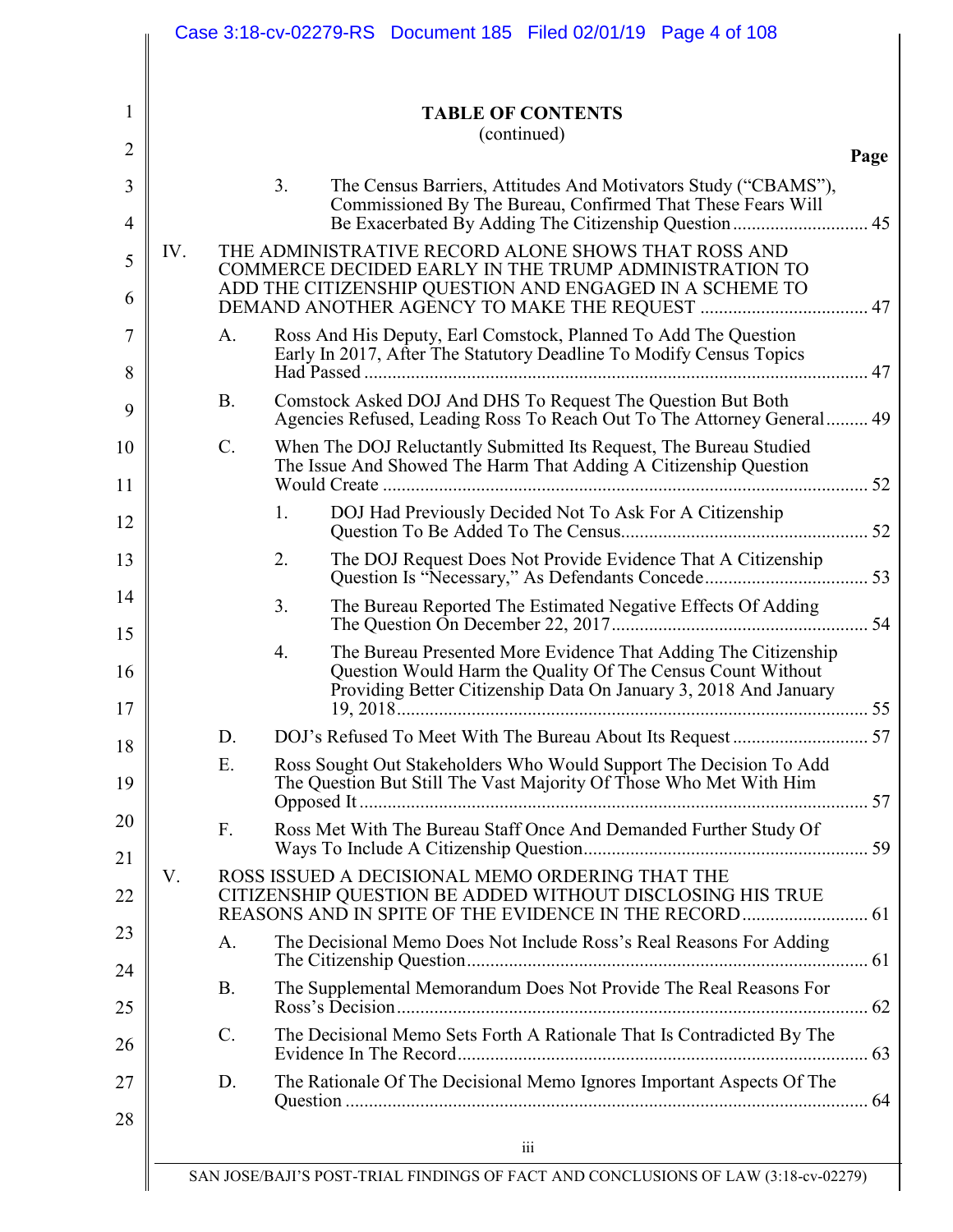|      |                 |    |                | <b>TABLE OF CONTENTS</b>                                                                                                                                                                      |
|------|-----------------|----|----------------|-----------------------------------------------------------------------------------------------------------------------------------------------------------------------------------------------|
|      |                 |    |                | (continued)                                                                                                                                                                                   |
|      | Ε.              |    |                | Ross's Overall Conclusion That Providing DOJ With Citizenship Data                                                                                                                            |
|      | $F_{\cdot}$     |    |                | Ross Had An Unalterably Closed Mind On The Issue Of Adding The                                                                                                                                |
|      | G.              |    |                | Ross Added the Question Without Relying On Administrative Records To<br>The Maximum Extent Possible And Without Submitting A Report To                                                        |
| VI.  |                 |    |                | DEFENDANTS PROVIDED FALSE STATEMENTS, HID DOCUMENTS,<br>FAILED TO DISCLOSE THEIR TRUE MOTIVES, AND DOCTORED                                                                                   |
|      |                 |    |                |                                                                                                                                                                                               |
| Ι.   |                 |    |                | PLAINTIFFS' HAVE STANDING TO CHALLENGE SECRETARY ROSS'S<br>DECISION TO INCLUDE A CITIZENSHIP QUESTION IN THE 2020                                                                             |
|      | A.              |    |                | Standing Requires An Injury In Fact That Is Fairly Traceable To The                                                                                                                           |
|      | <b>B.</b>       |    |                |                                                                                                                                                                                               |
|      |                 | 1. |                | A Plaintiff Shows Injury-In-Fact If A Procedural Act Is<br>"Reasonably Probable" To Cause Harm, If A Future Event Poses A<br>"Substantial Risk" Of Harm, Or If It "Reasonably Incur[s] Costs" |
|      |                 | 2. |                |                                                                                                                                                                                               |
|      |                 |    | a.             |                                                                                                                                                                                               |
|      |                 |    |                |                                                                                                                                                                                               |
|      |                 |    | C <sub>1</sub> | Substantial Risk of Financial Loss Associated With A                                                                                                                                          |
|      |                 | 3. |                |                                                                                                                                                                                               |
|      |                 |    | a.             | Some BAJI Members Will Not Complete The Census And                                                                                                                                            |
|      |                 |    | $\mathbf b$ .  |                                                                                                                                                                                               |
|      |                 |    | C <sub>1</sub> | BAJI Members Legitimately Fear That The Question                                                                                                                                              |
|      | $\mathcal{C}$ . |    |                | Plaintiffs' Injuries Are Fairly Traceable To Secretary Ross's Decision 77                                                                                                                     |
|      | D.              |    |                |                                                                                                                                                                                               |
| П.   |                 |    |                | ADDING THE CITIZENSHIP QUESTION VIOLATED THE ENUMERATION                                                                                                                                      |
| III. |                 |    |                | THIS COURT MUST SET THE DECISION ASIDE BECAUSE IT WAS MADE                                                                                                                                    |
|      | A.              |    |                | The Stated Reason For Adding The Citizenship Question Was Pretextual                                                                                                                          |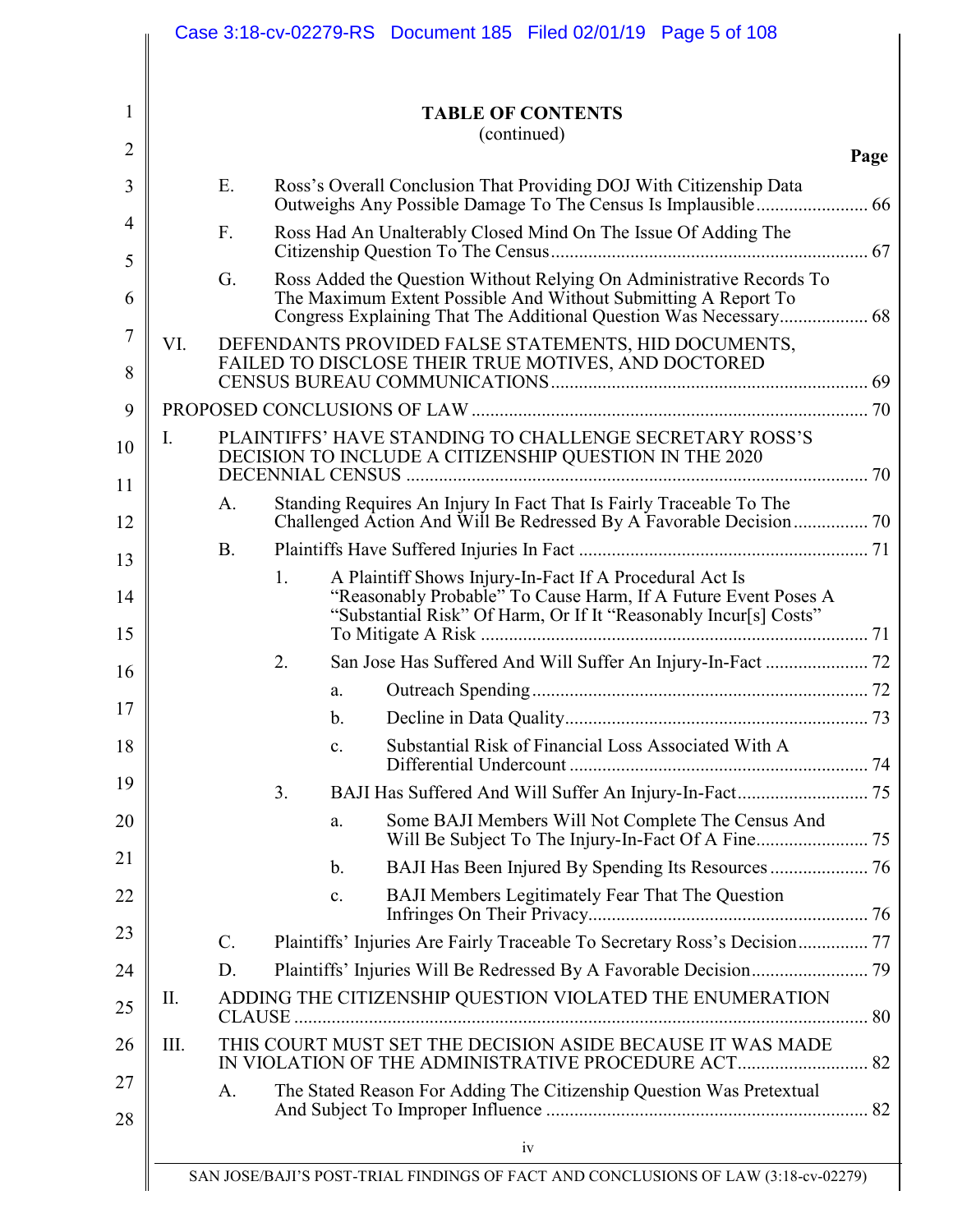|                | Case 3:18-cv-02279-RS Document 185 Filed 02/01/19 Page 6 of 108                                                                                 |
|----------------|-------------------------------------------------------------------------------------------------------------------------------------------------|
|                |                                                                                                                                                 |
| 1              | <b>TABLE OF CONTENTS</b>                                                                                                                        |
| $\overline{2}$ | (continued)<br>Page                                                                                                                             |
| 3              | B.<br>The Decision To Add A Citizenship Question Must Be Struck Down As                                                                         |
| 4              | Arbitrary And Capricious Because It Runs Contrary To The Evidence,<br>Fails To Consider Important Aspects Of The Problem, And Is Implausible 85 |
| 5              | The Decision To Add A Citizenship Question Was Contrary To<br>1.                                                                                |
| 6              | The Decision To Add the Citizenship Question Failed To Consider<br>2.                                                                           |
| 7              | 3 <sub>1</sub><br>Ross's Overall Conclusion That Providing DOJ With Citizenship                                                                 |
| 8              | Data Outweighs Any Possible Damage To The Census Is                                                                                             |
| 9              | The Decision To Add The Citizenship Question Violated The Census Act 90<br>$C_{\cdot}$                                                          |
| 10             | DEFENDANTS SHOULD BE ENJOINED FROM ADDING A CITIZENSHIP<br>IV.                                                                                  |
| 11             |                                                                                                                                                 |
| 12             |                                                                                                                                                 |
| 13             |                                                                                                                                                 |
| 14             |                                                                                                                                                 |
| 15             |                                                                                                                                                 |
| 16             |                                                                                                                                                 |
| 17             |                                                                                                                                                 |
| 18             |                                                                                                                                                 |
| 19             |                                                                                                                                                 |
| 20             |                                                                                                                                                 |
| 21             |                                                                                                                                                 |
| 22             |                                                                                                                                                 |
| 23             |                                                                                                                                                 |
| 24             |                                                                                                                                                 |
| 25             |                                                                                                                                                 |
| 26             |                                                                                                                                                 |
| 27             |                                                                                                                                                 |
| 28             |                                                                                                                                                 |
|                | V                                                                                                                                               |
|                | SAN JOSE/BAJI'S POST-TRIAL FINDINGS OF FACT AND CONCLUSIONS OF LAW (3:18-cv-02279)                                                              |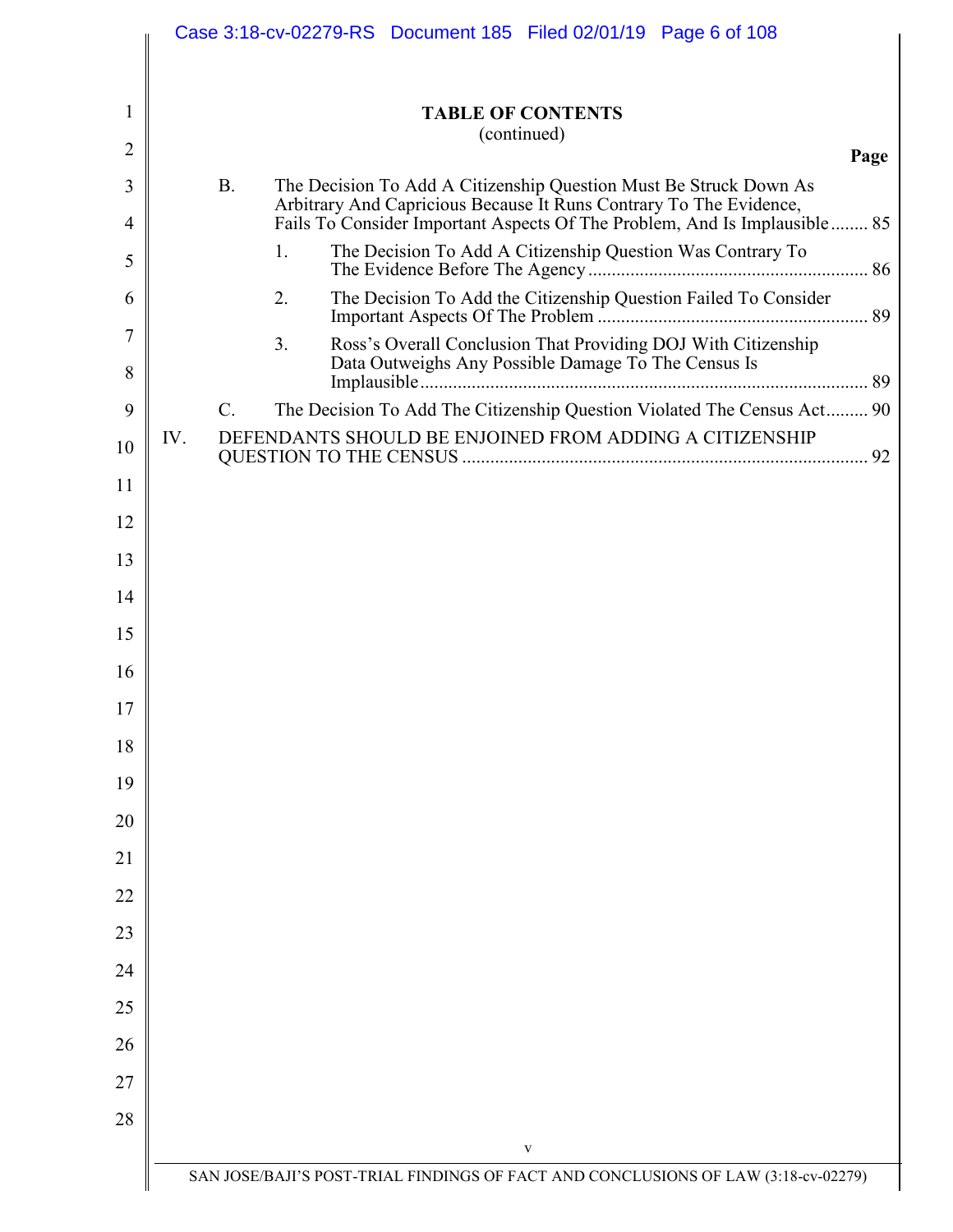| <b>TABLE OF AUTHORITIES</b>                                                           |      |
|---------------------------------------------------------------------------------------|------|
|                                                                                       | Page |
| <b>CASES</b>                                                                          |      |
| Allied Local and Regional Mfrs. Caucus v. U.S. E.P.A.,                                |      |
| Ass'n. of Data Processing Serv. Orgs., Inc. v. Bd. of Governors of Fed. Reserve Sys., |      |
| Ass'n of Data Processing Serv. Orgs., Inc. v. Camp,                                   |      |
| Ass'n of Nat'l. Advertisers, Inc. v. $F.T.C.,$                                        |      |
| Barnett v. City of Chicago,                                                           |      |
| Bennett v. Spear,                                                                     |      |
| Beno v. Shalala,                                                                      |      |
| Burlington Truck Lines, Inc. v. United States,                                        |      |
| Butte Cty., Cal. v. Hogen,                                                            |      |
| California v. Azar,                                                                   |      |
| Carey v. Klutznick,                                                                   |      |
| Center for Biological Diversity v. Brennan,                                           |      |
| Center for Immigration Studies v. Richard Cohen et al.,                               |      |
| Central Delta Water Agency v. U.S.,                                                   |      |
| Central United Life, Inc. v. Burwell,                                                 |      |
| Chevron U.S.A. v. Natural Resources Defense Council, Inc.,                            |      |
| City of Chicago, Ill. v. Federal Power Commission,                                    |      |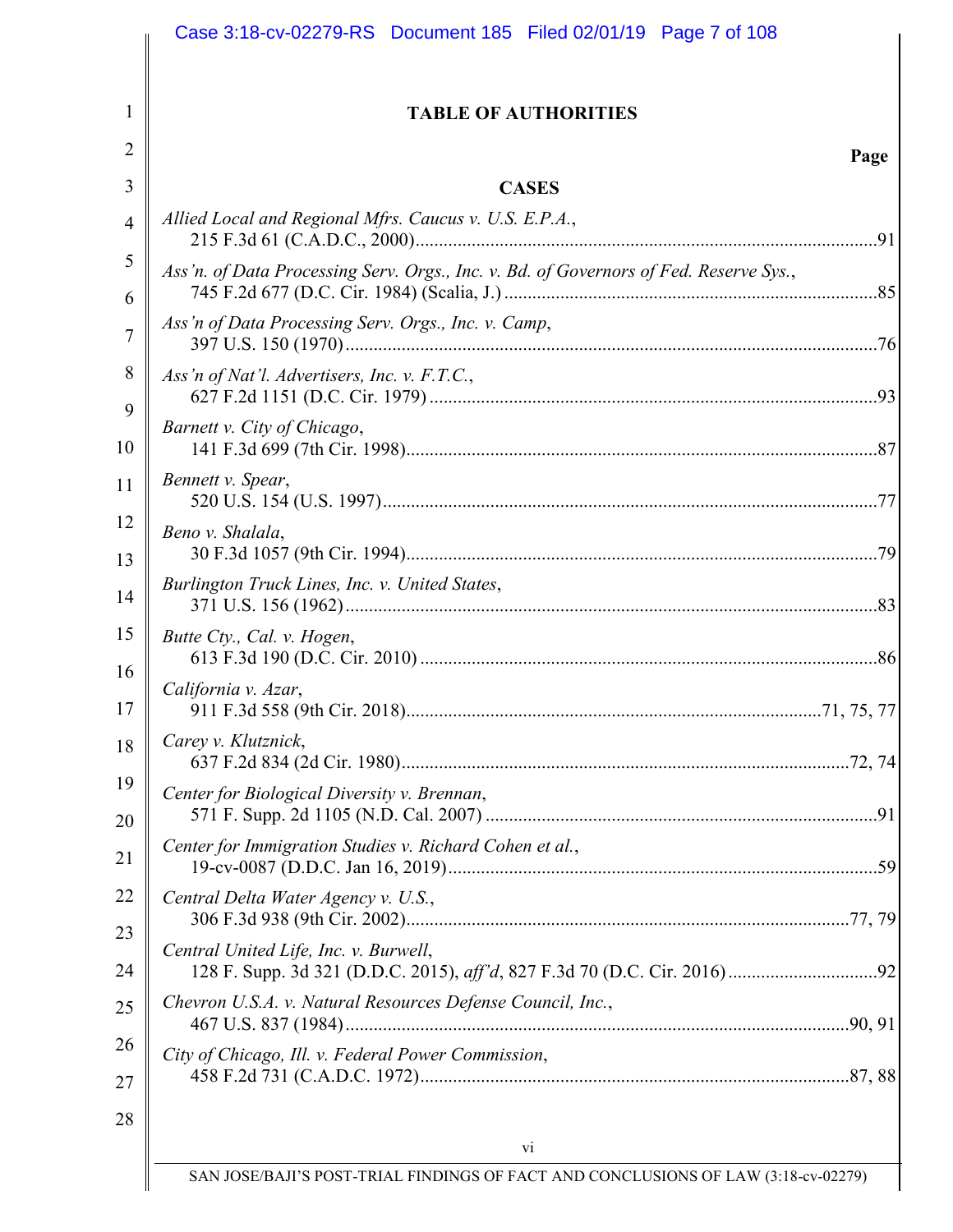|                                                                      | Case 3:18-cv-02279-RS Document 185 Filed 02/01/19 Page 8 of 108                                                                                                                                                                                                                                                                                                                                                                        |      |
|----------------------------------------------------------------------|----------------------------------------------------------------------------------------------------------------------------------------------------------------------------------------------------------------------------------------------------------------------------------------------------------------------------------------------------------------------------------------------------------------------------------------|------|
| 1<br>$\overline{2}$                                                  | <b>TABLE OF AUTHORITIES</b><br>(continued)                                                                                                                                                                                                                                                                                                                                                                                             |      |
| 3<br>$\overline{4}$<br>5<br>6<br>7<br>8<br>9<br>10<br>11<br>12<br>13 | City of Tacoma, Washington v. F.E.R.C.,<br>City of Willacoochee v. Baldridge,<br>Clapper v. Amnesty Int'l USA,<br>Czyzewski v. Jevic Holding Corp.,<br>D.C. Fed'n of Civic Ass'ns v. Volpe,<br>De Loss v. Dep't of Hous. & Urban Dev.,<br>Delaware Dep't of Nat. Res. & Envtl. Control v. EPA,<br>Ergon-W. Virginia, Inc. v. United States Envtl. Prot. Agency,                                                                        | Page |
| 14<br>15<br>16<br>17<br>18<br>19<br>20<br>21<br>22<br>23<br>24<br>25 | Fair Hous. of Marin v. Combs,<br>Friends of Richards-Gebaur Airport v. FAA,<br>Genuine Parts Company v. Environmental Protection Agency,<br>Glavin v. Clinton,<br>19 F. Supp. 2d 543 (E.D.Va. 1998) aff'd, Dep't of Commerce v. U.S. House of<br>Goudy-Bachman v. U.S. Dept. of Health and Human Services,<br>Havens Realty Corp. v. Coleman,<br>Home Box Office, Inc. v. F.C.C.,<br>Hunt v. Washington State Apple Advertising Com'n, |      |
| 26<br>27<br>28                                                       | Landry v. $F.D.I.C.,$<br>Larson v. Valente,<br>vii<br>SAN JOSE/BAJI'S POST-TRIAL FINDINGS OF FACT AND CONCLUSIONS OF LAW (3:18-cv-02279)                                                                                                                                                                                                                                                                                               |      |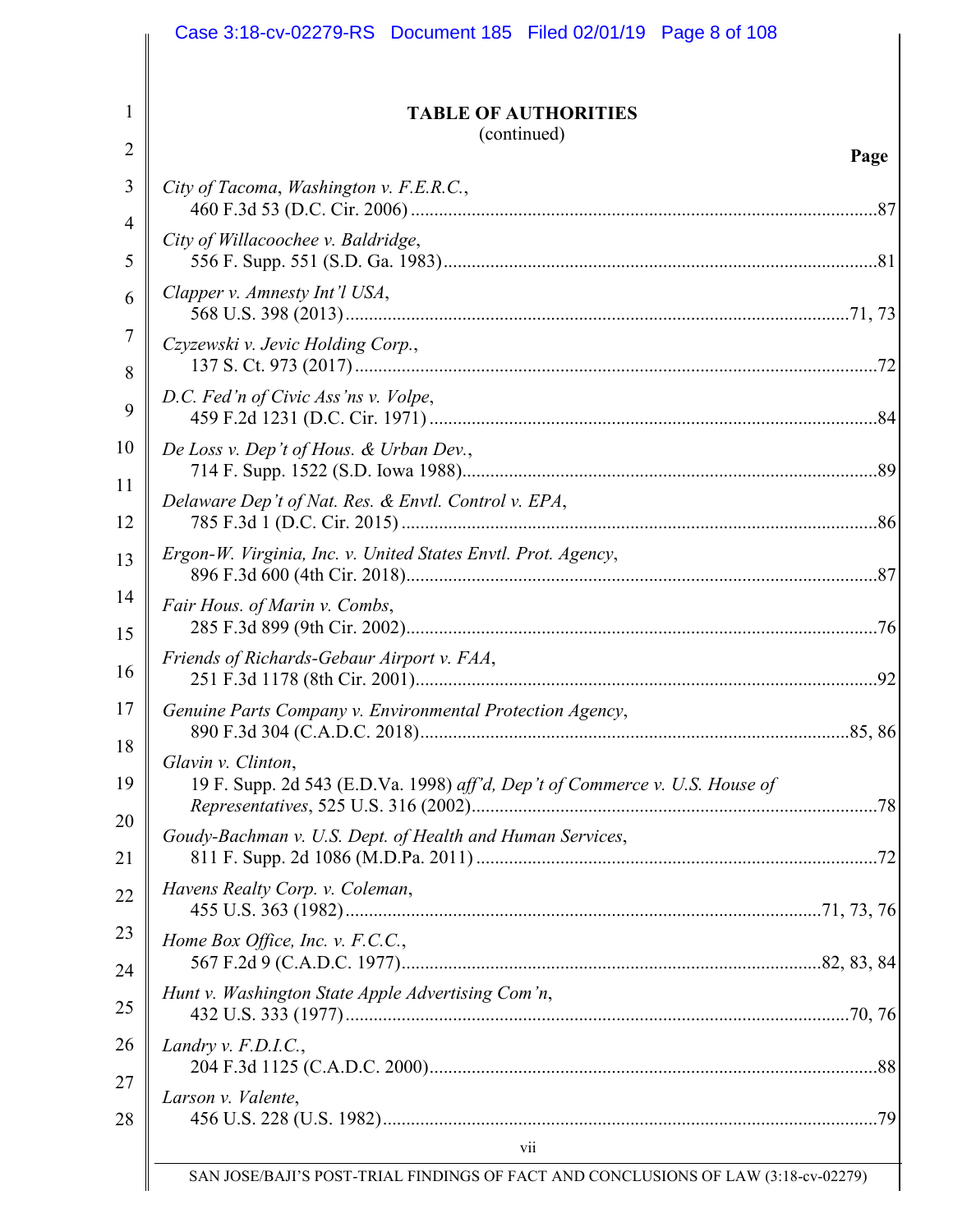| <b>TABLE OF AUTHORITIES</b>                                                |
|----------------------------------------------------------------------------|
| (continued)                                                                |
| Page                                                                       |
| Lexmark Intern., Inc. v. Static Control Components, Inc.,                  |
| Liberty University, Inc. v. Geithner,                                      |
| Lujan v. Defenders of Wildlife,                                            |
| Lujan v. Defs. of Wildlife,                                                |
| LULAC v. Perry,                                                            |
| Mendoza v. Zirkle Fruit Co.,                                               |
| Michigan v. $E.P.A.,$                                                      |
| Monsanto Co. v. Geertson Seed Farms,                                       |
| Motor Vehicle Mfrs. Ass'n of U.S., Inc. v. State Farm Mut. Auto. Ins. Co., |
| National Federation of Independent Business v. Sebelius,                   |
| Negron v. City of Miami Beach,                                             |
| Nehemiah Corp. of Am. v. Jackson,                                          |
| Organized Vill. of Kake v. U.S. Dep't of Agric.,                           |
| Padula v. Webster,                                                         |
| Presidio Golf Club v. Nat'l Park Serv.,                                    |
| Pub. Citizen, Inc. v. Mineta,                                              |
| Public Citizen v. U.S. Dept. of Justice,                                   |
| Reeves v. Sanderson Plumbing Products, Inc.,                               |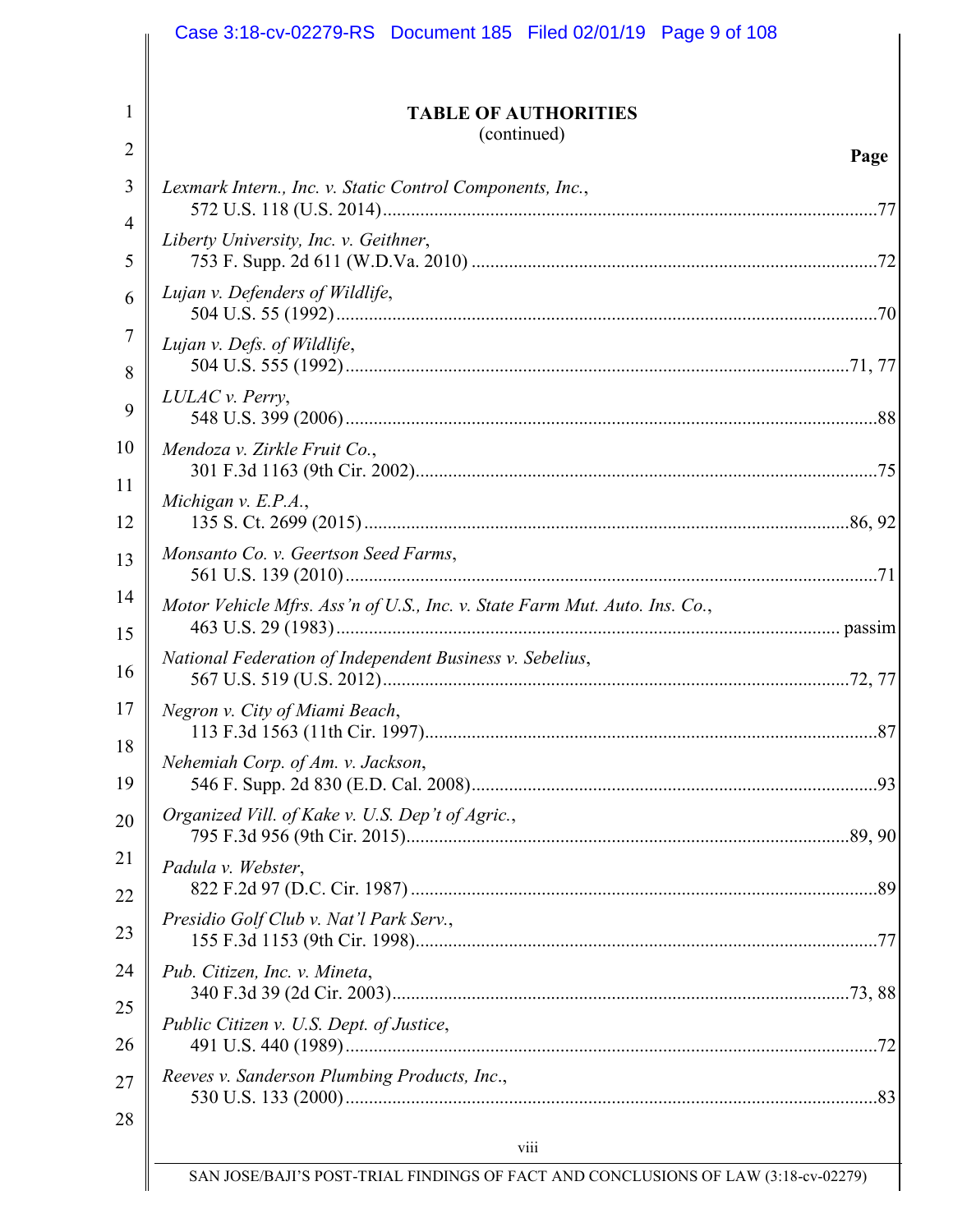| <b>TABLE OF AUTHORITIES</b>                                                                       |
|---------------------------------------------------------------------------------------------------|
| (continued)<br>Page                                                                               |
| Reyes v. City of Farmers Branch,                                                                  |
| Robins v. Spokeo, Inc.,                                                                           |
| Romero v. City of Pomona,<br>883 F.2d 1418 (9th Cir. 1989), overruled in part on other grounds by |
| Rumsfeld v. Forum for Academic and Institutional Rights, Inc.,                                    |
| SAS Inst., Inc. v. Iancu,                                                                         |
| Sierra Club v. U.S. E.P.A.,                                                                       |
| Sokaogon Chippewa Cmty. (Mole Lake Band of Lake Superior Chippewa) v.<br>Babbitt,                 |
| South Carolina v. United States,                                                                  |
| Spokeo, Inc. v. Robins,                                                                           |
| State of Texas v. Mosbacher,                                                                      |
| State v. Bureau of Land Mgmt.,                                                                    |
| Susan B. Anthony List v. Driehaus,                                                                |
| Thomas More Law Center v. Obama,                                                                  |
| Tummino v. Torti,                                                                                 |
| Utah v. Evans,                                                                                    |
| Van Patten v. Vertical Fitness Grp., LLC,                                                         |
| Water Quality Ins. Syndicate v. United States,                                                    |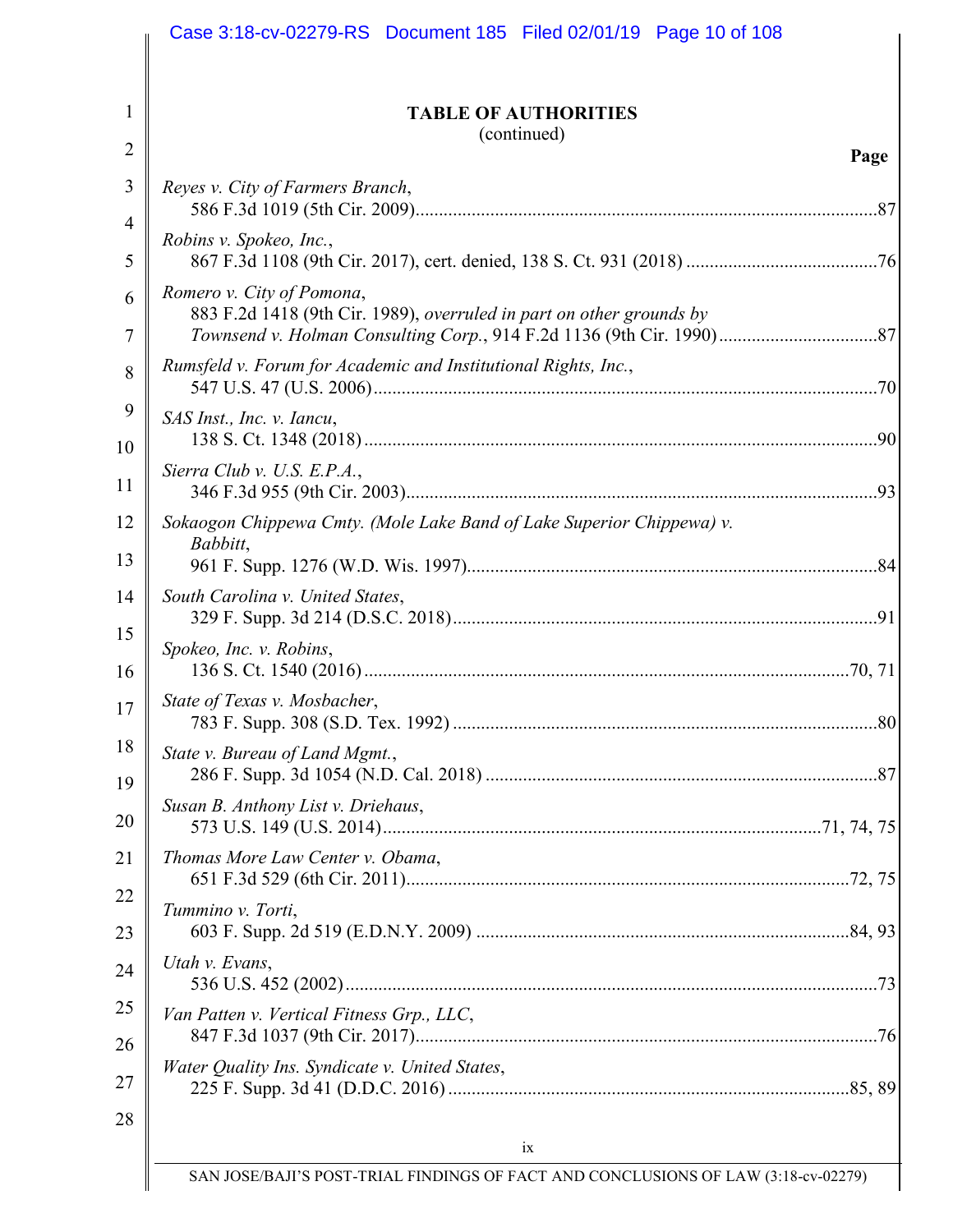|                                                                                                                                                                                                                               | <b>TABLE OF AUTHORITIES</b><br>(continued) |  |  |  |
|-------------------------------------------------------------------------------------------------------------------------------------------------------------------------------------------------------------------------------|--------------------------------------------|--|--|--|
|                                                                                                                                                                                                                               | Page                                       |  |  |  |
| <i>Wisconsin v. City of N.Y.</i> ,                                                                                                                                                                                            |                                            |  |  |  |
| Woods Petroleum Corp. v. U.S. Dep't of Interior,                                                                                                                                                                              |                                            |  |  |  |
| Young v. Klutznick,<br>497 F. Supp. 1318 (E.D. Mich. 1980), rev'd other grounds, 652 F.2d 617 (6th                                                                                                                            |                                            |  |  |  |
|                                                                                                                                                                                                                               | <b>STATUTES</b>                            |  |  |  |
|                                                                                                                                                                                                                               |                                            |  |  |  |
|                                                                                                                                                                                                                               |                                            |  |  |  |
|                                                                                                                                                                                                                               |                                            |  |  |  |
|                                                                                                                                                                                                                               |                                            |  |  |  |
|                                                                                                                                                                                                                               |                                            |  |  |  |
|                                                                                                                                                                                                                               |                                            |  |  |  |
|                                                                                                                                                                                                                               |                                            |  |  |  |
|                                                                                                                                                                                                                               |                                            |  |  |  |
|                                                                                                                                                                                                                               |                                            |  |  |  |
|                                                                                                                                                                                                                               |                                            |  |  |  |
|                                                                                                                                                                                                                               |                                            |  |  |  |
|                                                                                                                                                                                                                               |                                            |  |  |  |
|                                                                                                                                                                                                                               |                                            |  |  |  |
| <b>OTHER AUTHORITIES</b>                                                                                                                                                                                                      |                                            |  |  |  |
|                                                                                                                                                                                                                               |                                            |  |  |  |
|                                                                                                                                                                                                                               |                                            |  |  |  |
| Brief of Former Directors of the U.S. Census Bureau as Amici Curiae in Support                                                                                                                                                |                                            |  |  |  |
| Defendants' Reply Memorandum and Opposition to Plaintiffs' Motion for<br>Summary Judgment, Federation for American Immigration Reform (FAIR), et<br>al., v. Philip M. Klutznick, et al., 79-3269 (D.D.C. Jan 3, 1980) 1980 WL |                                            |  |  |  |
| H.R. Rep. No. 94-1719, at 10 (1976) (Conf. Rep.), as reprinted in 1976                                                                                                                                                        |                                            |  |  |  |
| Hearing with Commerce Secretary Ross: Hearing Before the H. Comm. on Ways                                                                                                                                                     |                                            |  |  |  |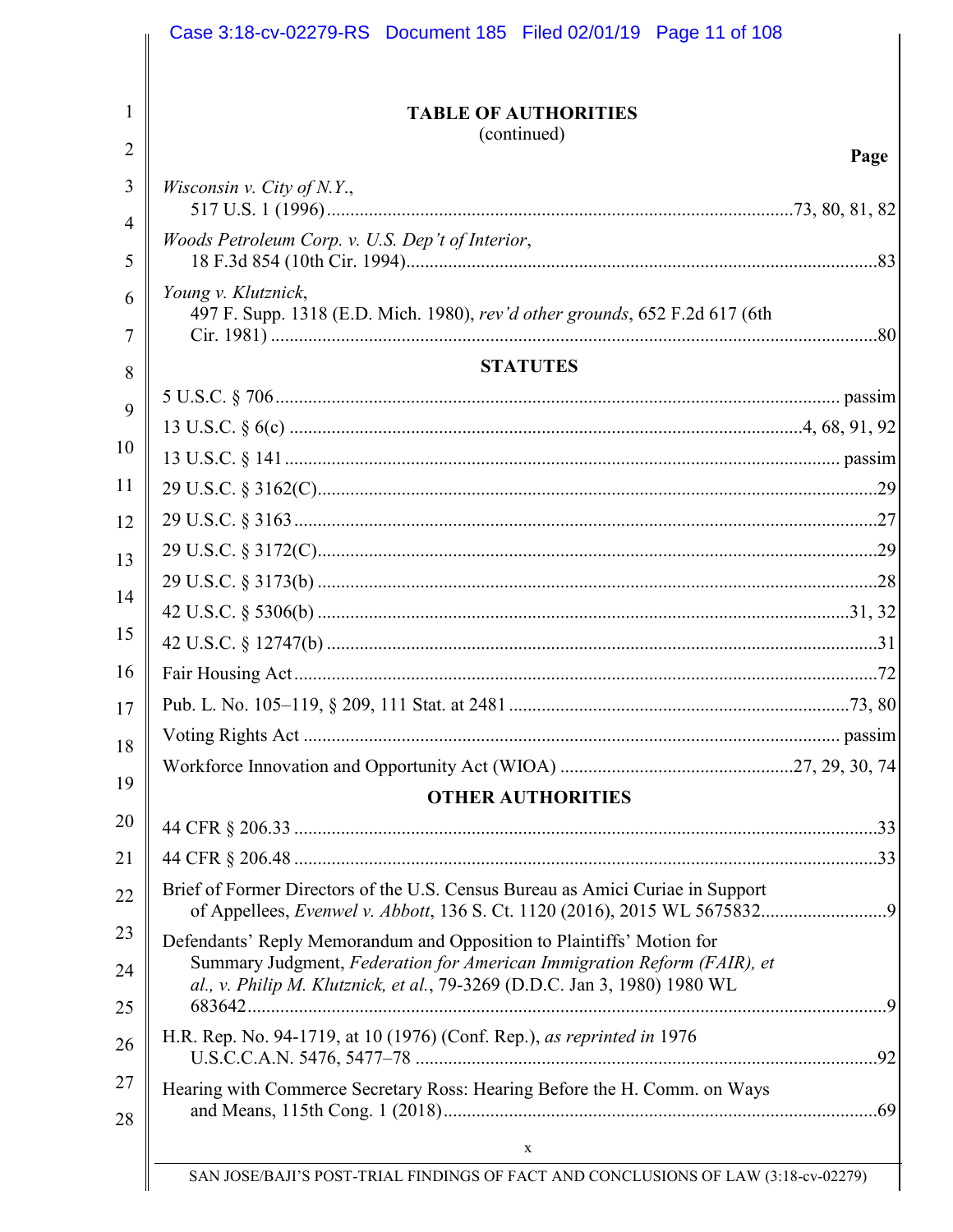| <b>TABLE OF AUTHORITIES</b>                                                                |      |
|--------------------------------------------------------------------------------------------|------|
| (continued)                                                                                | Page |
| https://www.census.gov/library/publications/2018/dec/planned-questions-2020-               |      |
| acs.html<br>https://www.iza.org/publications/dp/12087/estimating-the-potential-effects-of- |      |
|                                                                                            |      |
|                                                                                            |      |
|                                                                                            |      |
|                                                                                            |      |
|                                                                                            |      |
|                                                                                            |      |
|                                                                                            |      |
|                                                                                            |      |
|                                                                                            |      |
|                                                                                            |      |
|                                                                                            |      |
|                                                                                            |      |
|                                                                                            |      |
|                                                                                            |      |
|                                                                                            |      |
|                                                                                            |      |
|                                                                                            |      |
|                                                                                            |      |
|                                                                                            |      |
|                                                                                            |      |
|                                                                                            |      |
|                                                                                            |      |
|                                                                                            |      |
|                                                                                            |      |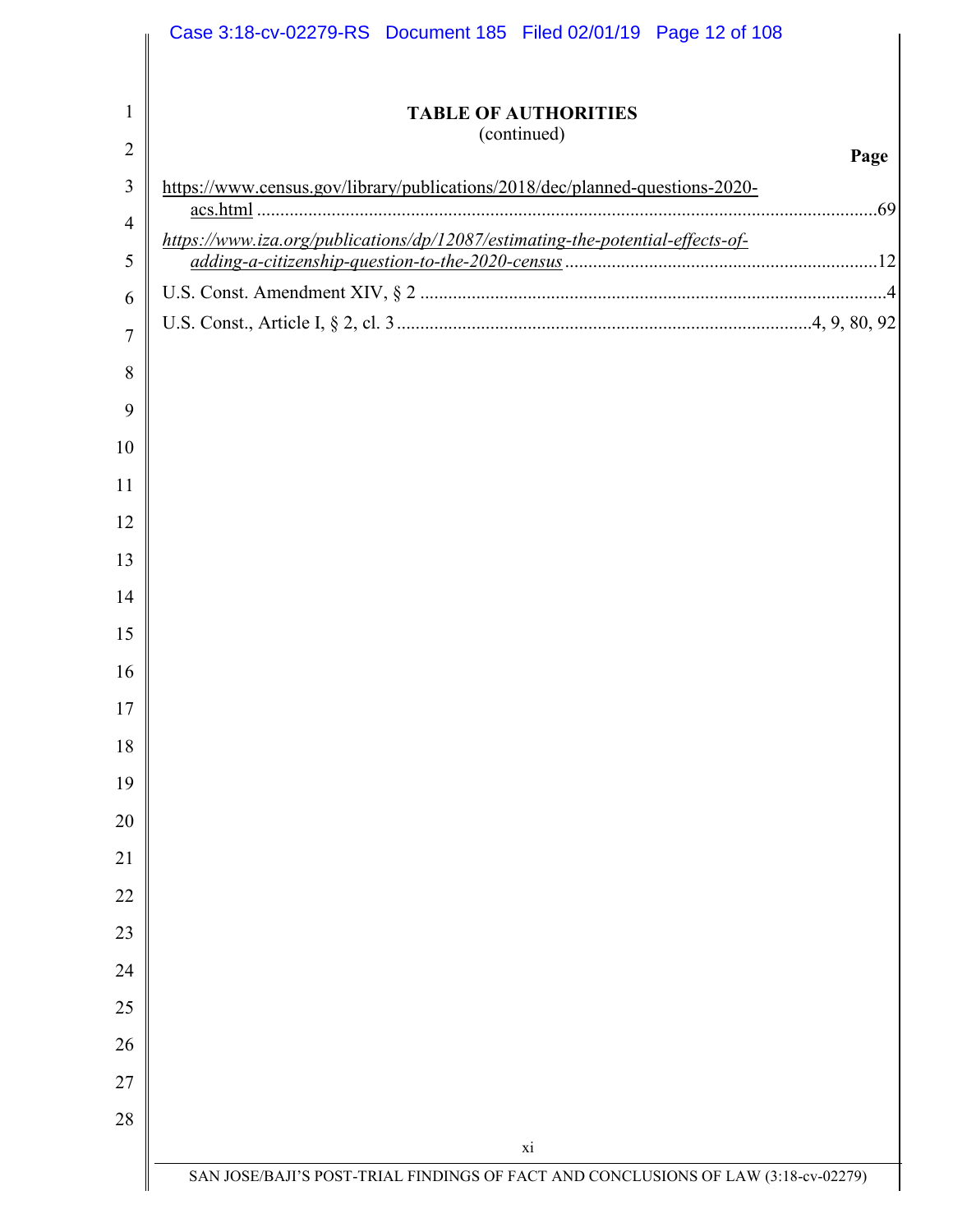|                |    | Case 3:18-cv-02279-RS  Document 185  Filed 02/01/19  Page 13 of 108                                                                                                                   |
|----------------|----|---------------------------------------------------------------------------------------------------------------------------------------------------------------------------------------|
| $\mathbf{1}$   |    | Plaintiffs City of San Jose and Black Alliance for Just Immigration hereby submit the                                                                                                 |
| $\overline{2}$ |    | following post-trial findings of fact and conclusions of law.                                                                                                                         |
| 3              |    | <b>PROPOSED POST-TRIAL FINDINGS OF FACT</b>                                                                                                                                           |
| $\overline{4}$ | I. | PARTIES, WITNESSES, CLAIMS, AND BACKGROUND                                                                                                                                            |
| 5              |    | A.<br><b>Parties</b>                                                                                                                                                                  |
| 6<br>7         | 1. | Plaintiff the City of San Jose ("San Jose") incorporated in 1850, is the third-largest city in<br>California. (UF 9). $1$                                                             |
| 8              | 2. | Plaintiff Black Alliance for Just Immigration ("BAJI") is an Oakland-based nonprofit that                                                                                             |
| 9              |    | educates and engages African American and Black immigrant communities in support of                                                                                                   |
| 10             |    | racial, social, and economic justice. (UF 10).                                                                                                                                        |
| 11             | 3. | Defendant Wilbur Louis Ross, Jr. is the Secretary of the Department of Commerce. (UF                                                                                                  |
| 12             |    | $11$ ).                                                                                                                                                                               |
| 13             | 4. | Defendant the United States Department of Commerce ("Commerce") is a department of                                                                                                    |
| 14             |    | the United States Government. (UF 12).                                                                                                                                                |
| 15             | 5. | Defendant Stephen Dillingham is the Director of the United States Census Bureau.                                                                                                      |
| 16             | 6. | During the period at issue, Ron Jarmin was performing the non-exclusive functions and                                                                                                 |
| 17             |    | duties of the Director of the United States Census Bureau. (UF 13).                                                                                                                   |
| 18             | 7. | The United States Census Bureau (the "Bureau") is a Bureau within the Department of                                                                                                   |
| 19             |    | Commerce charged with conducting the decennial census. (UF 14).                                                                                                                       |
| 20             |    | <b>B.</b><br><b>Fact Witnesses</b>                                                                                                                                                    |
| 21             | 8. | Opal Tometi is the Executive Director of BAJI. In that role she oversees BAJI's outreach                                                                                              |
| 22             |    | efforts to engage and educate Black immigrant, refugee, and African American                                                                                                          |
| 23             |    |                                                                                                                                                                                       |
| 24             |    |                                                                                                                                                                                       |
| 25             |    | Plaintiffs San Jose and BAJI cite to the Undisputed Facts (Exhibit A to the Joint Pretrial                                                                                            |
| 26             |    | Statement and Proposed Order, Doc. No. 125) with the abbreviation "UF" and to the<br>Administrative Record with the abbreviation "AR." Plaintiffs San Jose and BAJI cite to exhibits  |
| 27             |    | admitted at trial outside of the Administrative Record (relied up on for standing and the<br>Enumeration Clause claim only) as "PTX-", and to trial transcript page and line numbers. |
| 28             |    |                                                                                                                                                                                       |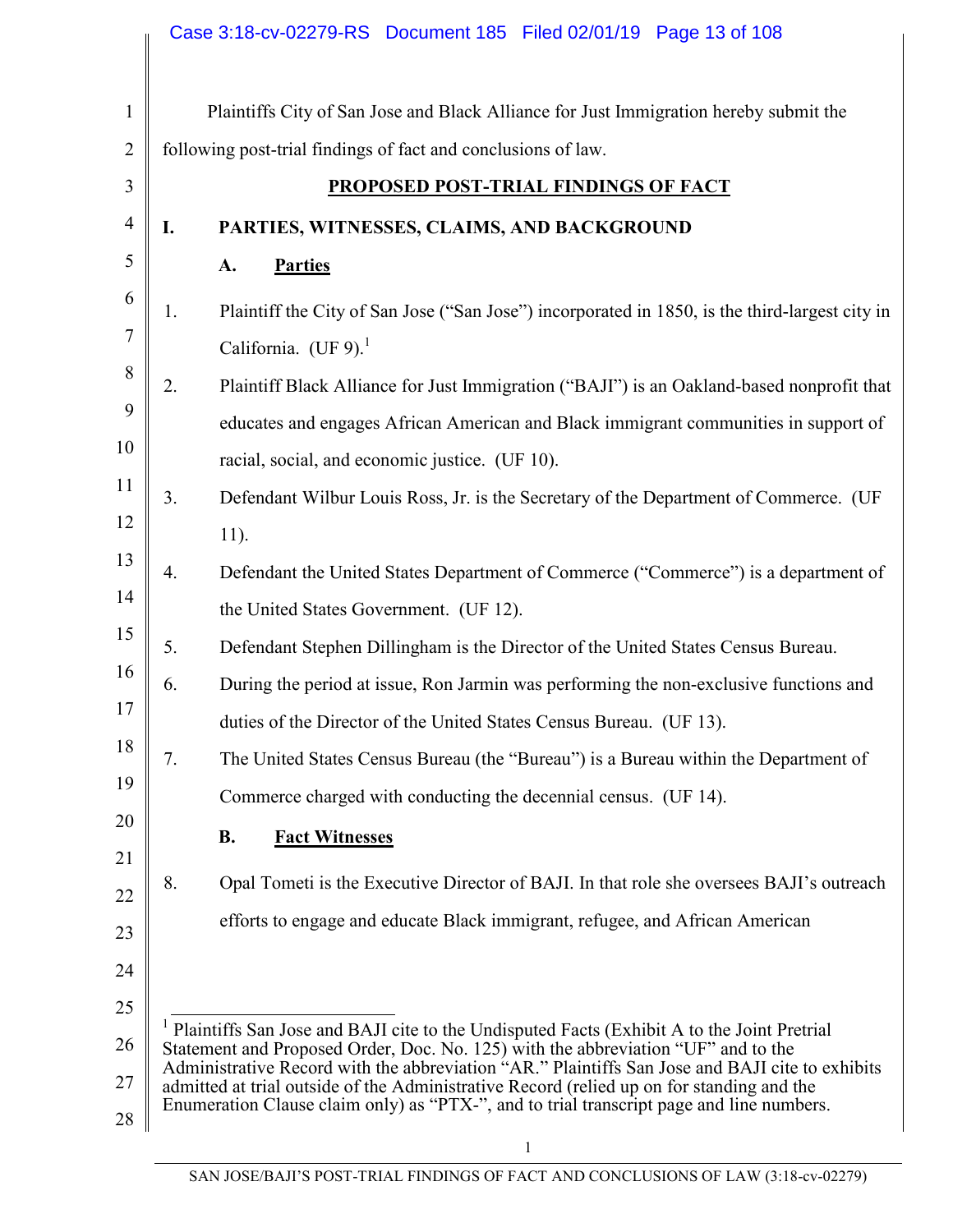| $\mathbf{1}$   |     | communities regarding the 2020 Decennial Census. (Trial Affidavit of Opal Tometi,                                                       |
|----------------|-----|-----------------------------------------------------------------------------------------------------------------------------------------|
| $\overline{2}$ |     | ("Tometi Aff."), Doc. No. 142, [] 3).                                                                                                   |
| 3              | 9.  | Jill Bourne is the director of the San Jose Public Library, a position she has held for five                                            |
| $\overline{4}$ |     | and a half years. (Trial Affidavit of Jill Bourne ("Bourne Aff."), Doc. No. 131, [1].                                                   |
| 5              | 10. | Jeff Ruster is the Assistant Director in the Office of Economic Development of the City of                                              |
| 6              |     | San Jose. (Trial Affidavit of Jeff Ruster ("Ruster Aff."), Doc. No. 130, [1]).                                                          |
| 7              | 11. | Monique Melchor is the Director of work2future, Workforce Development Board, Office                                                     |
| 8              |     | of Economic Development for the City of San Jose. (Trial Affidavit of Monique Melchor,                                                  |
| 9              |     | Doc. 135, ("Melchor Aff."), [2]                                                                                                         |
| 10             | 12. | Kristen Clements is the Division Manager for the City of San Jose's Department of                                                       |
| 11             |     | Housing, overseeing the Policy and Planning Team, the Grants Management Team, and                                                       |
| 12             |     | the Housing and Community Development Commissions. (Trial Affidavit of Kristen                                                          |
| 13             |     | Clements, ("Clements Aff."), Doc. No. 171 $\P$ 1)                                                                                       |
| 14             | 13. | Raymond Riordan is the Director of the Office of Emergency Management ("OEM") for                                                       |
| 15             |     | the City of San Jose. (Trial Affidavit of Raymond Riordan, ("Riordan Aff."), Doc. No.                                                   |
| 16             |     | $136 \text{ } \text{\degree} 1$ ).                                                                                                      |
| 17             |     | $Express2$<br>C.                                                                                                                        |
| 18             | 14. | Dr. Colm O'Muircheartaigh is a professor at the University of Chicago's Harris School of                                                |
| 19             |     | Public Policy and a Senior Fellow at the National Opinion Research Center (NORC).                                                       |
| 20             |     | (Trial Transcript ("Trial Tr.") at 33:6–17). Dr. O'Muircheartaigh was admitted as an                                                    |
| 21             |     | expert in survey methods, research design, statistical analysis, and the United States                                                  |
| 22             |     | census. (Trial Tr. at $39:11-16$ ).                                                                                                     |
| 23             | 15. | Dr. Matthew A. Barreto is a professor of political science and Chicano studies at the                                                   |
| 24             |     | University of California, Los Angeles. Dr. Barreto was admitted as an expert in survey                                                  |
| 25             |     |                                                                                                                                         |
| 26             |     | San Jose and BAJI rely on Dr. Barreto, Dr. O'Muircheartaigh, Dr. Reamer, Dr. Anderson, and                                              |
| 27             |     | Dr. Fraga to establish standing and for their Enumeration Clause claim. This evidence is not<br>offered in support of their APA claims. |
| 28             |     |                                                                                                                                         |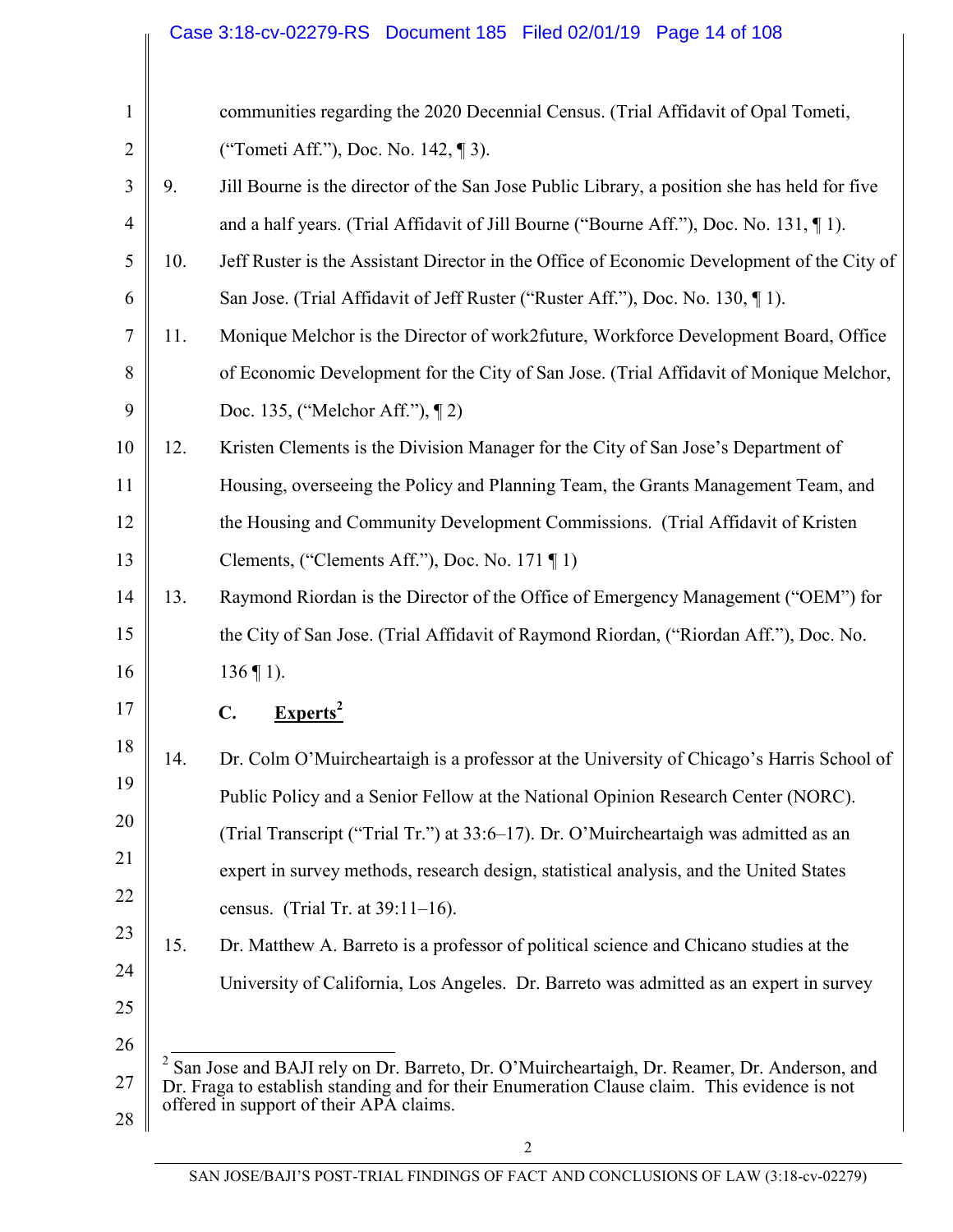| $\mathbf{1}$   |     | methodology, public opinion polling, and racial and ethnic politics. (Trial Tr. at 366:12– |
|----------------|-----|--------------------------------------------------------------------------------------------|
| $\overline{2}$ |     | $14; 372:8 - 373:4$ ).                                                                     |
| 3              | 16. | Dr. Margo Anderson is a Distinguished Professor Emerita in History and Urban Studies at    |
| $\overline{4}$ |     | the University of Wisconsin, Milwaukee. She received a Ph.D. in History from Rutgers       |
| 5              |     | University in 1978. She has written numerous articles and books on the demographic         |
| 6              |     | history of the United States and on the Census. Dr. Anderson was admitted as an expert     |
| 7              |     | in the history of the Census. (Trial Affidavit of Margo Anderson ("Anderson Aff."), Doc.   |
| 8              |     | No. 177-1, $\P$ 1).                                                                        |
| 9              | 17. | Dr. Bernard Fraga is a political data analyst and researcher. He is also an assistant      |
| 10             |     | professor of political science at Indiana University in Bloomington, Indiana. He received  |
| 11             |     | his Ph.D. in government and social policy from Harvard University in 2013, including       |
| 12             |     | coursework in statistics and data analysis. He received his Master of Arts from Harvard    |
| 13             |     | in political science and his undergraduate degree from Stanford University in political    |
| 14             |     | science and linguistics. (Trial Tr. at 615:11-21). Dr. Fraga was admitted as an expert in  |
| 15             |     | political data analytics, demographic analysis, and census data analysis. (Trial Tr. at    |
| 16             |     | $616:25 - 617:7$ ).                                                                        |
| 17             | 18. | Dr. Andrew Reamer is a professor in the George Washington Institute of Public Policy       |
| 18             |     | ("GWIPP") at the George Washington University in Washington, DC. He received his           |
| 19             |     | Ph.D. in Economic Development and Public Policy and a Master of City Planning from         |
| 20             |     | the Massachusetts Institute of Technology and a Bachelor of Science in Economics from      |
| 21             |     | the Wharton School, University of Pennsylvania. (Declaration of Dr. Andrew Reamer,         |
| 22             |     | Doc. 179-1 ("Reamer Decl."), [2]. Dr. Reamer was admitted as an expert in the              |
| 23             |     | relationship between census data and federal funding. (Trial Tr. at 661:17–22).            |
| 24             | 19. | Dr. Stuart Gurrea was admitted as an expert in economics, quantitative analysis of         |
| 25             |     | economic data, and impact evaluation. (Trial Tr. at 694:6–15).                             |
| 26             | 20. | Dr. John Abowd is the Chief Scientist and Associate Director for Research and              |
| 27             |     | Methodology at the Bureau, and was admitted as an expert in economics, econometrics,       |
| 28             |     | statistics, census operations, and census procedures. (Trial Tr. at 796:24–797:4).         |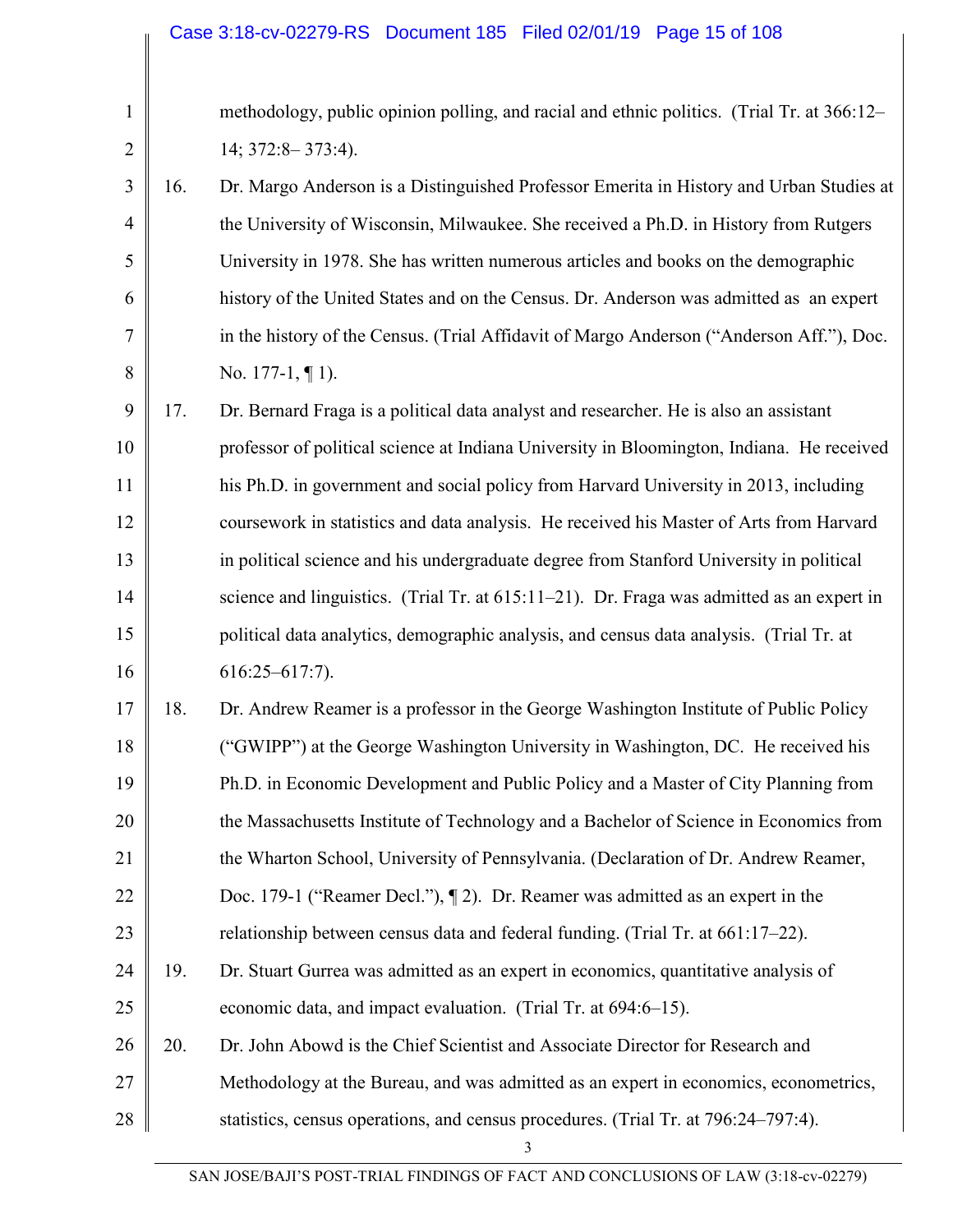#### **D. Claims**

|   | $2 \parallel 21.$ | On March 26, 2018, Secretary Ross issued a memorandum (the "Decisional Memo")             |
|---|-------------------|-------------------------------------------------------------------------------------------|
|   |                   | directing the Bureau to add a question on citizenship status to the 2020 Decennial Census |
| 4 |                   | (the "Census"). (AR001313).                                                               |

- 5 6 22. Plaintiffs claim that Ross's decision to add a citizenship question to the Census violated the Enumeration Clause of the United States Constitution. U.S. Const., art. I, § 2, cl. 3.
- 7 8 23. Plaintiffs claim that Ross's decision to add a citizenship question to the Census violated the Apportionment Clause. U.S. Const. amend. XIV, § 2.
- 9 10 11 24. Plaintiffs claim that Ross's decision to add a citizenship question was "arbitrary, capricious, an abuse of discretion, or otherwise not in accordance with law" under the
	- Administrative Procedure Act ("APA") and must be set aside. 5 U.S.C. § 706(2)(A).
- 12 13 14 15 25. Plaintiffs claim that Ross's decision to add a citizenship question was made "in excess of statutory jurisdiction, authority, or limitations, or short of statutory right" under the APA, because the decision disregarded the statutory requirements of 13 U.S.C. § 6(c) and 13
	- U.S.C. § 141(f) and must be set aside. 5 U.S.C. § 706(2)(C).
- 16

17

18

1

#### **E. Decennial Census Overview**

- 1. *Census Purpose And Operations*
- 19 20 21 26. The U.S. Constitution requires the federal government to conduct a decennial census counting the total number of "persons"—with no specific reference to citizenship or immigration status—residing in each state. (UF 30).
- 22 23 24 27. The Constitution provides that Representatives "shall be apportioned among the several States . . . according to their respective Numbers;" which requires "counting the whole number of persons in each State." (UF 31).
- 25 26 28. The Constitution requires that this count be an "actual Enumeration" conducted every ten years. (UF 32).
- 27 28 29. Through the Census Act, Congress assigned the responsibility of making this enumeration to the Secretary of Commerce. (13 U.S.C. § 141(a); UF 33).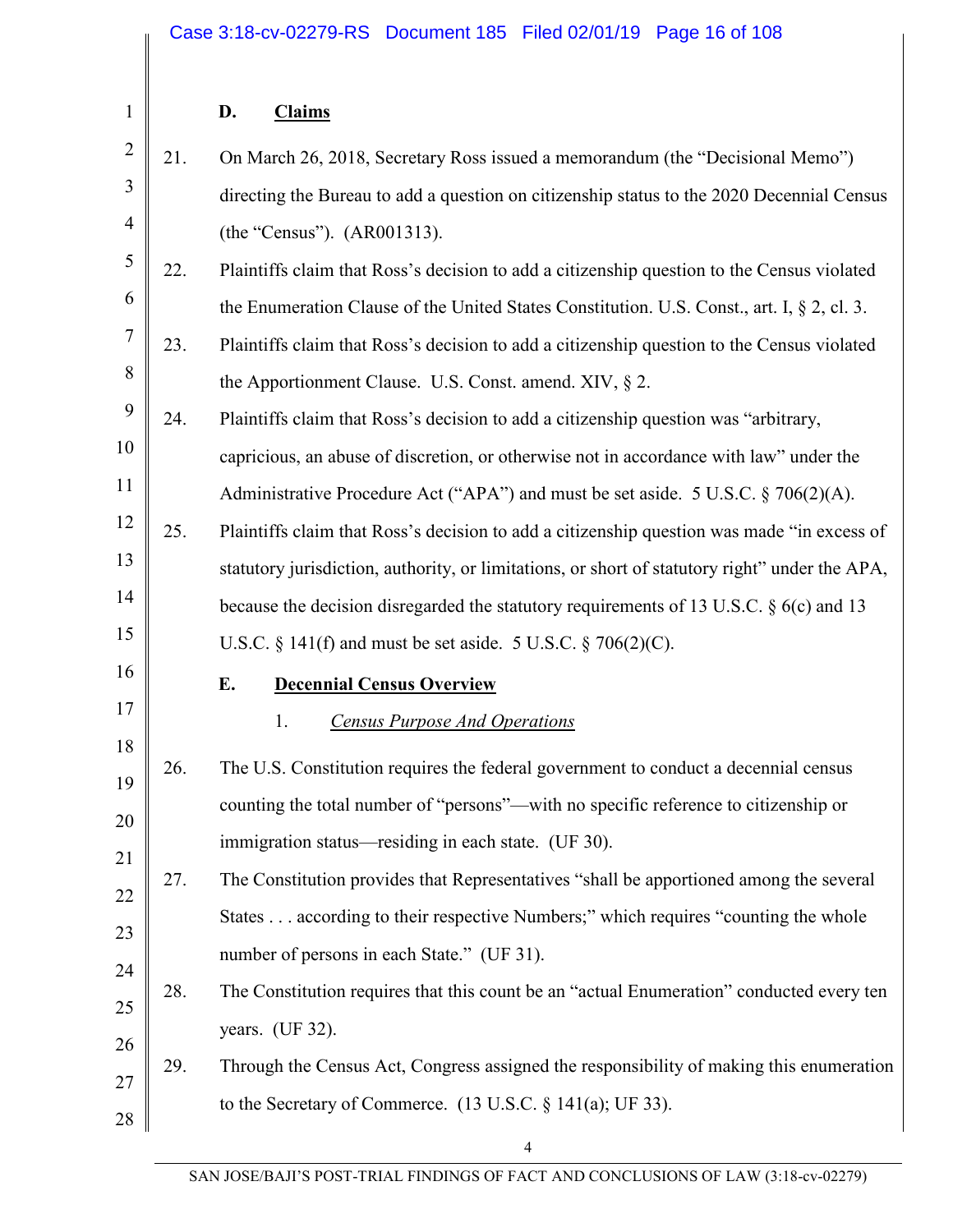#### 1 2 3 4 5 6 7 8 9 10 11 12 13 14 15 16 17 18 19 20 21 22 23 24 25 26 27 28 30. The Secretary of Commerce is charged with the responsibility to take a decennial census to create an actual enumeration of the United States population. (UF 34). 31. The central constitutional purpose of the decennial census is to conduct an enumeration of the total population. (UF 35). 32. The Bureau undertakes a number of steps to carry out the decennial census. First, the Bureau creates and maintains a "master address file," which purports to include every residential unit in the United States. (Trial Tr. at 45:22–25). 33. To enable a person-by-person count, the Bureau sends a questionnaire to every housing unit in the master address file. (UF 36). 34. Any person over the age of eighteen living in the United States who refuses or willfully neglects to answer any part of the Census questionnaire sent to him or her is subject to a fine. (UF 37) 35. If the Bureau does not receive a response to the questionnaire from a particular housing unit on the master address file, that unit goes into the Non Response Follow Up ("NRFU") workflow. The first step in NRFU is that a Bureau staffer known as an enumerator visits the housing unit to attempt to conduct an in-person interview in order to enumerate the individuals living there and collect requested demographic data. (UF 39). 36. In the 2020 Census, the Census Bureau has proposed using administrative records to enumerate a limited number of those households for which there is high quality administrative data about the household if the initial NRFU visit does not result in collecting complete data for that household. (UF 40). 37. If a housing unit does not respond to the mailed questionnaire, the enumerator fails to contact the household after three attempts, and no linkage to administrative records is possible, the household will become "proxy eligible" and the enumerator will seek information from a proxy (a nonresident such as a neighbor or landlord potentially knowledgeable of household's residents) about the household. (UF 43–45). 38. For the 2010 Decennial Census, after three proxy attempts, a household became eligible for what is known as "whole-person imputation" or "whole household imputation," in Case 3:18-cv-02279-RS Document 185 Filed 02/01/19 Page 17 of 108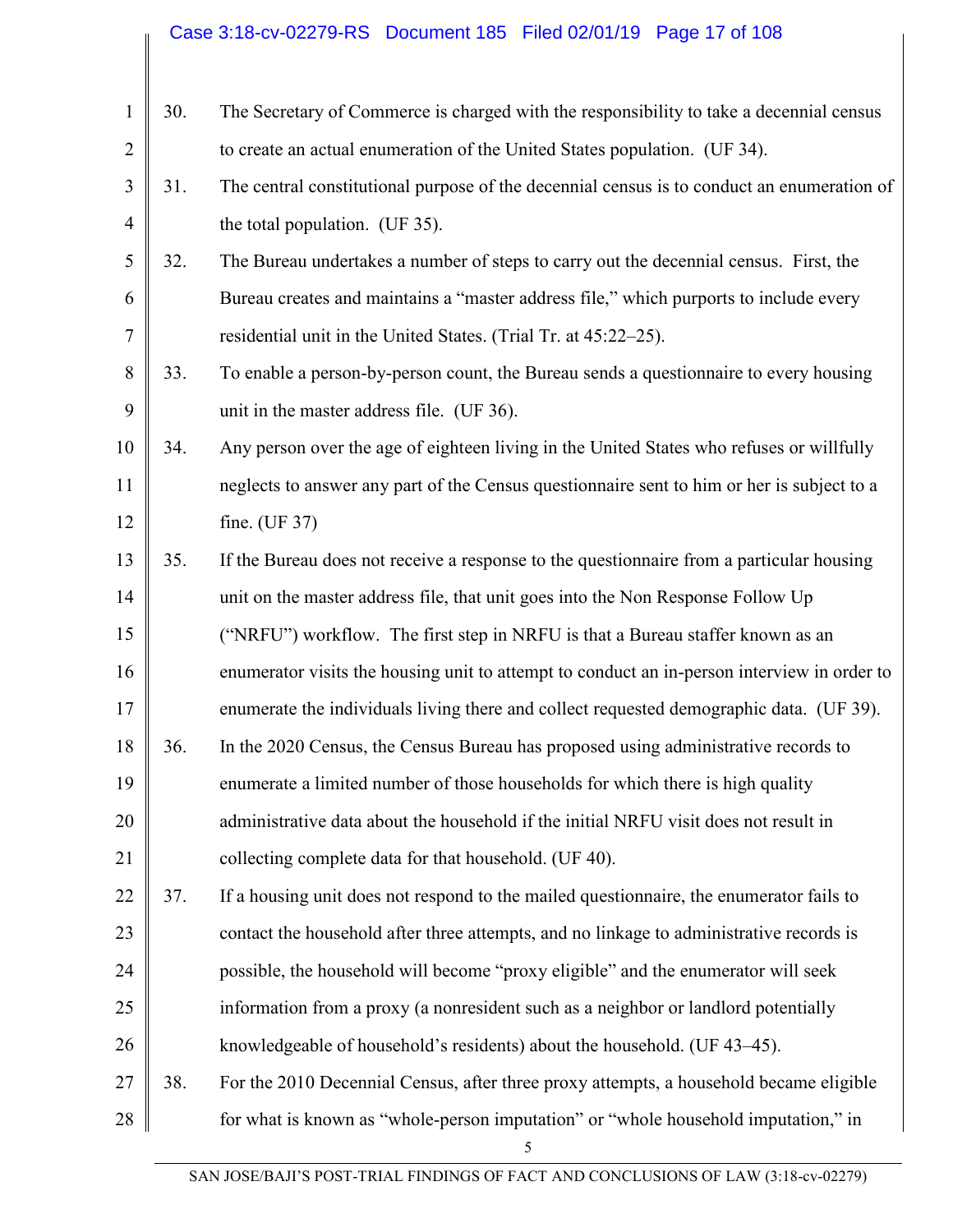# Case 3:18-cv-02279-RS Document 185 Filed 02/01/19 Page 18 of 108

| $\mathbf{1}$   |     | which the Bureau imputed the characteristics of the household, including in some           |
|----------------|-----|--------------------------------------------------------------------------------------------|
| $\overline{2}$ |     | circumstances the household member count. (UF 46).                                         |
| 3              | 39. | The Bureau will use imputation again for the 2020 Census, but it has not yet decided the   |
| $\overline{4}$ |     | imputation algorithm. In past censuses it used "hot-deck imputation," or sampling from     |
| 5              |     | records of households that were successfully collected and applying those records to       |
| 6              |     | households that were not. (Trial Tr. at 48:7–14).                                          |
| 7              | 40. | After the NRFU process is completed, the Bureau then counts the responses from every       |
| 8              |     | household, including those completed through the NRFU and imputation processes, to         |
| 9              |     | determine the population count in each state. (UF 47).                                     |
| 10             | 41. | Data from the decennial census are reported down to the census block level, which often    |
| 11             |     | corresponds to a city block. (UF 48).                                                      |
| 12             |     | 2.<br>Census Data Used In Federal Funding                                                  |
| 13             | 42. | The federal government also uses decennial census data to allocate hundreds of billions of |
| 14             |     | dollars in public funding each year, including to states and local governments. (UF 52).   |
| 15             | 43. | Approximately 132 programs used Bureau data to distribute hundreds of billions of          |
| 16             |     | dollars in funds to states and local governments during fiscal year 2015. (UF 53).         |
| 17             | 44. | California has a higher proportion of the Latino population than the nation as a whole and |
| 18             |     | will thus be disadvantaged in the receipt of federal funds if the Latino population is     |
| 19             |     | undercounted. (Trial Tr. at 60:13-23; 376:13-377:7).                                       |
| 20             | 45. | California has a higher proportion of the immigrant population than the nation as a whole, |
| 21             |     | and will thus be disadvantaged in the receipt of federal funds if the immigrant population |
| 22             |     | is undercounted. (Trial Tr. at 60:13–23; 376:13–377:7)                                     |
| 23             | 46. | Any city that has a concentration of a particular population—for example, Latinos or       |
| 24             |     | immigrants—will be disadvantaged in the receipt of federal funds if that population is     |
| 25             |     | undercounted in the decennial census. (Trial Tr. at 60:24–61:15).                          |
| 26             |     |                                                                                            |
| 27             |     |                                                                                            |
| 28             |     |                                                                                            |
|                |     | 6                                                                                          |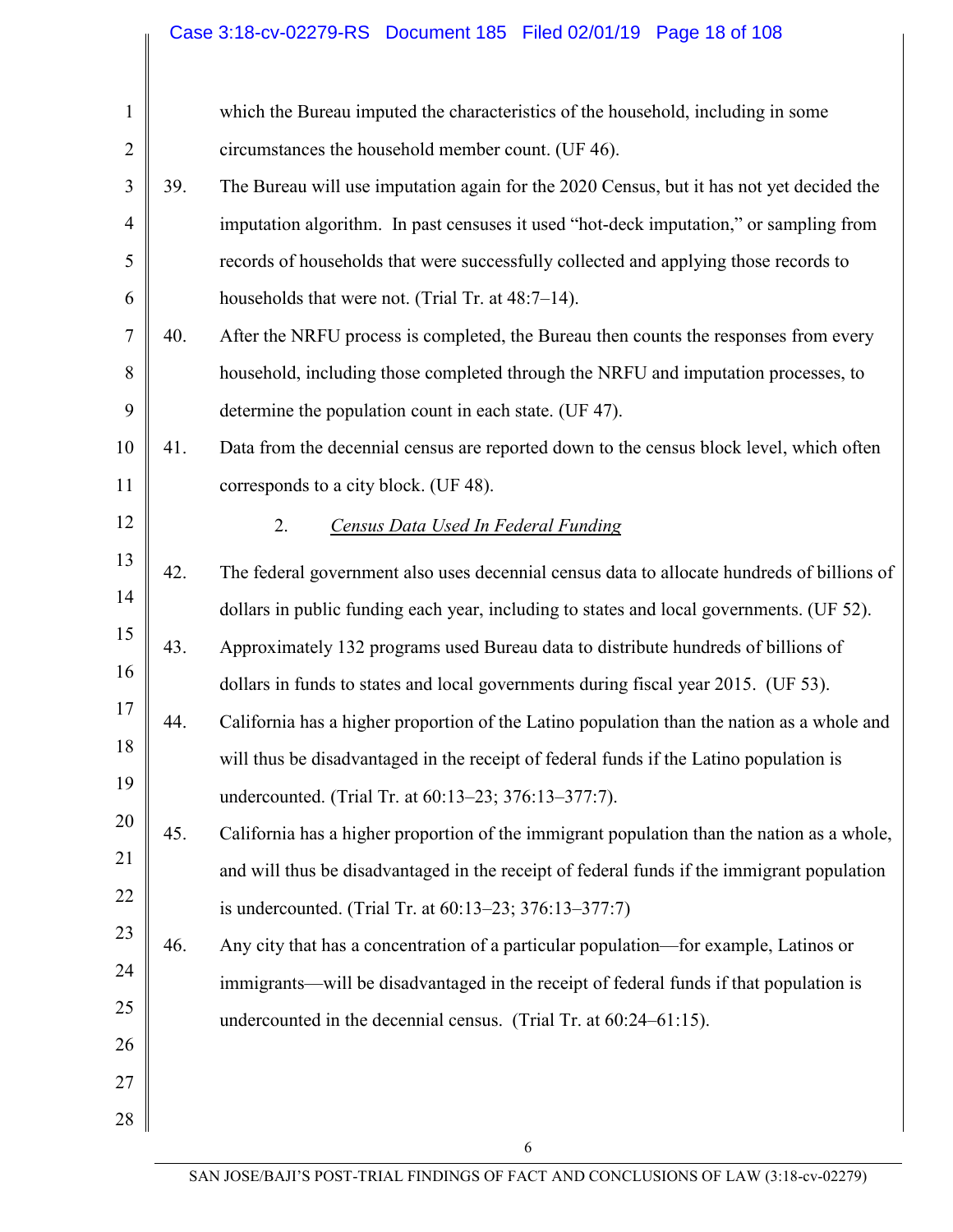| 1              | 47. | San Jose has a higher concentration of Latinos than the United States in the aggregate and  |
|----------------|-----|---------------------------------------------------------------------------------------------|
| $\overline{2}$ |     | a higher concentration of non-citizens than either the United States or California in the   |
| 3              |     | aggregate. (Judicially Noticed Facts, Doc. 180, ¶[1, 5, 6 11).                              |
| $\overline{4}$ |     | 3 <sub>1</sub><br><b>Prior Undercounts And Hard-To-Count Populations</b>                    |
| 5              | 48. | A successful census requires more than getting the right number for the population as a     |
| 6              |     | whole—it also means accurately describing the distribution of the population across the     |
| 7              |     | country. A census where a significant portion of the population (either by location or by   |
| 8              |     | parts of the population) is undercounted reflects a "differential undercount," and is not a |
| 9              |     | successful census. (Trial Tr. at 43:5–43:15).                                               |
| 10             | 49. | After the 1990, 2000, and 2010 Decennial Censuses, the Bureau conducted a "census           |
| 11             |     | coverage measurement," using more intensive methods to evaluate how successful the          |
| 12             |     | results of the Decennial Census were. (Trial Tr. at 49:2-9; AR0011390).                     |
| 13             | 50. | Some demographic groups have proven more difficult to count in the decennial census         |
| 14             |     | than others. The Bureau refers to these groups as "hard-to-count." (UF 59).                 |
| 15             | 51. | Racial and ethnic minorities, immigrant populations, and non-English speakers have          |
| 16             |     | historically been some of the hardest groups to count accurately in the decennial census.   |
| 17             |     | (UF 60).                                                                                    |
| 18             | 52. | Individuals identifying as Hispanic were undercounted by almost 5% in the 1990              |
| 19             |     | decennial census. (UF 61).                                                                  |
| 20             | 53. | In the 2010 Census Coverage Measurement, the Bureau concluded that it had correctly         |
| 21             |     | enumerated 94.7% of the population and omitted 5.3% of the population. (AR0011409).         |
| 22<br>23       | 54. | In the 2010 Census Coverage Measurement, the Bureau concluded that it had erroneously       |
| 24             |     | duplicated 2.8% of the population, had erroneously enumerated .5% of the population for     |
| 25             |     | other reasons, and had counted 2.0% of the population through Whole-Person Census           |
| 26             |     | Imputations. (AR0011409).                                                                   |
| 27             |     |                                                                                             |
| 28             |     |                                                                                             |
|                |     |                                                                                             |

7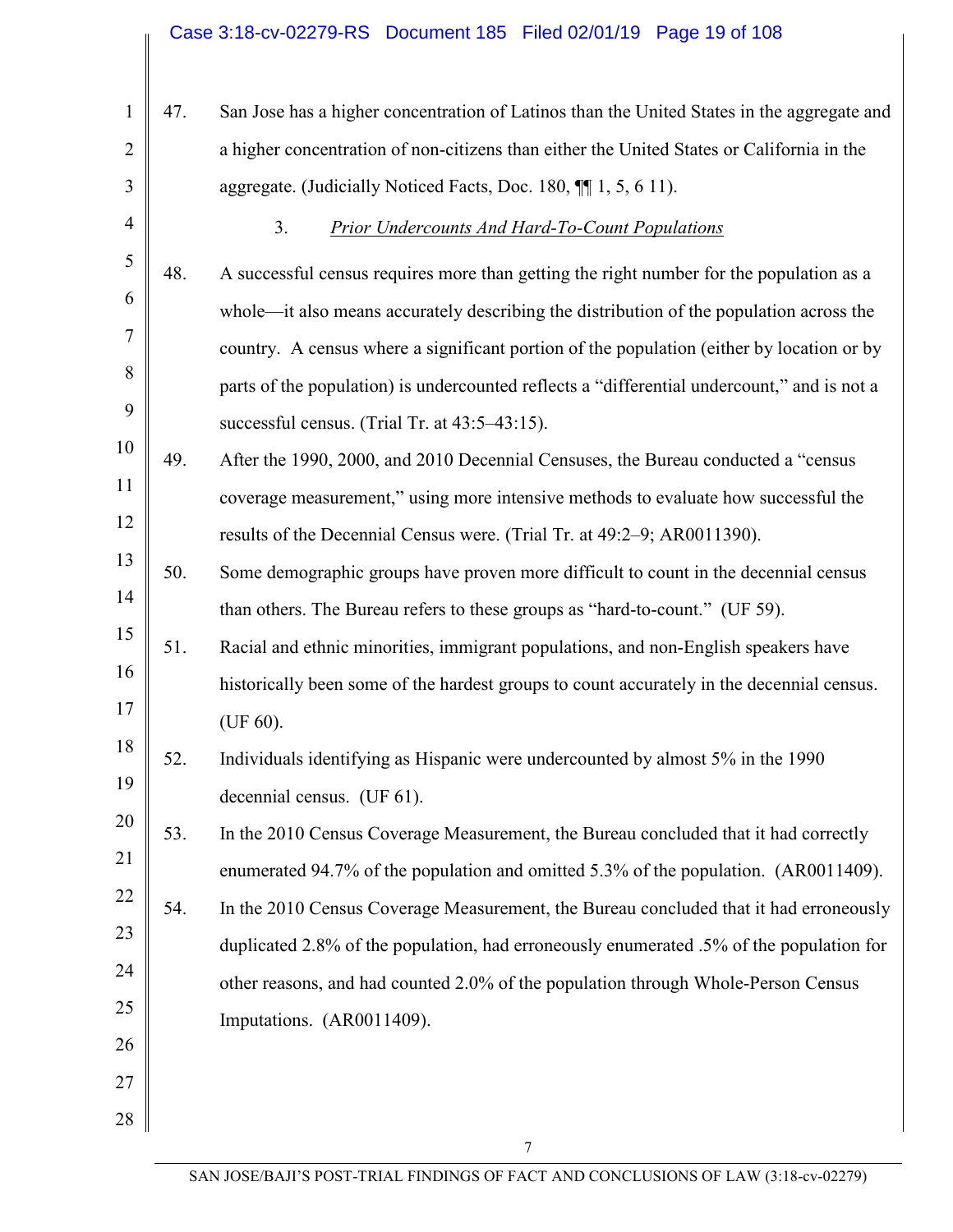# Case 3:18-cv-02279-RS Document 185 Filed 02/01/19 Page 20 of 108

| 1              | 55. | While the Bureau concluded that the total count in 2010 was within 0.01% of the total    |
|----------------|-----|------------------------------------------------------------------------------------------|
| $\overline{2}$ |     | population, this was the result of undercounts of minority groups that were mitigated by |
| 3              |     | an overcount of the non-Hispanic White population. (AR0011408; Trial Tr. at 56:13–24).   |
| $\overline{4}$ | 56. | According to the Census Coverage Measurement, the 2010 Decennial Census                  |
| 5              |     | undercounted the Black population by 2.06% and the Hispanic population by 1.54%, each    |
| 6              |     | of which the Bureau determined to be significant. (AR0011408).                           |
| $\overline{7}$ | 57. | The 2010 Decennial Census undercounted on net a total of more than 1.5 million Hispanic  |
| 8              |     | and African American individuals. (UF 62).                                               |
| 9              | 58. | The Bureau describes the undercounting of a particular racial and ethnic group in        |
| 10             |     | comparison to the overall net undercount or overcount of the population as a whole as a  |
| 11             |     | "differential undercount," as distinct from a "net undercount" of the entire population. |
| 12             |     | (UF 63).                                                                                 |
| 13             | 59. | The Bureau has developed a range of strategies to address the differential undercount of |
| 14             |     | "hard-to-count" populations—including targeted marketing and outreach efforts,           |
| 15             |     | partnerships with community organizations, deployment of field staff to follow up with   |
| 16             |     | individuals who do not respond, and retention of staff with foreign language skills. (UF |
| 17             |     | 64).                                                                                     |
| 18             | 60. | In the 2000 and 2010 Decennial Censuses, the Bureau designed and implemented public      |
| 19             |     | advertising campaigns to reach hard-to-count immigrant communities, including using      |
| 20             |     | paid media in over a dozen different languages to improve responsiveness. (UF 65).       |
| 21             | 61. | For the 2000 and 2010 Decennial Censuses, the Bureau also partnered with local           |
| 22             |     | businesses, faith-based groups, community organizations, elected officials, and ethnic   |
| 23             |     | organizations to reach these communities and improve the accuracy of the count. (UF      |
| 24             |     | 66).                                                                                     |
| 25             | 62. | The Bureau concluded in 1980 that adding a citizenship question to a decennial census    |
| 26             |     | will "enhance the problems of enumerating minorities thereby exacerbating the            |
| 27             |     | undercount." Defendants' Reply Memorandum and Opposition to Plaintiffs' Motion for       |
| 28             |     |                                                                                          |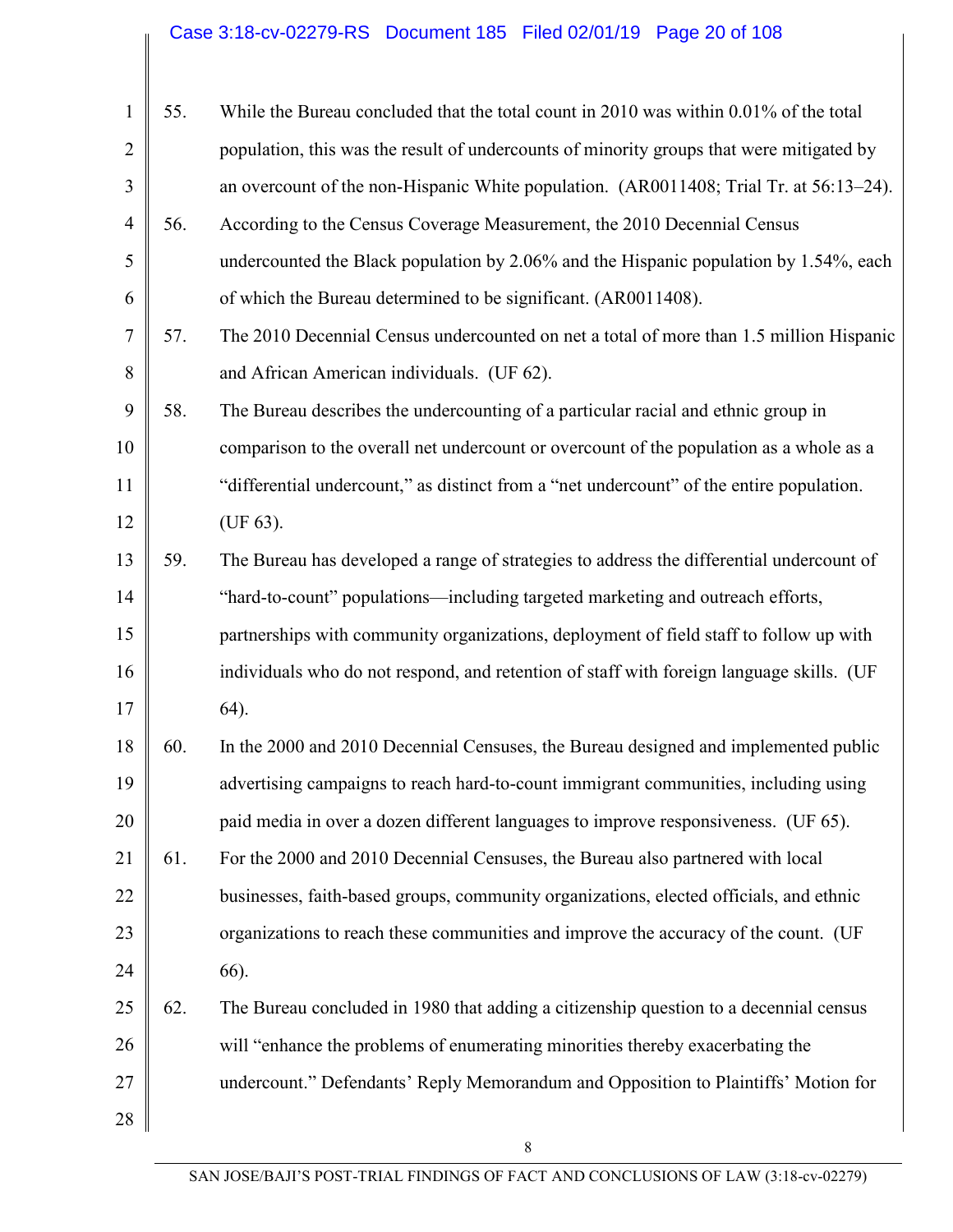# Case 3:18-cv-02279-RS Document 185 Filed 02/01/19 Page 21 of 108

| $\mathbf{1}$   |     | Summary Judgment, Federation for American Immigration Reform (FAIR), et al., v.            |
|----------------|-----|--------------------------------------------------------------------------------------------|
| $\overline{2}$ |     | Philip M. Klutznick, et al., 79-3269 (D.D.C. Jan 3, 1980) 1980 WL 683642 at 22.            |
| 3              | 63. | As recently as 2016, six former Bureau directors wrote that adding a citizenship question  |
| $\overline{4}$ |     | to the decennial census would lead to a "reduced rate of response overall and an increase  |
| 5              |     | in inaccurate response." Brief of Former Directors of the U.S. Census Bureau as Amici      |
| 6              |     | Curiae in Support of Appellees, <i>Evenwel v. Abbott</i> , 136 S. Ct. 1120 (2016), 2015 WL |
| 7              |     | 5675832 at 23-26.                                                                          |
| 8              |     | 4.<br>Census History, Census Instruments, And The Citizenship Question                     |
| 9              | 64. | According to Dr. Anderson, while questions that relate in some way to citizenship have     |
| 10             |     | appeared on a number of different Bureau instruments, the language, mode of                |
| 11             |     | administration, and possible answers to these questions have changed repeatedly over the   |
| 12             |     | course of American history. (Anderson Aff. 16).                                            |
| 13             | 65. | From 1790 to 1960, the Bureau collected data directly from households through in-person    |
| 14             |     | interviews. (UF 75).                                                                       |
| 15             | 66. | Driven by innovations in survey methodology—primarily, sampling to obtain                  |
| 16             |     | demographic information in addition to the enumeration required by the U.S.                |
| 17             |     | Constitution—the 1950 census was the last time a citizenship or naturalization question    |
| 18             |     | appeared on the complete count census. (Anderson Aff. 11)                                  |
| 19             | 67. | Unlike other questions appearing on the complete count census since 1960, citizenship      |
| 20             |     | questions have been the subject of limited technical and cognitive research to reconcile   |
| 21             |     | known problems and ambiguities in the data, and thus improve data quality. Indeed, the     |
| 22             |     | only scientific evaluation of the quality of complete count data for a question on         |
| 23             |     | citizenship in the U.S. census dates to the 1950 census. (Anderson Aff. 118).              |
| 24             | 68. | The citizenship question was only tested for inclusion only on the American Community      |
| 25             |     | Survey ("ACS") and, according to Dr. O'Muircheartaigh, nothing in the testing for the      |
| 26             |     | ACS suggests that the question was well-tested for inclusion in the decennial census form. |
| 27             |     | (Trial Tr. at 64:7–9)                                                                      |
| 28             |     |                                                                                            |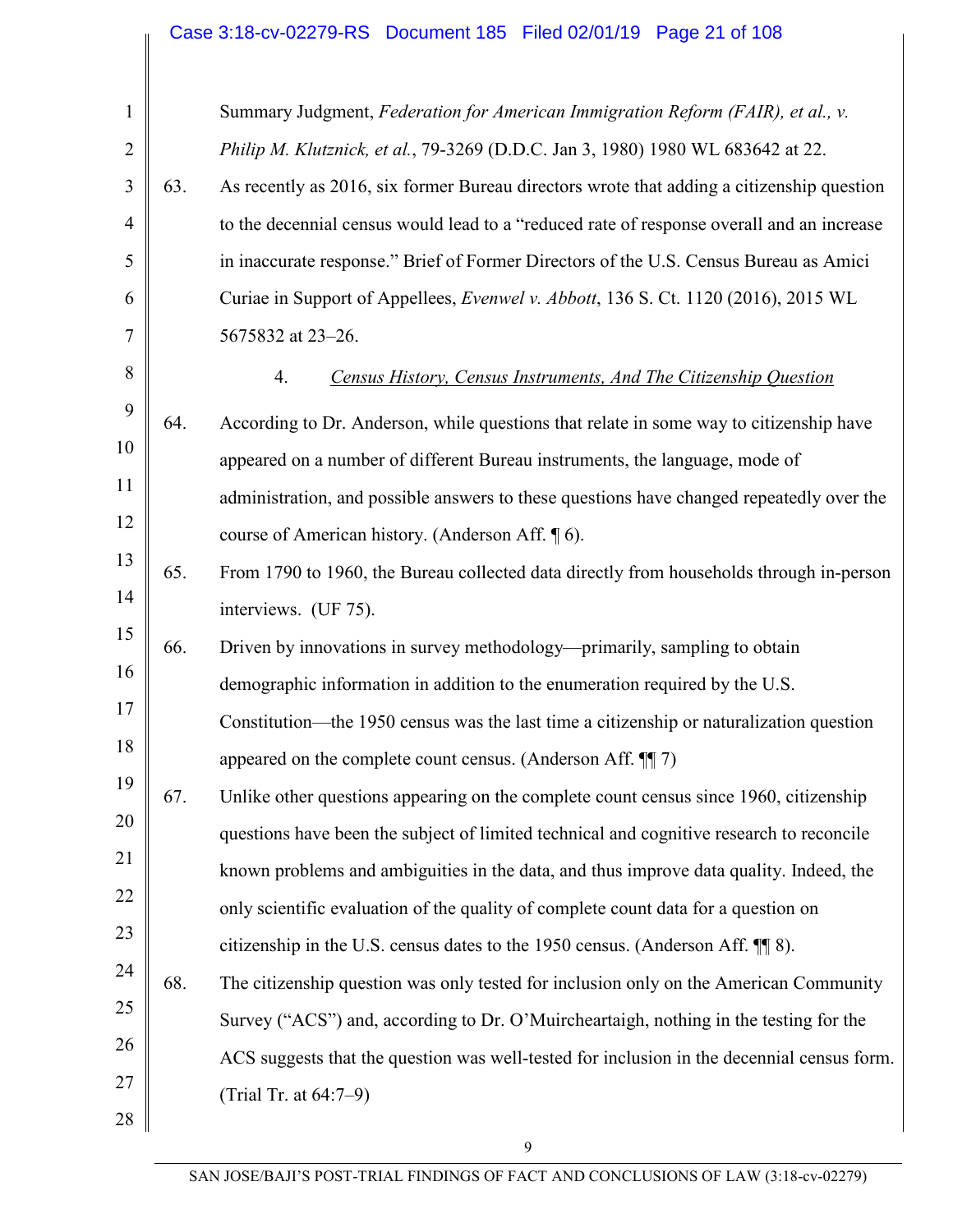# Case 3:18-cv-02279-RS Document 185 Filed 02/01/19 Page 22 of 108

| $\mathbf{1}$   | 69. | In 1970, the Bureau introduced the mail questionnaire for about 60% of the residential     |
|----------------|-----|--------------------------------------------------------------------------------------------|
| $\overline{2}$ |     | addresses in the country. The Bureau expanded the mail census in later decades as the      |
| 3              |     | address lists improved. It used a "short form" questionnaire, with few questions, to most  |
| 4              |     | households, and a "long form" questionnaire with additional questions to the remaining     |
| 5              |     | smaller number of households, ranging from 5% to 25% of households in different years.     |
| 6              |     | (Anderson Aff. $\P$ 10).                                                                   |
| 7              | 70. | A question concerning citizenship did not appear on the decennial census questionnaire     |
| 8              |     | sent to every household in the United States (commonly referred to as the "short form") in |
| 9              |     | 1970, 1980, 1990, 2000, or 2010. (UF 77).                                                  |
| 10             | 71. | In the 1970, 1980, 1990, and 2000 Decennial Censuses, the long form decennial census       |
| 11             |     | questionnaire contained a question about citizenship status. (UF 80).                      |
| 12             | 72. | The citizenship data collected from the long form questionnaire was reported by the        |
| 13             |     | Bureau at the census block group level. (UF 82).                                           |
| 14             | 73. | After the 2000 Decennial Census, the functions performed by the long form were replaced    |
| 15             |     | by the ACS. (UF $83$ ).                                                                    |
| 16             | 74. | The ACS began operating in 2000 and was at full sample size for housing units in 2005,     |
| 17             |     | and for group quarters in 2006. (UF 84).                                                   |
| 18             | 75. | The ACS is a yearly survey of approximately 2% of households—about 3.5 million—            |
| 19             |     | across the United States. (UF 85).                                                         |
| 20             | 76. | A question concerning citizenship status currently appears as among one of more than 50    |
| 21             |     | questions on the 28-page ACS questionnaire. (UF 86).                                       |
| 22             | 77. | The citizenship status question on the ACS is preceded by a question asking where the      |
| 23             |     | person was born. (UF 87).                                                                  |
| 24             | 78. | The citizenship question that appears on the ACS is not a binary yes/no question. (UF      |
| 25             |     | 88).                                                                                       |
| 26             | 79. | The ACS citizenship question asks whether the person was born in the United States, a      |
| 27             |     | U.S. territory, or abroad. (UF 89).                                                        |
| 28             |     |                                                                                            |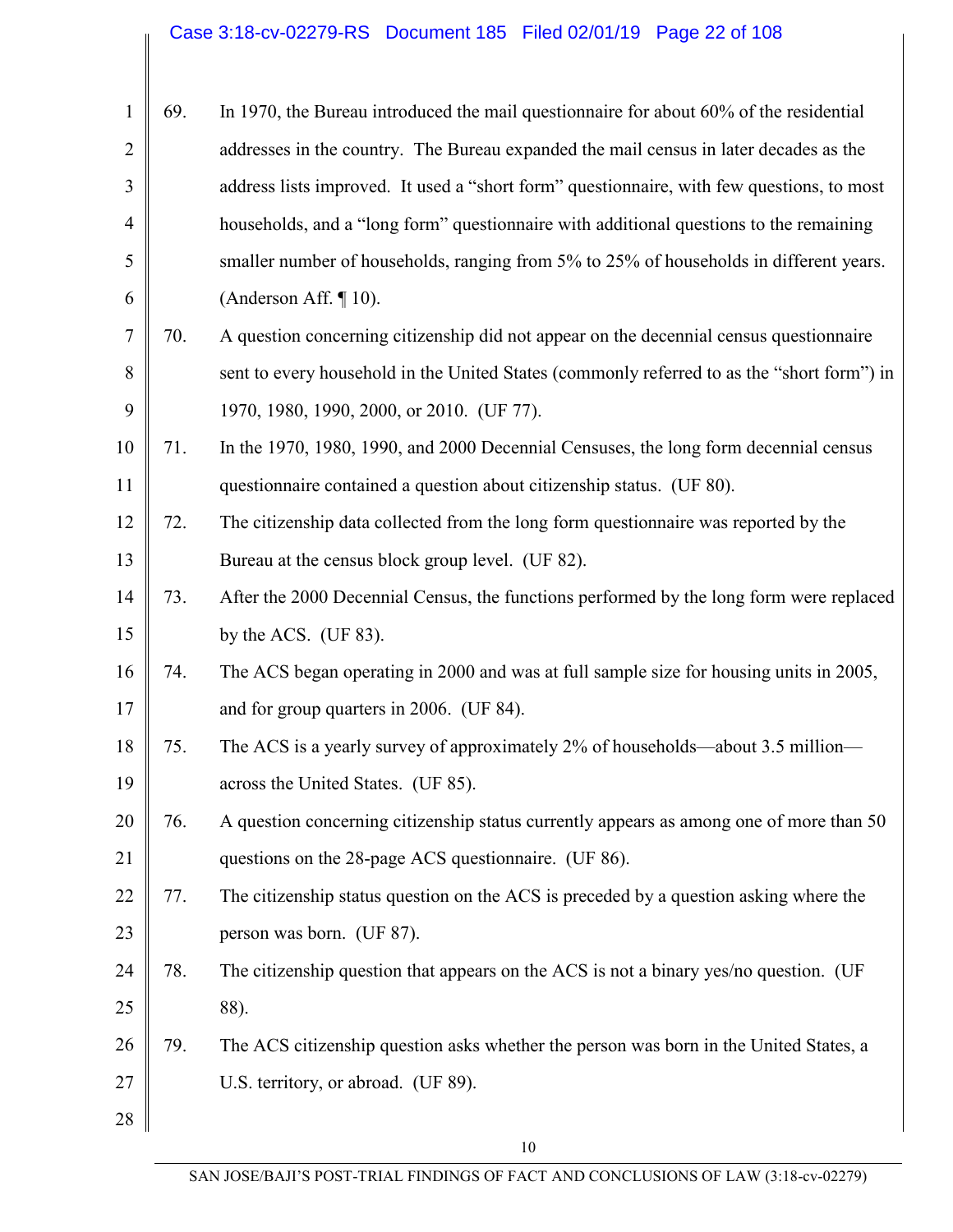# Case 3:18-cv-02279-RS Document 185 Filed 02/01/19 Page 23 of 108

| 1              | 80. | The "framing"—or the presentation of the questionnaires—is entirely different from the                                                                |
|----------------|-----|-------------------------------------------------------------------------------------------------------------------------------------------------------|
| $\overline{2}$ |     | ACS to the Decennial Census. The ACS is much longer and the respondent cannot view                                                                    |
| 3              |     | all the questions before she begins responding. As Dr. O'Muircheartaigh testified, these                                                              |
| $\overline{4}$ |     | differences increase the impact the citizenship question may have on initial self-response                                                            |
|                |     |                                                                                                                                                       |
| 5              |     | rates because people could see the question immediately and "cause you not to have                                                                    |
| 6              |     | anything to do with the questionnaire as a result of that immediate visibility." (Trial Tr. at                                                        |
| 7              |     | $143:8 - 144:13$ ).                                                                                                                                   |
| 8              | 81. | As Dr. O'Muircheartaigh testified, the citizenship question has not been tested in the                                                                |
| 9              |     | context of the Census. (Trial Tr. at 78:14–16).                                                                                                       |
| 10             | 82. | The data collected by the ACS allows the Bureau to produce estimates of Citizen Voting                                                                |
| 11             |     | Age Population ("CVAP"). (UF 90).                                                                                                                     |
| 12             | 83. | CVAP data based on responses to the ACS are reported by the Bureau down to the census                                                                 |
| 13             |     | block group level. (UF 91).                                                                                                                           |
| 14             | 84. | Margins of error are reported with the ACS estimates and provide a measure of the                                                                     |
| 15             |     | sampling error associated with each estimate. (UF 92).                                                                                                |
| 16             | 85. | Because self-response mailers were not used until 1970, and no citizenship question has                                                               |
| 17             |     | appeared on any "short form" census since before that census, a citizenship question has                                                              |
| 18             |     | never been posed on a Census questionnaire mailed to every household that received a                                                                  |
| 19             |     | mail questionnaire. (Anderson Aff. ¶ 13).                                                                                                             |
| 20             | 86. | Adding a citizenship question to the Census would break from historical census practice.                                                              |
| 21             |     | (Anderson Aff. $\P$ 14).                                                                                                                              |
| 22             | П.  | <b>PLAINTIFFS ARE BEING HARMED BY THE PROPOSED ADDITION OF THE</b>                                                                                    |
| 23             |     | CITIZENSHIP QUESTION AND WILL BE FURTHER HARMED UNLESS THE<br>PROPOSED QUESTION IS REMOVED FROM THE 2020 CENSUS                                       |
| 24             |     | A.<br><b>Adding A Citizenship Question Will Cause A Differential Decrease In</b>                                                                      |
| 25             |     | <b>Response Rates, Will Degrade Census Data, And Will Ultimately Lead To A</b><br><b>Differential Undercount Of Non-Citizen And Latino Households</b> |
| 26             | 87. | According to Dr. O'Muircheartaigh, the differential undercount of certain subpopulations                                                              |
| 27             |     | will be exacerbated by the addition of a citizenship question because: 1) the introduction                                                            |
| 28             |     |                                                                                                                                                       |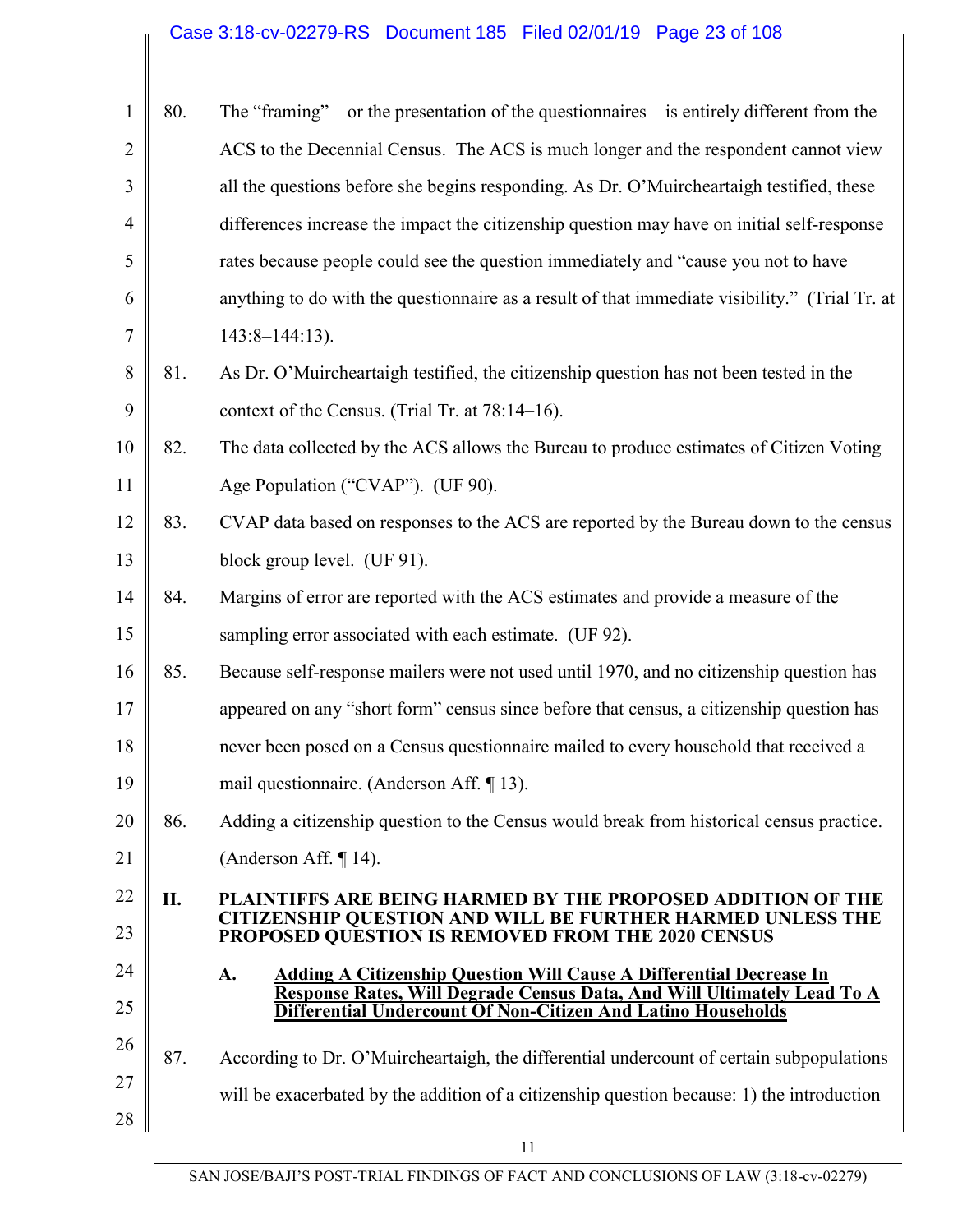#### Case 3:18-cv-02279-RS Document 185 Filed 02/01/19 Page 24 of 108

| $\mathbf{1}$   |     | of a citizenship question on the Census will exacerbate the differential non-response of   |
|----------------|-----|--------------------------------------------------------------------------------------------|
| $\overline{2}$ |     | non-citizens and Latinos, 2) the Bureau's Non-Response Follow-up ("NRFU") operations       |
| 3              |     | will be deleteriously affected by the introduction of a citizenship question into the      |
| $\overline{4}$ |     | decennial questionnaire, and 3) the Bureau's other follow-up exercises, including the use  |
| 5              |     | of administrative records, proxy respondents, and various forms of imputation, will not    |
| 6              |     | remediate the damage caused by the introduction of the citizenship question. (Trial Tr. at |
| 7              |     | $40:5 - 41:17$ .                                                                           |
| 8              |     | 1.<br>Adding The Citizenship Question Will Increase The Non-Response Rate                  |
| 9              | 88. | On January 19, 2018, the Bureau sent to Commerce a memorandum (the "January 19             |
| 10             |     | Memo") analyzing the impact of adding the citizenship question to the Decennial Census.    |
| 11             |     | $(AR001277-85).$                                                                           |
| 12             | 89. | The January 19 Memo concluded, among other things, that adding a citizenship question      |
| 13             |     | to the Decennial Census would, conservatively, reduce response rates by households         |
| 14             |     | containing at least one non-citizen by at least 5.1%. (AR001280).                          |
| 15             | 90. | The January 19 Memo stated that this rate provides a "cautious" estimate of the decline in |
| 16             |     | self-response that can be expected from adding a citizenship question to the Census.       |
| 17             |     | (AR001282)                                                                                 |
| 18             | 91. | On August 6, 2018, five Bureau scientists, including J. David Brown, wrote a study titled  |
| 19             |     | "Understanding the Quality of Alternative Citizenship Data Sources for the 2020 Census"    |
| 20             |     | (the "Brown Study"). (PTX-160).                                                            |
| 21             | 92. | The Brown Study was submitted to peer-reviewed journals for publication. (Trial Tr. at     |
| 22             |     | 853:4–12, 858:5–6; PTX-160). The Brown Study was published by the Institute of Labor       |
| 23             |     | Economics in January 2019. See https://www.iza.org/publications/dp/12087/estimating-       |
| 24             |     | the-potential-effects-of-adding-a-citizenship-question-to-the-2020-census.                 |
| 25             | 93. | The Brown Study analyzed a so-called "natural experiment" by comparing the difference      |
| 26             |     | in the decline in non-response rates from the same households which responded to the       |
| 27             |     | 2010 Decennial Census (which did not contain a citizenship question) to the 2010 ACS       |
| 28             |     |                                                                                            |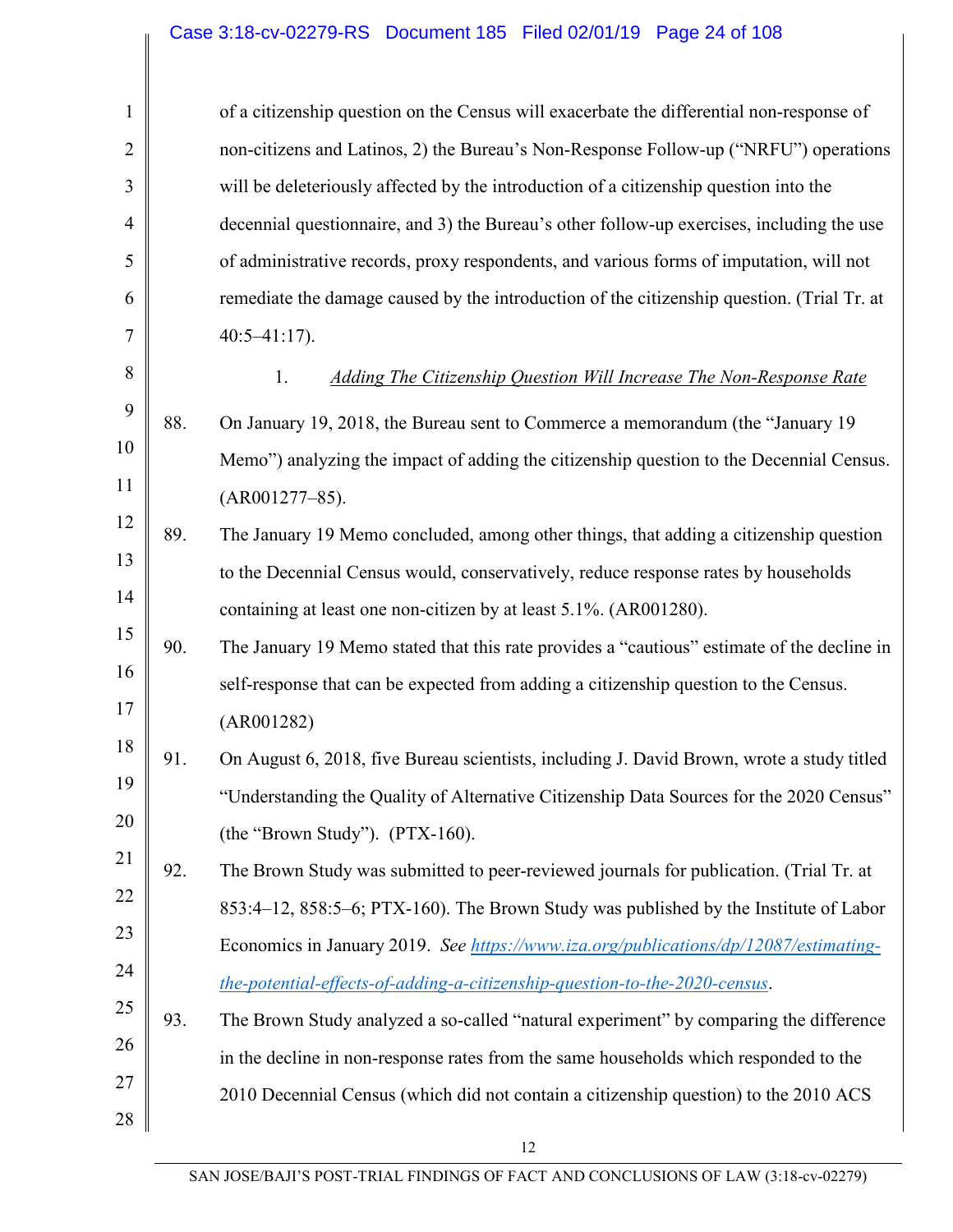# Case 3:18-cv-02279-RS Document 185 Filed 02/01/19 Page 25 of 108

| $\mathbf{1}$   |     | (which did contain a citizenship question) for households containing at least one non-      |
|----------------|-----|---------------------------------------------------------------------------------------------|
| $\overline{2}$ |     | citizen compared to households that contain all citizens. (Trial Tr. at 161:24–163:22).     |
| 3              | 94. | The analysis in the Brown Study, according to Dr. O'Muircheartaigh, is "very good, a        |
| $\overline{4}$ |     | very strong analysis" which takes into account "other characteristics of the households     |
| 5              |     | that might have some contaminating effect on the comparison." (Trial Tr. at $164:11-17$ ).  |
| 6              | 95. | Dr. John Abowd, Chief Scientist and Associate Director for Research and Methodology at      |
| 7              |     | the Bureau, concluded that the Brown Study was "methodically appropriate" and that it       |
| 8              |     | "constitutes the best analysis that the Census Bureau can do of the consequences of         |
| 9              |     | adding the citizenship question to the 2020 census" given the available data. (Trial        |
| 10             |     | Transcript in lieu of Testimony for Dr. John M. Abowd ("NY Tr."), Doc. No. 169-1 at         |
| 11             |     | $897:4-15$ ).                                                                               |
| 12             | 96. | The Brown Study concluded that households with at least one non-citizen had a 5.8%          |
| 13             |     | greater decline in response than all-citizen households when responses to the 2010 ACS      |
| 14             |     | are compared to the 2010 Decennial Census. (PTX-160 at 38).                                 |
| 15             | 97. | The Brown Study concluded that the 5.8% decline in response rates from households           |
| 16             |     | containing non-citizens represents a "conservative" estimate in the decline in self-        |
| 17             |     | response rates from non-citizen households that can be expected by adding a citizenship     |
| 18             |     | question to the Census. (PTX-160 at 39).                                                    |
| 19             | 98. | A "conservative" estimate, according to Dr. O'Muircheartaigh, means that the number         |
| 20             |     | represents the "minimal estimate of the impact" of adding the question. (Trial Tr. at       |
| 21             |     | $165:3-8$ ).                                                                                |
| 22             | 99. | Dr. Abowd also concluded that the 5.8% estimate of the likely differential decline in self- |
| 23             |     | response rates among non-citizen households if a citizenship question were added the        |
| 24             |     | 2020 Census is "conservative," considering any increase in sensitivity to a citizenship     |
| 25             |     | question due to the changed macro-environment after 2016 would not be captured in the       |
| 26             |     | 5.8% estimate that is based on data up through 2016. (NY Tr. at 901:1-902:24; 944:2-        |
| 27             |     | 945:4; Trial Tr. at 928:3-13).                                                              |
| 28             |     |                                                                                             |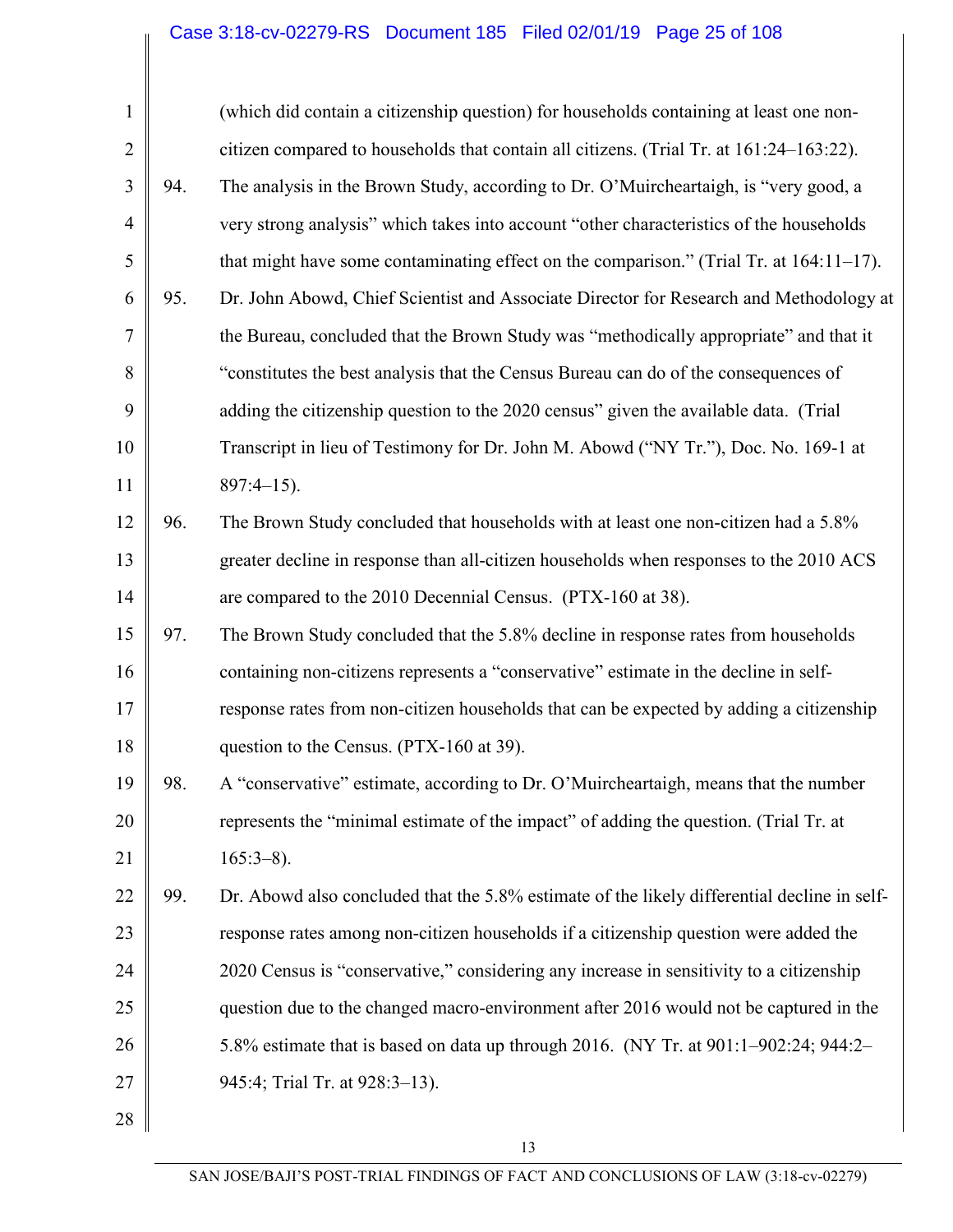# Case 3:18-cv-02279-RS Document 185 Filed 02/01/19 Page 26 of 108

| $\mathbf{1}$   | 100. | Dr. O'Muircheartaigh further concluded that non-citizens will respond at lower rates in        |
|----------------|------|------------------------------------------------------------------------------------------------|
| $\overline{2}$ |      | the census on the leading theory on survey response, the "leverage-salience theory," put       |
| 3              |      | forward in an article by Robert Groves (the former director of the census), Eleanor Singer,    |
| $\overline{4}$ |      | and Amy Corning, suggesting that whether a participant will respond to a survey is based       |
| 5              |      | on multiple factors, some of which have a positive impact on whether a person will             |
| 6              |      | respond and some of which have a negative impact. (Trial Tr. at 126:6–127:19).                 |
| 7              | 101. | Under the leverage-salience theory, adding a citizenship question to the census will have      |
| 8              |      | severe negative connotations for non-citizens, and little or no impact on citizens, making     |
| 9              |      | it likely that it will negatively impact the responses of non-citizens more than it will those |
| 10             |      | of citizens. (Trial Tr. at 127:11-128:9).                                                      |
| 11             | 102. | The "salience" of the citizenship question—or the impact it would have—is higher for the       |
| 12             |      | Decennial Census than it is on the ACS because the Decennial Census will have fewer            |
| 13             |      | questions, and no questions about nation of origin. Therefore, Dr. O'Muircheartaigh            |
| 14             |      | concluded that the citizenship question will have a greater impact on decennial census         |
| 15             |      | response than it would on ACS response, and that response will be "differentially for          |
| 16             |      | different parts of the population." (Trial Tr. at 144:23–145:11).                              |
| 17             | 103. | There is no evidence that placing the question last will minimize its impact, according to     |
| 18             |      | Dr. O'Muircheartaigh. There has been no study of what impact the position of the               |
| 19             |      | question on the form may have on response rates, and placing it at the end may further         |
| 20             |      | decrease response rates because some respondents notice only the first and last question of    |
| 21             |      | a survey before beginning it. (Trial Tr. at 75:10-23).                                         |
| 22             | 104. | Dr. Abowd is aware of credible, quantitative evidence, including the Bureau's analysis,        |
| 23             |      | that the addition of a citizenship question to the 2020 census could be expected to lower      |
| 24             |      | the self-response rate in households that contain non-citizens and that data produced by       |
| 25             |      | lower self-response rates are less accurate. (NY Tr. at 876:8–13; 881:4–882:5).                |
| 26             |      |                                                                                                |
| 27             |      |                                                                                                |
| 28             |      |                                                                                                |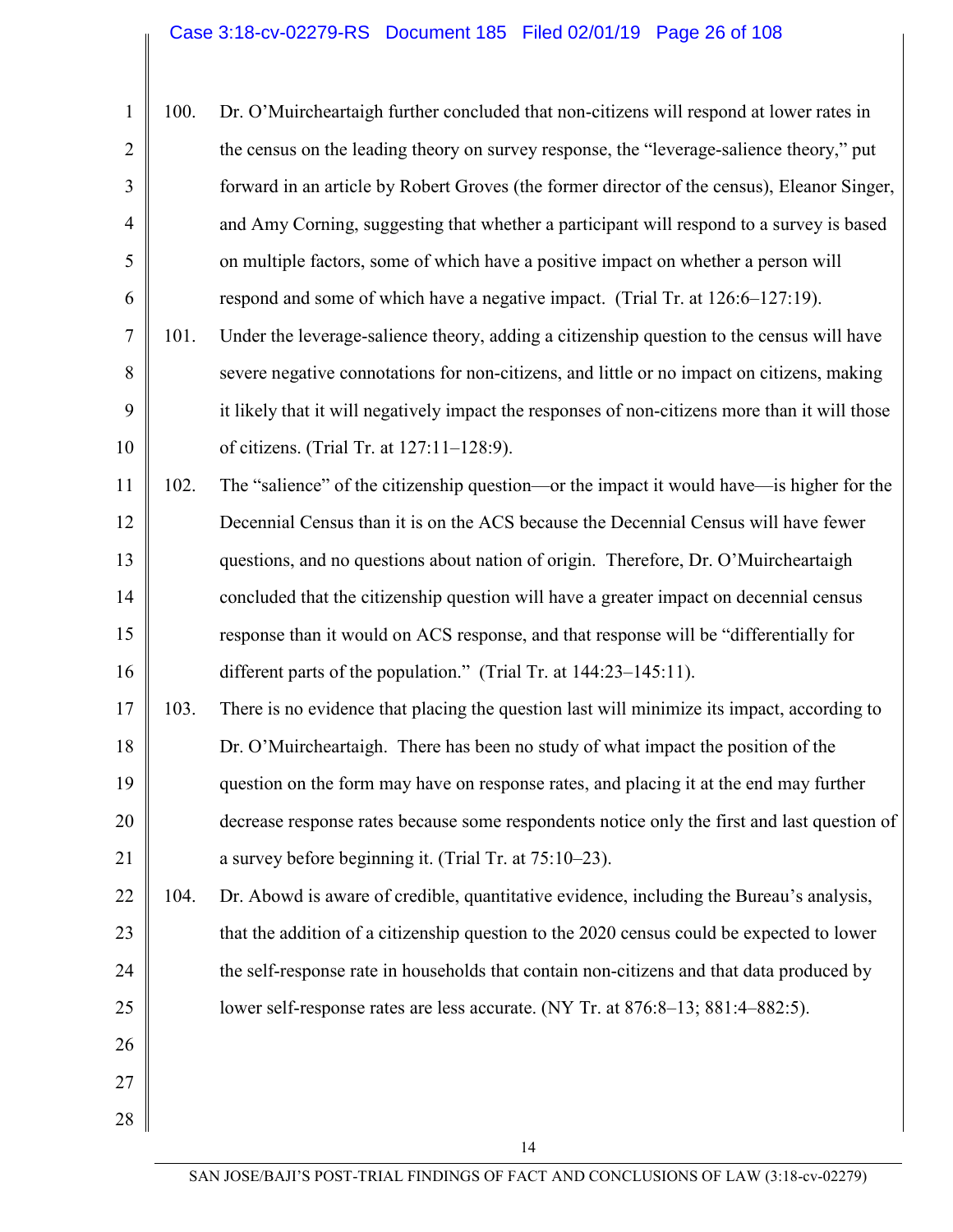|                     |      | Case 3:18-cv-02279-RS Document 185 Filed 02/01/19 Page 27 of 108                                                                                                     |
|---------------------|------|----------------------------------------------------------------------------------------------------------------------------------------------------------------------|
| 1<br>$\overline{2}$ |      | 2.<br>The Bureau's Non-Response Follow Up Operations ("NRFU"), Including<br>Proxy Responses And Imputation, Will Not Remediate The Differential<br><b>Indercount</b> |
| $\mathfrak{Z}$      | 105. | According to Dr. O'Muircheartaigh, NRFU and imputation responses will not only fail to                                                                               |
| $\overline{4}$      |      | eliminate the impact of the differential non-response, but may actually exacerbate it.                                                                               |
| 5                   |      |                                                                                                                                                                      |
| 6                   |      | (Trial Tr. at 40:7-41:17).                                                                                                                                           |
| 7                   | 106. | Dr. O'Muircheartaigh based his conclusions regarding NRFU on a number of sources.                                                                                    |
| 8                   |      | One source is the Bureau's observations of the ACS for the last six or seven years, and the                                                                          |
| 9                   |      | other is the large and increasing body of qualitative evidence from the Bureau, and from                                                                             |
|                     |      | carefully conducted focus groups and intensive interviews, that have shown                                                                                           |
| 10                  |      | unprecedented levels of concern, particularly in non-citizen and Latino communities and                                                                              |
| 11                  |      | not others, regarding participation in the census. (Trial Tr. at 117:11–23).                                                                                         |
| 12                  | 107. | While the Bureau's NRFU operation has, in the past, been successful in resolving many                                                                                |
| 13                  |      | cases that did not self-respond, there have always been a substantial number of cases that                                                                           |
| 14                  |      | moved on to the later stages of NRFU, including imputation. (Trial Tr. at 178:9–12).                                                                                 |
| 15                  | 108. | According to Dr. O'Muircheartaigh, all of the factors that have an impact on the other                                                                               |
| 16                  |      | aspects of data collection—the macro-environment, the framing, and the micro-                                                                                        |
| 17                  |      | environment—will have an impact on NRFU, which therefore will not be effective at the                                                                                |
| 18                  |      | same rate for all subpopulations. (Trial Tr. at 178:16–23).                                                                                                          |
| 19                  | 109. | The Bureau records the "Computer-Assisted Personal Interviewing" ("CAPI") success                                                                                    |
| 20                  |      | rate for the American Community Survey; Dr. O'Muircheartaigh based some of his                                                                                       |
| 21                  |      | conclusions regarding NRFU on these data, which are in the administrative record. (Trial                                                                             |
| 22                  |      | Tr. at 179:6-180:11; AR0010408).                                                                                                                                     |
| 23                  | 110. | The CAPI data show that interviewer non-response follow-up in the ACS, which is                                                                                      |
| 24                  |      | similar to the NRFU conducted by enumerators in the Decennial Census, has been                                                                                       |
| 25                  |      | becoming steadily less effective from 2010 through 2016. (Trial Tr. at 180:19-23).                                                                                   |
| 26                  |      |                                                                                                                                                                      |
| 27                  |      |                                                                                                                                                                      |
| 28                  |      |                                                                                                                                                                      |
|                     |      | 15                                                                                                                                                                   |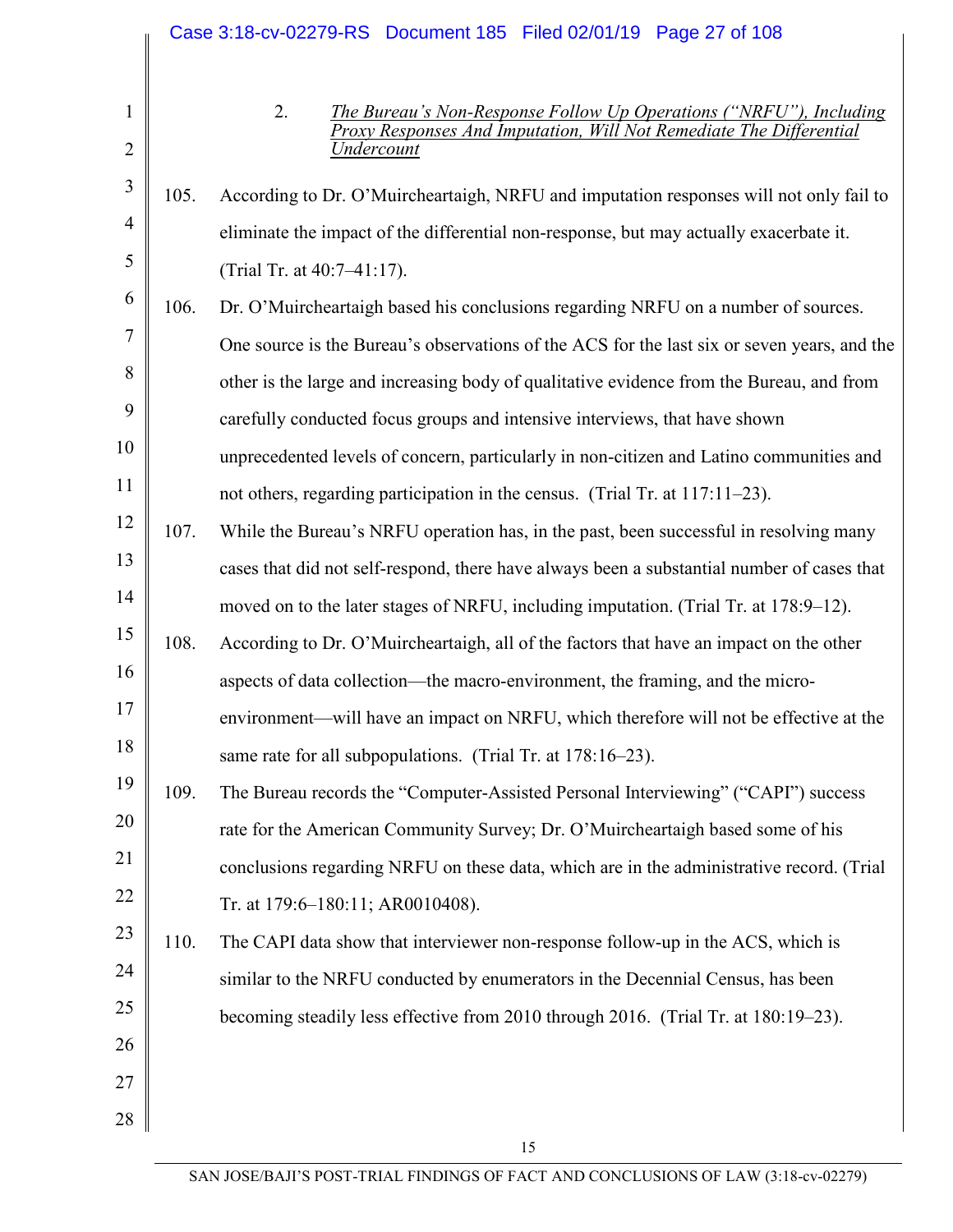|                |      | Case 3:18-cv-02279-RS  Document 185  Filed 02/01/19  Page 28 of 108                        |
|----------------|------|--------------------------------------------------------------------------------------------|
|                |      |                                                                                            |
| $\mathbf{1}$   | 111. | The CAPI data further show that interviewer non-response follow-up in the ACS, has         |
| $\overline{2}$ |      | been differentially less effective in census tracts containing a high percentage of non-   |
| 3              |      | citizens. (Trial Tr. at 180:24–181:3).                                                     |
| $\overline{4}$ | 112. | The CAPI data finally show that the differential success rate for ACS non-response follow  |
| 5              |      | up between census tracts with relatively low and high numbers of non-citizens has been     |
| 6              |      | growing steadily over time. (Trial Tr. at 181:2-3).                                        |
| 7              | 113. | According to Dr. O'Muircheartaigh, the relative lack of success in the ACS follow-up       |
| 8              |      | between census tracts with low and high percentages of non-citizens, combined with the     |
| 9              |      | fact that ACS follow-up has been growing less successful over time, suggests that NRFU     |
| 10             |      | will be less successful with non-citizen households than with citizen households. (Trial   |
| 11             |      | Tr. at 184:24-185:19).                                                                     |
| 12             | 114. | On March 1, 2018, the Bureau sent a memorandum to Ross (the "March 1 Memo").               |
| 13             |      | (AR001308).                                                                                |
| 14             | 115. | In the March 1 Memo, the Bureau concluded that "Those refusing to self-respond due to      |
| 15             |      | the citizenship question are particularly likely to refuse to respond in NRFU as well,     |
| 16             |      | resulting in a proxy response." (AR001311).                                                |
| 17             | 116. | Dr. O'Muircheartaigh agrees with this statement and further notes that there are people    |
| 18             |      | who "will be even more antagonized by having a federal agent arrive in their               |
| 19             |      | neighborhood" than they would be by a survey request. (Trial Tr. at 189:22–190:5).         |
| 20             | 117. | Dr. Abowd testified that proxy responses are likely to result in lower-quality enumeration |
| 21             |      | data than self-responses. (Trial Tr. at 951:6-952:2).                                      |
| 22             | 118. | The Bureau conducted an "end-to-end test" to evaluate the performance of its 2020          |
| 23             |      | Census operations in late 2018. (Trial Tr. at 93:22–94:1).                                 |
| 24             | 119. | The General Accounting Office ("GAO") conducted an evaluation of the 2018 end-to-end       |
| 25             |      | test that Dr. O'Muircheartaigh found "disturbing" because it "raises some serious          |
| 26             |      | concerns" about the Bureau's operational readiness for the Census, particularly with       |
| 27             |      | regards to its NRFU operations. (PTX-272; Trial Tr. at 98:5–8).                            |
| 28             |      |                                                                                            |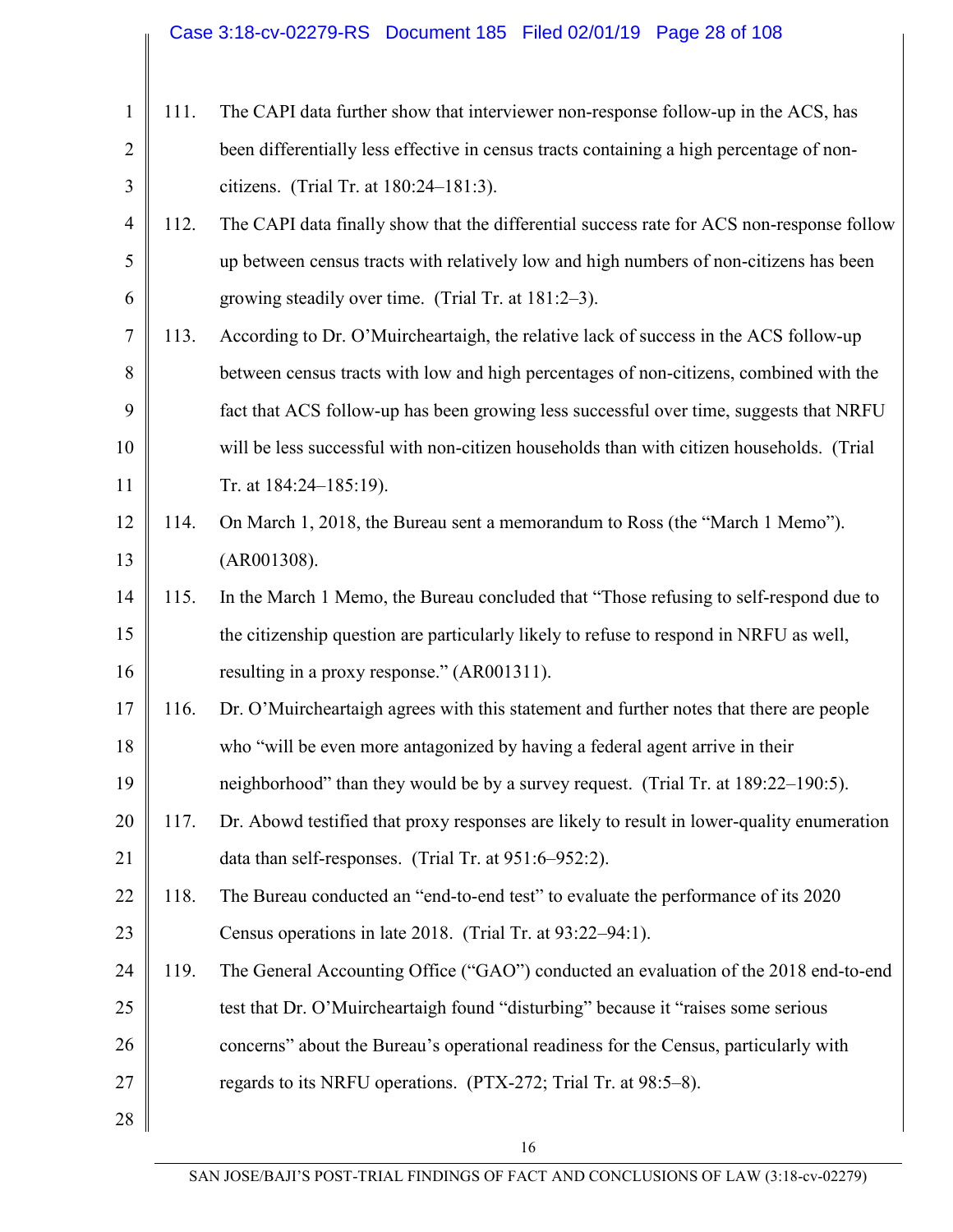# Case 3:18-cv-02279-RS Document 185 Filed 02/01/19 Page 29 of 108

| 1              | 120. | For example, the GAO found that the Bureau did not have protocols for certain NRFU           |
|----------------|------|----------------------------------------------------------------------------------------------|
| $\overline{2}$ |      | data collection methods in place, something that Dr. O'Muircheartaigh described as "a        |
| 3              |      | serious flaw." (Trial Tr. at $99:1-7$ ).                                                     |
| $\overline{4}$ | 121. | Also, the GAO found that the Bureau's NRFU enumerators were, according to Dr.                |
| 5              |      | O'Muircheartaigh, "not properly prepared for the challenges that the enumerators faced in    |
| 6              |      | the field." (Trial Tr. at $99:15-20$ ).                                                      |
| 7              | 122. | According to Dr. O'Muircheartaigh, the GAO report suggests a "lack of preparation" for       |
| 8              |      | NRFU that "casts doubt" on whether the Bureau's NRFU protocols will be "at least as          |
| 9              |      | good as they were in the past." (Trial Tr. at 101:20–102:4).                                 |
| 10             | 123. | According to Dr. O'Muircheartaigh, the "whole process of census data collection,"            |
| 11             |      | including staff training, presentation of materials, outreach, and other activities, will be |
| 12             |      | complicated by adding a citizenship question, and will "make it more difficult               |
| 13             |      | differentially for different parts of the population." (Trial Tr. at 125:1–19).              |
| 14             | 124. | According to Dr. O'Muircheartaigh, proxy respondents are unlikely to remediate the           |
| 15             |      | impact of the decline in self-response because, for those people who failed to respond out   |
| 16             |      | of fear, "their neighbors are likely not to wish to supersede their preferences by providing |
| 17             |      | information about them." (Trial Tr. at 195:20–25).                                           |
| 18             | 125. | According to Dr. O'Muircheartaigh, who was relying on a study conducted by the Bureau,       |
| 19             |      | the quality of administrative records is low for households in hard-to-count populations,    |
| 20             |      | suggesting that administrative records are unlikely to be useful as an accurate means of     |
| 21             |      | remediating the drop in self-response rates for such households. (Trial Tr. at 205:-         |
| 22             |      | 206:19).                                                                                     |
| 23             | 126. | According to Dr. O'Muircheartaigh, imputation is "never neutral," because it relies on the   |
| 24             |      | data that have been collected to fill in for the data that have not been collected, and the  |
| 25             |      | collected data will have "influence proportional to their presence in the data that you      |
| 26             |      | have." (Trial Tr. at 210:16–25).                                                             |
| 27             |      |                                                                                              |
| 28             |      |                                                                                              |
|                |      | 17                                                                                           |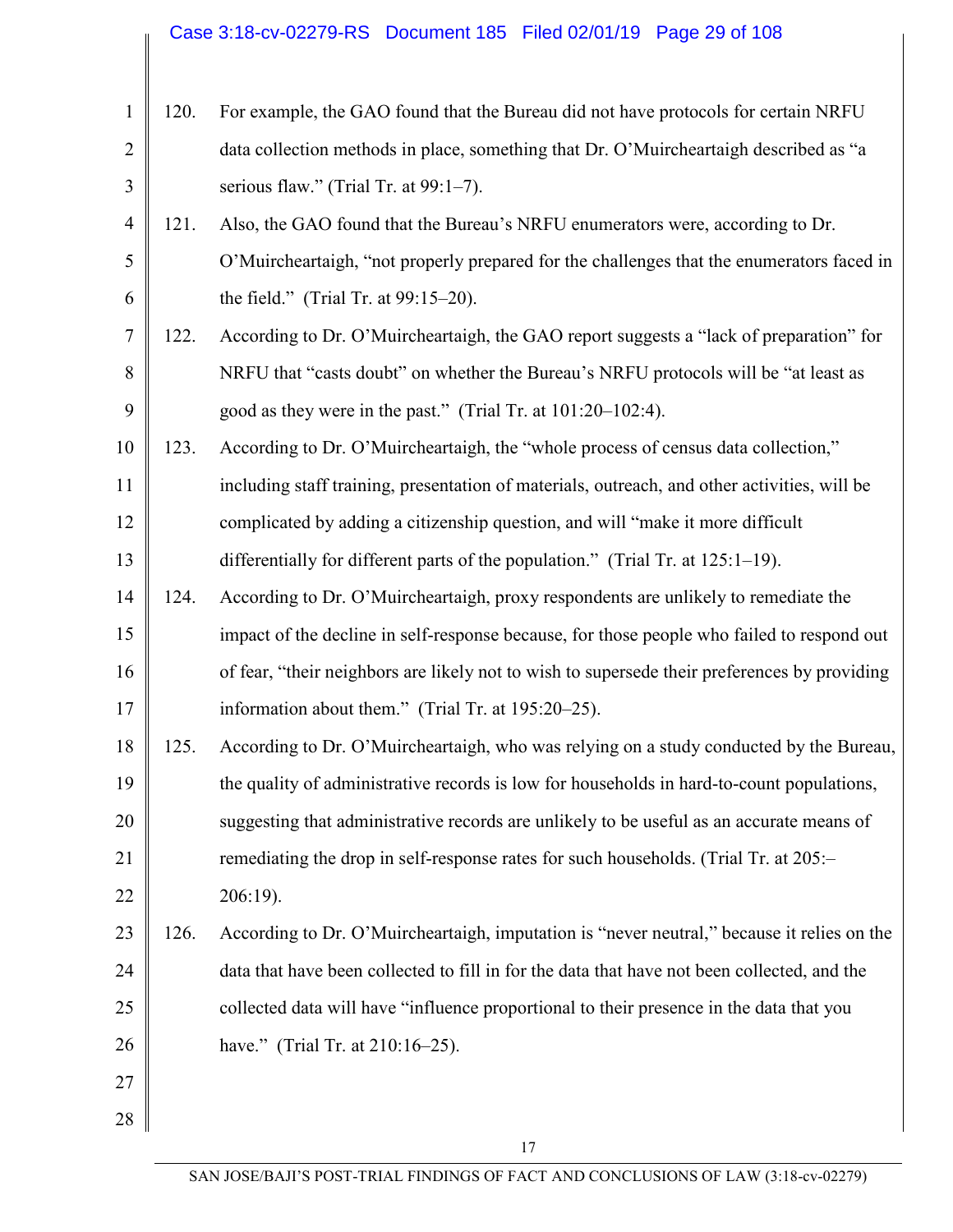# Case 3:18-cv-02279-RS Document 185 Filed 02/01/19 Page 30 of 108

| $\mathbf{1}$   | 127. | Therefore, if a citizenship question is added to the 2020 Census, imputation will fail to                                                                        |
|----------------|------|------------------------------------------------------------------------------------------------------------------------------------------------------------------|
| $\overline{2}$ |      | mitigate the under-representation of Latinos because it will rely on the collected data that                                                                     |
| 3              |      | under-represents them. (Trial Tr. at 211:10:212:6).                                                                                                              |
| 4              | 128. | There is no record evidence that directly contradicts any of Dr. O'Muircheartaigh's                                                                              |
| 5              |      | opinions. Dr. O'Muircheartaigh's testimony is highly credible.                                                                                                   |
| 6<br>7         |      | 3 <sub>1</sub><br>Regardless Of The Success Of NRFU In Obtaining A Complete Count,<br>Adding The Citizenship Question Will Degrade The Quality Of Census<br>Data |
| 8              | 129. | It is the consensus of scientists within and outside of the Bureau that adding the                                                                               |
| 9              |      | citizenship question will depress self-response rates, particularly among Latinos and                                                                            |
| 10             |      | households containing non-citizens, and will also harm the quality of the census data                                                                            |
| 11             |      | generally. (Trial Tr. at $114:11-15$ ).                                                                                                                          |
| 12             | 130. | In the January 2019 Memo, the Bureau concluded that "[1] ower self-response rates                                                                                |
| 13             |      | degrade data quality because data obtained from NRFU have greater erroneous                                                                                      |
| 14             |      | enumeration and whole-person imputation rates." (AR001281).                                                                                                      |
| 15             | 131. | In the January 2019 Memo, the Bureau concluded that adding the citizenship question will                                                                         |
| 16             |      | result in, at minimum, 139,000 fewer correct enumerations. (AR001282).                                                                                           |
| 17             | 132. | In the Brown Study these numbers were updated to conclude that adding the Citizenship                                                                            |
| 18             |      | Question will result in at least 561,000 fewer correct enumerations. (PTX-160 at 42).                                                                            |
| 19             | 133. | Dr. Abowd testified that the Bureau cannot mitigate data quality issues through NRFU or                                                                          |
| 20             |      | imputation processes. (Trial Tr. at 930:15–24; 934:10–935:9; 936:6–937:19; PTX-022).                                                                             |
| 21<br>22       |      | Dr. Matthew A. Barreto Showed That Adding The Citizenship Question<br>4.<br>Lead To A Differential Undercount Of Minorities And An Undercount<br>Of San Jose     |
| 23             | 134. | Dr. Barreto reviewed social science literature on the topic of survey methodology, as well                                                                       |
| 24             |      | as social science research published by the Bureau. His review confirms that the addition                                                                        |
| 25             |      | of a sensitive question such as the citizenship question will erode trust and will lead to                                                                       |
| 26             |      | lower self-response rates. (Trial Tr. at 378:11-380:7).                                                                                                          |
| 27             |      |                                                                                                                                                                  |
| 28             |      | 18                                                                                                                                                               |
|                |      |                                                                                                                                                                  |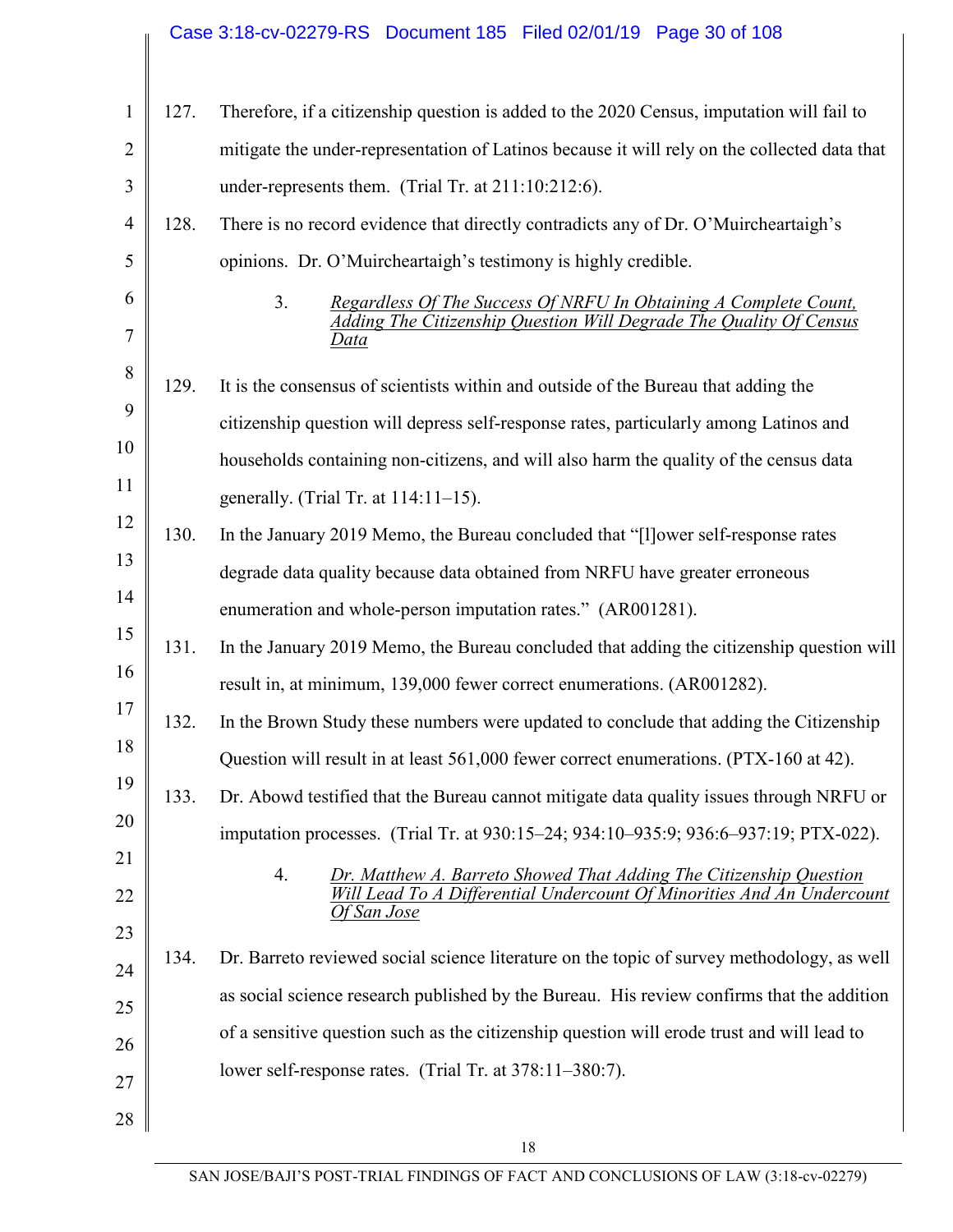| $1 \parallel$  | 135. | According to Dr. Barreto's literature review, the main factors that impact participation in |
|----------------|------|---------------------------------------------------------------------------------------------|
| $\overline{2}$ |      | a survey are: trust in the survey administrator, both the person directly administering the |
| 3              |      | survey and the agency or organization overseeing it; the sensitivity of the questions; and  |
| 4              |      | the macro-environment, meaning the social and political climate in which the survey is      |
| 5              |      | being administered to the public. (Trial Tr. at 381:5–384:18).                              |

- 6 7 8 136. Absent trust, respondents will not participate in surveys. Respondents need to trust that they can give their full, honest answers and that those answers will be held in confidence, will be protected and not used against them. (Trial Tr. at  $381:8-383:1$ ; PTX-339).
- 9 10 11 12 13 14 15 137. Trust specifically influences census participation because the census is an official government survey. It is done on behalf of the federal government by the Bureau, and the public has to trust that the federal government is carrying out its job faithfully and using the information confidentially and only for census purposes. Furthermore, trust is particularly important to a citizenship question, as questions related to citizenship are ones to which many in Latino and immigrant communities are sensitive. (Trial Tr. at 385:3– 387:23).
- 16 17 18 19 20 21 22 23 138. The Bureau conducted its own research that found that there was a very high level of concern over immigration and citizenship issues in Latino immigrant communities within the 1990 and 2000 censuses. It was particularly high among undocumented communities who were concerned that their participation in the census would put them at risk, and would disclose personal information. The Bureau concluded that this fear was one of the reasons that there were lower response rates, that there were problems and low participation rates for NRFU, and ultimately a net undercount in Latino immigrant communities. (Trial Tr. at 390:12–393:23; PTX-308, PTX-309).
- 24 25 26 27 139. The macro-environment is directly related to whether respondents perceive a question as sensitive and therefore related to the concomitant response rates. Where the macroenvironment is perceived as threatening, it raises the stakes of participation; if respondents feel that participation will put them at risk, or that the information they provide will not be
- 28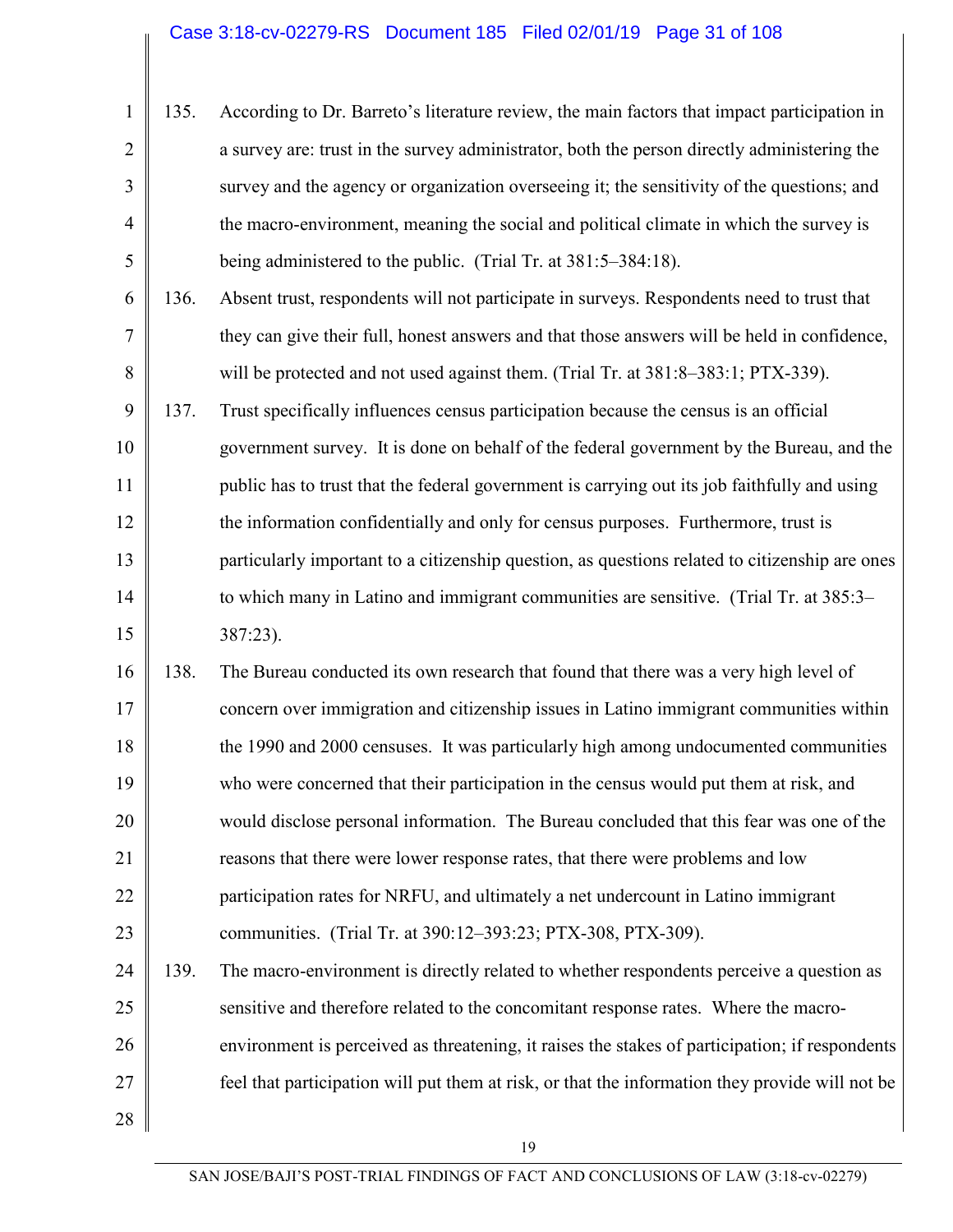| $\mathbf{1}$   |      | kept confidential and will be provided to other government agencies, self-response rates     |
|----------------|------|----------------------------------------------------------------------------------------------|
| $\overline{2}$ |      | will decline. (Trial Tr. at 395:9-397:9).                                                    |
| 3              | 140. | The macro-environment on immigration issues affects immigrants and members of                |
| $\overline{4}$ |      | mixed-status households. The macro-environment has become more hostile towards               |
| 5              |      | immigrants since 2016 and this will decrease response rates both at the self-response        |
| 6              |      | phase and through the nonresponse follow-up efforts. (Trial Tr. at 396:22–409:20).           |
| 7              | 141. | Accordingly, Dr. Barreto concludes that, given current trust issues arising from the macro-  |
| 8              |      | environment, the addition of a citizenship question is a particularly sensitive question and |
| 9              |      | that the addition of this question in today's macro environment will result in reduced       |
| 10             |      | participation in Latino and immigrant communities in 2020. (Trial Tr. at 411:5–14).          |
| 11             | 142. | Survey research can reliably represent populations with millions of members and present      |
| 12             |      | a truly representative and unbiased picture of it. Survey research is relied on extensively  |
| 13             |      | by the federal government and the Bureau to understand public opinion and participation.     |
| 14             |      | (Trial Tr. at 414:2 -16; 422:10-14).                                                         |
| 15             | 143. | Dr. Barreto conducted a robust original national survey of 6,309 respondents from across     |
| 16             |      | the United States, with an additional oversample of Latinos, and geographic over-samples     |
| 17             |      | in San Jose, California and Cameron County and Hidalgo County, Texas. The survey was         |
| 18             |      | designed to determine the impact of the addition of a citizenship question on the 2020       |
| 19             |      | census, on both initial self-response as well as attitudes and understanding of              |
| 20             |      | confidentiality on the census. Dr. Barreto ascertained the impact of a citizenship question  |
| 21             |      | on the Census through posing a series of questions asking the respondent how she or he       |
| 22             |      | would act. (Trial Tr. at 419:24-420:7; 422:23-426:8; PTX-824).                               |
| 23             | 144. | Dr. Barreto's survey met all the applicable criteria for ensuring accuracy and reliability   |
| 24             |      | that enabled him to extrapolate his results to the national population, including            |
| 25             |      | randomization, response rate, and sample size. (Trial Tr. at 415:17–417:20; 425:2–23).       |
| 26             | 145. | Dr. Barreto's survey created two different scenarios from which he estimated non-            |
| 27             |      | response rates for various population groups including the nation overall, California,       |
| 28             |      | Latinos, immigrants, and San Jose. The two non-response scenarios measured the rate at<br>20 |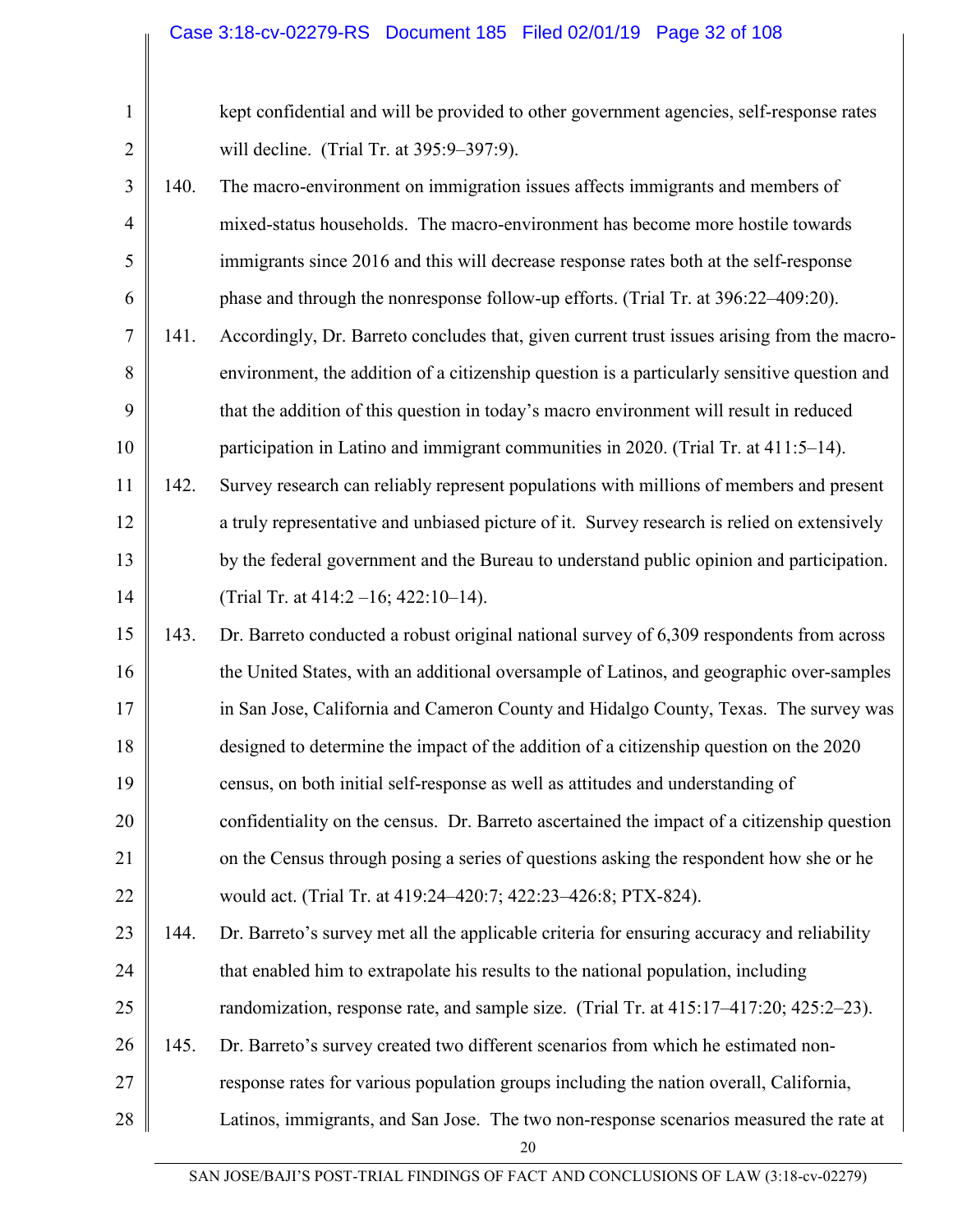#### Case 3:18-cv-02279-RS Document 185 Filed 02/01/19 Page 33 of 108

which respondents detract from self-response participation in the census due to the citizenship question, i.e. the "drop-off rate." In the first scenario, respondents who stated they planned to participate in the census (response to Question 1), later changed their answer to state that they did not plan to participate in the census when informed that a citizenship question will be added to the census in 2020 (response to Question 2). Dr. Barreto studied the reasons why respondents detracted from participation by asking whether the respondent "trust[s] the Trump administration to protect your personal information, including the citizenship of you and members of your household, or do you think they will share this information with other federal agencies" (Question 3). In the second scenario, Dr. Barreto simulated the NRFU process by following up with the same respondents who previously stated that they would not respond to the 2020 census after learning about the citizenship question and providing further assurances of confidentiality. Dr. Barreto implemented a randomized control trial which randomly assigned respondents to answer one of two questions: Question 7 asked whether the respondent would participate in the 2020 census if the government will not include a citizenship question, and Question 8 asked whether the respondent would participate in the 2020 census if the government will include a citizenship question. The drop-off rates are "useful for establishing the overall rates of nonresponse" because they measure individual change due to the citizenship question. (Trial Tr. at 440:8–451:22; PTX 824).

20 21 22 23 24 25 26 27 146. Dr. Barreto demonstrated through the survey that the expected drop-off rates nationwide for responses to the Census due to the citizenship question is between 7.1 and 9.7 percent, between 11.3 percent and 17.8 percent for immigrants, and between 14.1 and 16.6 percent among Latinos. For the state of California, the drop-off rate due to the citizenship question is between 12.3 percent and 18.0 percent, which is the highest drop-off rate of any state in the country. For the City of San Jose, the drop-off rate due to the citizenship question is between 12.7 percent and 20.3 percent. Black immigrants will likewise experience high rates of non-response due to a citizenship question in 2020. (Trial Tr. at

28

1

2

3

4

5

6

7

8

9

10

11

12

13

14

15

16

17

18

19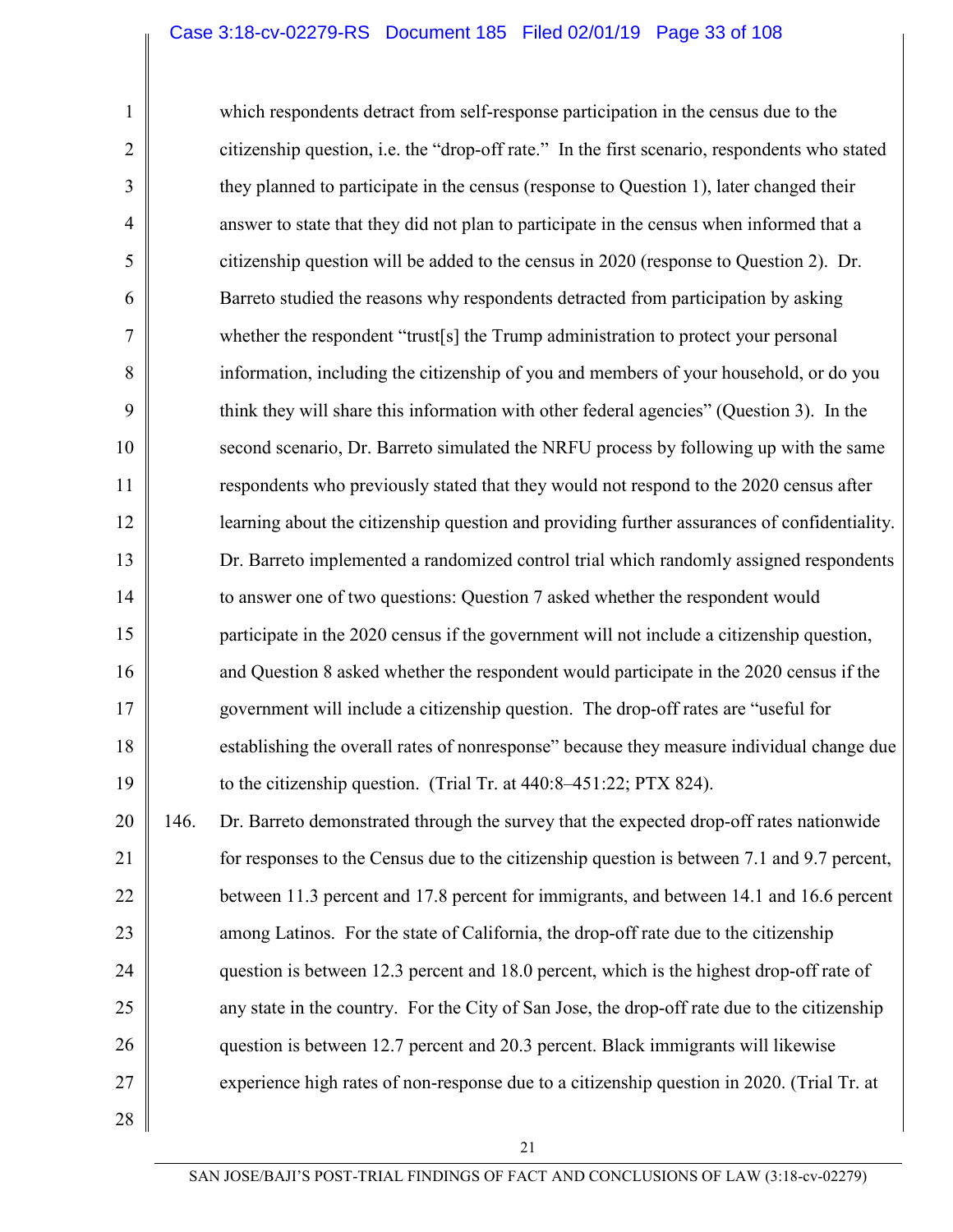| $\mathbf{1}$   |      | 457:11-465:9; 474:4-17; 478:1-481:3; 555:9-19; 560:7-562:10; 564:9-565:1; PTX-870,          |
|----------------|------|---------------------------------------------------------------------------------------------|
| $\overline{2}$ |      | PTX-871, PTX-872, PTX-873, PTX-874, PTX-863, PTX-868, PTX-880, PTX-881).                    |
| 3              | 147. | Dr. Barreto found Latinos and immigrant communities are less likely to trust the federal    |
| $\overline{4}$ |      | government to protect their confidential information. Non-responders in California are      |
| 5              |      | less likely to trust the government than the rest of the country, and non-responders in San |
| 6              |      | Jose are more distrustful than California overall. (Trial Tr. at 466:18-472:2; 474:4-       |
| 7              |      | 477:16; 557:14-563:22; PTX-499A, PTX-865, PTX-866, PTX-867, PTX-868, PTX-869,               |
| 8              |      | PTX-875, PTX-876, PTX-877, PTX-878, PTX-879).                                               |
| 9              | 148. | Dr. Barreto concluded that the Brown Study estimate of 5.8% as the drop-off rate in self-   |
| 10             |      | response among households with at least one non-citizen as a result of the citizenship      |
| 11             |      | question is low. Dr. Barreto identified five reasons why the Brown Study estimate is low:   |
| 12             |      | (i) The Bureau's study used existing ACS and census data from prior census data             |
| 13             |      | collection to assess patterns present with older data, whereas Dr. Barreto's study is more  |
| 14             |      | contemporary because it was conducted in the field in 2018; (ii) the macro environment      |
| 15             |      | has changed considerably since the 2016 ACS, 2010 ACS and 2010 Decennial Census,            |
| 16             |      | which data the Bureau used to determine the 5.8% estimate, and the current macro-           |
| 17             |      | environment is expected to generate higher rates of non-response; (iii) the Bureau's 5.8%   |
| 18             |      | estimate refers to the drop-off of non-citizen households and does not include drop-off in  |
| 19             |      | mixed-status immigrant/citizen households or non-immigrant citizen households; (iv) the     |
| 20             |      | Bureau's estimate does not account for any additional drop-off of people who are omitted    |
| 21             |      | from the household roster; and (v) the Bureau found the overall amount of drop-off          |
| 22             |      | between citizen households and non-citizen households was actually 11.9 % rather than       |
| 23             |      | 5.8%, and the Bureau's statistical model assumed variables other than the citizenship       |
| 24             |      | questions to account for the variance. (Trial Tr. at 481:11-488:8; PTX-160).                |
| 25             | 149. | Dr. Abowd testified that the drop-off rates for the citizenship question on the ACS are     |
| 26             |      | much higher for Hispanics than for non-Hispanic whites. For the 2016 ACS, the drop-off      |
| 27             |      | rate for Hispanics was eight times what it was for non-Hispanic whites, and for the 2017    |
| 28             |      |                                                                                             |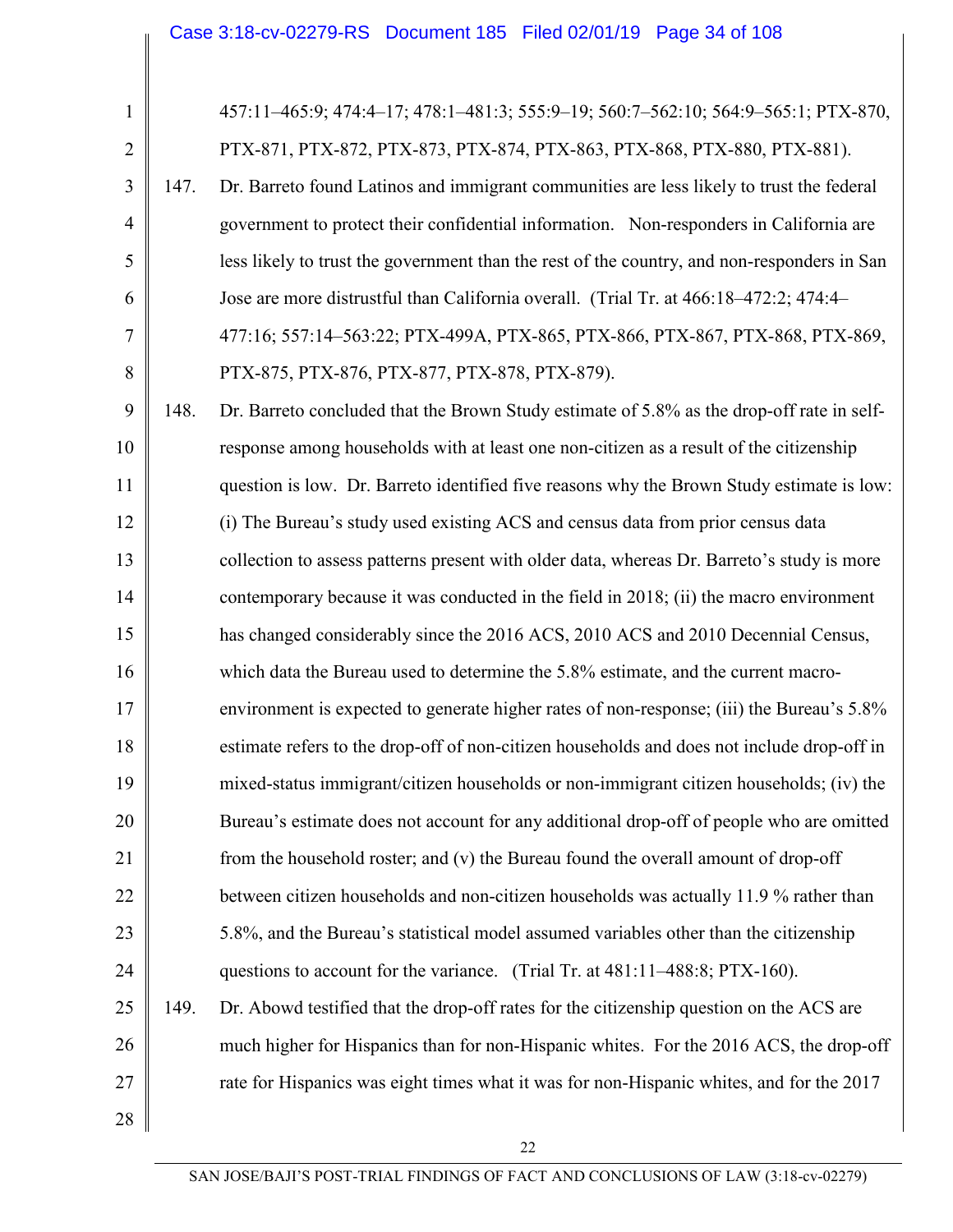1

2

| ACS, the drop-off rate for Hispanics was twelve times what it was for non-Hispanic |
|------------------------------------------------------------------------------------|
| whites. (NY Tr. at 915:4–917:3).                                                   |

- 3 4 5 6 7 150. Using the drop-off rates from the survey's two scenarios, Dr. Barreto estimates that between 133,496 (using drop-off rate from Question 1 to Question 2) and 210,408 (using drop-off rate from Question 1 to Question 8) people in the City of San Jose will not be counted by the Census due to the citizenship question. (Trial Tr. at 555:9–557:4; PTX-863, PTX-864).
- 8 9 10 11 12 13 14 15 16 151. Dr. Barreto concluded that it is virtually certain that reduced self-response caused by the addition of the citizenship question will lead to a net undercount among those populations with lower rates of self-response. This is so, in part, because non-responding households are statistically different than responding-households on a number of dimensions, making imputation inaccurate and unreliable. For example, non-responding households are likelier to be larger in size, be renter-occupied, clustered in urban areas, be higher in population density, be foreign-born, have foreign-born parents, be non-white, be Latino, and report differences on average age and language. (Trial Tr. at 527:21–532:4; 534: 21– 537:10; 538:22–539:6; PTX-888, PTX-889, PTX-890, PTX-468, PTX-469).
- 17 18 19 20 21 22 23 24 25 152. Additionally, trust and sensitivity concerns concerning the citizenship question will have differential impacts with respect to the Bureau's NRFU process. For some groups, the NRFU process this year might be as successful in previous years. But for Latinos and immigrant communities who feel that the question is sensitive and places them at risk, it is expected to be far less successful and will exacerbate the gap created by the citizenship question at the self-response stage. As a result of a lack of trust, not only will overall NRFU be more challenging and less successful, but there will be a differential success rate, and in particular, NRFU is expected to have less success counting Latino and immigrant communities. (Trial Tr. at 489:15–493:15).
- 26 27 28 153. There is no credible evidence, quantitative or qualitative, that NRFU and imputation will be completely effective in 2020 so as to avoid a differential undercount when a citizenship question is added. (Trial Tr. at 980:3–981:7; 519:22–530:9; 983:15–988:14; PTX-344).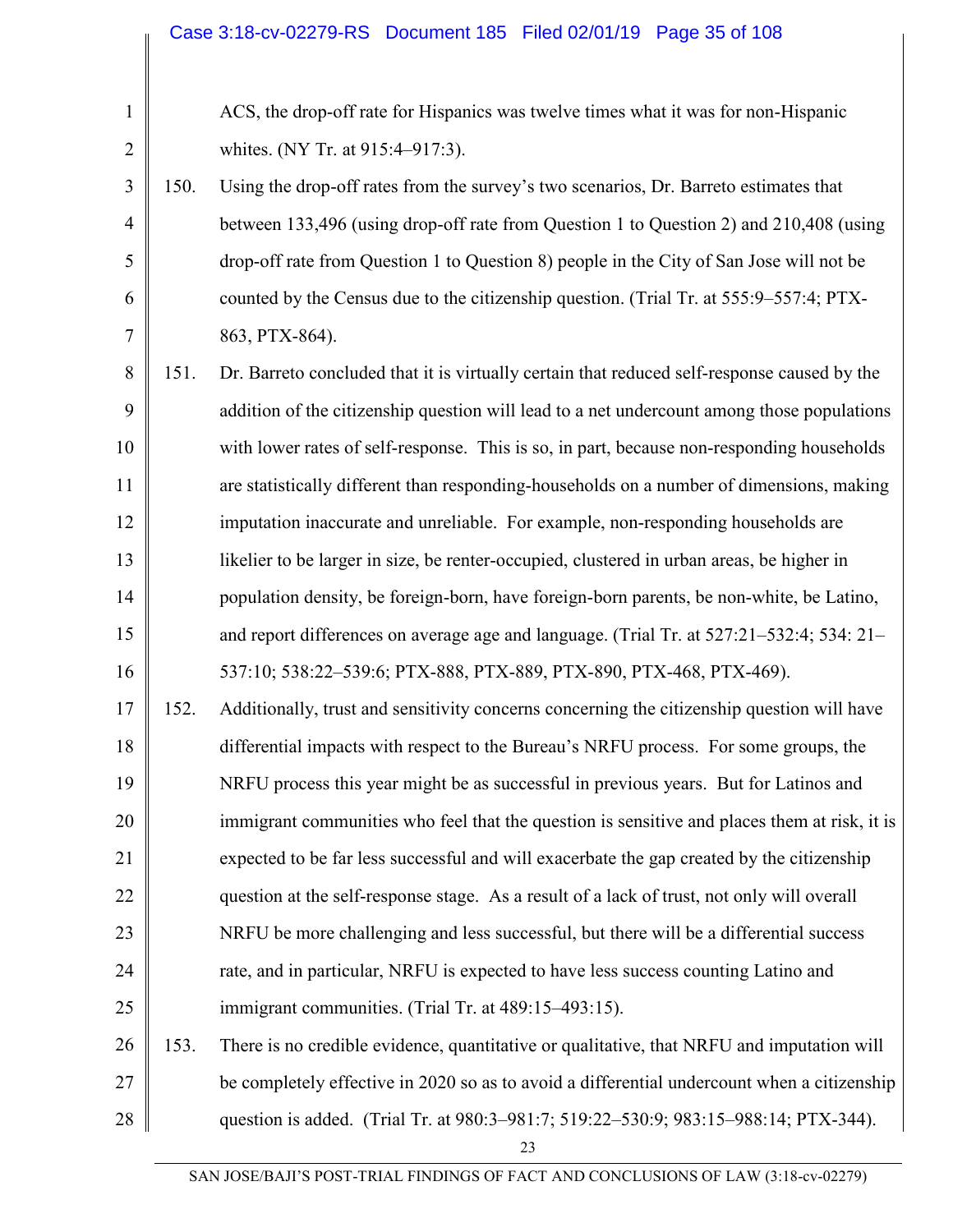| $\mathbf{1}$   | 154. | In fact, many aspects of the Bureau's planned outreach efforts in 2020 could actually          |
|----------------|------|------------------------------------------------------------------------------------------------|
| $\overline{2}$ |      | create more fear and anxiety in immigrant communities and further drive down response          |
| 3              |      | rates and increase the net undercount. Social science research finds that increased            |
| $\overline{4}$ |      | presence and visibility of government officials who appear to be collecting immigration        |
| 5              |      | information creates withdrawal and misreporting on government forms. Dr. Barreto's             |
| 6              |      | survey results are consistent with the social science research indicating that there will be a |
| 7              |      | worse NRFU success rate in California than other states. (Trial Tr. at 398:5–400:15;           |
| 8              |      | 510:25-519:14; 522:14-523:17; PTX-882, PTX-883, PTX-884, PTX-885, PTX-886,                     |
| 9              |      | PTX-887).                                                                                      |
| 10             | 155. | While Dr. Abowd agreed with Dr. Barreto's overall findings, Dr. Abowd criticized Dr.           |
| 11             |      | Barreto's survey because it asked respondents how they intended to act rather than             |
| 12             |      | conducting a random control trial ("RCT") to collect actual responses to the citizenship       |
| 13             |      | question. Dr. Barreto credibly explained that only the Bureau would have been able to          |
| 14             |      | implement a full field RCT because respondents do not react to an anonymous survey             |
| 15             |      | with the same levels of concern and fear as they feel toward the census. (Trial Tr. at         |
| 16             |      | 411:15-414:16; 869:22-870:14). Therefore, the Court does not find Dr. Abowd's                  |
| 17             |      | criticism of Dr. Barreto's study to be credible.                                               |
| 18             | 156. | Dr. Barreto credibly concluded that Latino and immigrant households would self-respond         |
| 19             |      | at a significantly lower rate than non-Hispanic Whites if the citizenship question is added    |
| 20             |      | to the Census, and such decrease in self-response will result in a differential undercount of  |
| 21             |      | San Jose residents and Black immigrants.                                                       |
| 22             |      | 5.<br>Dr. Fraga Calculated Numerous Potential Enumeration Outcomes, All Of                     |
| 23             |      | Which Resulted In Differential Undercounts For California And Non-<br>Citizens                 |
| 24             | 157. | Based on publicly available Bureau population data from July 1, 2010 to July 1, 2017 and       |
| 25             |      | July 1, 2000 to July 1, 2007, Dr. Fraga projected the population of California on April 1,     |
| 26             |      | 2020 ("Census Day") will be 40,393,990 ("Baseline Estimate"). (Trial Affidavit of              |
| 27             |      | Bernard L. Fraga ("Fraga Aff."), Doc. No. 129 at 121.) Dr. Fraga's Baseline Estimate is        |
| 28             |      |                                                                                                |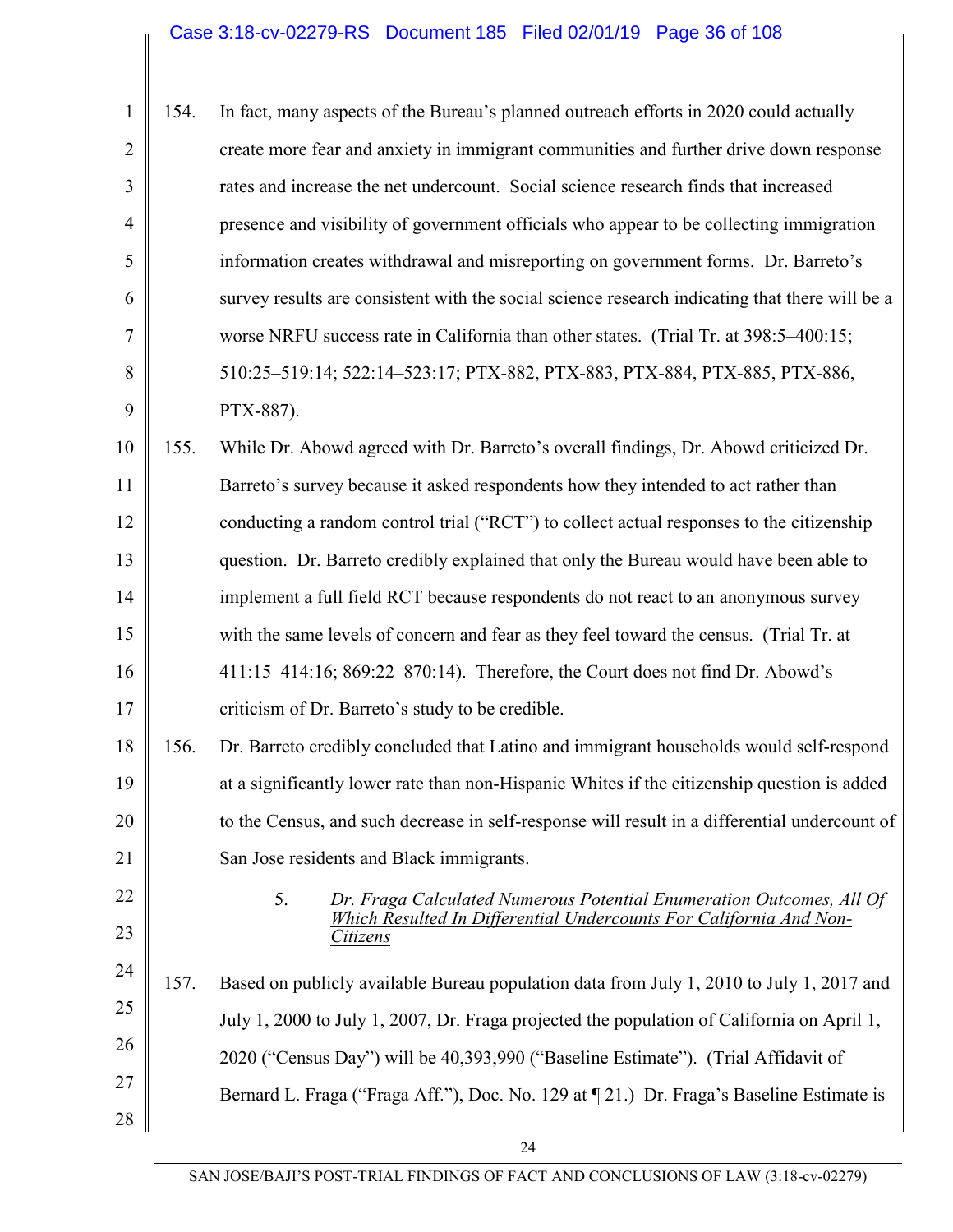| $\mathbf{1}$   |      | a projection of the number of individuals who would be enumerated by the 2020 Census if     |
|----------------|------|---------------------------------------------------------------------------------------------|
| $\overline{2}$ |      | it contains the same content as the 2010 Census, that is, without a citizenship question,   |
| 3              |      | including those individuals enumerated through self-response, NRFU or imputation.           |
| $\overline{4}$ |      | (Fraga Aff. ¶ 22).                                                                          |
| 5              | 158. | Starting with the baseline 2020 population projections for each state, Dr. Fraga calculated |
| 6              |      | four estimates of the undercount in the 2020 Census that would occur specifically due to    |
| 7              |      | the addition of the citizenship question based on four different scenarios of nonresponse   |
| 8              |      | and nonresponse follow-up ("NRFU"). (Fraga Aff. ¶ 24-26).                                   |
| 9              | 159. | Scenario A determines the undercount using the estimate of specific nonresponse             |
| 10             |      | attributable to the addition of a citizenship question gathered from Dr. Barreto's national |
| 11             |      | survey data. Thus, Scenario A calculates the "projected population for each state, minus    |
| 12             |      | the mean rate of drop-off due to the citizenship question." Under Scenario A, 12.51% of     |
| 13             |      | California's population will not be counted due to the citizenship question. (Fraga Aff. ¶  |
| 14             |      | $28 - 35, 57$ ).                                                                            |
| 15             | 160. | Scenario B builds on Scenario A by accounting for initial non-responders who later          |
| 16             |      | respond as a result of the Bureau's follow-up efforts. Thus, Scenario B determines the      |
| 17             |      | undercount by reducing the size of the drop-off population in Scenario A by the mean        |
| 18             |      | share of individuals who changed their minds and decided to reply to the Census after the   |
| 19             |      | survey-taker conducted follow-up. Under Scenario B, 8.48% of California's population        |
| 20             |      | will not be counted due to the citizenship question. (Fraga Aff. ¶ 36–40, 57).              |
| 21             | 161. | Scenario C reflects the estimate of nonresponse due to the addition of the citizenship      |
| 22             |      | question contained in the Brown Study (PTX-160). The Brown Study estimates a 5.8%           |
| 23             |      | difference in rate of initial non-response for non-citizen households versus citizen        |
| 24             |      | household, which the Bureau's modeling does not attribute to other factors. Notably, this   |
| 25             |      | estimate only captures part of the non-response for non-citizen households, and 5.8% is     |
| 26             |      | not an estimate of the overall non-response for non-citizen households. Under Scenario C,   |
| 27             |      | 1.68% of California's population will not respond to the Census due to the citizenship      |
| 28             |      | question. (Fraga Aff. ¶ 43-46, 57).                                                         |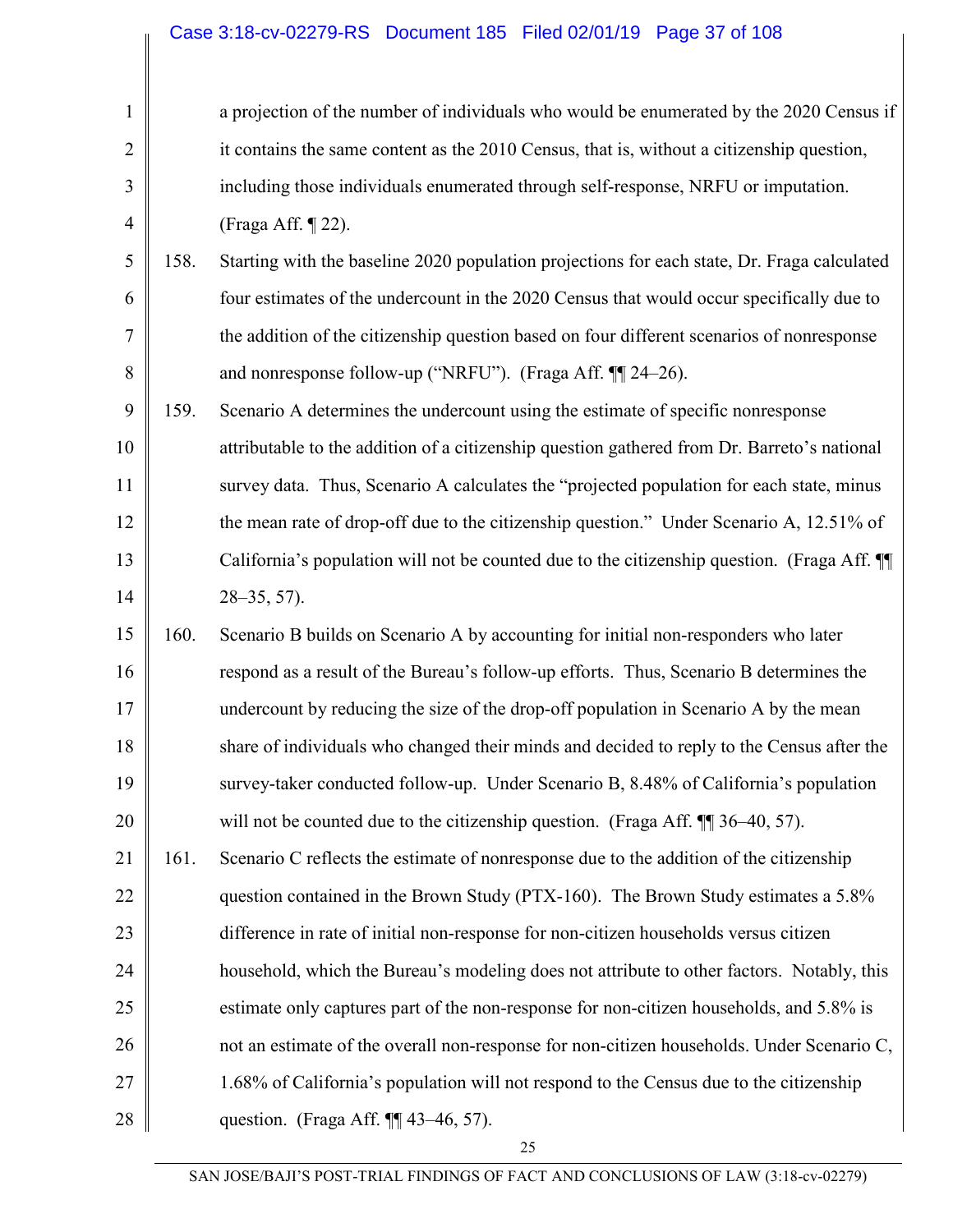| 1              | 162. | Scenario D builds on Scenario C, by factoring in estimates of the success rate of the       |
|----------------|------|---------------------------------------------------------------------------------------------|
| $\overline{2}$ |      | Bureau's NRFU efforts. Thus, Scenario D calculates the undercount by reducing               |
| 3              |      | population estimate by 5.8% drop estimate for non-citizen households from Scenario D,       |
| $\overline{4}$ |      | and applies a NRFU success rate of 86.63%, which reflected data from the 2016 ACS in        |
| 5              |      | census tracts with higher than national average share of households containing at least one |
| 6              |      | non-citizen. Under Scenario D, 0.22% of California's population will not be counted due     |
| 7              |      | to the citizenship question. (Fraga Aff. $\P$ 47–49, 57).                                   |
| 8              | 163. | Dr. Fraga concluded that under any of the four scenarios he analyzed, California will       |
| 9              |      | experience a greater differential undercount of its population than any other state if a    |
| 10             |      | citizenship question is added to the 2020 Census because it has the most non-citizen        |
| 11             |      | households. (Fraga Aff. $\P\P$ 64–65).                                                      |
| 12             | 164. | Dr. Stuart Gurrea criticized Dr. Barreto's coding of certain responses as representative of |
| 13             |      | non-responses. However, Dr. Gurrea's criticisms are not credible because they are based     |
| 14             |      | on his personal opinion regarding how the questions should be interpreted and Dr. Gurrea    |
| 15             |      | does not cite any authority to support his alternative interpretation. (Trial Tr. at 703:2– |
| 16             |      | 705:12; 707:9-708:13).                                                                      |
| 17             | 165. | Moreover, Dr. Gurrea's experience in designing surveys is limited to helping design two     |
| 18             |      | surveys regarding financial costs, one of which involved the valuation of an asset by       |
| 19             |      | business jet aircraft professionals and the other involved the cost of audit services.      |
| 20             |      | Neither survey involved general public opinion. (Trial Tr. 755:13–756:25).                  |
| 21             | 166. | Therefore, the Court does not find Dr. Gurrea's criticisms of Dr. Barreto's survey to be    |
| 22             |      | credible.                                                                                   |
| 23             | 167. | Dr. Gurrea criticized Dr. Fraga's undercount scenarios as overstated because they do not    |
| 24             |      | specifically account for imputation and Dr. Gurrea did not believe that the NRFU success    |
| 25             |      | rates assumed in Scenario B and D are accurate. However, Dr. Gurrea's conclusions are       |
| 26             |      | not credible because he is not an expert in the Bureau's NRFU practices, Dr. Gurrea does    |
| 27             |      | not have any personal knowledge regarding the effectiveness of the Bureau's mitigation      |
| 28             |      | efforts, and therefore Dr. Gurrea cannot and does not offer any opinion regarding how       |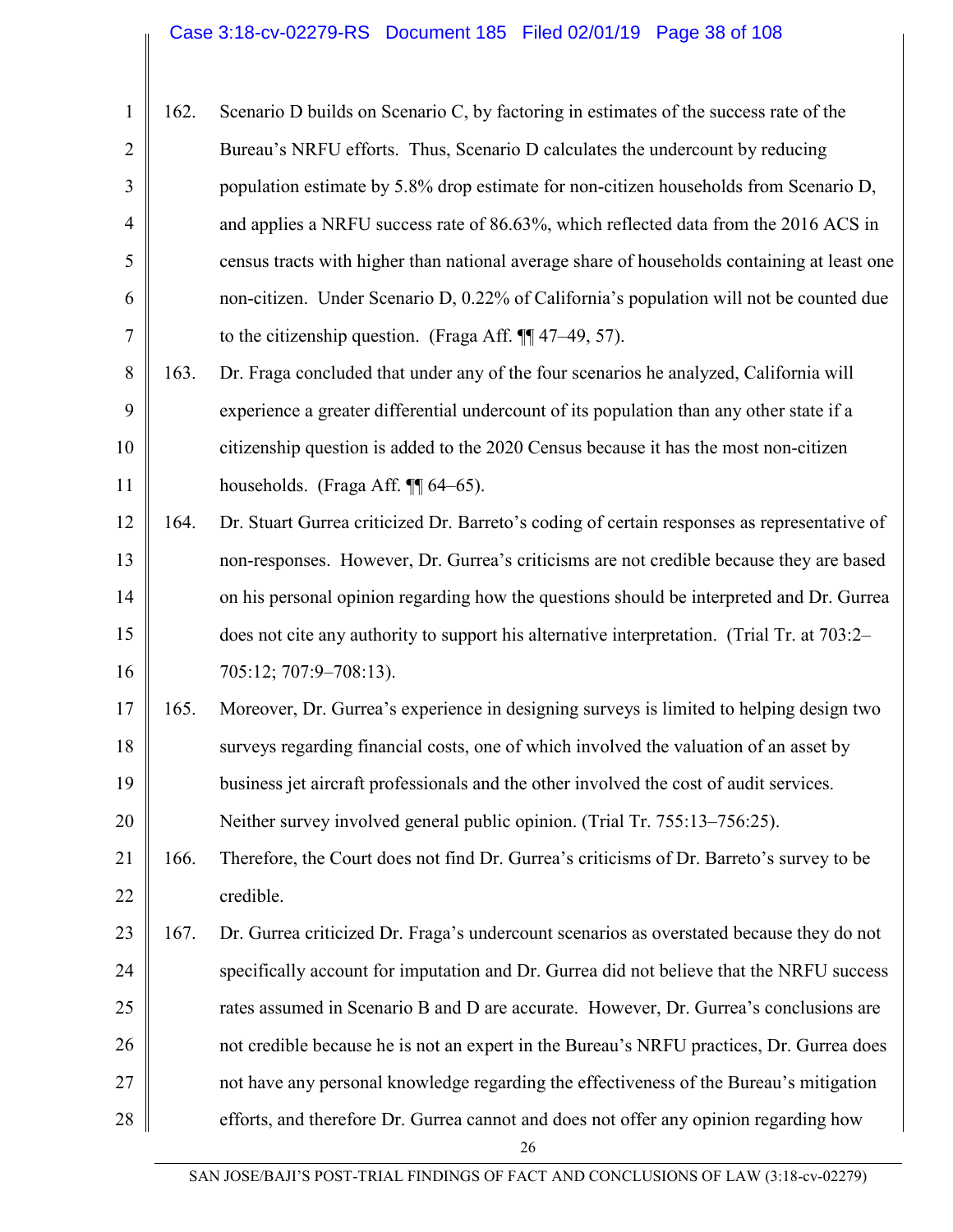| $\mathbf{1}$   |      | effective NRFU will be in 2020 to mitigate the drop in self-response rate due to the                                                                                             |
|----------------|------|----------------------------------------------------------------------------------------------------------------------------------------------------------------------------------|
| $\overline{2}$ |      | citizenship question across different geographic areas or for different demographic                                                                                              |
| 3              |      | groups. Dr. Gurrea failed to take into account any potential differential impact of                                                                                              |
| $\overline{4}$ |      | mitigation efforts across geographic areas or demographic groups. Dr. Gurrea limited his                                                                                         |
| 5              |      | analysis to the overall population count and did not consider any differential impacts on                                                                                        |
| 6              |      | Latinos or immigrants specifically. (Trial Tr. at 695:2–696:11; 710:9–713:6; 733:3–11;                                                                                           |
| 7              |      | 742:13-743:22; 746:25-748:2; 759:2-7; 775: 3-11). Therefore, the Court does not find                                                                                             |
| 8              |      | Dr. Gurrea's conclusions to be credible.                                                                                                                                         |
| 9              | 168. | Dr. Fraga credibly concluded that will be a differential undercount of non-citizens in the                                                                                       |
| 10             |      | 2020 Census specifically due to the addition of the citizenship question.                                                                                                        |
| 11             |      | <b>B.</b><br><b>Adding The Citizenship Question Is Harming And Will Harm San Jose</b>                                                                                            |
| 12             |      | 1.<br>The Differential Undercounts Will Reduce The Funding San Jose Receives<br><b>Through Federal Programs</b>                                                                  |
| 13             |      |                                                                                                                                                                                  |
| 14             |      | Dr. Andrew Reamer Demonstrated That For Certain Federal<br>a.<br>Programs, A Differential Undercount Of A Geographic Area<br>Compared To The Nation Will Lead To Reduced Funding |
| 15             |      |                                                                                                                                                                                  |
| 16             | 169. | As a Fellow at Brookings, Dr. Reamer was responsible for encouraging a strong, well-                                                                                             |
| 17             |      | functioning federal statistical system that met the data needs of public and private                                                                                             |
| 18             |      | stakeholders. To that end, he was instrumental in ensuring the commencement and                                                                                                  |
| 19             |      | continued existence of the ACS. (Reamer Decl. $\P$ 4)                                                                                                                            |
| 20             | 170. | Dr. Reamer identified approximately 320 federal domestic assistance programs, and from                                                                                           |
| 21             |      | this list identified 24 large federal financial assistance programs that use "geographic                                                                                         |
| 22             |      | allocation formulas that rely in whole or in part on census-derived data." (Reamer Decl. ¶                                                                                       |
| 23             |      | 11).                                                                                                                                                                             |
| 24             | 171. | From these 24 large federal financial assistance programs, Dr. Reamer identified 18 "state                                                                                       |
| 25             |      | share" programs, which are programs that rely in whole or in part on state share of a U.S.                                                                                       |
| 26             |      | population total." (Reamer Decl. 11).                                                                                                                                            |
| 27             | 172. | Among the 18 "state share" programs are grants authorized under the Workforce                                                                                                    |
| 28             |      | Innovation and Opportunity Act ("WIOA"), including the Youth Activities Program                                                                                                  |
|                |      |                                                                                                                                                                                  |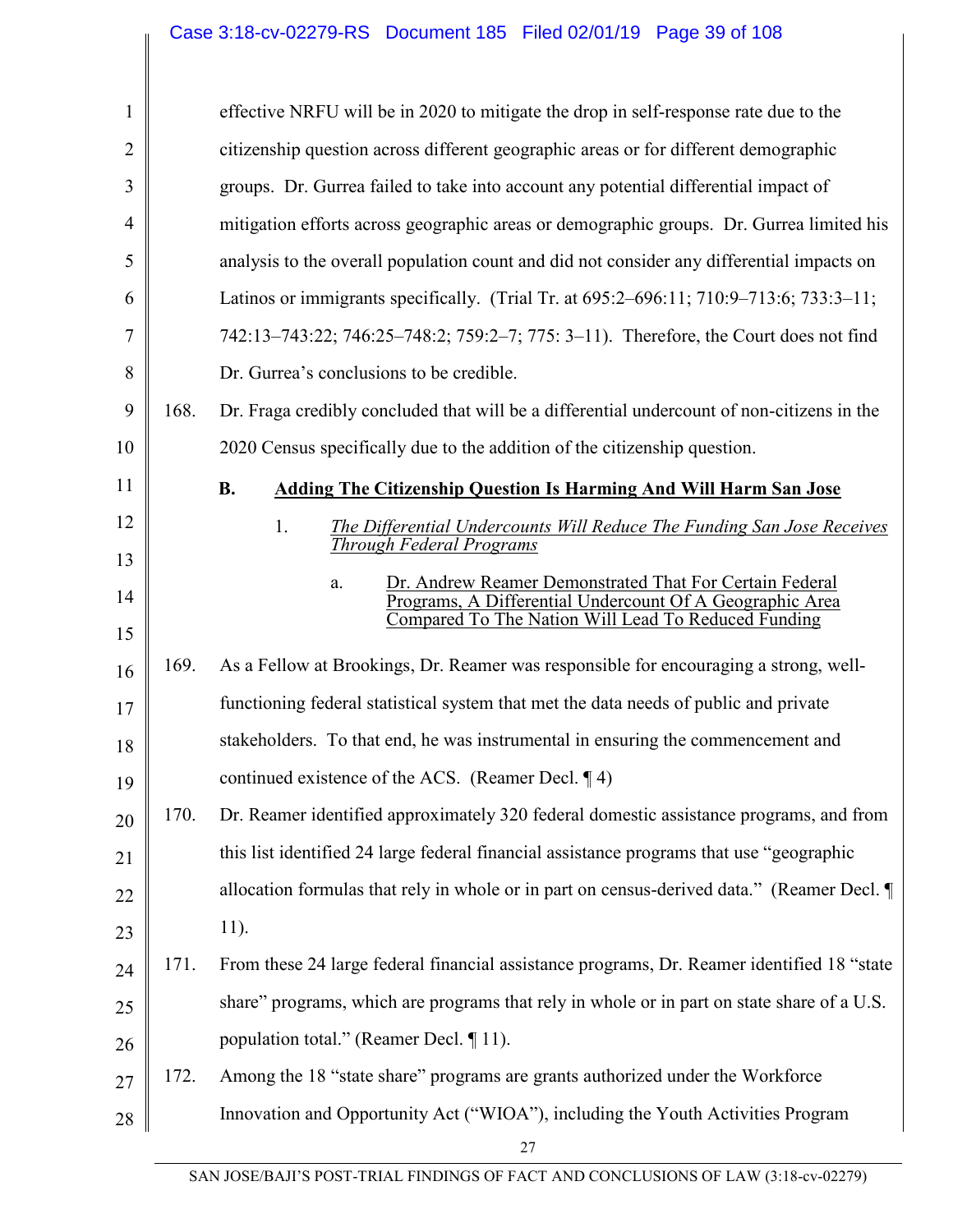|                |      | Case 3:18-cv-02279-RS Document 185 Filed 02/01/19 Page 40 of 108                              |
|----------------|------|-----------------------------------------------------------------------------------------------|
|                |      |                                                                                               |
| $\mathbf{1}$   |      | (Catalog of Federal Domestic Assistance ("CDFA") 17.259, 29 U.S.C. § 3163) the Adult          |
| $\overline{2}$ |      | Activities program (CFDA #17.258, 29 U.S.C. § 3173(b)(2)(A)), and the Dislocated              |
| 3              |      | Workers Program (CFDA) #17.278, 29 U.S.C. § 3173(b)(2)(B)). (Reamer Decl. ¶ 67;               |
| $\overline{4}$ |      | Trial Tr. at 677:19-22; 678:11-13).                                                           |
| 5              | 173. | Also among the 18 "state share" programs are grants distributed via the Community             |
| 6              |      | Development Block Grant ("CDBG") Entitlement Program. (CFDA #13,218). (Reamer                 |
| $\tau$         |      | Delc. ¶ 71; Trial Tr. at 677:15-18).                                                          |
| 8              | 174. | Using three of the 24 programs he identified as examples, Dr. Reamer performed                |
| 9              |      | calculations using two of Dr. Fraga's projections to determine the size of the funding loss   |
| 10             |      | for the State of California under the three identified programs. (Reamer Decl. $\P$ 14–15).   |
| 11             | 175. | Dr. Reamer's calculations demonstrated that under either of the identified scenarios, the     |
| 12             |      | differential undercount of California would lead to funding losses for the state. (Reamer     |
| 13             |      | Decl. $\P$ 16).                                                                               |
| 14             | 176. | Based on his demonstration using the three example programs, Dr. Reamer concluded that        |
| 15             |      | states "with an undercount rate greater than that for the U.S. as a whole would lose share,   |
| 16             |      | and thus funding, relative to their actual population." (Reamer Decl. $\P$ 17). California is |
| 17             |      | among the states he specifically identified. (Reamer Decl. 17).                               |
| 18             | 177. | Based on his calculations, Dr. Reamer concluded with a strong degree of professional          |
| 19             |      | certainty that for "programs with allocation formulas based on a state's population relative  |
| 20             |      | to the nation, and under the assumption that allocation formulas and funding levels remain    |
| 21             |      | similar, a differential decennial census undercount of non-citizens would lead to             |
| 22             |      | measurable fiscal losses for those states with percentages of non-citizens above the          |
| 23             |      | nationwide average." (Reamer Decl. ¶ 18).                                                     |
| 24             | 178. | Even if the formulas change, so long as the formulas "retain a degree of state-share-based    |
| 25             |      | calculation" states whose populations are undercounted relative to the nation would lose      |
| 26             |      | money. (Reamer Decl. ¶ 19).                                                                   |
| 27             | 179. | A difference in the differential undercount from those that Dr. Reamer analyzed will not      |
| 28             |      | change the fact that some geographic areas will lose money, only the amount of funding        |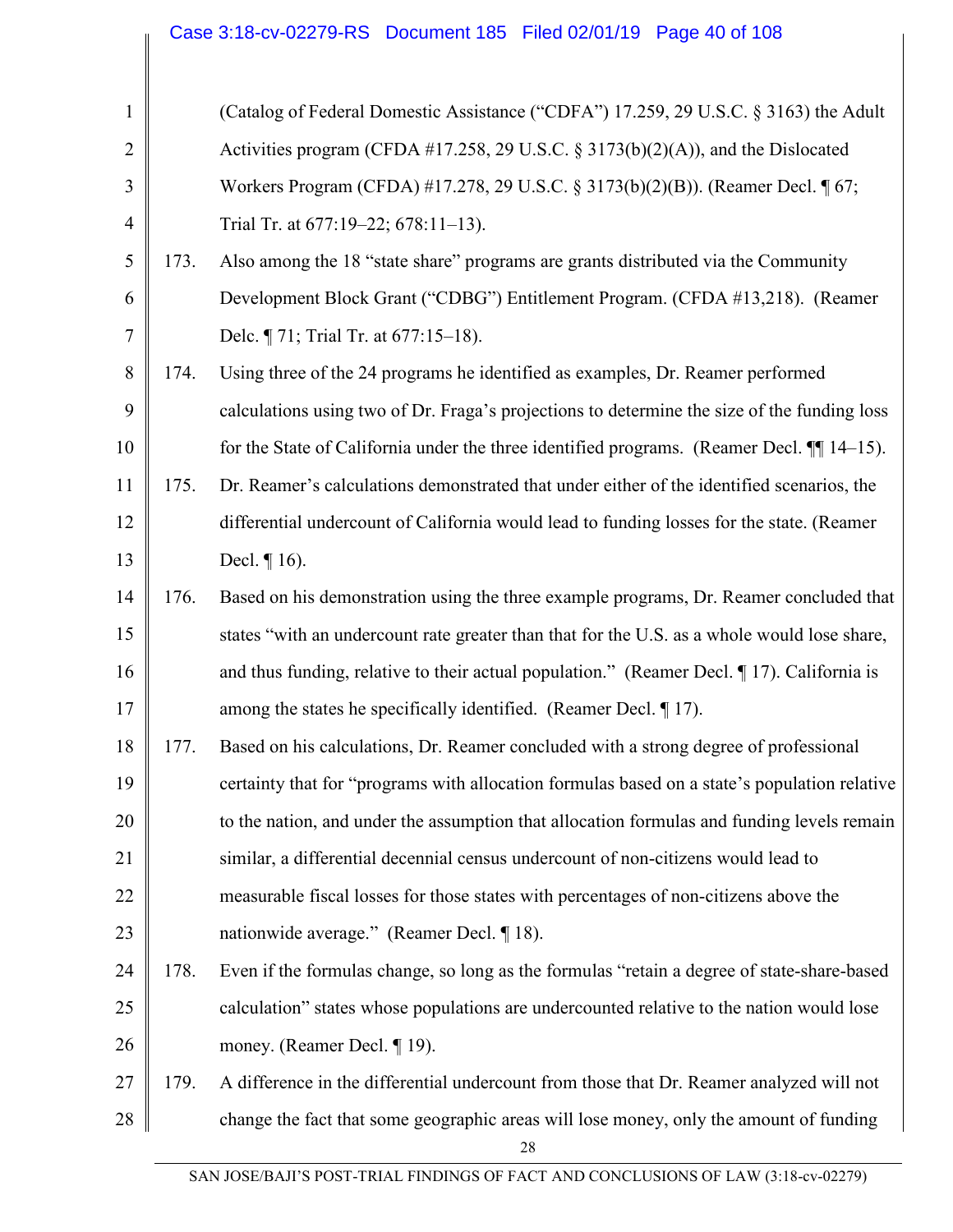|                |      | Case 3:18-cv-02279-RS  Document 185  Filed 02/01/19  Page 41 of 108                                                                                     |
|----------------|------|---------------------------------------------------------------------------------------------------------------------------------------------------------|
|                |      |                                                                                                                                                         |
| $\mathbf{1}$   |      | that will be lost. As Dr. Reamer testified, "[i]f there's a change in the census count                                                                  |
| $\overline{2}$ |      | these formulas will reflect that even if it's a $10^{th}$ of a percent or a $100^{th}$ of a percent."                                                   |
| 3              |      | (Trial Tr. at 677:7-14).                                                                                                                                |
| 4              | 180. | According to Dr. Reamer, because for "all of these programs, the money is allocated on                                                                  |
| 5              |      | the bases of a state and in some instances a state and then a locality share" of certain                                                                |
| 6              |      | populations, a differential undercount that affects "states in this case and local areas,                                                               |
| 7              |      | certainly for CDBG and WIOA," will result in a loss of funding. (Trial Tr. at 68:1–10).                                                                 |
| 8              | 181. | Dr. Reamer is highly credible.                                                                                                                          |
| 9<br>10        |      | San Jose's Local Workforce Development Program, Funded Under<br>$\mathbf b$ .<br>Suffer a Funding Loss Due to the Addition of a<br>Citizenship Question |
| 11             |      |                                                                                                                                                         |
| 12             | 182. | Under WIOA, San Jose operates a workforce development program called "work2future"                                                                      |
| 13             |      | that serves a Local Workforce Development are ("LWD") comprised of the cities of San                                                                    |
| 14             |      | Jose, Campbell, Morgan Hill, Los Altos Hills, Gilroy, Los Gatos, Saratoga, and Monte                                                                    |
|                |      | Sereno, along with the unincorporated areas of Santa Clara County. (Trial Affidavit of                                                                  |
| 15             |      | Monique Melchor, ("Melchor Aff.") [2).                                                                                                                  |
| 16             | 183. | The cities that comprise work2future's LWD have a combined population of 1,243,043                                                                      |
| 17             |      | residents, of whom at least 197,663, or 16.00%, are non-citizens. (Judicially Noticed                                                                   |
| 18             |      | Facts, Doc. 180, ¶ 14).                                                                                                                                 |
| 19             | 184. | Of the 321,004,407 residents of the United States, 22,337,765, or 6.96%, are non-citizens.                                                              |
| 20             |      | (Judicially Noticed Facts, Doc. 180, 15)                                                                                                                |
| 21             | 185. | Of the 38,982,847 residents of California, 5,250,604, or 13.47%, are non-citizens.                                                                      |
| 22             |      | (Judicially Noticed Facts, Doc. 180, 16)                                                                                                                |
| 23             | 186. | Among the funding programs that use Bureau data are programs administered by the                                                                        |
| 24             |      | Department of Labor under the Workforce Innovation and Opportunity Act (WIOA),                                                                          |
| 25             |      | which use Bureau data as part of the allocation formulas set forth in 29 U.S.C. $\S$ 3162(C)                                                            |
| 26             |      | and $\S 3172(C)$ . (UF 56).                                                                                                                             |
| 27             |      |                                                                                                                                                         |
| 28             |      |                                                                                                                                                         |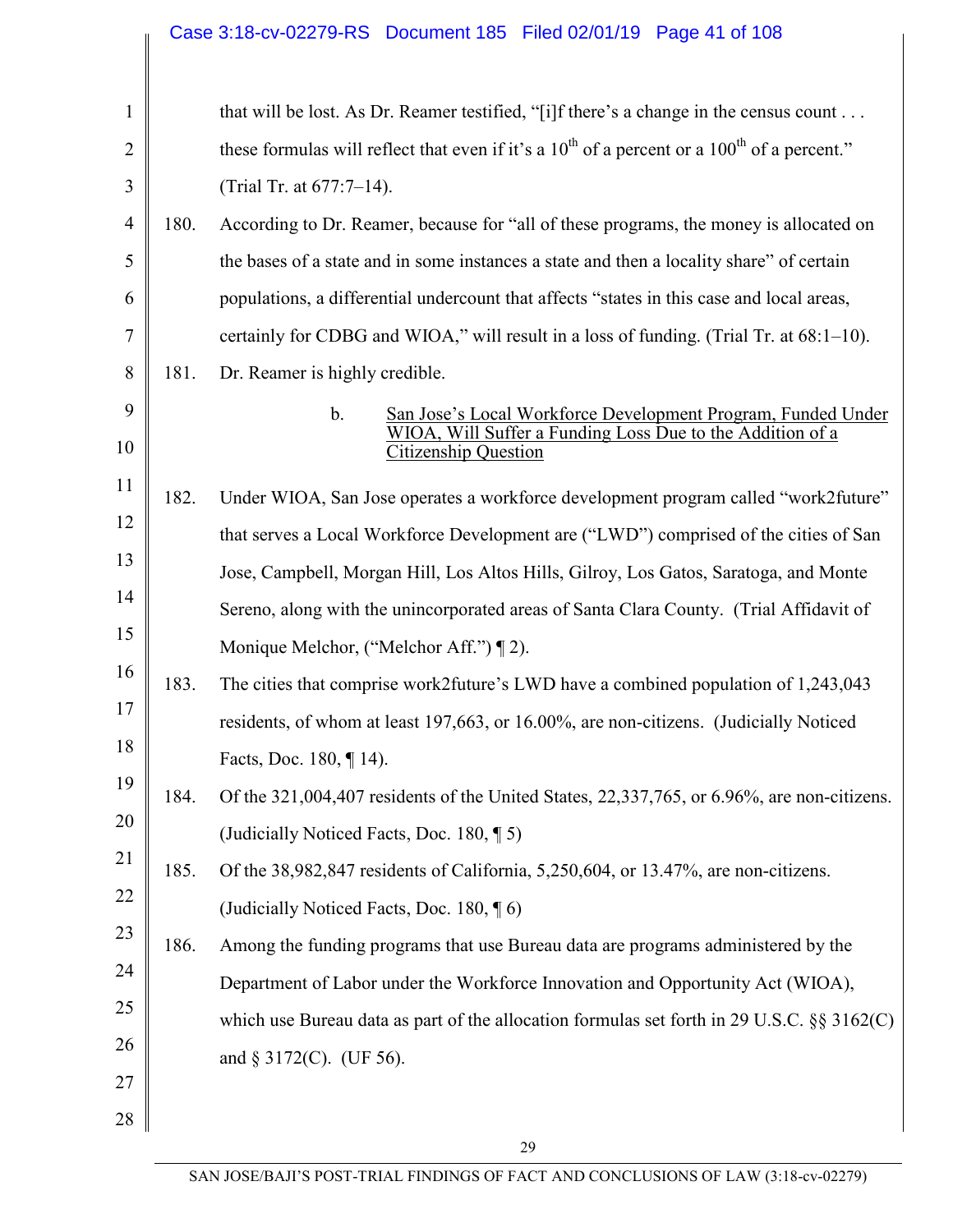# Case 3:18-cv-02279-RS Document 185 Filed 02/01/19 Page 42 of 108

| $\mathbf{1}$   | 187. | WIOA provides funding to work2 future under a two-part formula: first funding is               |
|----------------|------|------------------------------------------------------------------------------------------------|
| $\overline{2}$ |      | delivered to a state (the "State Allotment") and the State of California distributes the State |
| 3              |      | Allotment among the LWD's (the "Sub-State Allotment"). (Melchor Aff. [5].                      |
| $\overline{4}$ | 188. | Based on his calculations regarding the three example programs, and the fact that WIOA         |
| 5              |      | is one of the 18 "state share" programs he identified, Dr. Reamer concluded with a high        |
| 6              |      | degree of certainty that California's State Allotment under WIOA will be lower under           |
| 7              |      | each of the scenarios set forth by Dr. Fraga because California's percentage of non-           |
| 8              |      | citizens is higher than the national average. (Reamer Decl. $\sqrt{68}$ ).                     |
| 9              | 189. | Monique Melchor, the director of work2future, is tasked with ensuring that the program         |
| 10             |      | operates in compliance with federal law and regulations and to ensure that it is properly      |
| 11             |      | funded. As part of her duties, she regularly uses the WIOA formula for calculating the         |
| 12             |      | Sub-State Allotment for work2future's LWD to ensure it was properly delivered.                 |
| 13             |      | (Melchor Aff. $\P$ $\left[$ 5, 8).                                                             |
| 14             | 190. | Melchor uses publicly available Bureau data to make these calculations, which are based        |
| 15             |      | on the LWD's relative share of the total unemployed, the relative share of the excess          |
| 16             |      | unemployed, and the local area's share of disadvantaged adults or youth. (Melchor Aff ¶        |
| 17             |      | $10$ ).                                                                                        |
| 18             | 191. | Because the LWD, mainly including San Jose, has a higher percentage of non-citizens            |
| 19             |      | than California as a whole, a differential undercount of non-citizens, according to Dr.        |
| 20             |      | Barreto, will "be particularly severe in San Jose and other plaintiffs' jurisdictions." (Trial |
| 21             |      | Tr. 375:6–7; Judicially Noticed Facts, Doc. 180, $\P$ 14).                                     |
| 22             | 192. | If the population of the LWD (including its disadvantaged adults and disadvantaged             |
| 23             |      | youth) is undercounted relative to the State of California, then the LWD's share of the        |
| 24             |      | Sub-State Allocation will decrease. (Melchor Decl. ¶ 12–13).                                   |
| 25             | 193. | Therefore, if there is a differential undercount of non-citizens in the 2020 Census,           |
| 26             |      | California will receive a lower State Share of WIOA funding, and the work2future LWD,          |
| 27             |      | which includes San Jose, will receive a smaller proportion of the State Share in its Sub-      |
| 28             |      | State Allocation, resulting in a double funding loss for the City of San Jose.                 |
|                |      |                                                                                                |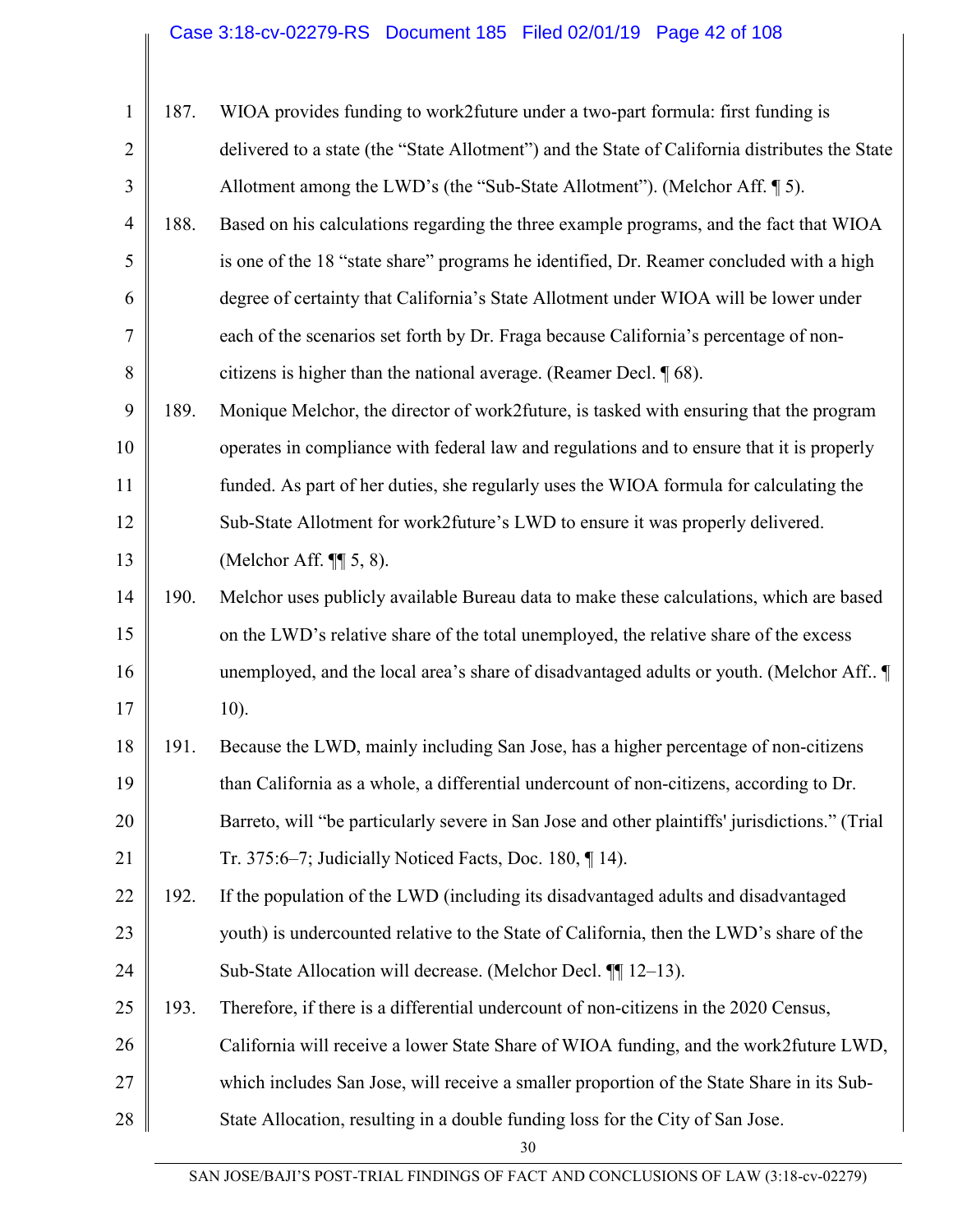1 2

#### c. San Jose's CDBG Program Will Lose Funding Due To The Addition Of A Citizenship Question

3 4 5 6 7 8 9 10 11 12 13 14 15 16 17 18 19 20 21 22 23 24 25 26 27 28 194. The CDBG program, administered by the U.S. Department of Housing and Urban Development ("HUD") provides funding to eligible "entitlement communities" including the City of San Jose. (Reamer Decl. ¶ 71; Judicially Noticed Facts, Doc. 180, ¶ 16). 195. One of the programs that uses Bureau data is the Home Investment Partnership Program ("HOME"), run by the Department of Housing and Urban Development (HUD), which uses Bureau data as part of its allocation formula under 42 U.S.C. § 12747(b). (UF 54). 196. The statutory formula for HOME grants is required to reflect "each jurisdiction's share of total need among eligible jurisdiction for an increased supply of affordable housing for very low-income and low-income families of different size, as identified by objective measures of inadequate housing supply, substandard housing, the number of low-income families in housing likely to be in need of rehabilitation, the costs of producing housing, poverty, and the relative fiscal incapacity of the jurisdiction to carry out housing activities eligible under section 12742 of this title without Federal assistance. Allocation among units of general local government shall take into account the housing needs of metropolitan cities, urban counties, and approved consortia of units of general local government." 42 U.S.C. § 12747(b)(1)(A). 197. One of the programs that uses Bureau data is the Community Development Block Grant Program ("CDBG"), run by HUD, which uses Bureau data as part of its allocation formula under 42 U.S.C. § 5306(b). (UF 55). 198. The CDBG program provides funds to the entitlement communities according to a set of formulas prescribed in law and that include data on population, poverty rates, and housing conditions. (Reamer Decl. ¶ 71). 199. The statutory formula for CDBG grants considers "the average of the ratios between the population of that city and the population of all metropolitan areas; the extent of poverty in that city and the extent of poverty in all metropolitan areas; and the extent of housing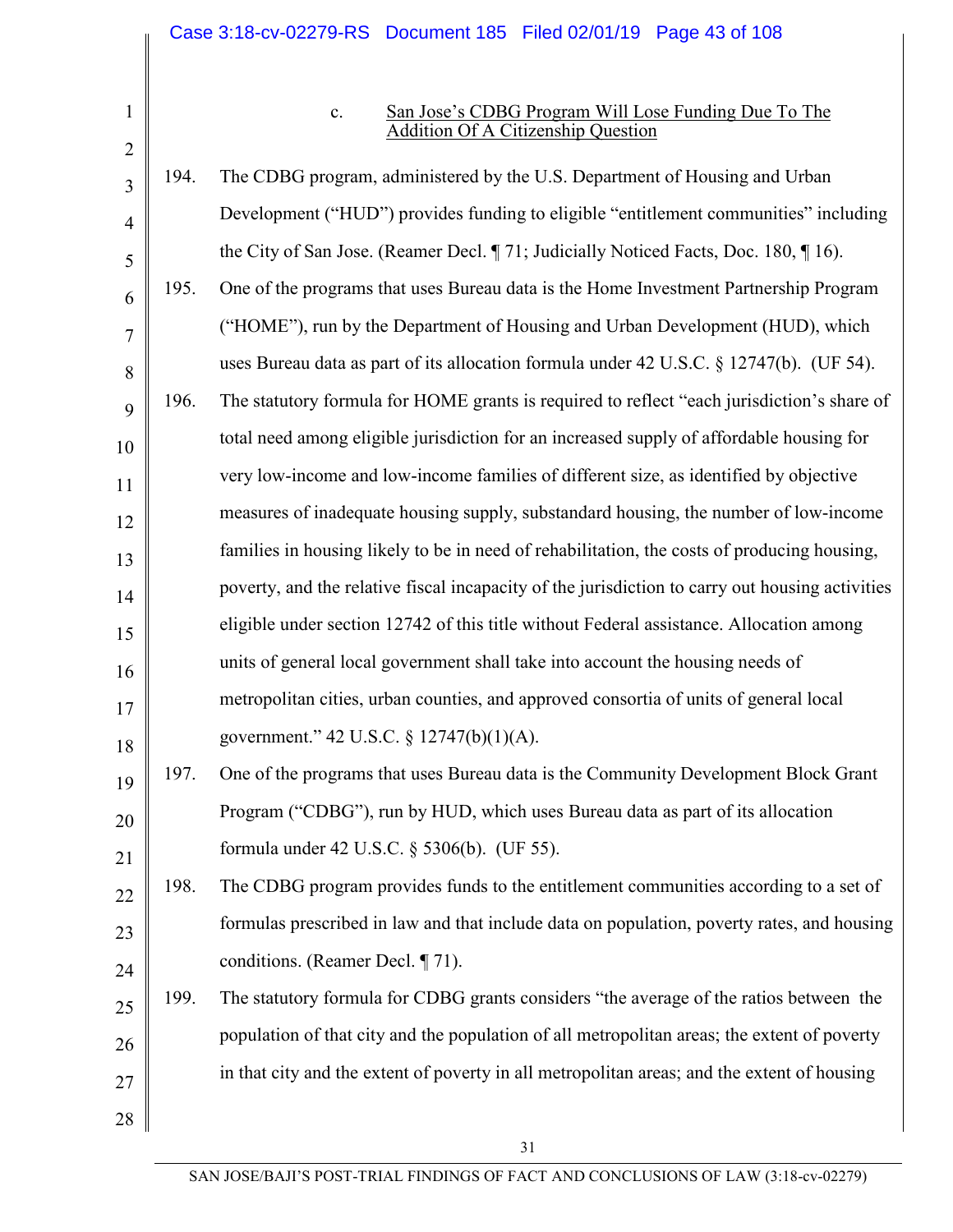|                |      | Case 3:18-cv-02279-RS  Document 185  Filed 02/01/19  Page 44 of 108                                                           |
|----------------|------|-------------------------------------------------------------------------------------------------------------------------------|
|                |      | overcrowding in that city and the extent of housing overcrowding in all metropolitan                                          |
| $\mathbf{1}$   |      |                                                                                                                               |
| $\overline{2}$ |      | areas." 42 U.S.C. $\S$ 5306(b)(1)(A).                                                                                         |
| 3              | 200. | HUD awards the City of San Jose, an entitlement jurisdiction, an annual allocation of                                         |
| $\overline{4}$ |      | CDBG and HOME funding; the amount of this funding is directly tied to data from the                                           |
| 5              |      | Census. (Clements Aff. $\P$ 10).                                                                                              |
| 6              | 201. | Of San Jose's 1,023,031 residents, 176,345, or 17.24%, are non-citizens. (Judicially                                          |
| 7              |      | Noticed Facts, Doc. 180, 11). Thus San Jose's percentage of non-citizens is nearly two-                                       |
| 8              |      | and-a-half times the national percentage of 6.96%.                                                                            |
| 9              | 202. | According to Dr. Barreto, San Jose will be undercounted relative to the population as a                                       |
| 10             |      | whole if the citizenship question is added to the Decennial Census. (Trial Tr. $546.6 - 17$ ).                                |
| 11             | 203. | Because CDBG is one of the 18 programs that Dr. Reamer identified as sensitive to                                             |
| 12             |      | changes in population, and because Dr. Reamer concluded that any such program would                                           |
| 13             |      | provide less funding to geographic areas that are undercounted relative to the population                                     |
| 14             |      | as a whole, San Jose will receive less CDBG funding if is undercounted relative to the                                        |
| 15             |      | nation as a whole. (Reamer Decl. ¶ 18; Trial Tr. at 677:7-14)                                                                 |
| 16             | 204. | Therefore San Jose will receive less CDBG funding if a citizenship question is added to                                       |
| 17             |      | the Census.                                                                                                                   |
| 18             |      | $d$ .<br>San Jose's Office of Emergency Management Faces A Substantial<br>Risk Of Losing Funding Based On The Addition Of The |
| 19             |      | <b>Citizenship Question</b>                                                                                                   |
| 20             | 205. | Director of OEM Ray Riordan has applied for funding on behalf of San Jose, and in his                                         |
| 21             |      | prior positions, from the Federal Emergency Management Agency ("FEMA").                                                       |
| 22             |      | (Supplemental Affidavit of Raymond Riordan ("Supp. Riordan Aff.") Doc. No. 156, 12).                                          |
| 23             | 206. | When applying for funding from FEMA, Riordan completes a "Preliminary Damage"                                                 |
| 24             |      | Assessment" in accordance with FEMA guidelines as provided in its Damage Assessment                                           |
| 25             |      | Operations Manual and its Preliminary Damage Assessment for Individual Assistance                                             |
| 26             |      | Operations Manual. These manuals require Riordan to supply census data for areas                                              |
| 27             |      | affected by a disaster. (Supp. Riordan Aff. $\P\P$ 4-5).                                                                      |
| 28             |      |                                                                                                                               |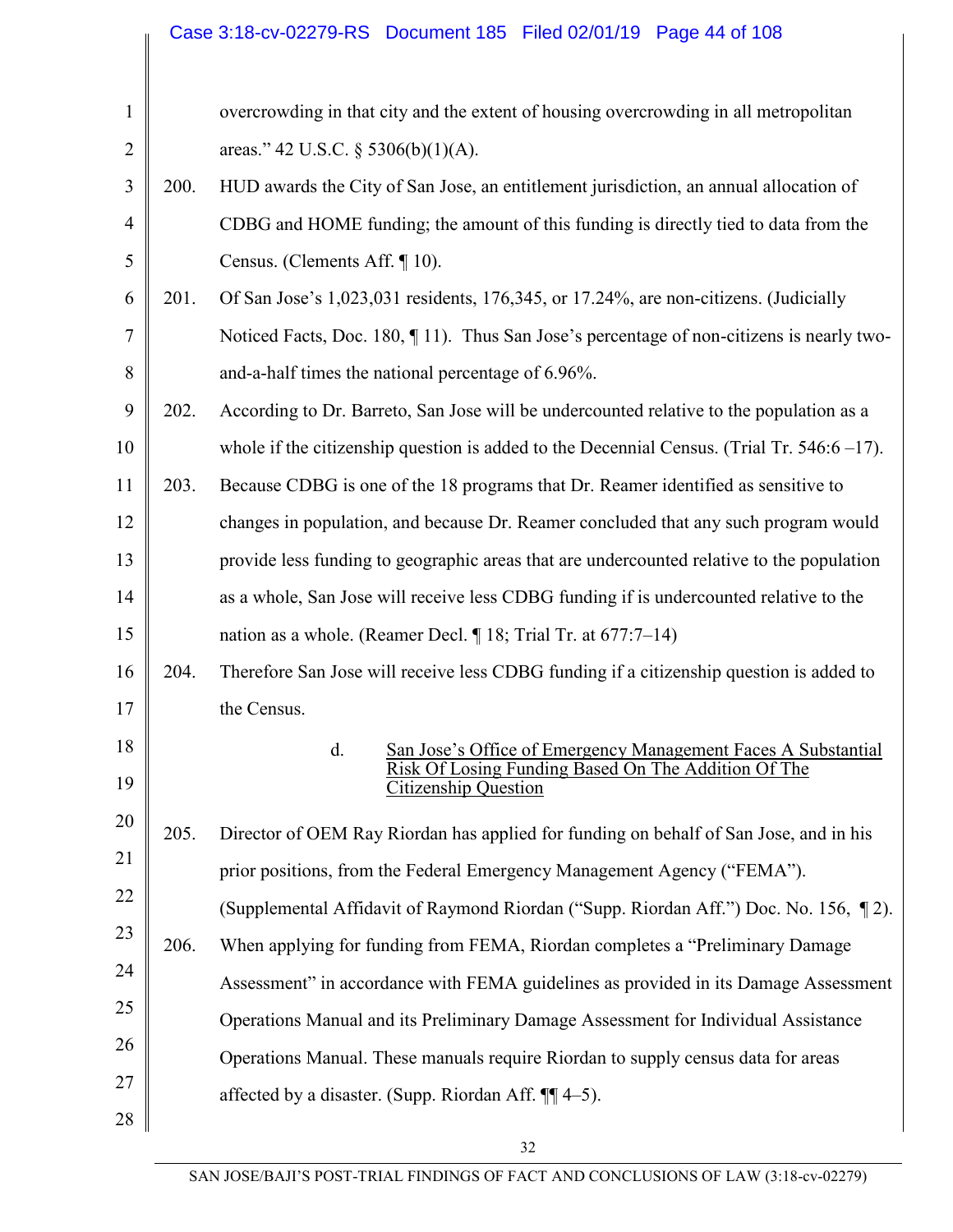# Case 3:18-cv-02279-RS Document 185 Filed 02/01/19 Page 45 of 108

| $\mathbf{1}$   | 207. | Through his interactions with FEMA on grants for which he has applied, and his general                                       |
|----------------|------|------------------------------------------------------------------------------------------------------------------------------|
| $\overline{2}$ |      | familiarity with FEMA regulations (including 44 CFR § 206.33 and 44 CFR § 206.48),                                           |
| 3              |      | Riordan has learned that the total number of people who live in an affected area, provided                                   |
| $\overline{4}$ |      | to FEMA through Census data, is one of the factors FEMA uses when evaluating whether                                         |
| 5              |      | to grant assistance and the amount of assistance granted. (Supp. Riordan Aff. $\P$ ] 3, 6, 10).                              |
| 6              | 208. | Riordan has personally worked on funding proposals to FEMA that were denied because                                          |
| 7              |      | FEMA determined that not enough people lived in the affected area to qualify for funding.                                    |
| 8              |      | (Supp. Riordan Aff. $\P$ $7-10$ ).                                                                                           |
| 9              | 209. | San Jose is in a region prone to natural disasters, including earthquakes, floods, and fires,                                |
| 10             |      | and must remain prepared to serve its residents through emergency preparedness and                                           |
| 11             |      | through an ability to seek appropriate funding when disaster strikes. (Supp. Riordan Aff. ¶                                  |
| 12             |      | 13).                                                                                                                         |
| 13             | 210. | Because the total number of individuals affected by a disaster is a key factor in most                                       |
| 14             |      | applications for disaster funding, and because Riordan provides this number based on data                                    |
| 15             |      | from the United States Census Bureau, a net undercount of San Jose's population will                                         |
| 16             |      | impede the City of San Jose's ability to obtain adequate funding when the next disaster                                      |
| 17             |      | strikes. (Supp. Riordan Aff. $\P$ 14).                                                                                       |
| 18<br>19       |      | 2.<br>San Jose Has Diverted Resources To Mitigate The Substantial Risk Of<br>Harm Created By Adding The Citizenship Question |
| 20             | 211. | Dr. Abowd believes that the addition of the citizenship question has made it reasonable                                      |
| 21             |      | for cities to increase their outreach expenditures to encourage participation in the census,                                 |
| 22             |      | such as the outreach being conducted by San Jose. (Trial Tr. at 979:16–25).                                                  |
| 23             | 212. | San Jose's population has been undercounted in prior censuses and San Jose is taking                                         |
| 24             |      | steps to mitigate the likely undercount of its population that adding a citizenship question                                 |
| 25             |      | on the 2020 Census will cause. (Ruster Aff. $\P$ $[$ $\parallel$ 4, 11–19).                                                  |
| 26             | 213. | San Jose, along with other cities, has partnered with the County of Santa Clara to form a                                    |
| 27             |      | "Complete Count Committee" to encourage participation in the Census by hard-to-count                                         |
| $28\,$         |      |                                                                                                                              |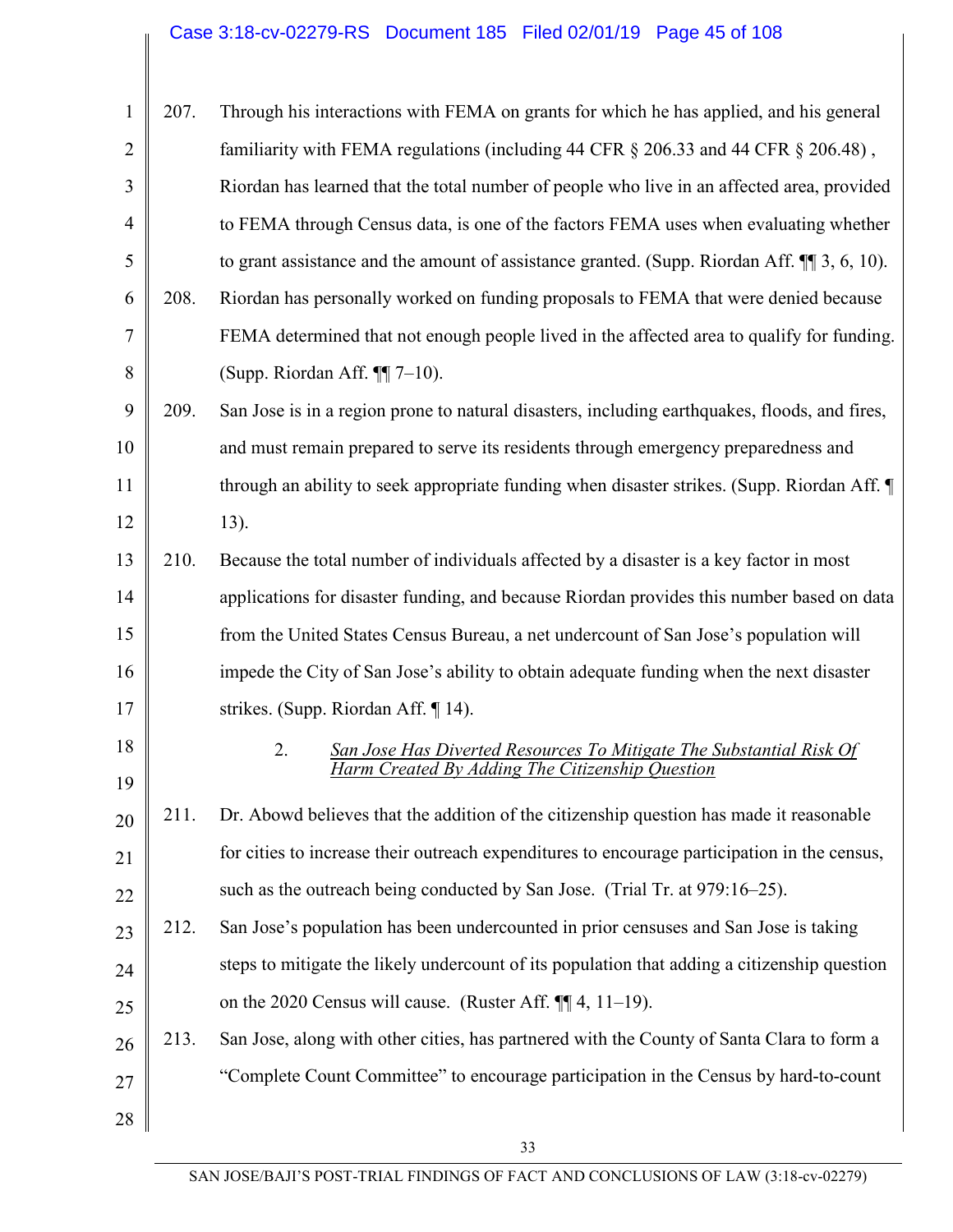# Case 3:18-cv-02279-RS Document 185 Filed 02/01/19 Page 46 of 108

| $\mathbf{1}$   |      | communities. (Ruster Aff. ¶ 3, 8). Such partnerships among localities are encouraged by        |
|----------------|------|------------------------------------------------------------------------------------------------|
| $\overline{2}$ |      | the Bureau to ensure an accurate and complete count. (Trial Tr. 799:23–800:14).                |
| 3              | 214. | San Jose's preparations for the Census are being conducted in concert with the Bureau's        |
| $\overline{4}$ |      | integrated partnership and communication program. (Ruster Aff. ¶ 3-5, 11; Trial Tr. at         |
| 5              |      | 799:21-800:14).                                                                                |
| 6              | 215. | San Jose has dedicated approximately \$300,000 in resources towards performing                 |
| 7              |      | outreach, and expects to allocate approximately \$300,000 more before the Census is            |
| $8\,$          |      | conducted. (Ruster Aff. ¶ 13, 15).                                                             |
| 9              | 216. | San Jose has dedicated staff resources, including Jeff Ruster, the Assistant Director in the   |
| 10             |      | Office of Economic Development, and a full-time consultant, to prepare for the Census.         |
| 11             |      | (Ruster Aff. ¶ 3, 14, 19).                                                                     |
| 12             | 217. | Consistent with recommendations from the Bureau and Commerce, these preparations               |
| 13             |      | include targeted outreach that is being performed specifically because Ross has decided to     |
| 14             |      | add a citizenship question to the Census. (Ruster Aff. 110-11, 16; Trial Tr. at 1017:22-       |
| 15             |      | $1018:17$ ).                                                                                   |
| 16             | 218. | The targeted outreach being conducted by San Jose is designed specifically to mitigate the     |
| 17             |      | impact that adding the citizenship question to the Census will have on hard-to-reach           |
| 18             |      | populations in San Jose. (Ruster Aff. ¶ 16, 17).                                               |
| 19             | 219. | Therefore, in light of the substantial risk posed by the addition of the citizenship question, |
| 20             |      | it is reasonable for San Jose to spend additional time and money on the outreach that Dr.      |
| 21             |      | Abowd believes is reasonable to address concerns about the addition of the citizenship         |
| 22             |      | question. (Trial Tr. at 979:16–25).                                                            |
| 23             | 220. | San Jose is diverting time and resources that could be used for other purposes specifically    |
| 24             |      | because of the proposed addition of a citizenship question to the Census. (Ruster Aff. II      |
| 25             |      | $16-19$ ).                                                                                     |
| 26             | 221. | If the citizenship question were to be removed from the Census, San Jose would be able to      |
| 27             |      | use the time and resources it is currently specifically devoting to address the risks posed    |
| 28             |      | by the citizenship question for other purposes. (Ruster Aff. $\P$ 19).                         |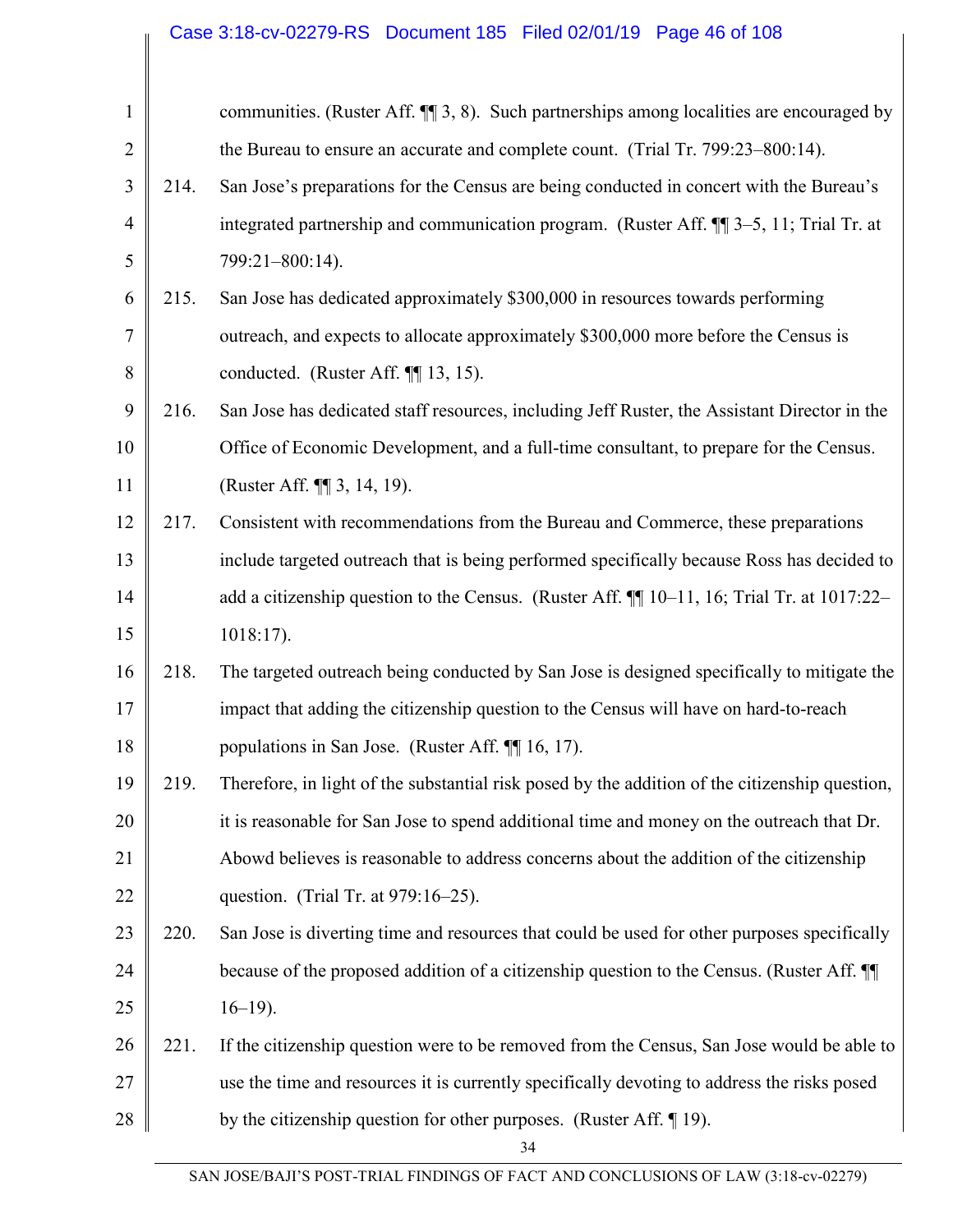|          |      | Case 3:18-cv-02279-RS Document 185 Filed 02/01/19 Page 47 of 108                                                 |
|----------|------|------------------------------------------------------------------------------------------------------------------|
| $\bf{l}$ |      | 3.<br>San Jose Relies On Accurate Census Data For Its Operations And The                                         |
| 2        |      | Bureau Admits That Adding The Question Will Reduce The Quality Of<br>Census Data                                 |
| 3        |      | San Jose's Library System Requires Accurate Data To Plan<br>a.<br><b>Programming and Collections</b>             |
| 4<br>5   | 222. | Numerous San Jose agencies use Bureau data, either from the decennial census or the                              |
| 6        |      | ACS, to make strategic decisions.                                                                                |
| 7        | 223. | For example, every branch in the San Jose Public Library prepares an annual Community                            |
| 8        |      | Branch Profile using decennial Census and ACS data on the age, household composition,                            |
| 9        |      | languages spoken, and economics of the area the branch library serves. (Bourne Aff.                              |
| 10       |      | $11 - 13$ ).                                                                                                     |
| 11       | 224. | The San Jose Public Library uses the data from the Community Branch Profiles to                                  |
| 12       |      | determine which materials to make available in each branch and which programs to                                 |
| 13       |      | develop at each branch. (Bourne Aff. $\P$ [17-19).                                                               |
| 14       | 225. | If the quality of the data from the ACS and the decennial census is impaired, strategic                          |
| 15       |      | decisions regarding collections and programs at the San Jose Public Library will be made                         |
| 16       |      | improperly, impeding the opportunity for the San Jose Public Liability to conduct its                            |
| 17       |      | mission. (Bourne Aff. $\P$ [21–25).                                                                              |
| 18       |      | $\mathbf b$ .<br>San Jose's Workforce Development Program Requires Accurate<br>Data To Hire Non-English Speakers |
| 19<br>20 | 226. | As another example, San Jose's work2 future program relies on data from the Census                               |
| 21       |      | Bureau to determine the language needs of the communities served by the its workforce                            |
| 22       |      | development counselors. (Melchor Aff. ¶ 15–18).                                                                  |
| 23       | 227. | As the director of the work2future program, Melchor develops and implements a Limited                            |
| 24       |      | English Proficiency Plan (the "LEP Plan") that addresses language needs, by population,                          |
| 25       |      | of the area that work2future serves. (Melchor Aff. ¶ 17).                                                        |
| 26       | 228. | Melchor uses data from the Census Bureau's website to determine the languages spoken                             |
| 27       |      | in the various parts of Santa Clara County were work2future's has counseling centers.                            |
| 28       |      | (Melchor Aff. $\P\P$ 18).                                                                                        |
|          |      |                                                                                                                  |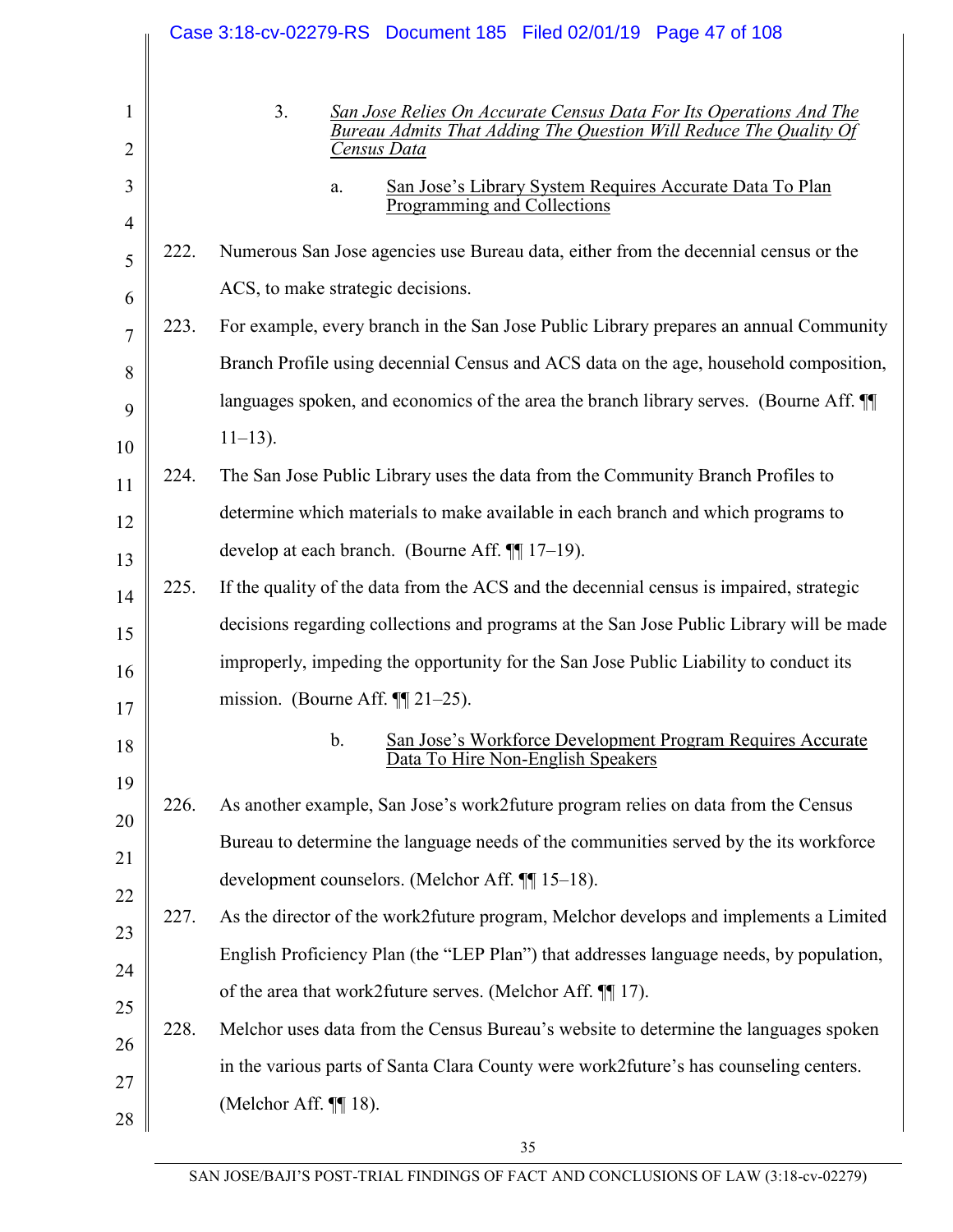| $\mathbf{1}$        | 229. | If the data provided by the Census Bureau are not accurate, the LEP Plan would reflect                       |
|---------------------|------|--------------------------------------------------------------------------------------------------------------|
| $\overline{2}$      |      | that inaccuracy and work2future would face a substantial risk of not hiring language-                        |
| 3                   |      | appropriate staff to serve its community. (Melchor Aff. $\P$ 19).                                            |
| $\overline{4}$<br>5 |      | San Jose's Department of Housing Requires Accurate Data To<br>$\mathbf{c}$ .<br><b>Address Housing Needs</b> |
| 6                   | 230. | As a third example, the San Jose Department of Housing is legally mandated to create an                      |
| $\overline{7}$      |      | Assessment of Fair Housing, and also creates an annual Action Plan, and a five year                          |
| 8                   |      | Consolidated Plan. These assessments identify key locations within the City of San Jose                      |
| 9                   |      | to address housing issues. The San Jose Department of Housing uses Census data on race,                      |
| 10                  |      | income, and housing conditions from the Decennial Census and the ACS to create these                         |
| 11                  |      | assessments and plans. (Clements Aff. ¶ 7-9).                                                                |
| 12                  | 231. | Family size is a key factor in housing assessments because housing needs are based on                        |
| 13                  |      | income levels calculated with family size taken into account; a household with more                          |
| 14                  |      | members may fall into a lower income level than another household with the same income                       |
| 15                  |      | but fewer household members. (Clements Aff. [23).                                                            |
| 16                  | 232. | The San Jose Department of Housing uses the annual Action Plan and the five-year                             |
| 17                  |      | Consolidated plan to identify areas, including specific blocks and buildings, to use                         |
| 18                  |      | funding from the Community Development Block Grant ("CDBG") program. The types                               |
| 19                  |      | of programs that the Department of Housing implements include adding neighborhood                            |
| 20                  |      | infrastructure improvements such as curb cuts and LED lighting, targeted code                                |
| 21                  |      | enforcement, and 'green' alleyway improvements to promote safety, walkability and                            |
| 22                  |      | sustainability; community-serving capital projects such as community gardens, libraries                      |
| 23                  |      | and community centers; emergency home rehabilitation for low-income homeowners;                              |
| 24                  |      | rehabilitation of nonprofit facilities such as homeless shelters and services spaces; and                    |
| 25                  |      | land acquisition and infrastructure supporting affordable housing creation. (Clements Aff.                   |
| 26                  |      | $\P$ 23)                                                                                                     |
| 27                  | 233. | Once the Department of Housing identifies key locations through census data, it uses                         |
| 28                  |      | funding it receives from HOME, including development of new affordable rental housing,                       |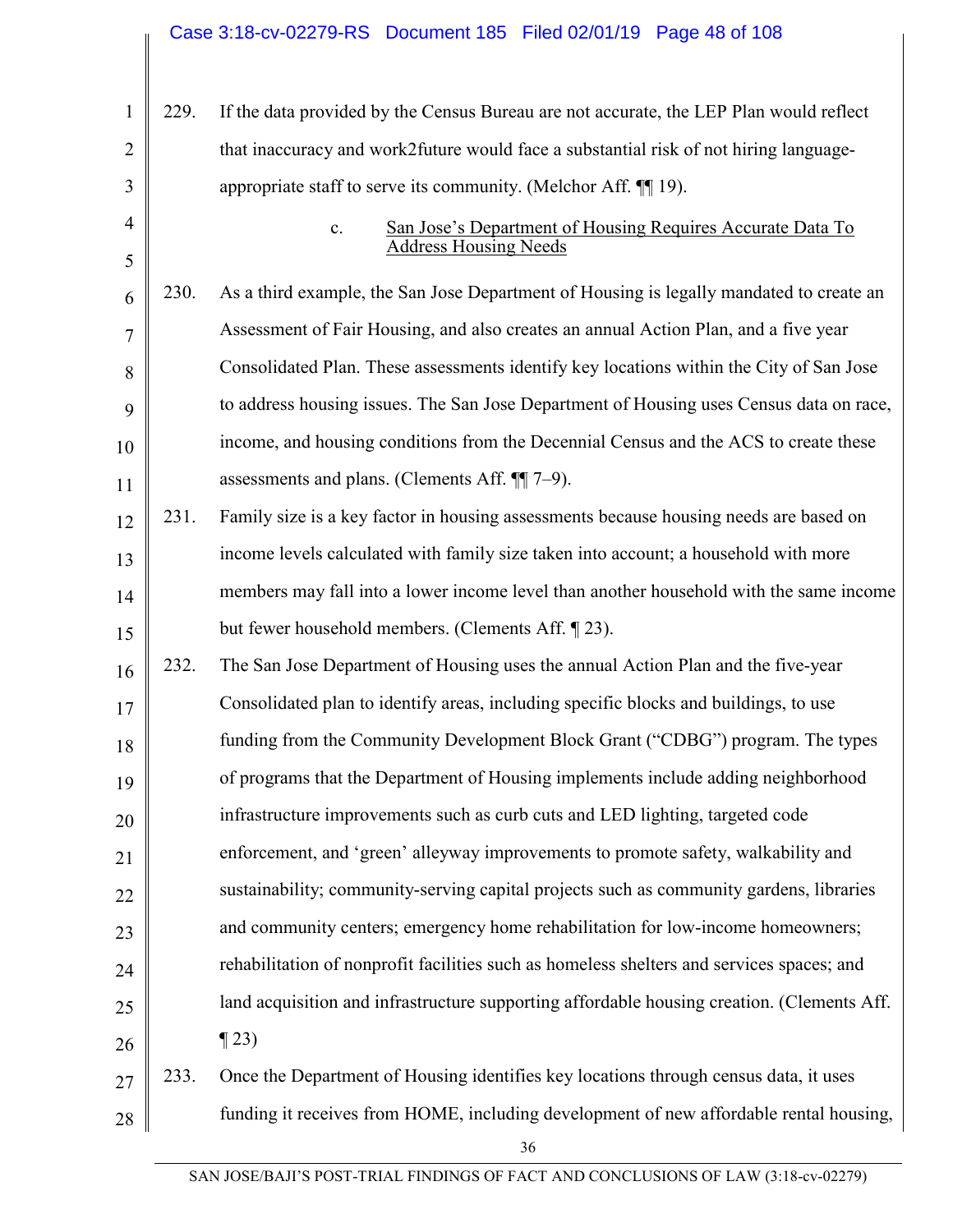|                |      | Case 3:18-cv-02279-RS  Document 185  Filed 02/01/19  Page 49 of 108                                                           |
|----------------|------|-------------------------------------------------------------------------------------------------------------------------------|
|                |      |                                                                                                                               |
| $\mathbf{1}$   |      | acquisition and rehabilitation of existing market-rate housing to create newly affordable                                     |
| $\overline{2}$ |      | rental housing, homebuyer loans for low-income homebuyers, and tenant-based rental                                            |
| 3              |      | subsidies for vulnerable populations including formerly homeless individuals and                                              |
| $\overline{4}$ |      | families. (Clements Aff. $\P$ 26)                                                                                             |
| 5              | 234. | If the data from the decennial census and the ACS are of lower quality, then the                                              |
| 6              |      | Department of Housing will not have accurate information with which to determine which                                        |
| 7              |      | locations to target for improved housing conditions in San Jose. (Clements Aff. 125, 29).                                     |
| 8              | 235. | The Department of Housing is planning a major longitudinal study on housing trends with                                       |
| 9              |      | the University of California at Berkeley's Urban Displacement Project at some point in                                        |
| 10             |      | the next decade. The project will rely on census data and if the census data are less                                         |
| 11             |      | accurate, the quality of the study will be compromised. (Clements Aff. 128).                                                  |
| 12             |      | d.<br>San Jose's Office Of Emergency Management Requires Accurate<br>Data To Assist San Jose Residents During Emergencies And |
| 13             |      | Evacuations                                                                                                                   |
| 14             | 236. | As a fourth example, the San Jose OEM uses census data to allocate resources prior to and                                     |
| 15             |      | during emergencies to protect San Jose residents. (Riordan Aff. 13).                                                          |
| 16             | 237. | Of particular concern to OEM is the location of areas with high concentrations of senior                                      |
| 17             |      | citizens. Understanding the locations of senior citizens is critical to emergency                                             |
| 18             |      | management work because the elderly are less mobile and therefore require specialized                                         |
| 19             |      | resources to evacuate. (Riordan Aff. $\P$ 14).                                                                                |
| 20             | 238. | Riordan relies on census data regarding age, and other considerations, to identify potential                                  |
| 21             |      | vulnerable populations to make deployment decisions, including personnel and                                                  |
| 22             |      | specialized equipment, such as wheelchair-accessible buses for evacuation. (Riordan Aff.                                      |
| 23             |      | $\P$ 15).                                                                                                                     |
| 24             | 239. | If the age data in the census are not accurate, Riordan will not have accurate information                                    |
| 25             |      | to deploy the right type and quantity of resources in an emergency and the lives of San                                       |
| 26             |      | Jose residents will be jeopardized. (Riordan Aff. ¶ 16).                                                                      |
| 27             |      |                                                                                                                               |
| 28             |      |                                                                                                                               |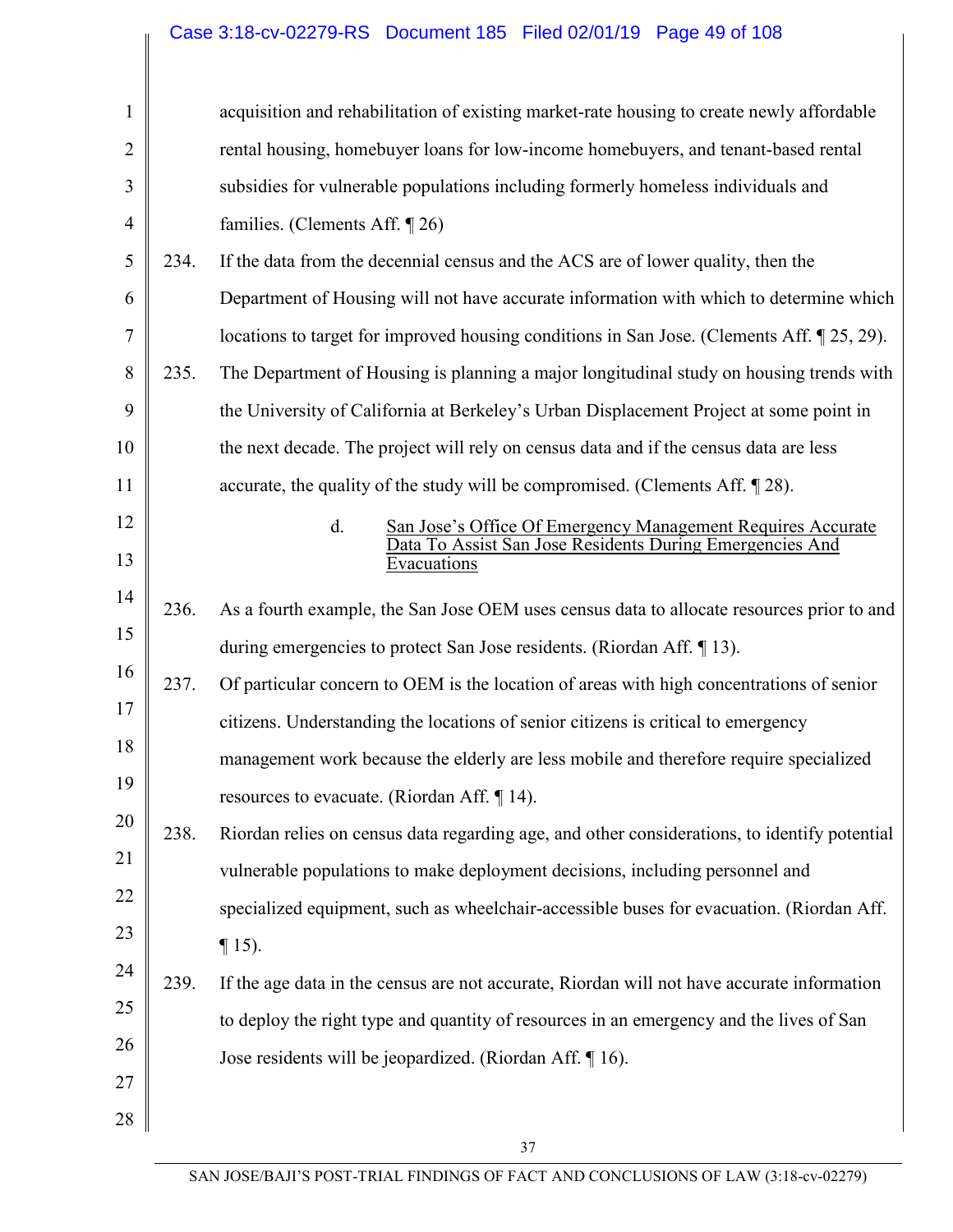1 2

### e. The Bureau Admits That Adding The Citizenship Question Will Degrade Data Quality

| 3              | 240. | In a memorandum to Ross on January 19, 2018, Dr. Abowd, chief scientist of the Bureau                                                         |
|----------------|------|-----------------------------------------------------------------------------------------------------------------------------------------------|
| $\overline{4}$ |      | and Defendants' expert witness, concluded on behalf of the Bureau that adding the                                                             |
| 5              |      | citizenship question to the Census will lower response rates and thereby lower the quality                                                    |
| 6              |      | of all data collected and reported by the Census, emphasizing that "[I] ower self-response                                                    |
| 7              |      | rates degrade data quality because data obtained from NRFU have greater erroneous                                                             |
| 8              |      | enumeration and whole-person imputation rates." (AR001281).                                                                                   |
| 9              | 241. | In the March 1 Memo, Dr. Abowd concluded on behalf of the Bureau that adding the                                                              |
| 10             |      | citizenship question and supplementing the responses with administrative records will                                                         |
| 11             |      | have "all the negative cost and quality implications" of adding the question alone,                                                           |
| 12             |      | including degraded data quality. (AR001312).                                                                                                  |
| 13             | 242. | Dr. Abowd testified that an increase in proxy responses, which will result from the                                                           |
| 14             |      | addition of a citizenship question, would reduce data quality. (Trial Tr. at 887:20–24).                                                      |
| 15             | 243. | Dr. Abowd testified that adding the citizenship question will result in more ACS edit and                                                     |
| 16             |      | imputation modules which will "results in lower data quality because of the statistical                                                       |
| 17             |      | errors in these allocation modules." (Trial Tr. at 92:11–21).                                                                                 |
| 18             |      | $\mathbf{C}$ .<br><b>BAJI And Its Members Will Be Harmed By The Addition Of A Citizenship</b><br><b>Question To The 2020 Decennial Census</b> |
| 19<br>20       |      | 1.<br><b>BAJI Has Spent And Will Spend Time And Resources To Address The</b><br>Harm Caused By Adding The Citizenship Question                |
| 21             | 244. | For the 2020 Census in particular, BAJI's Executive Director, Opal Tometi, has reviewed                                                       |
| 22             |      | and received feedback from impacted communities, has engaged with Census officials,                                                           |
| 23             |      | has formed coalitions with other immigration groups, has spoken to members of BAJI,                                                           |
| 24             |      | and has participated in a number of events, panels, and town halls where concerns have                                                        |
| 25             |      | been raised about the proposed addition of a citizenship question to the 2020 Census.                                                         |
| 26             |      | Additionally, she has worked with Black immigrant, refugee, and African American                                                              |
| 27             |      | communities since 2010, and she is familiar with the context in which census counts play                                                      |
| 28             |      |                                                                                                                                               |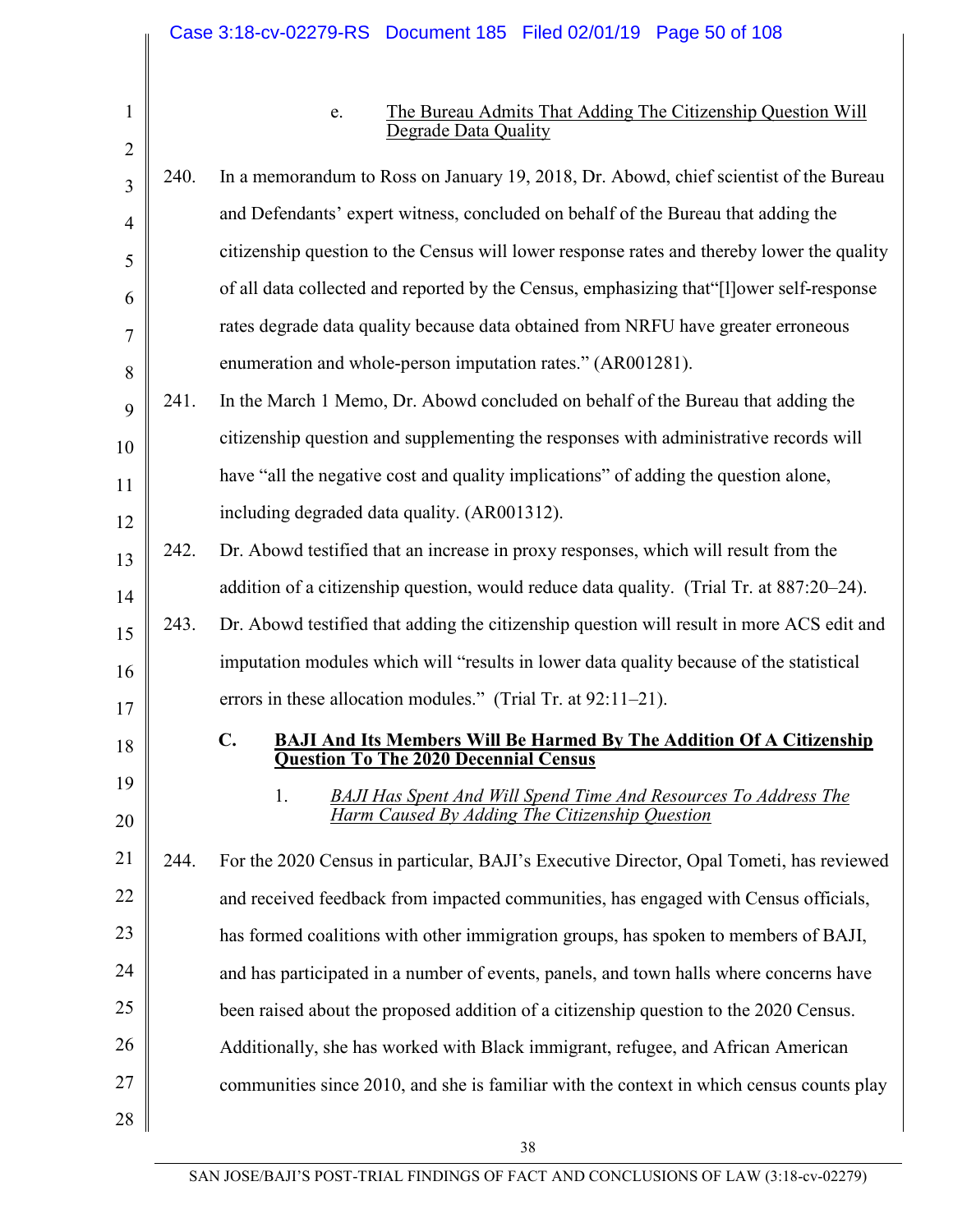# Case 3:18-cv-02279-RS Document 185 Filed 02/01/19 Page 51 of 108

| 245. | a critical role for these communities, and the harms of heightened census undercount for<br>immigrant communities and communities of color. (Tometi Aff. $\P$ 3).<br>To ensure that BAJI's members are properly counted in the 2020 Census, BAJI plans to<br>conduct additional outreach to these communities to encourage them to participate in the |
|------|-------------------------------------------------------------------------------------------------------------------------------------------------------------------------------------------------------------------------------------------------------------------------------------------------------------------------------------------------------|
|      |                                                                                                                                                                                                                                                                                                                                                       |
|      |                                                                                                                                                                                                                                                                                                                                                       |
|      |                                                                                                                                                                                                                                                                                                                                                       |
|      |                                                                                                                                                                                                                                                                                                                                                       |
|      | 2020 Census questionnaire. (Declaration of Opal Tometi, ("Tometi Decl.") Doc. 99-4, ¶                                                                                                                                                                                                                                                                 |
|      | $14-15$ ).                                                                                                                                                                                                                                                                                                                                            |
| 246. | BAJI has determined that, due to the citizenship question, such outreach will require the                                                                                                                                                                                                                                                             |
|      | expenditure of additional resources, such as money, staff time, and operational expenses,                                                                                                                                                                                                                                                             |
|      | including, but not limited to, materials, computers, telephones, and other office                                                                                                                                                                                                                                                                     |
|      | equipment. (Tometi Decl. ¶ 12–14).                                                                                                                                                                                                                                                                                                                    |
| 247. | To date, BAJI has expended many hours of additional staff time and related financial                                                                                                                                                                                                                                                                  |
|      | resources to field phone calls, provide updates, and answer questions from its                                                                                                                                                                                                                                                                        |
|      | constituents, and other community members, about the addition of a citizenship question                                                                                                                                                                                                                                                               |
|      | to the Census. Given the nature of the census taking process, BAJI is reserving the                                                                                                                                                                                                                                                                   |
|      | majority of the expenditure it will use to address the addition of the citizenship question—                                                                                                                                                                                                                                                          |
|      | resources that will likely be diverted from its other essential services—for its efforts to                                                                                                                                                                                                                                                           |
|      | bolster census participation among its members and other underrepresented minority                                                                                                                                                                                                                                                                    |
|      | communities who are fearful about responding to the citizenship question. Accordingly,                                                                                                                                                                                                                                                                |
|      | BAJI expects to allocate at least an additional \$200,000 in the next two (2) years to                                                                                                                                                                                                                                                                |
|      | addressing the addition of a citizenship question to the Census and attempting to mitigate                                                                                                                                                                                                                                                            |
|      | its harmful effects. (Tometi Decl. 120).                                                                                                                                                                                                                                                                                                              |
| 248. | BAJI has taken these actions because an undercount of non-citizens would                                                                                                                                                                                                                                                                              |
|      | disproportionately affect BAJI members because BAJI's membership has a high                                                                                                                                                                                                                                                                           |
|      | proportion of immigrants and is concentrated in immigrant-rich metropolitan areas.                                                                                                                                                                                                                                                                    |
|      | (Tometi Decl. $\P\P$ 9-10).                                                                                                                                                                                                                                                                                                                           |
|      | The impact of the addition of a citizenship question to the Census, and BAJI's diversion of its                                                                                                                                                                                                                                                       |
|      |                                                                                                                                                                                                                                                                                                                                                       |
|      | resources to address the same, has therefore impaired BAJI's ability to carry out its mission to                                                                                                                                                                                                                                                      |
|      | 249.                                                                                                                                                                                                                                                                                                                                                  |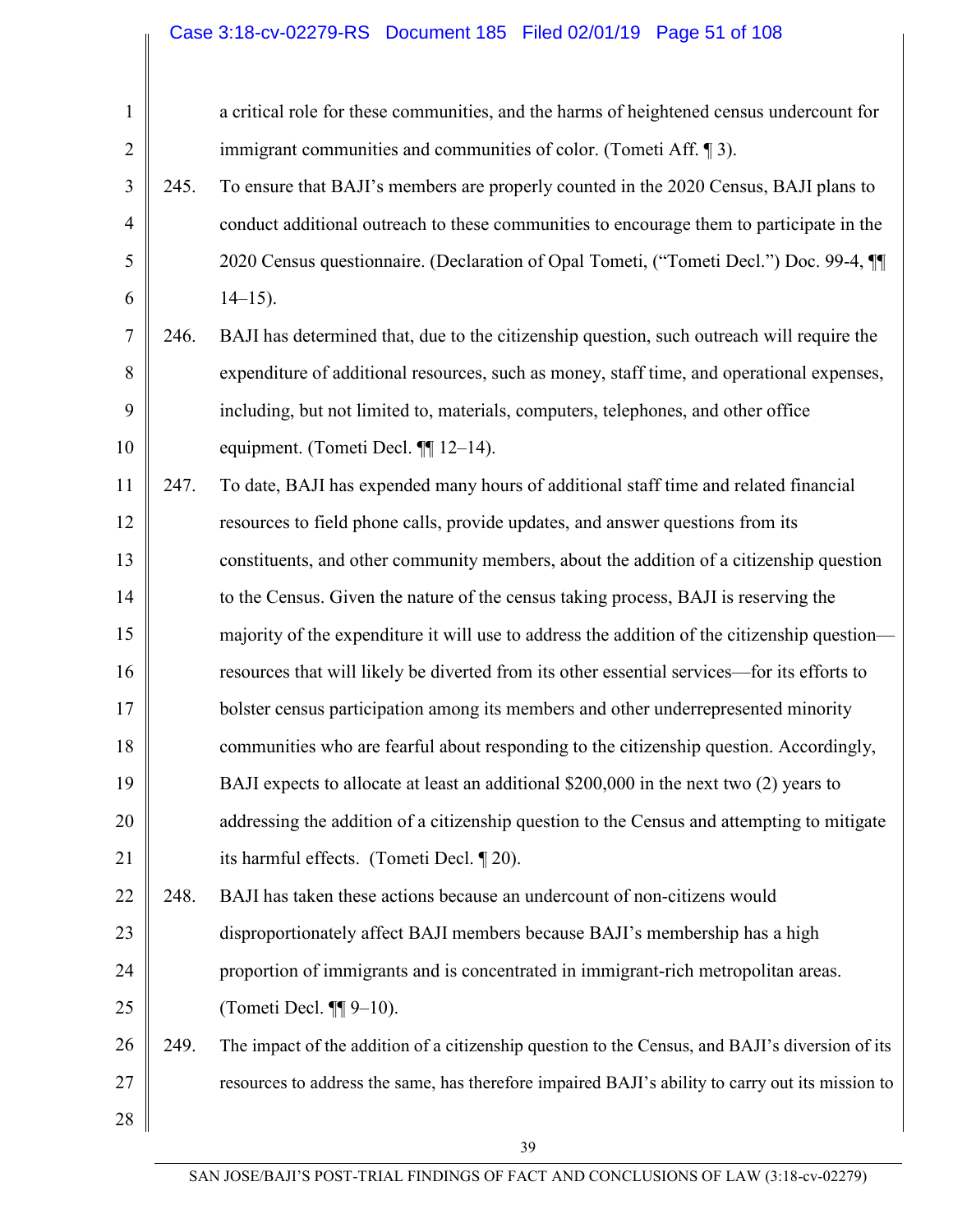|                |      | Case 3:18-cv-02279-RS  Document 185  Filed 02/01/19  Page 52 of 108                            |
|----------------|------|------------------------------------------------------------------------------------------------|
|                |      |                                                                                                |
| 1              |      | fostering racial, economic, and social equality for Black immigrants and other historically    |
| 2              |      | underrepresented communities. (Tometi Decl. ¶ 19).                                             |
| 3              |      | 2.<br><b>BAJI's Members Are Afraid That Their Responses To The Citizenship</b>                 |
| $\overline{4}$ |      | Question Will Be Shared With Law Enforcement, And These Fears Are<br>Reasonable                |
| 5              | 250. | Ms. Tometi has heard from several of BAJI's members who have expressed concerns                |
| 6              |      | about the inclusion of a citizenship question on the Census. Many have expressed               |
| 7              |      | reluctance about participating in the Census because of the addition of this question. The     |
| 8              |      | fears expressed by BAJI's members about responding to a citizenship question have been         |
| 9              |      | further heightened by the current political environment, including a perceived increase in     |
| 10             |      | relentless anti-immigrant rhetoric. Several more have expressed apprehensions about the        |
| 11             |      | effects of the question, such as a decline in their political representation and, with that, a |
| 12             |      | decrease of critical federal funding. BAJI's members have expressed concerns that such         |
| 13             |      | an impact can exacerbate the inequality experienced by their communities which have            |
| 14             |      | already been historically underrepresented. (Tometi Decl. 11).                                 |
| 15             | 251. | Additionally, the fear of BAJI members and other communities has been exacerbated by           |
| 16             |      | news reports indicating that the government may try to change the law so as to allow the       |
| 17             |      | sharing of 2020 census information. (Tometi Aff. 15).                                          |
| 18             | 252. | The fears of BAJI's members about responding to a citizenship question have been further       |
| 19             |      | heightened by news reports suggesting that the Department of Justice is considering            |
| 20             |      | challenging the confidentiality mandate for census data. (Tometi Aff. $\lceil \phi \rceil$ 6). |
| 21             | Ш.   | ADDING THE CITIZENSHIP QUESTION WILL UNREASONABLY<br><b>JEOPARDIZE A COMPLETE ENUMERATION</b>  |
| 22             |      |                                                                                                |
| 23             |      | <b>Questions That Provoke Fear Will Reduce Response Rates</b><br>A.                            |
| 24             | 253. | According to Dr. O'Muircheartaigh, people who feel under threat or fear that providing         |
| 25             |      | certain information will make them vulnerable in some way are much less likely to              |
| 26             |      | respond to requests for that information. (Trial Tr. at 71:4–7).                               |
| 27             |      |                                                                                                |
| 28             |      |                                                                                                |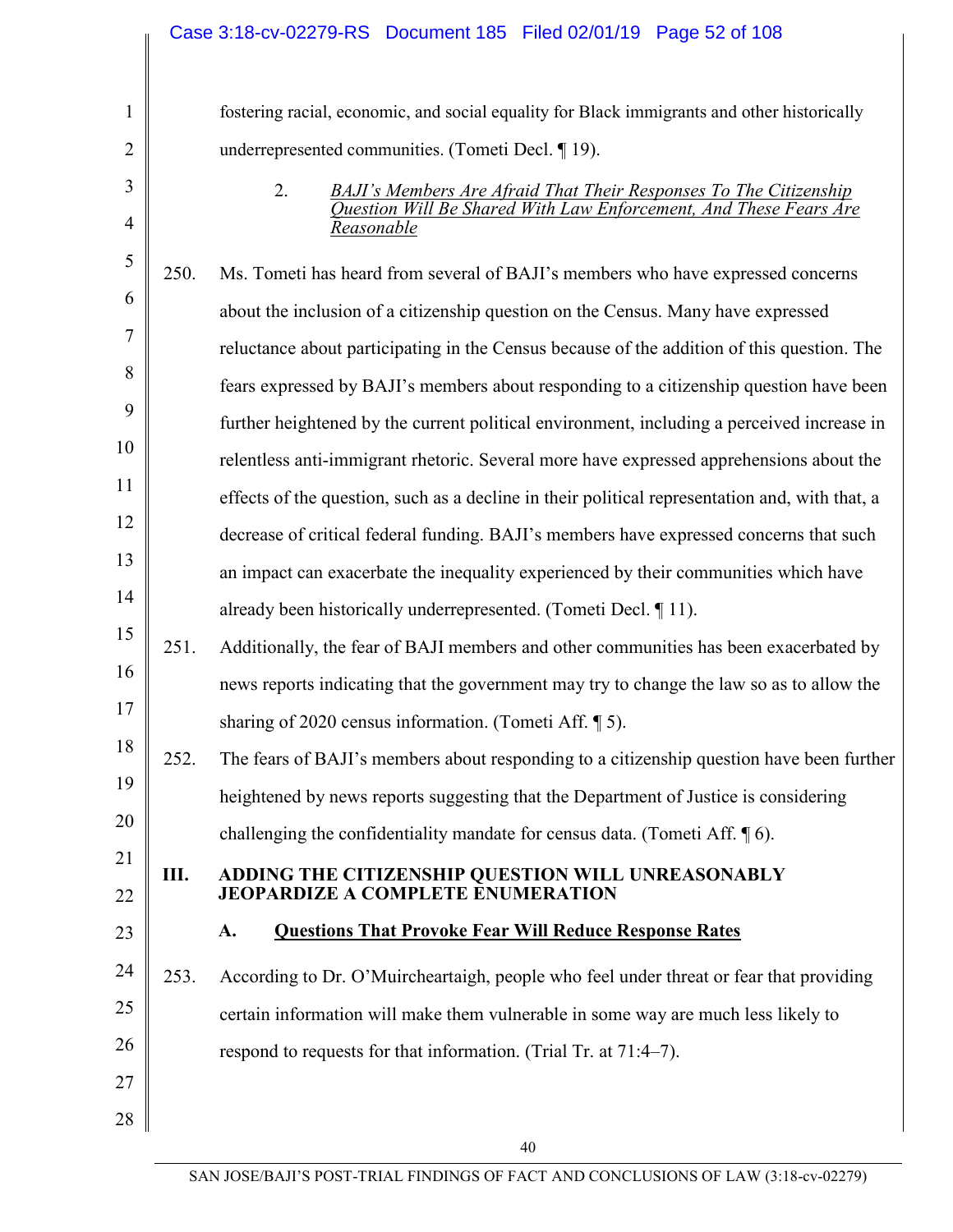# Case 3:18-cv-02279-RS Document 185 Filed 02/01/19 Page 53 of 108

| $\mathbf{1}$   | 254. | Social scientists have looked at many of the contexts that lead people to respond to        |
|----------------|------|---------------------------------------------------------------------------------------------|
| $\overline{2}$ |      | surveys, and have concluded that fear is a factor that influences a final decision as to    |
| 3              |      | whether a person responds to a survey. (Trial Tr. at $71:11-19$ ).                          |
| $\overline{4}$ | 255. | The inclusion of a citizenship question in the censuses of other countries does not have an |
| 5              |      | impact on whether or not adding the question to the United States Decennial Census will     |
| 6              |      | reduce response rates or ultimately produce a net or differential undercount. (Trial Tr. at |
| 7              |      | $73:20 - 74:3$ ).                                                                           |
| 8              | 256. | Dr. O'Muircheartaigh's core conclusion is that adding the citizenship question will         |
| 9              |      | exacerbate the differential undercount of Latinos and non-citizens, as set forth above in   |
| 10             |      | paragraphs 87-128.                                                                          |
| 11             | 257. | Dr. O'Muircheartaigh concluded that because in the current macro environment "non-          |
| 12             |      | citizens and by association, much of the Latino population, feels that they're being        |
| 13             |      | targeted for deleterious treatment by the Trump Administration," they will be less likely   |
| 14             |      | to respond to a citizenship question based on fear that doing so "could be damaging to      |
| 15             |      | themselves or to others." (Trial Tr. at 130:3-12).                                          |
| 16             | 258. | According to Dr. O'Muircheartaigh, research going back to 1990 has shown that concerns      |
| 17             |      | about confidentiality are an issue in census response. While the Bureau has reassured       |
| 18             |      | respondents that census data is protected, "[i]f people begin to distrust the whole         |
| 19             |      | government, then such assurances are much less likely to be believed." (Trial Tr. at        |
| 20             |      | $131:8-132:2$ ).                                                                            |
| 21             | 259. | There is no evidence in the record contradicting Dr. O'Muircheartaigh's opinions on this    |
| 22             |      | point, and his testimony is corroborated by Dr. Abowd's. The Court finds Dr.                |
| 23             |      | O'Muircheartaigh's testimony on this point credible.                                        |
| 24             | 260. | As set forth above in paragraphs 134-156, Dr. Barreto likewise concluded that, given the    |
| 25             |      | current trust issues arising from the macro-environment, adding a citizenship question will |
| 26             |      | be particularly sensitive and result in reduced participation by Latino and immigrant       |
| 27             |      | communities. His survey confirmed these conclusions and suggested that between              |
| 28             |      |                                                                                             |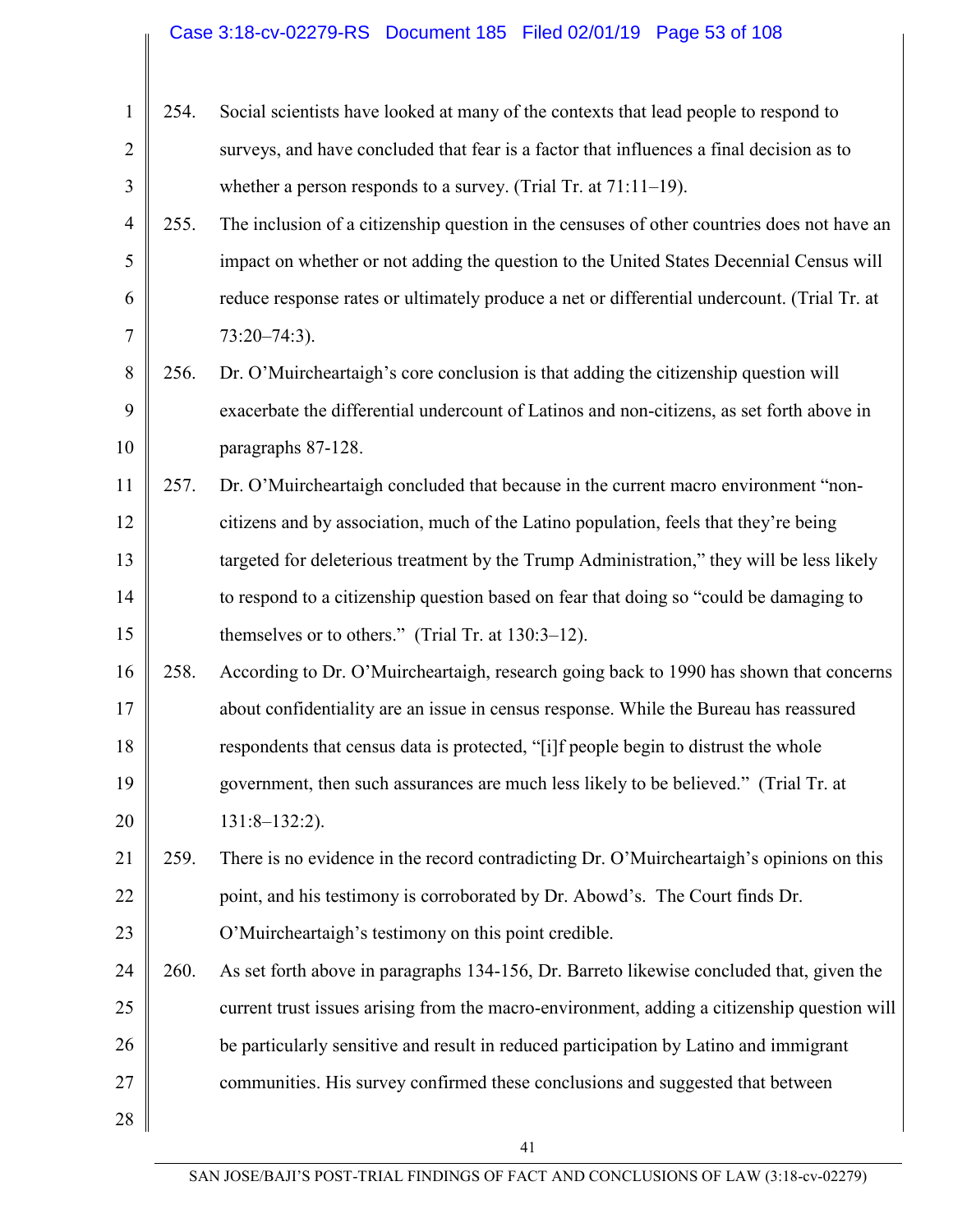|                |      | Case 3:18-cv-02279-RS Document 185 Filed 02/01/19 Page 54 of 108                                                     |
|----------------|------|----------------------------------------------------------------------------------------------------------------------|
|                |      |                                                                                                                      |
| 1              |      | 133,496 and 210,408 people in the City of San Jose will not be counted by the Census if                              |
| $\overline{c}$ |      | the citizenship question is included.                                                                                |
| 3              | 261. | Dr. Fraga likewise concluded that adding a citizenship question to the Census will lead                              |
| 4              |      | directly to a differential undercount of non-citizens specifically, as set forth in paragraphs                       |
| 5              |      | 158-163.                                                                                                             |
| 6              | 262. | On January 26, 2018, six former directors of the Bureau wrote that "adding a citizenship"                            |
| 7              |      | question to the 2020 Census will considerably increase the risks to the 2020 enumeration"                            |
| 8              |      | because, among other things, "there is a great deal of evidence that even small changes in                           |
| 9              |      | survey question order, wording, and instructions can have significant, and often                                     |
| 10             |      | unexpected consequences for the rate, quality, and truthfulness of response." (AR001057).                            |
| 11             | 263. | The six former directors are, in the words of Dr. O'Muircheartaigh, "among the most                                  |
| 12             |      | informed people about the execution and process of censuses in the country." (Trial Tr. at                           |
| 13             |      | $81:25:82:2$ ).                                                                                                      |
|                |      |                                                                                                                      |
| 14             |      | <b>B.</b><br>The Trump Administration Has Fostered A Climate Of Fear Among Non-<br><b>Citizens</b>                   |
| 15<br>16       |      | 1.<br>The Center For Survey Measurement's Memorandum Documented<br>Concerns Related To The Administration's Policies |
| 17             | 264. | On September 20, 2017, the Center for Survey Measurement issued a memorandum on                                      |
| 18             |      | "Respondent Confidentiality Concerns" (the "CSM Memo") raising "concerns in the                                      |
| 19             |      | population in particular about confidentiality of data collected by the census." (Trial Tr.                          |
| 20             |      | $1/7/2017$ at $112:4-10$ ; (AR0010386).                                                                              |
| 21             | 265. | The CSM Memo stated that its researchers had "noticed a recent increase in respondents                               |
| 22             |      | spontaneously expressing concerns about confidentiality in some of our pretesting studies                            |
| 23             |      | conducted in 2017." (AR0010386).                                                                                     |
| 24             | 266. | The respondents referred to in the CSM Memo had specifically mentioned that their                                    |
| 25             |      | concerns were based on Trump Administration policies, including the "Muslim ban," the                                |
| 26             |      | "dissolution of the 'DACA' (Deferred Action for Childhood Arrival) program" and                                      |
| 27             |      | "repeated references to Immigration and Customs Enforcement (ICE)." (AR0010386).                                     |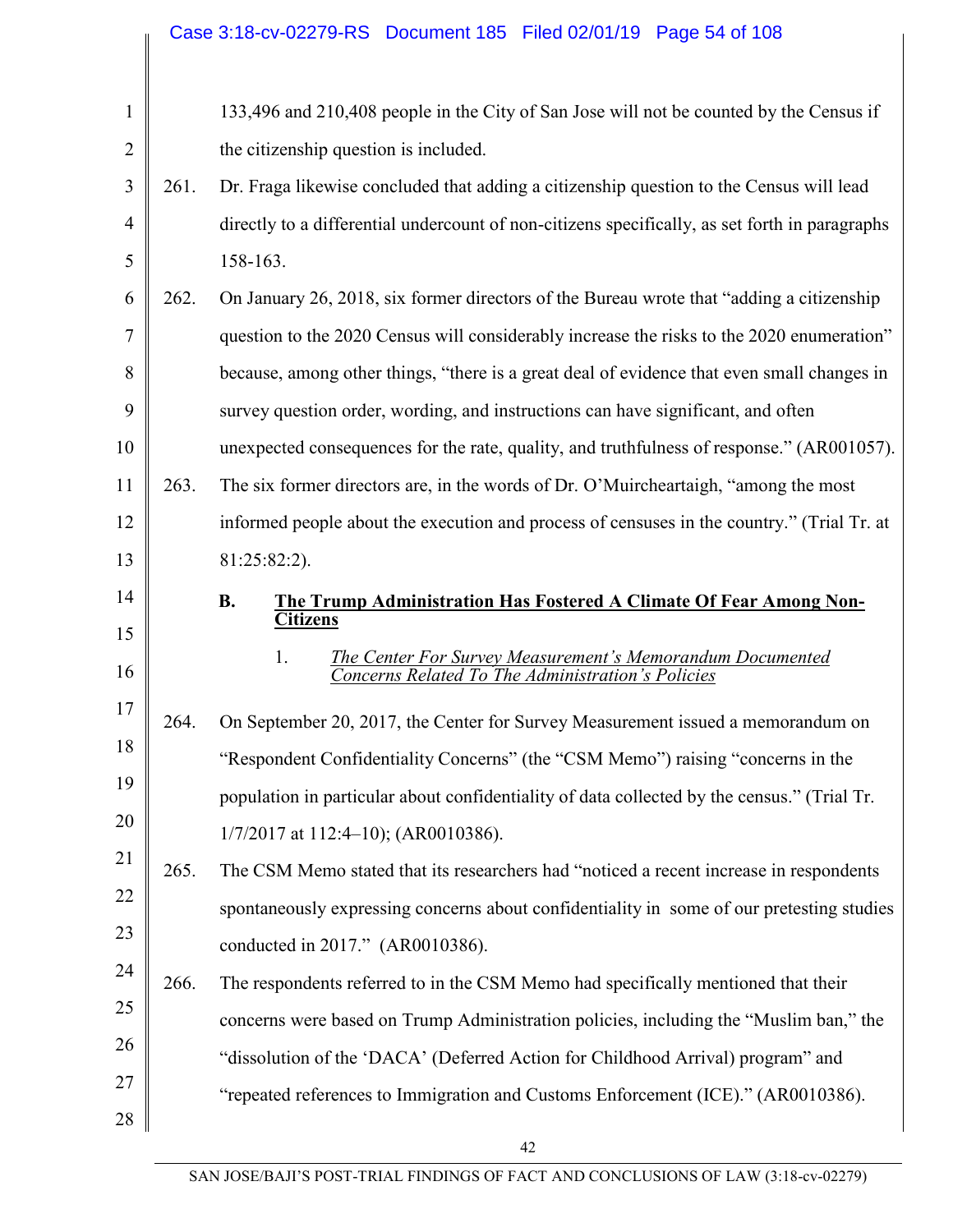| $\mathbf{1}$   | 267. | Dr. O'Muircheartaigh concluded that the findings in the CSM Memo suggest that the             |
|----------------|------|-----------------------------------------------------------------------------------------------|
| $\overline{2}$ |      | impact of adding a citizenship question are "not neutral to the whole population" but that    |
| 3              |      | it "suggests that there will be more difficulty with that part of the population in obtaining |
| $\overline{4}$ |      | responses in 2020 than there has been in the past." (Trial Tr. at 112:13–22).                 |
| 5              | 268. | Dr. O'Muircheartaigh concluded that the CSM Memo suggests that "things are getting            |
| 6              |      | worse differentially in the part of the population where things have always been              |
| 7              |      | differentially most difficult." (Trial Tr. at 112:25–113:3).                                  |
| 8              | 269. | According to Dr. O'Muircheartaigh, these fears will lead to incomplete "rostering" of         |
| 9              |      | households—household members may respond to the census but leave off information              |
| 10             |      | regarding some household members—which creates undercount errors that the Bureau has          |
| 11             |      | no means of remediating. When a household does self-respond, but omits one or more            |
| 12             |      | household members from its response, the Bureau will assume it has counted everyone at        |
| 13             |      | that address and the household is not included in the NRFU workflow. (Trial Tr. at 147:4-     |
| 14             |      | $16; 939:3-20$ ).                                                                             |
| 15             | 270. | According to Dr. O'Muircheartaigh, these rostering errors are more likely to occur based      |
| 16             |      | upon the addition of the citizenship question because the question provides "a strong         |
| 17             |      | motivation in certain circumstances, especially households containing non-citizens, of        |
| 18             |      | simply not listing these people on the form." (Trial Tr. at 168:14–19).                       |
| 19             | 271. | Dr. Abowd corroborated Dr. O'Muircheartaigh's testimony in this regard and testified that     |
| 20             |      | if a household responds to the census but leaves off of the household roster one or more      |
| 21             |      | persons who reside at that address, that household will not go into NRFU and that it is       |
| 22             |      | possible that those individuals will not be counted. (Trial Testimony at 939:3–20).           |
| 23             | 272. | According to Dr. O'Muircheartaigh, fears as to confidentiality will cause those who do        |
| 24             |      | not self-respond to the census because of concerns about the citizenship question to          |
| 25             |      | further decline to participate in NRFU operations. (Trial Tr. at 149:12–18).                  |
| 26             | 273. | Additionally, according to Dr. O'Muircheartaigh, rostering errors will disproportionately     |
| 27             |      | impact Latino households further because Latino households contain disproportionately         |
| 28             |      |                                                                                               |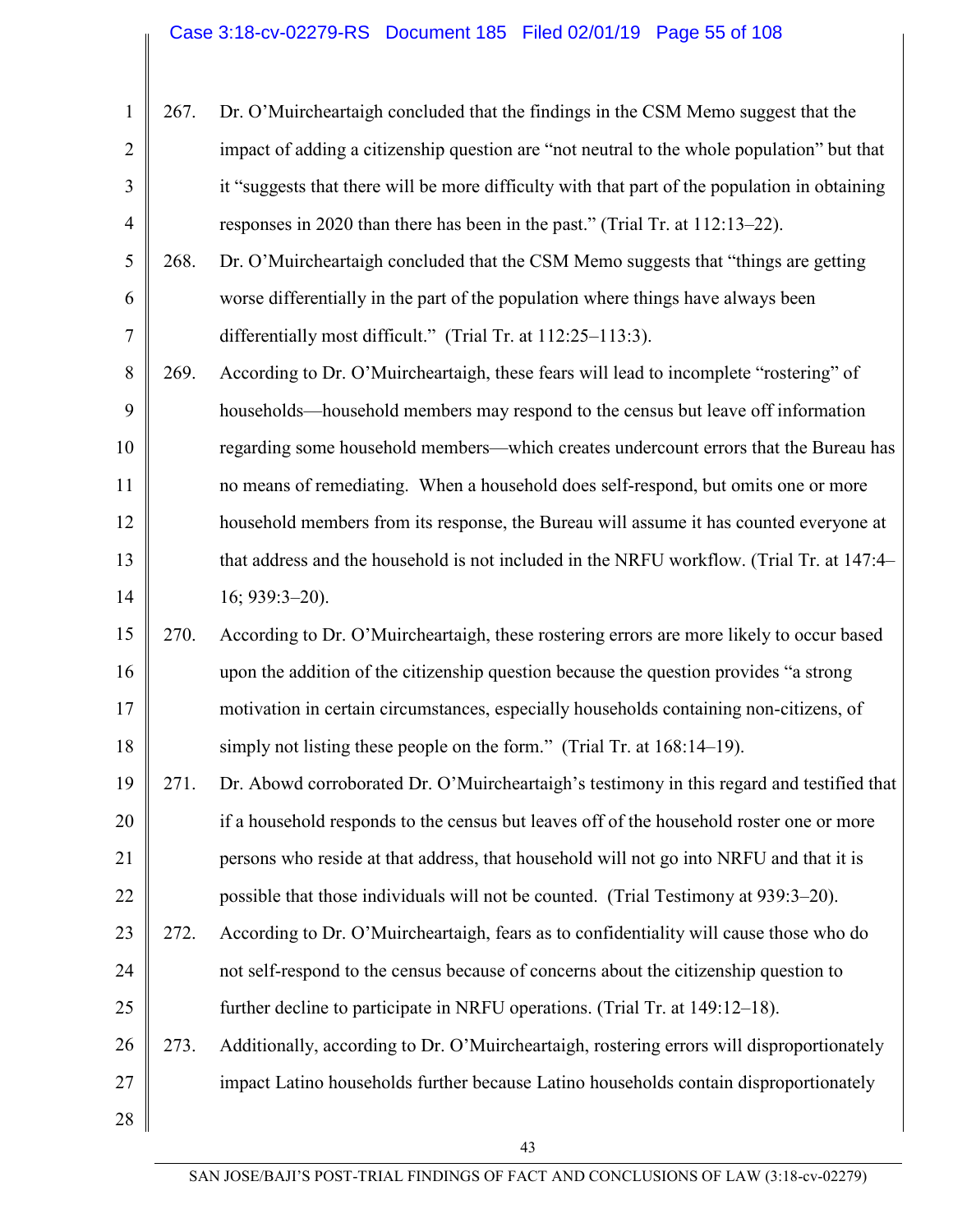|                |      | Case 3:18-cv-02279-RS Document 185 Filed 02/01/19 Page 56 of 108                            |
|----------------|------|---------------------------------------------------------------------------------------------|
|                |      |                                                                                             |
| $\mathbf{1}$   |      | more young children in the hardest to count age group (under five years old). (Trial Tr. at |
| 2              |      | $168:21-169:7$ ; $173:5-9$ ).                                                               |
| 3              |      | 2.<br>The Bureau's National Advisory Committee on Racial, Ethnic, And Other                 |
| $\overline{4}$ |      | Populations Documented Respondent Concerns Tied To Administration<br>Policies               |
| 5              | 274. | In September of 2017, Mikelyn Meyers, a behavioral scientist and research sociologist at    |
| 6              |      | the Bureau who worked in the Center for Survey Measurement (now called the Center for       |
| 7              |      | Behavioral Science Methods) reported findings on unusual respondent behaviors to Dr.        |
| 8              |      | Abowd, who suggested she make a presentation to the Bureau's National Advisory              |
| 9              |      | Committee on Racial, Ethnic, and Other Populations (the "National Advisory                  |
| 10             |      | Committee"). (Trial Tr. 904:9-17).                                                          |
| 11             | 275. | Meyers delivered a report to the National Advisory Committee on November 2, 2017.           |
| 12             |      | $(PTX-326).$                                                                                |
| 13             | 276. | Meyers had not set up a study to measure confidentiality concerns. The confidentiality      |
| 14             |      | concerns documented in the Meyers Report had been raised spontaneously by members of        |
| 15             |      | focus groups that had been set up for other purposes. (Trial Tr. at 906:12-17).             |
| 16             | 277. | The Meyers report documented that the current political climate had fostered a belief that  |
| 17             |      | 'certain immigrant groups are unwelcome," and that researchers observed "increased rates    |
| 18             |      | of unusual respondent behaviors" including data falsification, item non-response, and       |
| 19             |      | break-offs. (PTX-326 at 2).                                                                 |
| 20             | 278. | The Meyers Report noted that respondents appeared "visibly nervous" and required            |
| 21             |      | "extensive explanations about redacting PII and data access." (PTX-326 at 7).               |
| 22             | 279. | The Meyers Report described "unusual respondent behavior during pretesting interviews"      |
| 23             |      | such as respondents intentionally providing incomplete or incorrect information about       |
| 24             |      | household members; respondents leaving members off of the household roster, meaning         |
| 25             |      | they did not enumerate them; respondents providing false names, incorrect dates of birth,   |
| 26             |      | or other nonspecific details; and some respondents trying to break off interviews and stop  |
| 27             |      | the interview altogether. (Trial Tr. 494:14–22; PTX-326 at 7).                              |
| 28             |      |                                                                                             |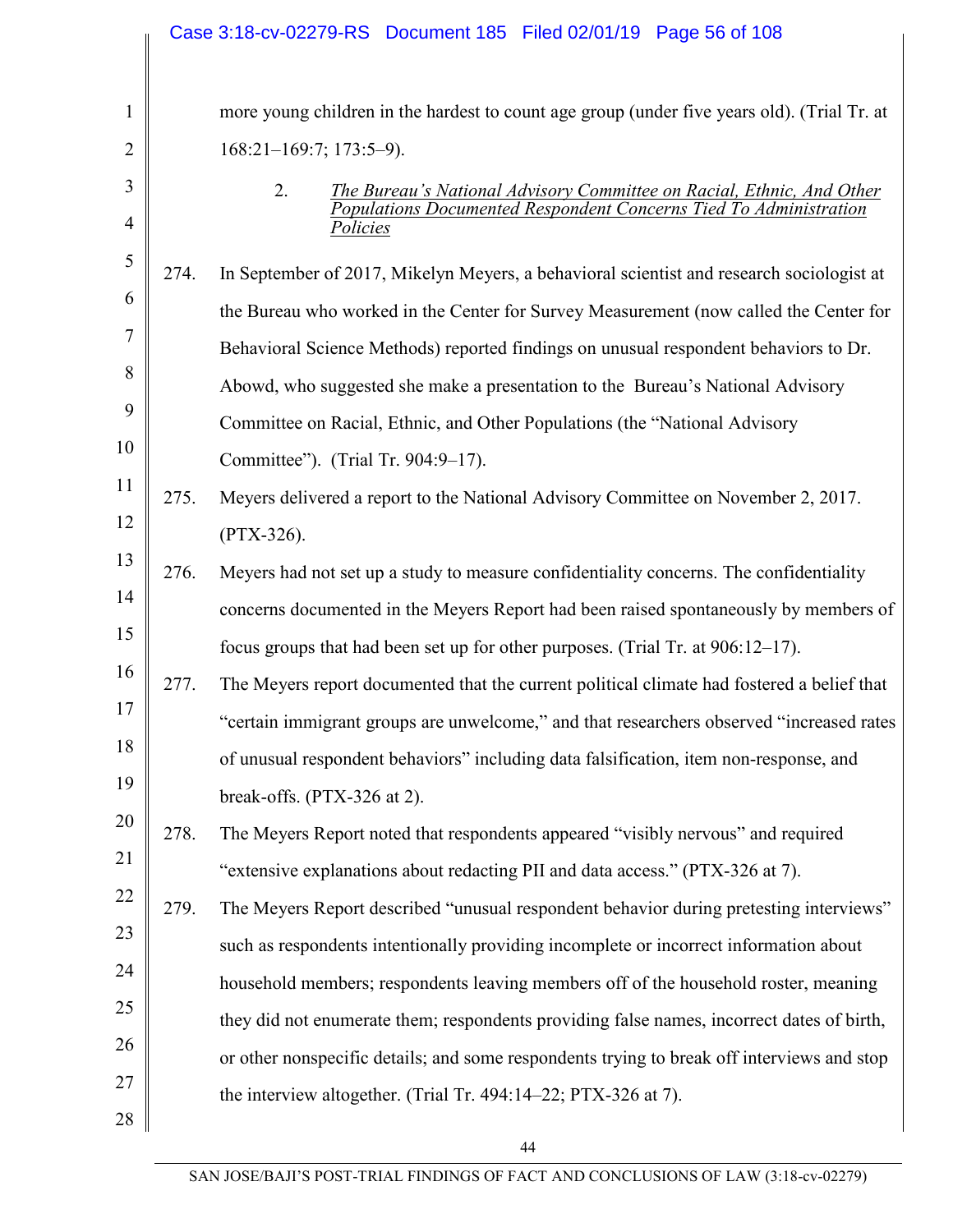## Case 3:18-cv-02279-RS Document 185 Filed 02/01/19 Page 57 of 108

| $\mathbf{1}$   | 280. | Respondents expressed fears regarding the use of their data, and explicitly referenced "our                                                        |
|----------------|------|----------------------------------------------------------------------------------------------------------------------------------------------------|
| $\overline{2}$ |      | current political climate" and policies including the "Muslim ban." (PTX-326 at 8).                                                                |
| 3              | 281. | The Meyers Report noted that members of focus groups stated that they would not open                                                               |
| $\overline{4}$ |      | their doors to Bureau employees who came to their residences, and that they would not                                                              |
| 5              |      | trust Bureau employees. A census worker observed one household that decided to move                                                                |
| 6              |      | after the census worker visited their home because they were afraid of being deported.                                                             |
| 7              |      | (Trial Tr. 497:7-17; PTX-326 at 9).                                                                                                                |
| 8              | 282. | The Meyers Report concluded that its findings showed that there was an "unprecedented"                                                             |
| 9              |      | ground-swell in confidentiality and data sharing concerns, particularly among immigrants                                                           |
| 10             |      | or those who live with immigrants," that could "impact data quality and coverage for the                                                           |
| 11             |      | 2020 Census." (PTX-326 at 15).                                                                                                                     |
| 12             | 283. | The Meyers Report was presented on November 2, 2017, before Ross announced his                                                                     |
| 13             |      | intention to add a citizenship question to the 2020 Census. (PTX-326 at 1).                                                                        |
| 14             |      | 3 <sub>1</sub><br>The Census Barriers, Attitudes And Motivators Study ("CBAMS"),<br>Commissioned By The Bureau, Confirmed That These Fears Will Be |
| 15             |      | Exacerbated By Adding The Citizenship Question                                                                                                     |
| 16             | 284. | The Bureau commissioned Young and Rubicam ("Y&R") to conduct a Census Barriers,                                                                    |
| 17             |      | Attitudes Study ("CBAMS") in 2018. Y&R produced a report dated August 29, 2018                                                                     |
| 18             |      | setting forth its "High-Level Findings." (PTX-161).                                                                                                |
| 19             | 285. | The Bureau has gone through the CBAMS process in recent censuses to gauge the                                                                      |
| 20             |      | attitudes of potential respondents and look for motivations to respond. (Trial Tr. at                                                              |
| 21             |      | $150:24 - 151:7$ .                                                                                                                                 |
| 22             | 286. | Y&R conducted 42 focus groups in March and April 2018, including 16 non-English                                                                    |
| 23             |      | focus groups, as part of the study. (PTX-161 at 15; PTX-15).                                                                                       |
| 24             | 287. | Only 67% of those surveyed said they were likely to respond to the 2020 Census. In the                                                             |
| 25             |      | 2008 CBAMS, 86% of those surveyed said they were likely to respond, but only 63.5% of                                                              |
| 26             |      | those surveyed did so, 22.5% lower than those who said they would respond in the survey.                                                           |
| 27             |      | (PTX-161 at 5).                                                                                                                                    |
| 28             |      |                                                                                                                                                    |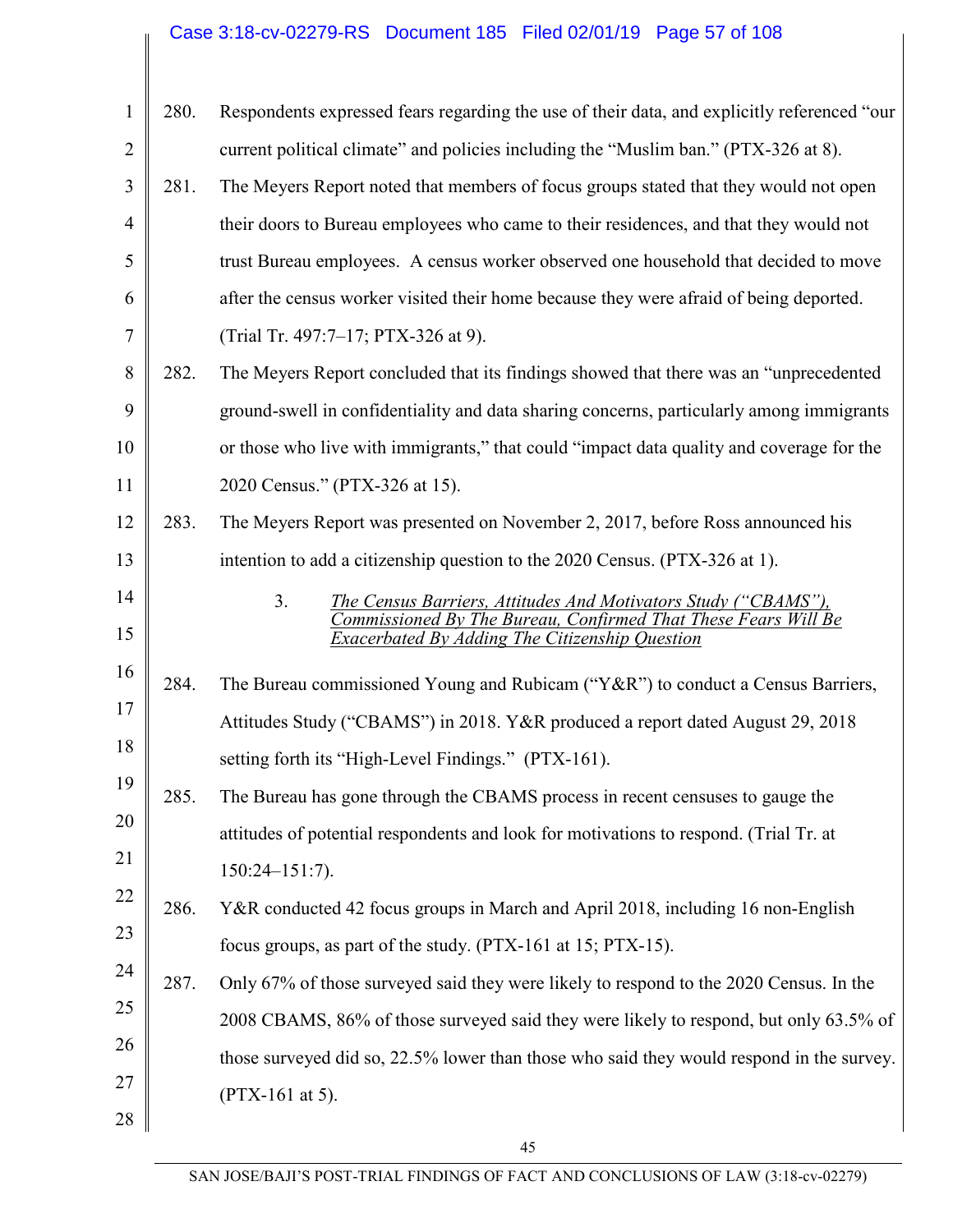1 2 3 4 5 288. Twenty-eight percent of those who responded stated that they did not believe that the Bureau will keep their answers confidential, and 22 % of respondents (including 32% of Hispanic respondents and 34% of the foreign-born respondents) said they were extremely concerned or very concerned that their answers would be used against them. (PTX-161 at 6).

6 7 289. Y&R reported that the challenges of the Census include "[o]vercoming the new barriers, principally the impact of the Citizenship question." (PTX-161 at 13).

8 9 10 11 12 13 290. The CBAMS Focus Group Audience Summary Report found that Spanish-speaking residents of the U.S. Mainland "honestly expressed fears of participating in the census given their or others' immigration status. Even if they personally are citizens or legal residents, they said that filling out the census form can adversely affect their relatives or people in their community who do not have secure immigration status." (PTX-15 at 22). 291. According to Dr. O'Muircheartaigh, this conclusion suggests that even Latinos who are

14 15 citizens would "also feel constrained" from participating because they may fear their family members would be harmed if they responded. (Trial Tr. at 152:17–25).

16 17 18 19 20 292. Dr. Barreto concluded that the CBAMS findings show that not only non-citizens themselves feel at risk but that other people, including their relatives, their children, even other community members also feel anxiety and risk over participating, which suggests that the effect of the citizenship question on response rates will be more widespread than just those non-citizen households analyzed by the Bureau. (Trial Tr. at 505:12–506:13)

21 22 23 24 293. The CBAMS Focus Group Audience Summary Report found that for Spanish-speaking residents of the U.S. Mainland, "there does not seem to be a single trusted voice that could mitigate their distrust of the government to uphold the promise of confidentiality." (PTX-15 at 22).

25 26 27 28 294. According to Dr. O'Muircheartaigh, this conclusion suggests that the Bureau's main tactic for mitigating census non-response—relying on community leaders and "trusted voices" to encourage participation by telling respondents their responses will be confidential will not be effective in 2020. (Trial Tr. at 153:10–154:4).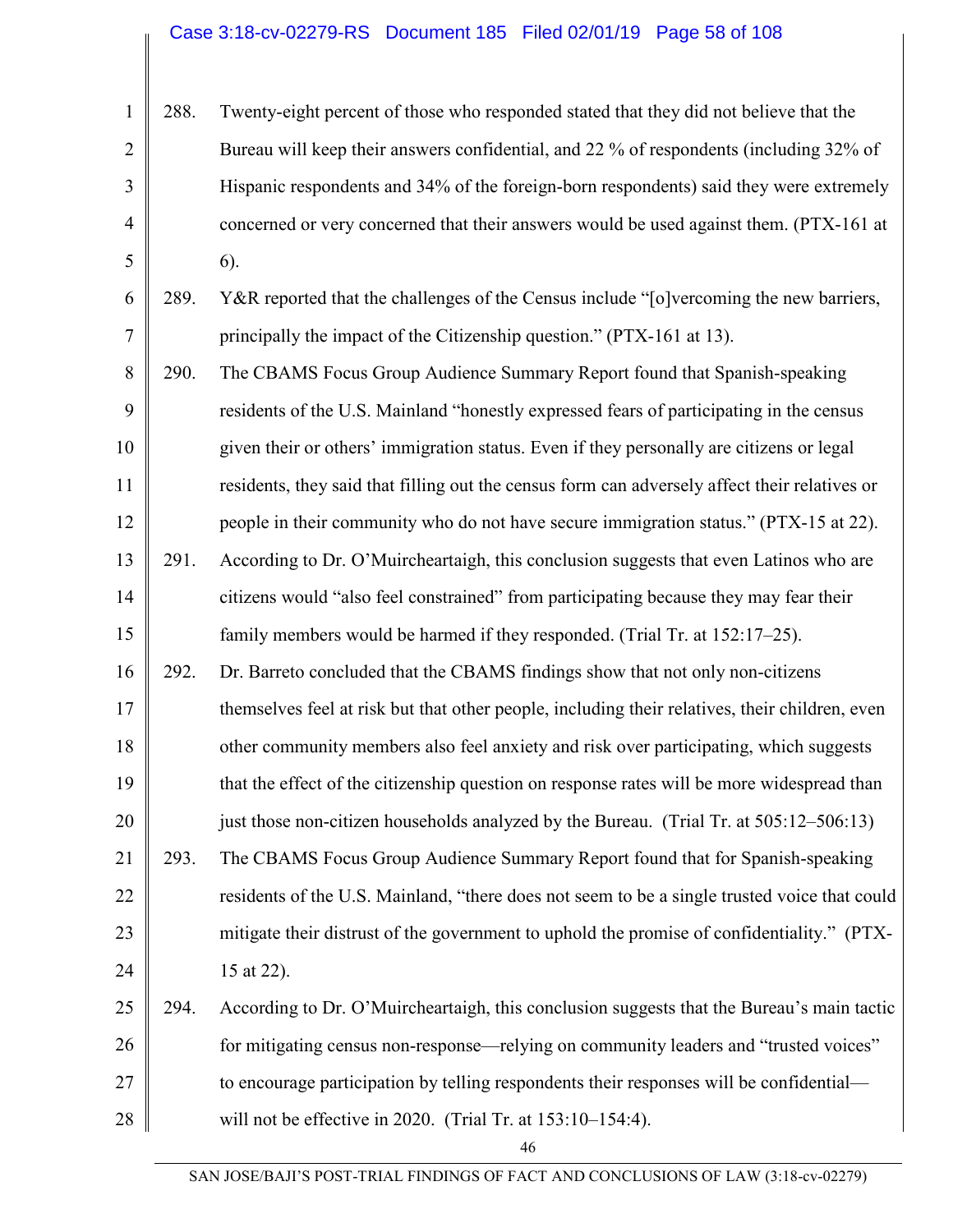|                |      | Case 3:18-cv-02279-RS  Document 185  Filed 02/01/19  Page 59 of 108                                                     |
|----------------|------|-------------------------------------------------------------------------------------------------------------------------|
|                |      |                                                                                                                         |
| $\mathbf{1}$   | 295. | The CBAMS Focus Group Audience Summary Report noted that the citizenship question                                       |
| $\overline{2}$ |      | "is a determining factor for participation" in the Census, and that focus group members                                 |
| 3              |      | brought up the citizenship question before the focus group members asked about it. (PTX-                                |
| $\overline{4}$ |      | 15 at 22).                                                                                                              |
| 5              | 296. | Y&R released its CBAMS "Key Findings for Creative Strategy" on October 31, 2018.                                        |
| 6              |      | $(PTX-465).$                                                                                                            |
| 7              | 297. | One of the key findings of the CBAMS confirmed that the citizenship question itself may                                 |
| 8              |      | be a major barrier to participation. Respondents believe that the purpose of the citizenship                            |
| 9              |      | question is to find undocumented immigrants and that the political discourse is targeting                               |
| 10             |      | their ethnic group. (Trial Tr. at 509:8-510:6; PTX-465 at 43).                                                          |
| 11             | 298. | Dr. Abowd testified that the key findings of the CBAMS show major barriers to                                           |
| 12             |      | participation in the 2020 census, including respondents' fear of repercussions, concerns                                |
| 13             |      | about data confidentiality and privacy, and distrust in government. These major barriers                                |
| 14             |      | affect each stage of the process from self-response through NRFU. (Trial Tr. at 971:12–                                 |
| 15             |      | $972:1$ ).                                                                                                              |
| 16             | 299. | Dr. Abowd testified that CBAMS research showing "nearly 1 in 4 respondents fear that                                    |
| 17             |      | their answers to the 2020 Census will be used against them" represents a significant                                    |
| 18             |      | barrier to the success of the 2020 Census. (Trial Tr. at 972:4–973:25).                                                 |
| 19             | IV.  | THE ADMINISTRATIVE RECORD ALONE SHOWS THAT ROSS AND<br><b>COMMERCE DECIDED EARLY IN THE TRUMP ADMINISTRATION TO ADD</b> |
| 20             |      | THE CITIZENSHIP QUESTION AND ENGAGED IN A SCHEME TO DEMAND<br>ANOTHER AGENCY TO MAKE THE REQUEST                        |
| 21             |      | A.<br><b>Ross And His Deputy, Earl Comstock, Planned To Add The Question Early</b>                                      |
| 22             |      | In 2017, After The Statutory Deadline To Modify Census Topics Had Passed                                                |
| 23             | 300. | On March 2017, consistent with its statutory obligations under 13 U.S.C. $\S$ 141(f)(1), the                            |
| 24             |      | Bureau reported to Congress the five "topics" that would be on the 2020 Census,                                         |
| 25             |      | including gender, age, race, ethnicity, and homeownership status. It reported on the many                               |
| 26             |      | other topics that would only be on the ACS, including citizenship. (AR000194).                                          |
| 27             |      |                                                                                                                         |
| 28             |      |                                                                                                                         |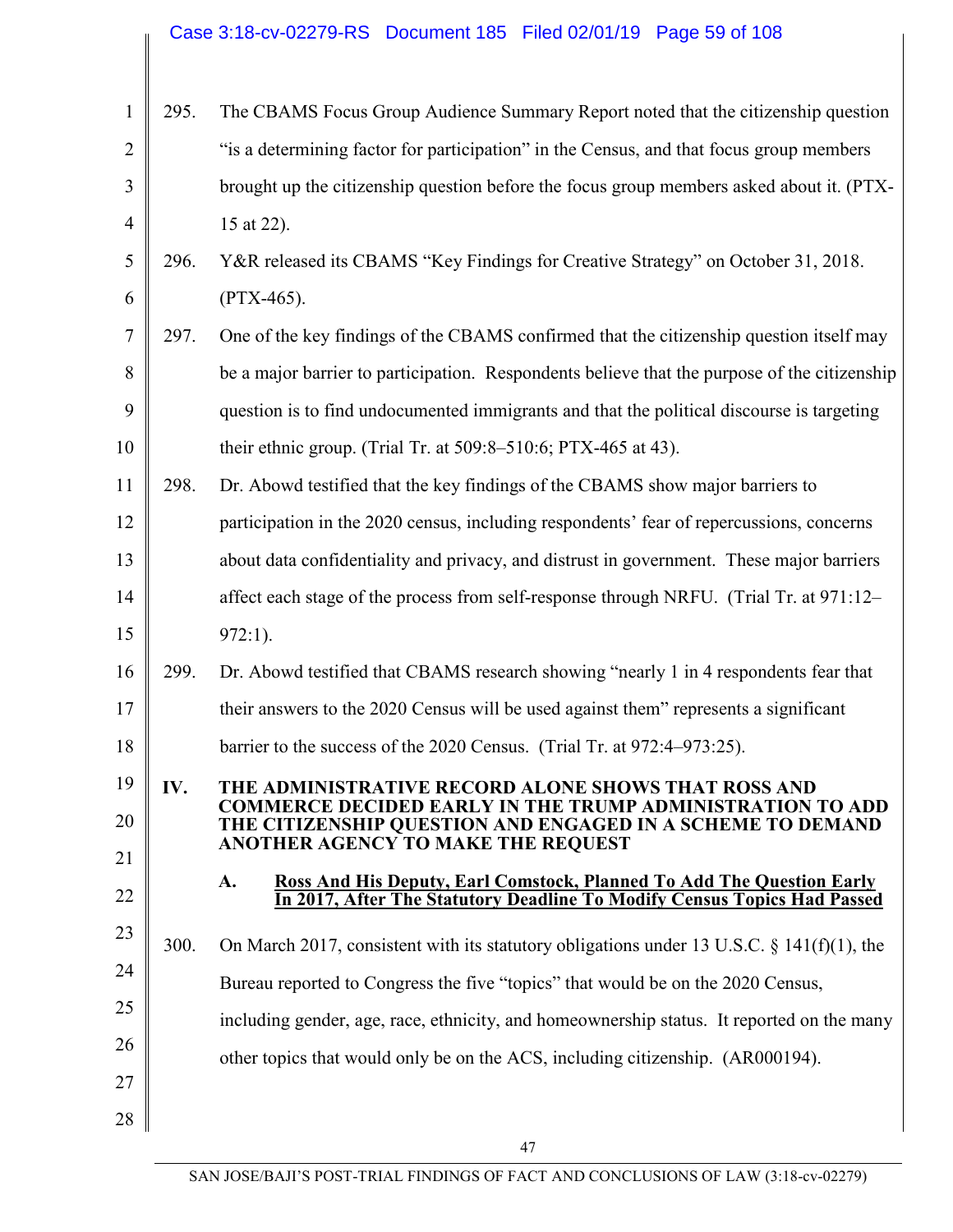# Case 3:18-cv-02279-RS Document 185 Filed 02/01/19 Page 60 of 108

| $\mathbf{1}$   | 301. | On March 10, 2017, the Commerce Department's Director of Policy and Strategic                  |
|----------------|------|------------------------------------------------------------------------------------------------|
| $\overline{2}$ |      | Planning, Earl Comstock, emailed Ross an answer to "Your Question on the Census," to           |
| 3              |      | confirm that non-citizens are indeed counted on the census. (AR0002521).                       |
| $\overline{4}$ | 302. | On April 5, 2017, Ross's executive assistant wrote an email directed to Ross indicating        |
| 5              |      | that "Steve Bannon <sup>3</sup> has asked the Secretary to talk to someone about the census."  |
| 6              |      | (AR0002561).                                                                                   |
| $\overline{7}$ | 303. | As described in paragraph 316 below, sometime during this period, Ross had a                   |
| 8              |      | conversation with then Secretary of State Kris Kobach, who was also Vice-Chair of the          |
| 9              |      | Presidential Special Commission on Election Integrity, about adding a citizenship              |
| 10             |      | question to the Census.                                                                        |
| 11             | 304. | On May 2, 2017, Ross emailed Comstock that he was "mystified why nothing [has] been            |
| 12             |      | done in response to my months['] old <i>request that we include the citizenship question</i> . |
| 13             |      | Why not?" (AR0003710) (emphasis added).                                                        |
| 14             | 305. | Also on May 2, 2017, in reference to the statutory requirement that the topics for the         |
| 15             |      | Census be submitted by March 2017, Ross wrote to Comstock that "Worst of all they              |
| 16             |      | emphasize that they have settled with congress on the questions to be asked."                  |
| 17             |      | (AR0003710).                                                                                   |
| 18             | 306. | In response to Ross's statement about the statutory deadline for submitting the topics,        |
| 19             |      | Comstock wrote back that "The broad topics were what were sent to Congress earlier this        |
| 20             |      | year as required. It is next March—in 2018—when the final decennial Census questions           |
| 21             |      | are submitted to Congress. We need to work with Justice to get them to request that            |
| 22             |      | citizenship be added back as a census question." (AR0003710).                                  |
| 23             | 307. | On May 24, 2017, David Langdon of Commerce wrote to the Bureau that "the Secretary"            |
| 24             |      | seemed interested on subjects and puzzled why citizenship is not included in 2020."            |
| 25             |      | (AR0003702).                                                                                   |
| 26             |      |                                                                                                |
| 27             |      |                                                                                                |
| 28             |      | At the time, Bannon was the White House Chief Strategist.                                      |
|                |      | 48                                                                                             |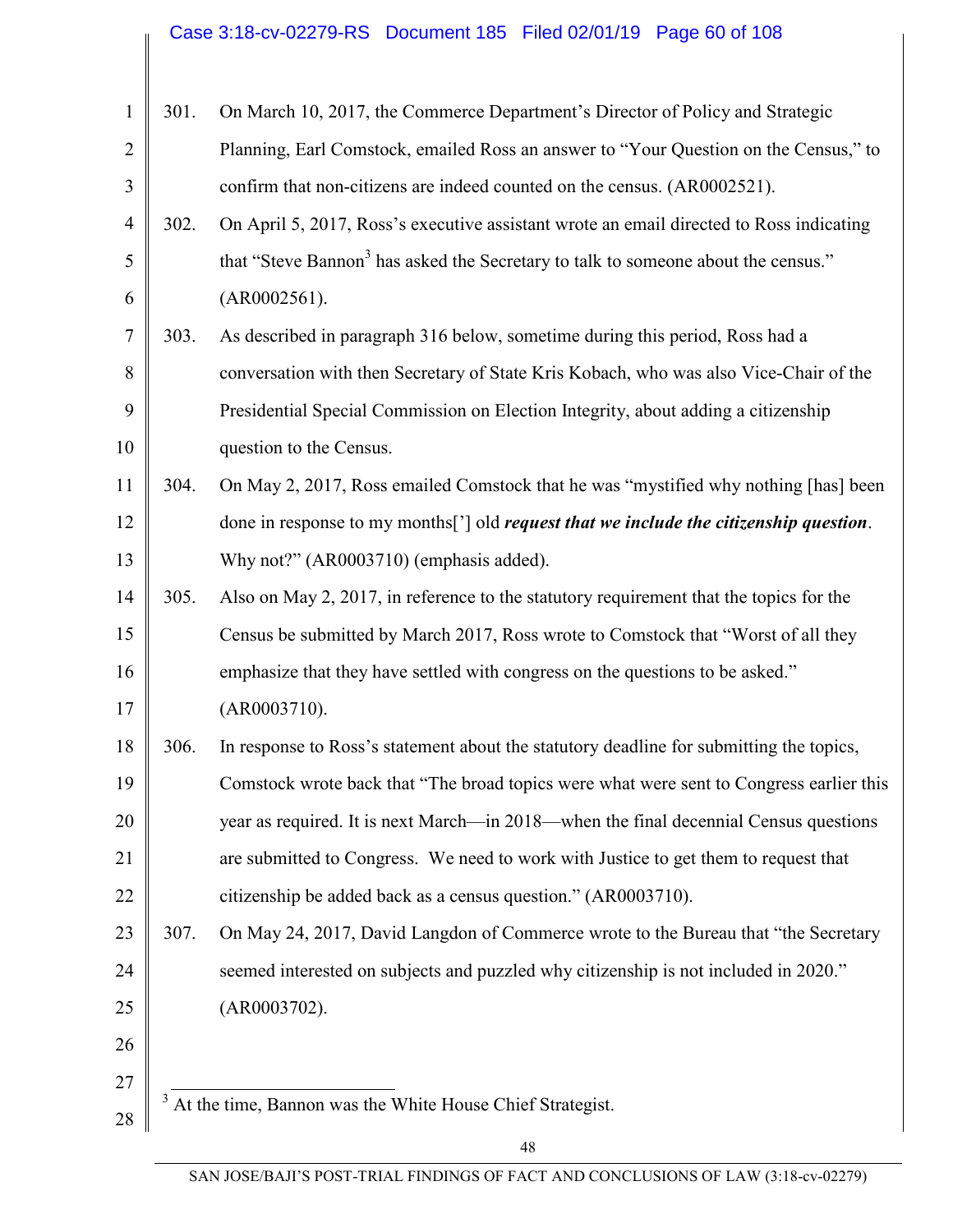| $\mathbf{1}$        |      | Case 3:18-cv-02279-RS  Document 185  Filed 02/01/19  Page 61 of 108<br><b>B.</b><br><b>Comstock Asked DOJ And DHS To Request The Question But Both Agencies</b><br>Refused, Leading Ross To Reach Out To The Attorney General |
|---------------------|------|-------------------------------------------------------------------------------------------------------------------------------------------------------------------------------------------------------------------------------|
| $\overline{2}$<br>3 | 308. | Ross's May 2, 2017 email led to immediate action by Comstock. After receiving the                                                                                                                                             |
| $\overline{4}$      |      | email, Comstock wrote to him that "[o]n the citizenship question we will get that in                                                                                                                                          |
| 5                   |      | place." (AR0003710).                                                                                                                                                                                                          |
| 6                   | 309. | On May 3, 2017, Eric Branstad, a Senior White House Advisor, reached out on                                                                                                                                                   |
| 7                   |      | Comstock's behalf to Matthew J. Flynn, Senior Director of Cabinet Affairs at the                                                                                                                                              |
| 8                   |      | Executive Office of the President, to find "the best counterpart to reach out to at DOJ                                                                                                                                       |
| 9                   |      | regarding Census and Legislative issue?" (AR 0003701)                                                                                                                                                                         |
| 10                  | 310. | Flynn directed him to Mary Blanche Hankey, who was the White House liaison within the                                                                                                                                         |
| 11                  |      | Department of Justice, and who had come to DOJ with Sessions after working with                                                                                                                                               |
| 12                  |      | Sessions in his senate office. (AR 0003701, AR0012756).                                                                                                                                                                       |
| 13                  | 311. | Branstad passed Ms. Hankey's contact information back to Comstock at 8:10 pm on May                                                                                                                                           |
| 14                  |      | 3, and Comstock thanked him for the information a little after midnight. (AR 0003701)                                                                                                                                         |
| 15                  | 312. | Sometime in May 2017, Comstock met with Ms. Hankey in person to discuss the                                                                                                                                                   |
| 16                  |      | citizenship question. A few days after the in-person meeting, Ms. Hankey directed                                                                                                                                             |
| 17                  |      | Comstock to speak with James McHenry, the director of the Executive Office of                                                                                                                                                 |
| 18                  |      | Immigration Review at DOJ. (AR0012756).                                                                                                                                                                                       |
| 19                  | 313. | McHenry and Comstock spoke several times, and eventually McHenry told Comstock that                                                                                                                                           |
| 20                  |      | "Justice staff did not want to raise the question given the difficulties Justice was                                                                                                                                          |
| 21                  |      | encountering in the press at the time (the whole Comey matter)." (AR0012756).                                                                                                                                                 |
| 22                  | 314. | McHenry referred Comstock to Gene Hamilton, then Senior Counselor to the Secretary of                                                                                                                                         |
| 23                  |      | Homeland Security and Deputy Chief of Staff for Policy. (AR0012756).                                                                                                                                                          |
| 24                  | 315. | On May 24, 2017, David Langdon, a Senior Policy Advisor within the Office of Policy                                                                                                                                           |
| 25                  |      | and Strategic Planning, who reported to Comstock, sent an email to Comstock stating                                                                                                                                           |
| 26                  |      | "Long story short is that the counting of illegal immigrants has a solid and fairly long                                                                                                                                      |
| 27                  |      | legal history." (AR0012456).                                                                                                                                                                                                  |
| 28                  |      |                                                                                                                                                                                                                               |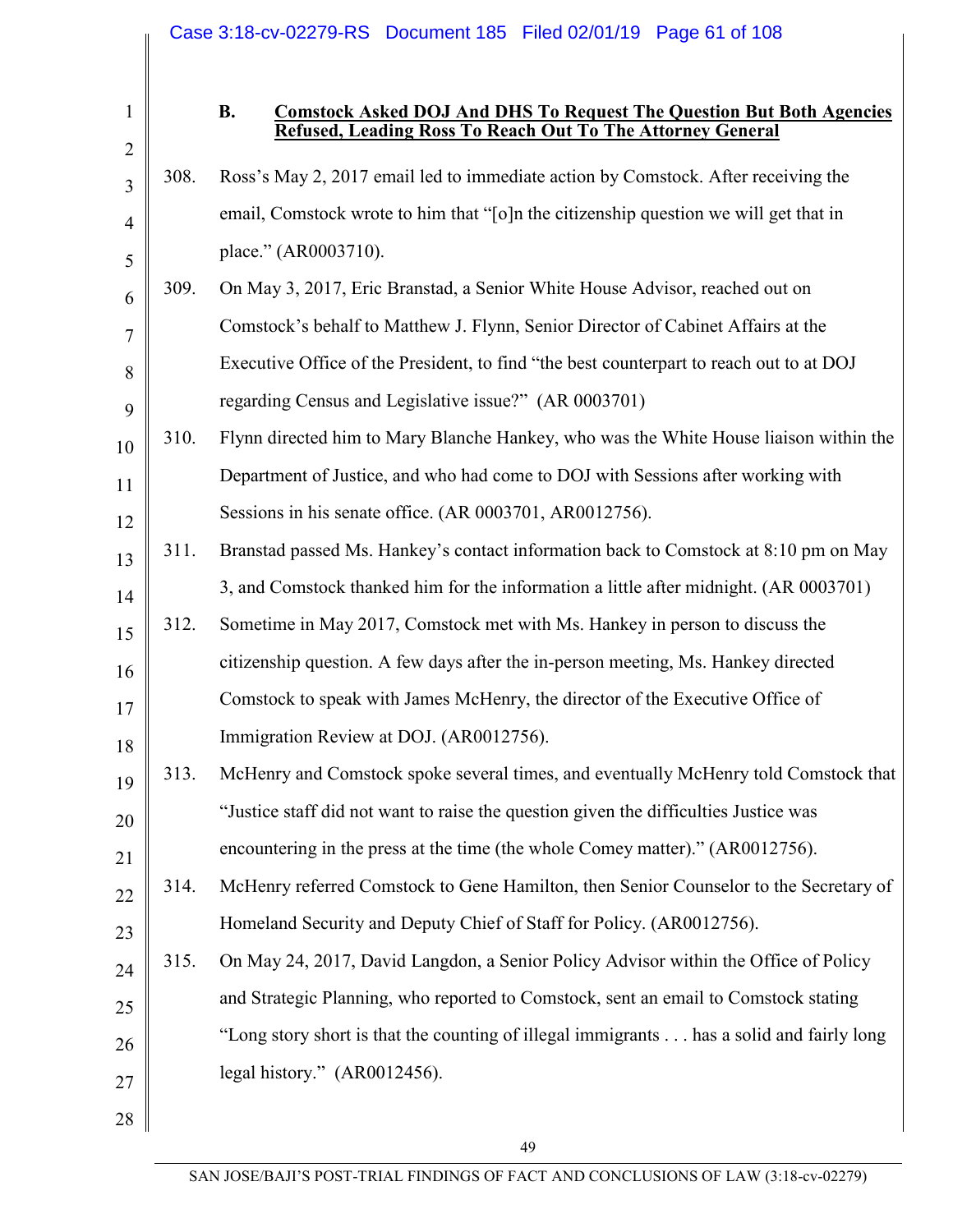|                | 316. | On July 21, 2017, Kansas Secretary of State Kris Kobach emailed Ross that he was            |
|----------------|------|---------------------------------------------------------------------------------------------|
| $\overline{2}$ |      | writing "at the direction of Steve Bannon," and reminded the Secretary of their prior       |
| $\overline{3}$ |      | conversation on the topic ("following up on our telephone discussion from a few months      |
| 4              |      | ago") and stated that the lack of a citizenship question on the decennial census "leads to  |
| 5              |      | the problem that aliens who do not actually 'reside' in the United States are still counted |
| 6              |      | for congressional appointment purposes." (AR000763). Kobach sent Ross the language          |
| 7              |      | for a citizenship question to be added to the census.                                       |

- 8 9 10 317. Meanwhile, Comstock had several phone calls with Gene Hamilton at the Department of Homeland Security ("DHS"). Eventually Mr. Hamilton stated to Comstock that "DHS really felt that it was best handled by the Department of Justice." (AR0012756).
- 11 12 13 318. On August 8, 2017, Ross wrote to Comstock, "Were you on the call this morning about census? . . . where is the DOJ in their analysis? If they still have not come to a conclusion please let me know your contact person and I will call the AG." (AR0003984).
- 14 15 319. On September 1, 2017, Ross complained to Comstock that "I have received no update, nor has there been an update [redacted], nor the issue of the census question." (AR0002424).
- 16 17 18 320. Sometime before September 8, 2017, Comstock asked James Uthmeier in the Office of General Counsel at the Department of Commerce, to determine how Commerce could add the question to the Census itself. (AR0012756).
- 19 20 21 22 321. On September 17, 2017, Danielle Cutrona in the Office of the Attorney General wrote to Wendy Teramoto, Ross's Chief of Staff, to say that "[t]he Attorney General is available on his cell," and that "it sounds like we can do *whatever you all need* us to do and the delay was due to a miscommunication." (AR0002637) (emphasis added).
- 23 24 25 322. On or before September 18, 2017, Ross spoke with Attorney General Sessions and asked that he instruct his subordinates at DOJ to request that a question on citizenship be added to the Census. (AR0002637).
- 26 27 28 323. On November 27, 2017, Ross wrote to Peter Davidson at the Department of Commerce that "Census is about to begin translating the questions into multiple languages and has let the printing contract. We are out of time. Please set up a call for me tomorrow with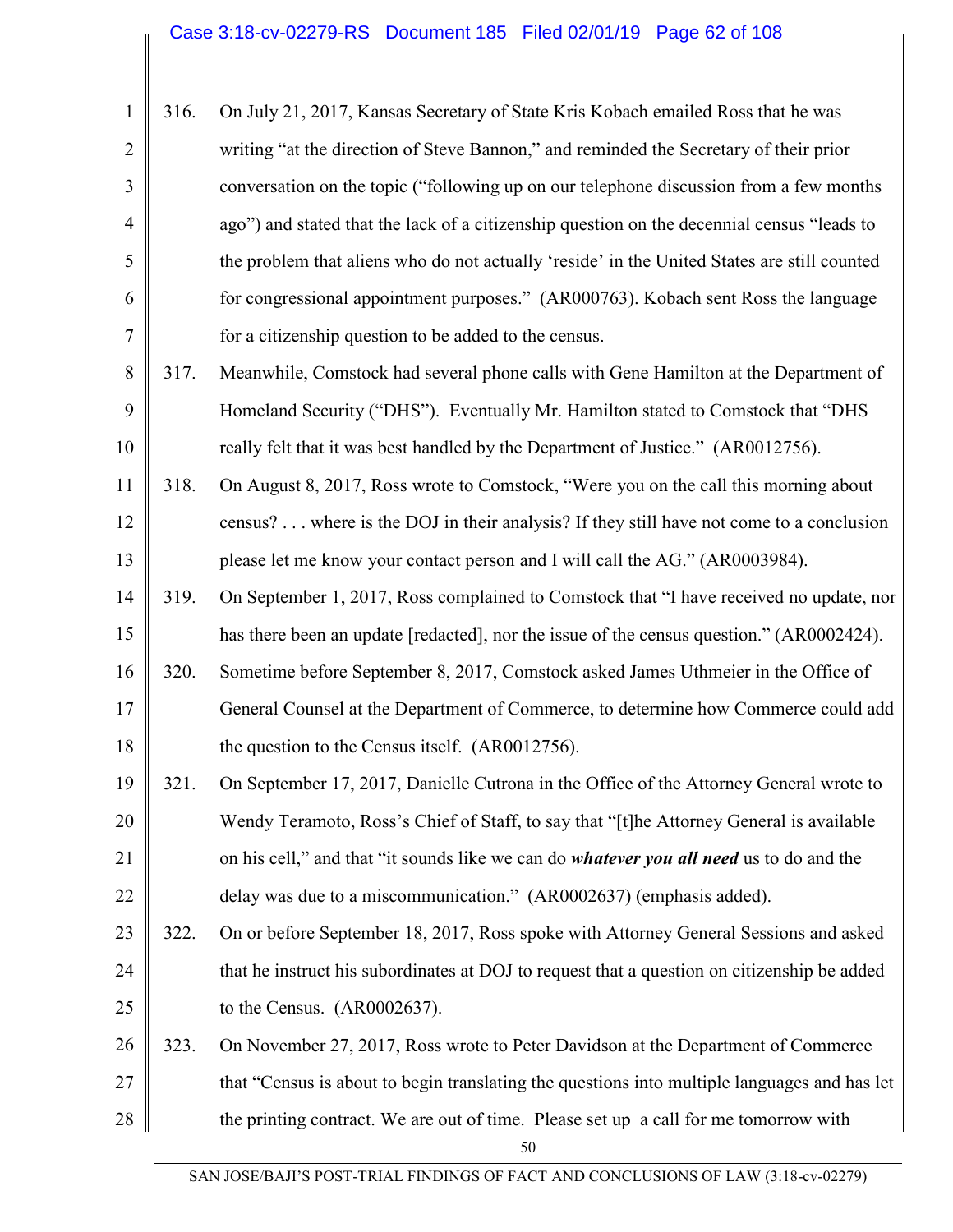# Case 3:18-cv-02279-RS Document 185 Filed 02/01/19 Page 63 of 108

| $\mathbf{1}$   |      | whoever is the responsible person at Justice. We must have this resolved." On               |
|----------------|------|---------------------------------------------------------------------------------------------|
| $\overline{2}$ |      | November 28, 2017, Davidson wrote back that "I can brief you tomorrow no need for           |
| 3              |      | you to call. I should have mentioned it this afternoon when we spoke." (AR0011193).         |
| $\overline{4}$ | 324. | No evidence in the Administrative Record supports an inference that Ross or Comstock        |
| 5              |      | asked DOJ merely to consider the possibility of adding a citizenship question. Instead the  |
| 6              |      | Administrative Record shows that Ross issued a "request that we include the citizenship     |
| 7              |      | question," (AR0003710), that Comstock assured him that "we will get that in place,"         |
| 8              |      | (AR0003710), and that Ross intervened with the Attorney General when career staff at        |
| 9              |      | DOJ and DHS refused to ask the question.                                                    |
| 10             | 325. | Prior to December 12, 2017, there is no evidence in the Administrative Record to suggest    |
| 11             |      | any reason for adding a citizenship question to the Census other than to remove non-        |
| 12             |      | citizens from apportionment counts for congressional representation, as suggested by        |
| 13             |      | Steve Bannon and Kris Kobach. Whether that was the reason that impelled Ross to want        |
| 14             |      | the citizenship question added to the Census cannot be ruled out based on the               |
| 15             |      | Administrative Record.                                                                      |
| 16             | 326. | What is abundantly clear from the Administrative Record is that the reason given in         |
| 17             |      | Ross's Decisional Memo of March 26, 2018, was not the reason behind Ross's months-          |
| 18             |      | long effort to add the citizenship question to the Census. Specifically, the Administrative |
| 19             |      | Record does not permit an inference that the motivation behind Ross's insistence on         |
| 20             |      | adding a citizenship question to the Census had anything to do with DOJ's needs. No         |
| 21             |      | document in the Administrative Record reflects any person communicating to Ross that        |
| 22             |      | the citizenship question could be used to enforce the Voting Rights Act prior to December   |
| 23             |      | 12, 2017. There is no evidence in the Administrative Record that any person mentioned       |
| 24             |      | to Ross the use of citizenship questions by other countries prior to the issuance of the    |
| 25             |      | Decisional Memo. Most important, Ross's direction to his staff to get an agency to ask      |
| 26             |      | him to add the citizenship question, and Ross's knowledge that his staff was asking DHS     |
| 27             |      | as well as DOJ to ask the question, and Ross's knowledge that the staff's efforts at DOJ    |
| 28             |      | were not limited to the Division of Civil Rights belies any notion that Ross's motivation   |
|                |      |                                                                                             |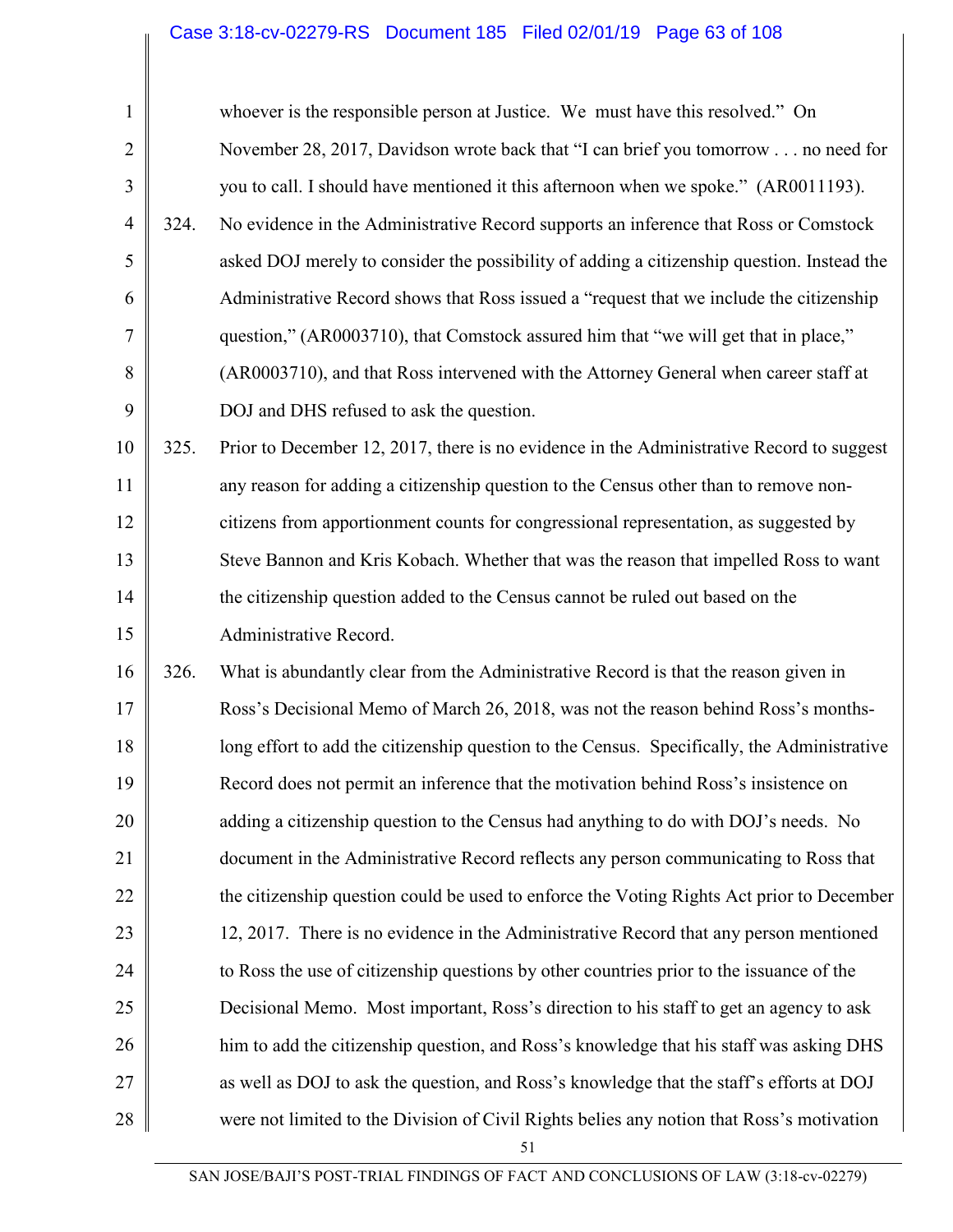| $\mathbf{1}$ |      | was to meet DOJ's needs. Rather, it was DOJ, as was communicated by Attorney General                       |
|--------------|------|------------------------------------------------------------------------------------------------------------|
| 2            |      | Session's staff to Ross, that was meeting <b>Ross's</b> needs.                                             |
| 3            | 327. | The Court finds that the Administrative Record permits only the following inferences                       |
| 4            |      | from the undisputed facts covering the period from March 2017 through December 2017,                       |
| 5            |      | and that is that Ross, before he was asked by DOJ to add the citizenship question, had                     |
| 6            |      | decided that he wanted the citizenship question asked; that his reasons for wanting the                    |
| 7            |      | question asked were completely unrelated to DOJ's alleged need for citizenship data at the                 |
| 8            |      | census block level to enforce the Voting Rights Act; that he directed his staff to find a                  |
| 9            |      | way to get the citizenship question added to the Census; that, when he was told that he                    |
| 10           |      | needed to have an agency ask him to add the question, he directed his staff to find an                     |
| 11           |      | agency to ask him; and that he did not care who asked for the question or the reasons for                  |
| 12           |      | asking the question, so long as some agency asked.                                                         |
| 13           |      | $\mathbf{C}$ .<br>When The DOJ Reluctantly Submitted Its Request, The Bureau Studied The                   |
| 14           |      | <b>Issue And Showed The Harm That Adding A Citizenship Question Would</b><br>Create                        |
| 15<br>16     |      | 1.<br>DOJ Had Previously Decided Not To Ask For A Citizenship Question To<br><b>Be Added To The Census</b> |
| 17           | 328. | In June 2014, Arthur Gary of DOJ wrote to the General Counsel of the Department of                         |
| 18           |      | Commerce to indicate what census-derived data the DOJ uses and to confirm that it                          |
| 19           |      | continued to use such data. (AR000278–83).                                                                 |
| 20           | 329. | Gary indicated that DOJ used citizenship data collected by the ACS to enforce the Voting                   |
| 21           |      | Rights Act, and that the "lowest geography" for which DOJ needed citizenship data was                      |
| 22           |      | the "Census block group" level. (AR000280).                                                                |
| 23           | 330. | Gary did not indicate that DOJ needed citizenship data at the census block level, or that it               |
| 24           |      | needed a citizenship question on the Decennial Census. (AR000278–83).                                      |
| 25           | 331. | In July 2016, Gary wrote to the Bureau to confirm that the DOJ "had no needs to amend                      |
| 26           |      | the current content and uses or to request new content" for the 2020 Census. In November                   |
| 27           |      | of 2016, Gary supplemented that letter to "formally request <sup>[]</sup> that the Census Bureau           |
| 28           |      | consider a new topic in the ACS relating to LGBT populations." (AR000311). At no time                      |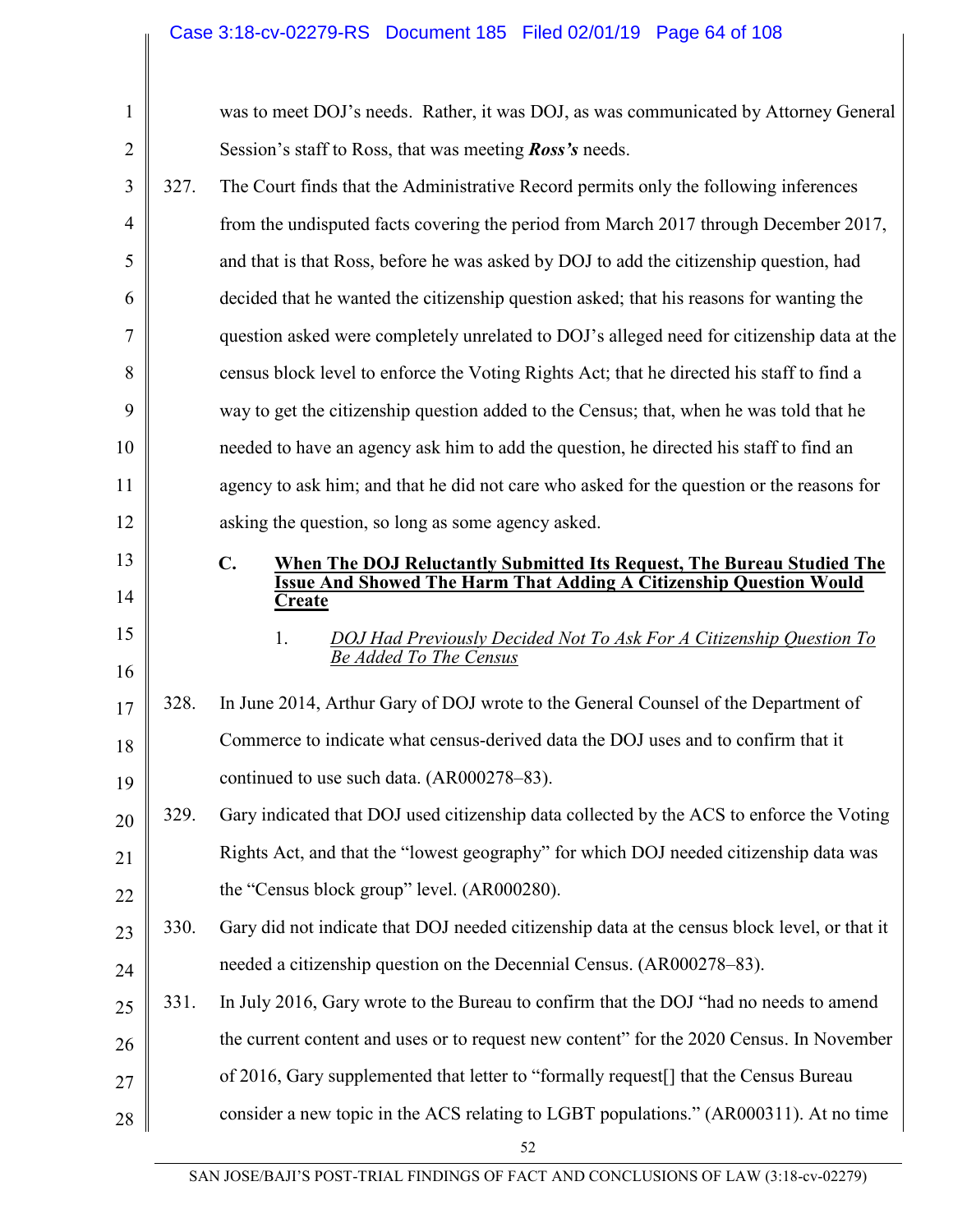|                |      | Case 3:18-cv-02279-RS Document 185 Filed 02/01/19 Page 65 of 108                                                            |
|----------------|------|-----------------------------------------------------------------------------------------------------------------------------|
|                |      |                                                                                                                             |
| $\mathbf{1}$   |      | prior to December 2017 did Gary express a need for more granular citizenship data or a                                      |
| $\overline{2}$ |      | citizenship question on the Census.                                                                                         |
| 3              |      | 2.<br><b>The DOJ Request Does Not Provide Evidence That A Citizenship Question</b><br>Is "Necessary," As Defendants Concede |
| $\overline{4}$ |      |                                                                                                                             |
| 5              | 332. | On December 12, 2017, DOJ's Arthur Gary signed a letter (the "DOJ Request") to Census                                       |
| 6              |      | Director Ron Jarmin "to formally request that the Bureau reinstate on the 2020 Census                                       |
| 7              |      | questionnaire a question regarding citizenship, formerly included in the so-called 'long                                    |
| 8              |      | form' census." While the DOJ Request states that "reinstating a question on citizenship                                     |
| 9              |      | will best enable the Department to protect all American citizens' voting rights under                                       |
| 10             |      | Section 2," it provides no evidence that DOJ has faced any barriers in enforcing Section 2                                  |
| 11             |      | of the Voting Rights Act without block-level citizen voting-age population data.                                            |
| 12             |      | (AR000663).                                                                                                                 |
| 13             | 333. | There is no evidence in the Administrative Record that anyone at the Bureau was notified                                    |
| 14             |      | that Ross was considering adding a citizenship question to the 2020 Census prior to the                                     |
| 15             |      | issuance of the DOJ Request.                                                                                                |
| 16             | 334. | While the DOJ Request cites a number of Voting Rights Act cases and concludes that                                          |
| 17             |      | "[t] hese cases make clear that, in order to assess and enforce compliance with Section 2's                                 |
| 18             |      | protection against discrimination in voting, the Department needs to be able to obtain                                      |
| 19             |      | citizen voting-age population for census blocks, block groups, and counties, towns, and                                     |
| 20             |      | other locations," as set forth in paragraph 95 of the Conclusions of Law below, none of                                     |
| 21             |      | the cases cited suggest that census block-level data is required to enforce the Voting                                      |
| 22             |      | Rights Act. (AR000664).                                                                                                     |
| 23             | 335. | There is no evidence in the Administrative Record that census block-level data on citizen                                   |
| 24             |      | voting-age populations is required to enforce the Voting Rights Act.                                                        |
| 25             | 336. | It has never been DOJ's position that CVAP data from the decennial census (rather than                                      |
| 26             |      | the ACS or another source) is "necessary" to enforce Section 2 of the Voting Rights Act.                                    |
| 27             |      | (Defendants' Reply in Support of Their Motion for Summary Judgment, ECF No. 106,                                            |
| 28             |      | $13:26-14:1$ ).                                                                                                             |
|                |      | 53                                                                                                                          |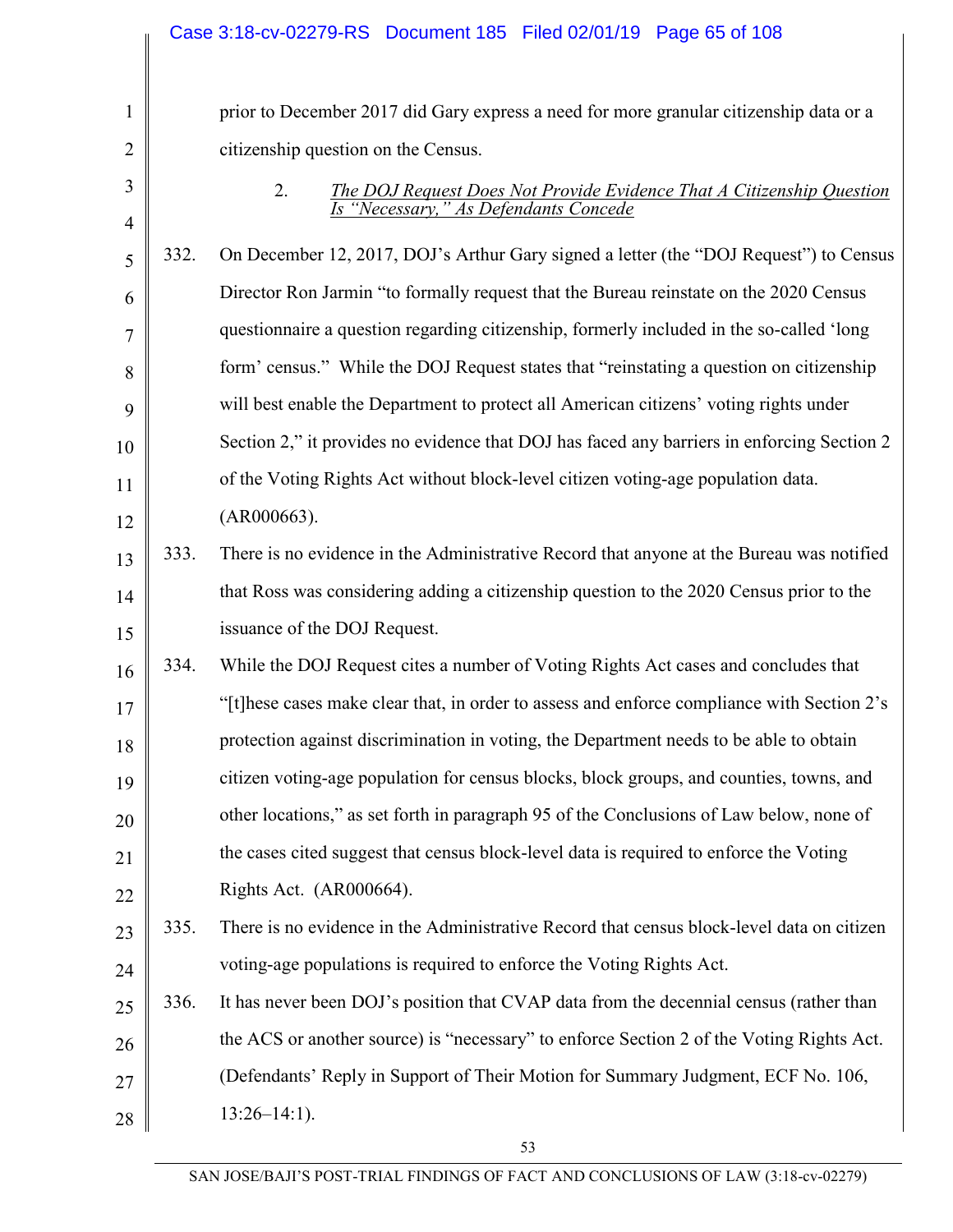|                                |      | Case 3:18-cv-02279-RS  Document 185  Filed 02/01/19  Page 66 of 108                                                        |
|--------------------------------|------|----------------------------------------------------------------------------------------------------------------------------|
| $\mathbf{1}$<br>$\overline{2}$ |      | 3 <sub>1</sub><br><b>The Bureau Reported The Estimated Negative Effects Of Adding The</b><br>Question On December 22, 2017 |
| 3                              | 337. | After receiving the DOJ Request, Acting Director Jarmin emailed Dr. John Abowd                                             |
| $\overline{4}$                 |      | directing him to assemble a team of census experts to evaluate and formulate a response.                                   |
| 5                              |      | (AR0003350).                                                                                                               |
| 6                              | 338. | On December 22, 2017, Dr. Abowd and other career scientists at the Bureau prepared a                                       |
| 7                              |      | technical memorandum (the "December 22 Memo," AR0010428) and a recommendation                                              |
| 8                              |      | (the "December 22 Recommendation," AR0011646) on how to meet DOJ's stated need                                             |
| 9                              |      | for block-level CVAP data.                                                                                                 |
| 10                             | 339. | In the December 22 Memo, the Bureau reported on the differential decline in self-                                          |
| 11                             |      | response rates from the 2010 Decennial Census to the 2010 ACS in households with at                                        |
| 12                             |      | least one non-citizen and found that there was a 5.1% greater decline among such                                           |
| 13                             |      | households, which is "consistent with citizenship questions being more sensitive for                                       |
| 14                             |      | households with noncitizens." (AR0010433-34).                                                                              |
| 15                             | 340. | Additionally, in the December 22 Memo, the Bureau found that "there is a tendency for                                      |
| 16                             |      | noncitizen ACS respondents to report being U.S. citizens," and that "roughly 40 percent"                                   |
| 17                             |      | of those who are legal resident non-citizens reported being citizens on the ACS.                                           |
| 18                             |      | (AR0010434).                                                                                                               |
| 19                             | 341. | In the December 22 Recommendation, the Bureau recommended that "[b]ased on                                                 |
| 20                             |      | balanced consideration of multiple factors of quality, cost and feasibility, we recommend                                  |
| 21                             |      | that the citizenship data for Department of Justice Voting Rights Act enforcement be                                       |
| 22                             |      | obtained through the use of administrative records and not through the addition of a                                       |
| 23                             |      | question to the decennial census instrument." (AR0011646).                                                                 |
| 24                             | 342. | The Bureau based its recommendation on the conclusions from the December 22 memo,                                          |
| 25                             |      | including the conclusion that the question would create a differential increase in non-                                    |
| 26                             |      | response rates in households with at least one non-citizen member of at least 5.1%.                                        |
| 27                             |      | (AR0011647).                                                                                                               |
| 28                             |      |                                                                                                                            |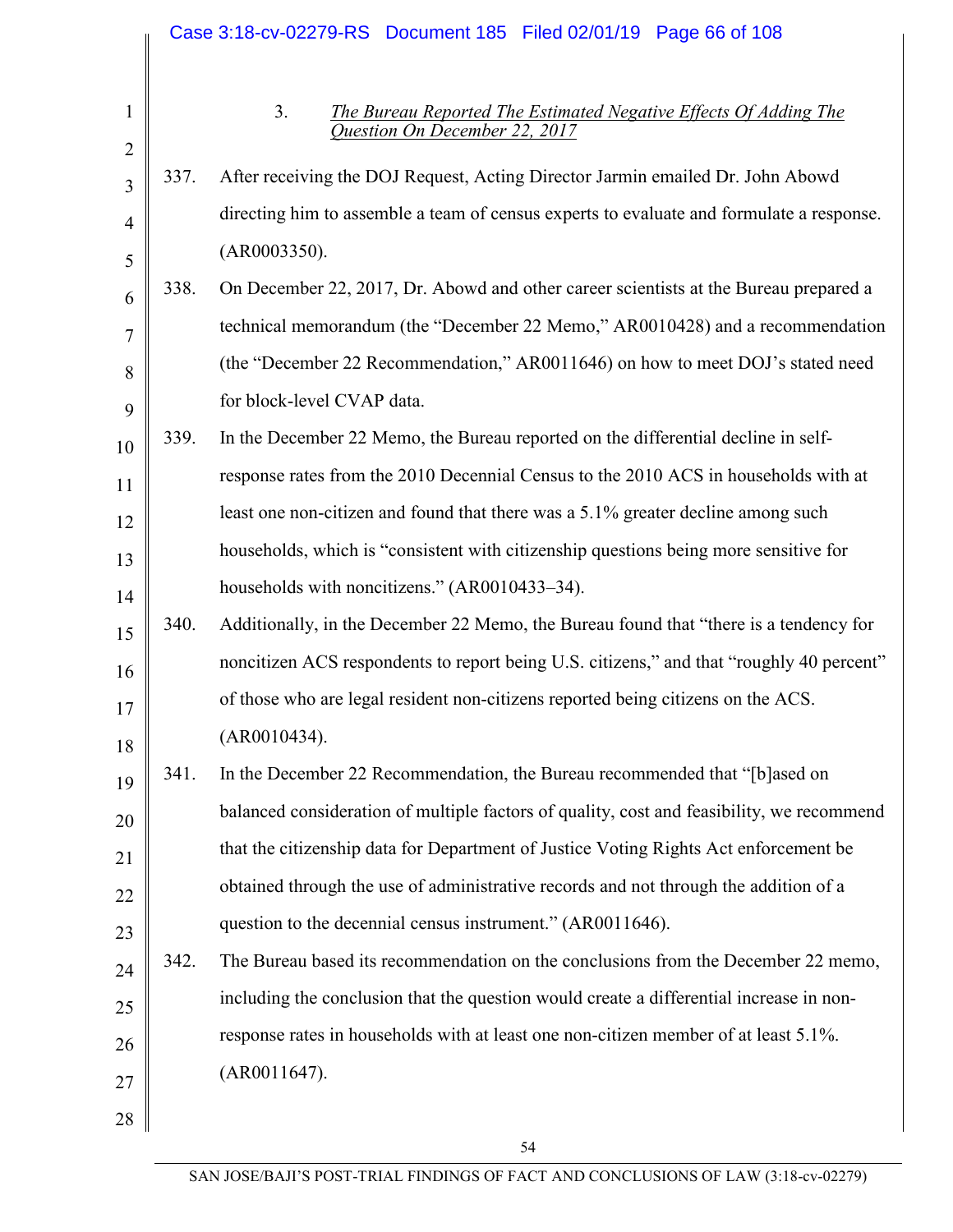#### 1 2 3 4 5 6 7 8 9 10 11 12 13 14 15 16 17 18 19 20 21 22 23 24 25 26 27 28 343. The Bureau further based its recommendation on its conclusion that the 5.1% differential increase in non-response rates would impose additional estimated NRFU costs of \$32 million. (AR0011647). 344. The Bureau further based its recommendation on the fact that there is "good evidence that citizenship is accurately reported by citizens, but less accurately self-reported by household responders." (AR0011648). 345. In the December 22 Recommendation, the Bureau concluded that "acquiring citizenship status from administrative records is very likely to produce more accurate and timely data overall than asking the question directly." (AR0011648). 4. *The Bureau Presented More Evidence That Adding The Citizenship Question Would Harm the Quality Of The Census Count Without Providing Better Citizenship Data On January 3, 2018 And January 19, 2018*  346. Following the December 22 memo, the Bureau continued to study the impact of adding a citizenship question to the Census. Dr. Abowd delivered a memo to Acting Director Jarmin on January 3 (the "January 3 Memo," AR0011650). 347. The January 3 Memo considered three alternatives for meeting the DOJ Request: A) do not change data collection and instead provide CVAP tables to the DOJ based on data collection already conducted, B) add a citizenship question to the 2020 Census questionnaire and provide CVAP tables based on responses to the question, and C) do not add a citizenship question to the census instrument, but use citizenship data from administrative records to provide CVAP tables to DOJ. (AR0011650). 348. In the January 3 Memo, Dr. Abowd recommended using Alternative C because it was far less costly than adding a citizenship question to the 2020 Census, and would not harm the quality of the census count. (AR0011652). 349. In the January 3 Memo, Dr. Abowd wrote that "Alternative C delivers higher quality data than Alternative B for DOJ's stated uses." (AR0011652). 350. The Bureau sent an additional memo to Ross and Commerce on January 19 (the "January 19 Memo," AR001277–85). Case 3:18-cv-02279-RS Document 185 Filed 02/01/19 Page 67 of 108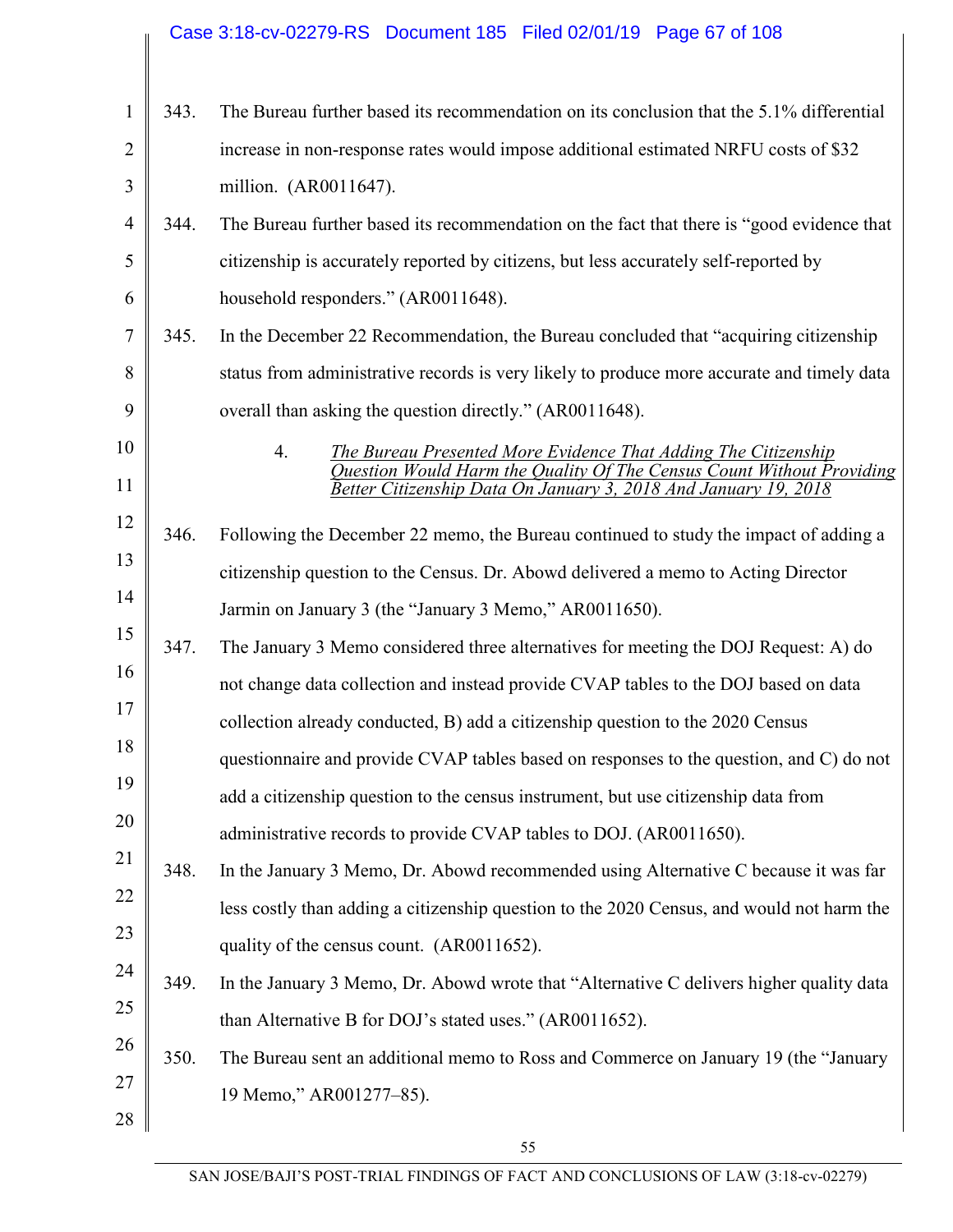# Case 3:18-cv-02279-RS Document 185 Filed 02/01/19 Page 68 of 108

| $\mathbf{1}$   | 351. | In the January 19 Memo, the Bureau concluded that "Alternative C best meets DoJ's             |
|----------------|------|-----------------------------------------------------------------------------------------------|
| $\overline{2}$ |      | stated uses, is comparatively far less costly than Alternative B, does not increase response  |
| 3              |      | burden, and does not harm the quality of the census count." (AR001277).                       |
| $\overline{4}$ | 352. | In the January 19 Memo, the Bureau concluded that "Alternative B is very costly, harms        |
| 5              |      | the quality of the census count, and would use substantially less accurate citizenship status |
| 6              |      | data than are available from administrative sources." (AR001277).                             |
| 7              | 353. | In the January 19 Memo, the Bureau recommended against Alternative B because it               |
| 8              |      | would cause "Major potential quality and cost disruptions," and that even if the block-       |
| 9              |      | level citizenship data were improved, there would be "serious quality issues remaining."      |
| 10             |      | (AR001281).                                                                                   |
| 11             | 354. | In the January 19 Memo, the Bureau further identified the following "Shortcomings"            |
| 12             |      | associated with adding a citizenship question: "[c]itizenship status is misreported at a very |
| 13             |      | high rate for noncitizens, citizenship status is missing at a high rate for citizens and      |
| 14             |      | noncitizens due to reduced self-response and increased item nonresponse, nonresponse          |
| 15             |      | followup costs increase by at least \$27.5M, erroneous enumerations increase, whole-          |
| 16             |      | person census imputations increase." (AR001278).                                              |
| 17             | 355. | In the January 19 Memo, the Bureau found that the item non-response rate—the rate at          |
| 18             |      | which a question is skipped even if the form is partially completed—was nearly twice as       |
| 19             |      | high for Hispanics on the citizenship question as it was for non-Hispanic Whites.             |
| 20             |      | (AR001280).                                                                                   |
| 21             | 356. | The January 19 Memo found that the item non-response rate for the citizenship question        |
| 22             |      | on the ACS (that is, the rate at which individuals who complete the form nevertheless         |
| 23             |      | failed to respond to the citizenship question specifically), had increased by 2.5 percentage  |
| 24             |      | points from 2013 to 2016 for Hispanic respondents. (AR001280).                                |
| 25             | 357. | The January 19 Memo found that while 4% of the Non-Hispanic White respondents broke           |
| 26             |      | off from completing the ACS at the citizenship question, non-Hispanic nonwhites broke         |
| 27             |      | off at a rate of 27% and Hispanic respondents broke off at a rate of 36%. (AR001281).         |
| 28             |      |                                                                                               |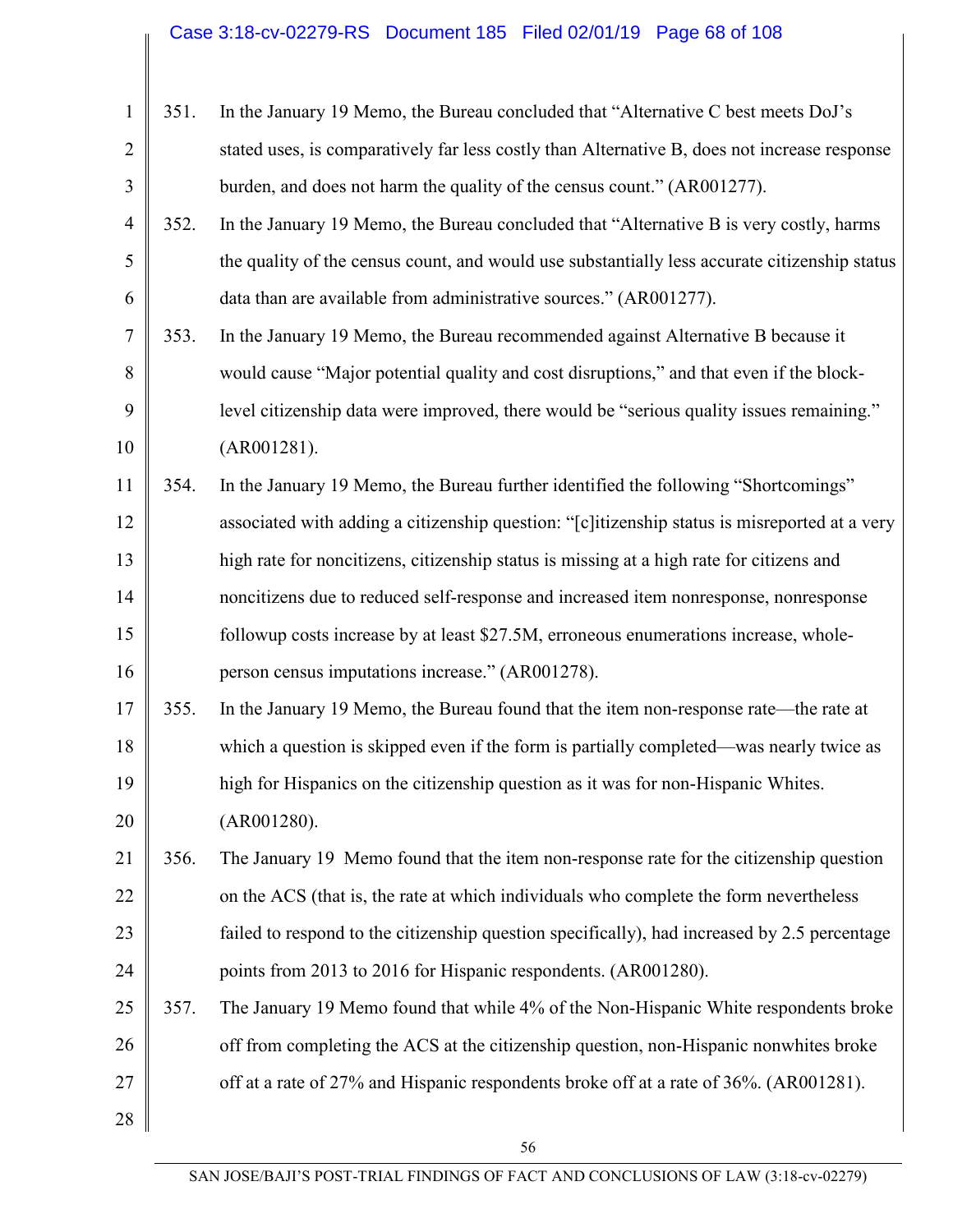|                |      | Case 3:18-cv-02279-RS Document 185 Filed 02/01/19 Page 69 of 108                                                                              |
|----------------|------|-----------------------------------------------------------------------------------------------------------------------------------------------|
|                |      |                                                                                                                                               |
| 1              | 358. | The January 19 Memo found that "[i]n 2010 and 2016, individuals for whom the                                                                  |
| $\overline{2}$ |      | administrative data indicate noncitizen respond citizen in 32.7% and 34.7% of the ACS                                                         |
| 3              |      | questionnaires, respectively." (AR001284).                                                                                                    |
| $\overline{4}$ |      | D.<br>DOJ's Refused To Meet With The Bureau About Its Request                                                                                 |
| 5              | 359. | In his December 22, 2017, correspondence, Jarmin suggested a "meeting of Census and                                                           |
| 6              |      | DOJ technical experts to discuss the details of this proposal." (AR006659).                                                                   |
| 7              | 360. | In January, Jarmin and Gary agreed to meet, and to include the "technical folks from the                                                      |
| 8              |      | DOJ side." (AR0005489).                                                                                                                       |
| 9              | 361. | On February 16, 2018, almost two months after Jarmin had first suggested the technical                                                        |
| 10             |      | meeting to DOJ, he reported the Census and Commerce staff that Arthur Gary "has                                                               |
| 11             |      | spoken to DOJ leadership. They believe the letter requesting citizenship to be added to                                                       |
| 12             |      | the 2020 Census fully describes their request. They do not want to meet." (AR0009074).                                                        |
| 13             | 362. | A scheduled meeting was cancelled and never took place. (AR0009193).                                                                          |
| 14             |      |                                                                                                                                               |
|                |      |                                                                                                                                               |
| 15             |      | E.<br>Ross Sought Out Stakeholders Who Would Support The Decision To Add<br>he Question But Still The Vast Majority Of Those Who Met With Him |
| 16             |      | <b>Opposed It</b>                                                                                                                             |
| 17             | 363. | During the early part of 2018, Ross conferred with multiple external stakeholders,                                                            |
| 18             |      | including academics and representatives of interest groups, regarding the addition of a                                                       |
| 19             |      | citizenship question to the Census. (AR001198-AR001209).                                                                                      |
| 20             | 364. | Defendant Jarmin specifically reached out to conservative organizations, including the                                                        |
| 21             |      | American Enterprise Institute, to find people "who can speak to the pros of adding such a                                                     |
| 22             |      | question," noting that "[m]ost stakeholders will speak against the proposal." The                                                             |
|                |      | American Enterprise Institute representative responded by writing that "[n]one of my                                                          |
| 23<br>24       |      | colleagues at AEI would speak favorably about the proposal." When Jarmin wrote to                                                             |
|                |      | Christa Jones at the Bureau to report on AEI's response, she suggested that he write to                                                       |
| 25             |      | Mark Krikorian and Steven Camorrota of the Center for Immigration Studies, which has                                                          |
| 26             |      | long advocated for adding a citizenship question as a means of excluding non-citizens                                                         |
| 27<br>28       |      | from apportionment counts. (AR0008325).                                                                                                       |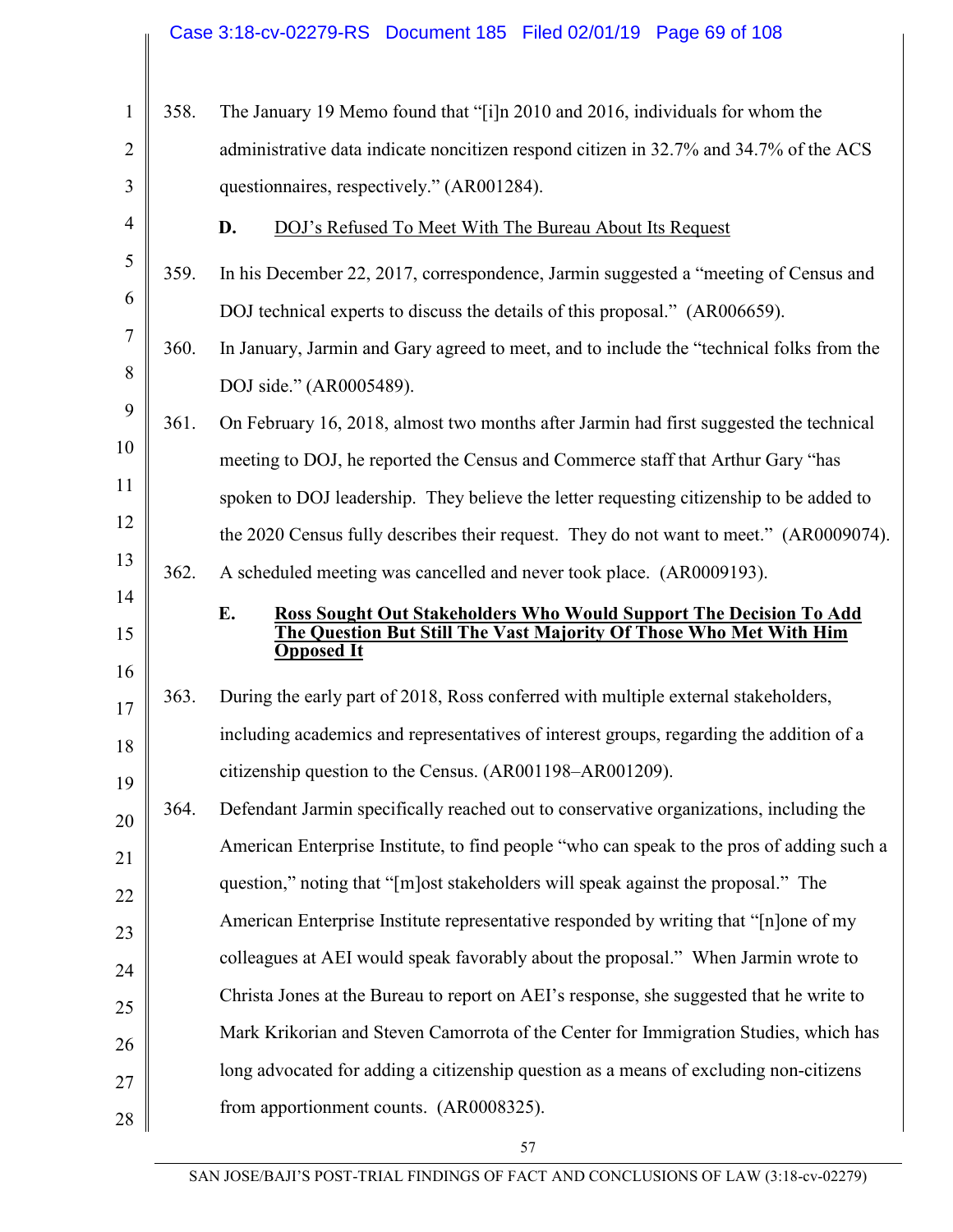|                | 365. | Eventually Ross met with numerous stakeholders. The majority of such stakeholders did  |
|----------------|------|----------------------------------------------------------------------------------------|
| $\overline{2}$ |      | not favor adding a citizenship question to the Census. Of those who did support adding |
| 3 <sup>1</sup> |      | the question, the majority either had historically opposed including non-citizens in   |
| 4              |      | Congressional apportionment counts or were elected Republican officials. (AR001198–    |
| 5              |      | AR001209).                                                                             |

6 7 8 9 10 11 366. For example, on January 26, 2018, six former directors of the Bureau wrote that "adding a citizenship question to the 2020 Census will considerably increase the risks to the 2020 enumeration" because, among other things, "there is a great deal of evidence that even small changes in survey question order, wording, and instructions can have significant, and often unexpected consequences for the rate, quality, and truthfulness of response." (AR001057).

#### 12 13 14 367. On January 5, 2018, Eduardo Bonilla-Silva, the president of the American Sociological Association, wrote that if the question were added "the integrity of the 2020 Census data will be fundamentally compromised." (AR000787).

15 16 17 18 19 368. On January 23, 2018, the Population Association of America, a scientific association of population scientists who rely on timely and accurate and timely data from the federal statistical agencies to produce research findings, wrote that adding a citizenship question to the decennial census would produce "harmful effects, including increased costs, suppressed response rates, and unreliable data." (AR001053).

20 21 22 23 24 25 26 27 28 369. A number of stakeholders emphasized that a citizenship question is not necessary to enforce Section 2 of the Voting Rights Act because, for example, "Estimates of the citizen voting-age population derived from the ongoing American Community Survey, and the so-called census 'long' or sample form before that, have been and continue to be suitable for purposes of civil rights and Voting Rights Act enforcement." (AR000799, Letter from the Leadership Conference on Civil and Human Rights). *See also* AR0001122-23 (letter from various Jewish organizations); AR3605-06 (letter from the Constitutional Accountability Center on behalf of Asian Americans Advancing Justice, NAACP Legal Defense and Education Fund, and other organizations).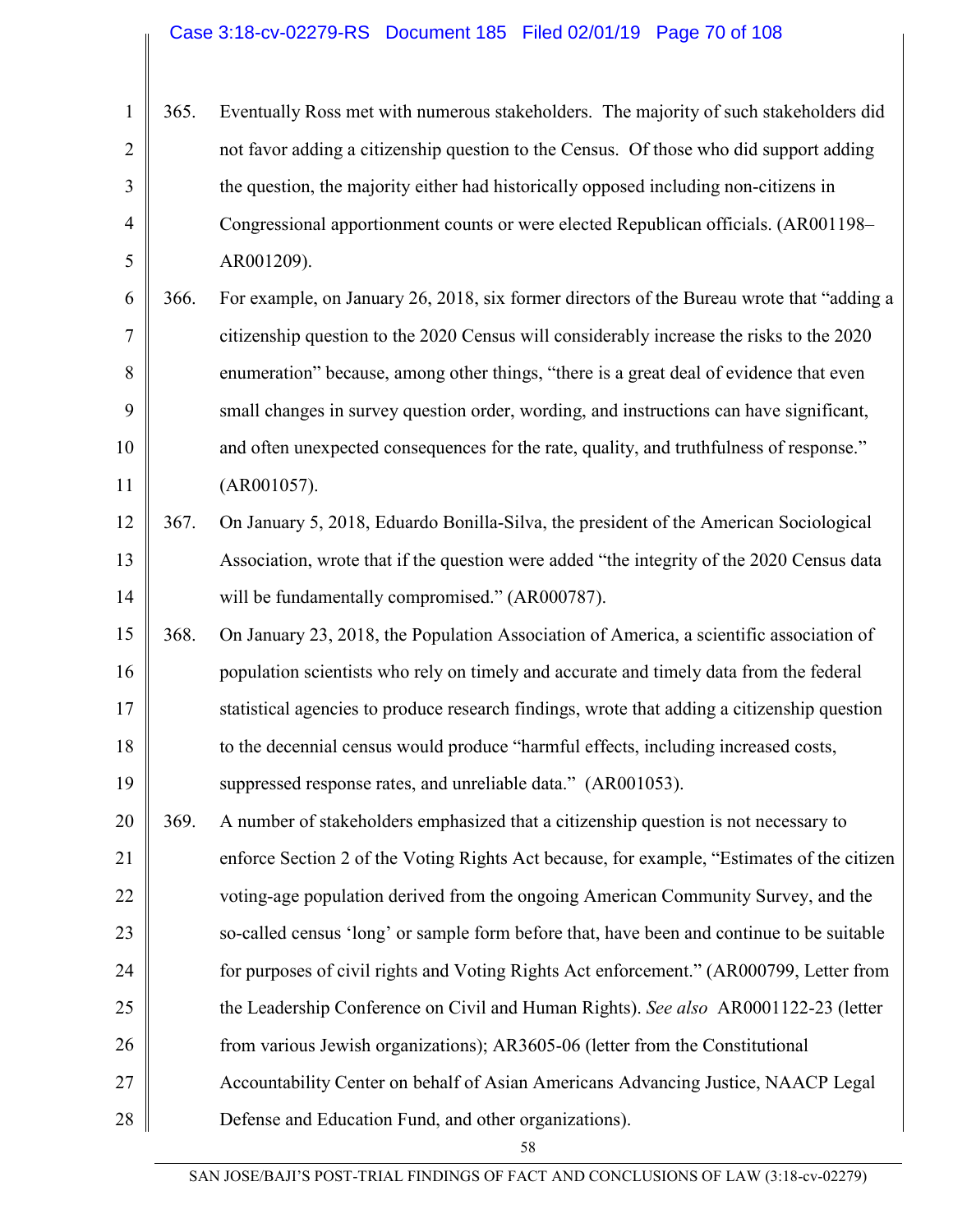|                |      | Case 3:18-cv-02279-RS  Document 185  Filed 02/01/19  Page 71 of 108                          |
|----------------|------|----------------------------------------------------------------------------------------------|
| $\mathbf{1}$   | 370. | Among the few people who met with Ross who spoke in favor of adding the citizenship          |
| $\overline{2}$ |      | question was Dr. Steven Camarota, the Director of Research for the Center for                |
| 3              |      | Immigration Studies who suggested that Commerce ask further questions about foreign          |
| $\overline{4}$ |      | born respondents on future decennial censuses. (AR001206).                                   |
| 5              |      | F.<br><b>Ross Met With The Bureau Staff Once And Demanded Further Study Of</b>               |
| 6              |      | <b>Ways To Include A Citizenship Question</b>                                                |
| $\overline{7}$ | 371. | On January 30, 2018, Comstock asked the Bureau to respond to 35 "questions that are          |
| 8              |      | raised by the memo." (AR0005216).                                                            |
| 9              | 372. | Bureau staff had a single meeting with Ross on February 12, 2018, to discuss the January     |
| 10             |      | 19 Memo. The only record of the meeting in the Administrative Record is a February 13,       |
| 11             |      | 2018 email from James Treat of the Bureau to other Bureau employees, including Jarmin        |
| 12             |      | and Abowd, identifying five "actions from yesterday's meeting with the Secretary."           |
| 13             |      | (AR009450).                                                                                  |
| 14             | 373. | At some point after that meeting, and before March 1, 2018, Ross requested analysis of a     |
| 15             |      | fourth option, Alternative D, which would involve "combining Alternative B (asking the       |
| 16             |      | citizenship question of every household on the 2020 Census) and Alternative C (do not        |
| 17             |      | ask the question, link reliable administrative data on citizenship status instead)."         |
| 18             |      | (AR009813).                                                                                  |
| 19             | 374. | The Bureau provided its response to the request for analysis of Alternative D and its        |
| 20             |      | response to the 35 questions on March 1, 2018 (the "March 1 Memo"). (AR009812).              |
| 21             | 375. | In the March 1 Memo, the Bureau concluded that because self-response rate would drop         |
| 22             |      | as a result of adding a citizenship question, regardless of whether administrative records   |
| 23             |      | were later used to add further information, "Alternative D would result in poorer quality    |
| 24             |      | citizenship data than Alternative C" and "would still have all the negative cost and quality |
| 25             |      | implications of Alternative B" set forth in the January 19 memorandum. (AR0009812).          |
| 26             | 376. | In the March 1 Memo, the Bureau concluded that under Alternative D, it would not             |
| 27             |      | receive a response to the citizenship question from 35.4 million people, and would likely    |
| 28             |      | be able to observe citizenship status for 21.5 million people and impute citizenship status  |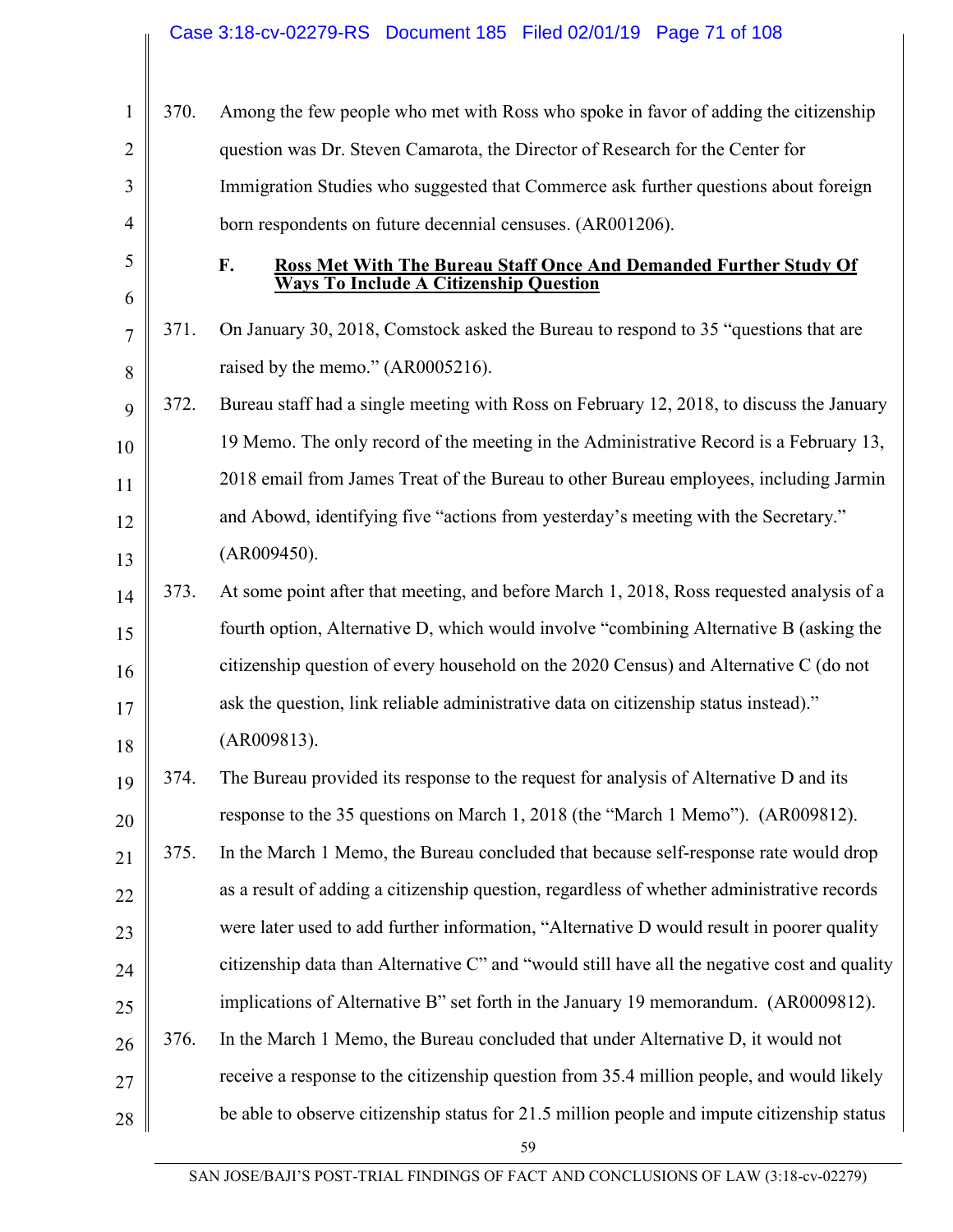|      | for 13.8 million people, concluding that "there will be an need for imputing many cases      |
|------|----------------------------------------------------------------------------------------------|
|      | across either alternative.") (AR009818-19).                                                  |
| 377. | Further, the March 1 Memorandum explains: "Under Alternative C, there will be error in       |
|      | the administrative records, but we believe these to be relatively limited due to the         |
|      | procedure following by SSA, USCIS and State. In both Alternatives, the modeled cases         |
|      | will be subject to prediction error.  Alternative D has an additional source or error,       |
|      | response error. This is where 2020 respondent give the incorrect status. Statisticians       |
|      | often hope these errors are random and cancel out. However, we know from prior               |
|      | research that citizenship status responses are systematically biased for a subset of         |
|      | noncitizens. Response error is only an issue in alternative D." (AR00098189).                |
| 378. | The Bureau concluded in the March 1 Memorandum that the citizenship data that would          |
|      | be provided to DOJ under Alternative C (through administrative records alone) would be       |
|      | more accurate than under Alternative B or D. (AR0009819).                                    |
| 379. | The Bureau concluded in the March 1 Memorandum that, under Alternative D, for the            |
|      | group of 22 million people for which the Bureau has both a census response and               |
|      | administrative records, but they do not match, the citizenship data will be less accurate    |
|      | than under Alternative C, due to response errors. (AR0009819).                               |
| 380. | The March 1 Memo also includes the Bureau's response to the thirty-five questions posed      |
|      | by Comstock on January 30. (AR001286; AR009812).                                             |
| 381. | In response to questions regarding the use of administrative records, the Bureau stated that |
|      | "The data in these administrative records are used to substitute for direct responses in the |
|      | economic censuses for the unsampled entities. They are also used as part of the review,      |
|      | edit, and imputation systems for economic censuses and surveys," and that they are           |
|      | "sufficient to meet DoJ's request." (AR001293).                                              |
| 382. | The thirty-first of the thirty-five questions ("Question 31") asked "[w] hat was the process |
|      | that was used in the past to get questions added to the decennial Census or do we have       |
|      | something similar where a precedent was established?" (AR0009832).                           |
| 383. | The Bureau responded to this question, in part, as follows:                                  |
|      |                                                                                              |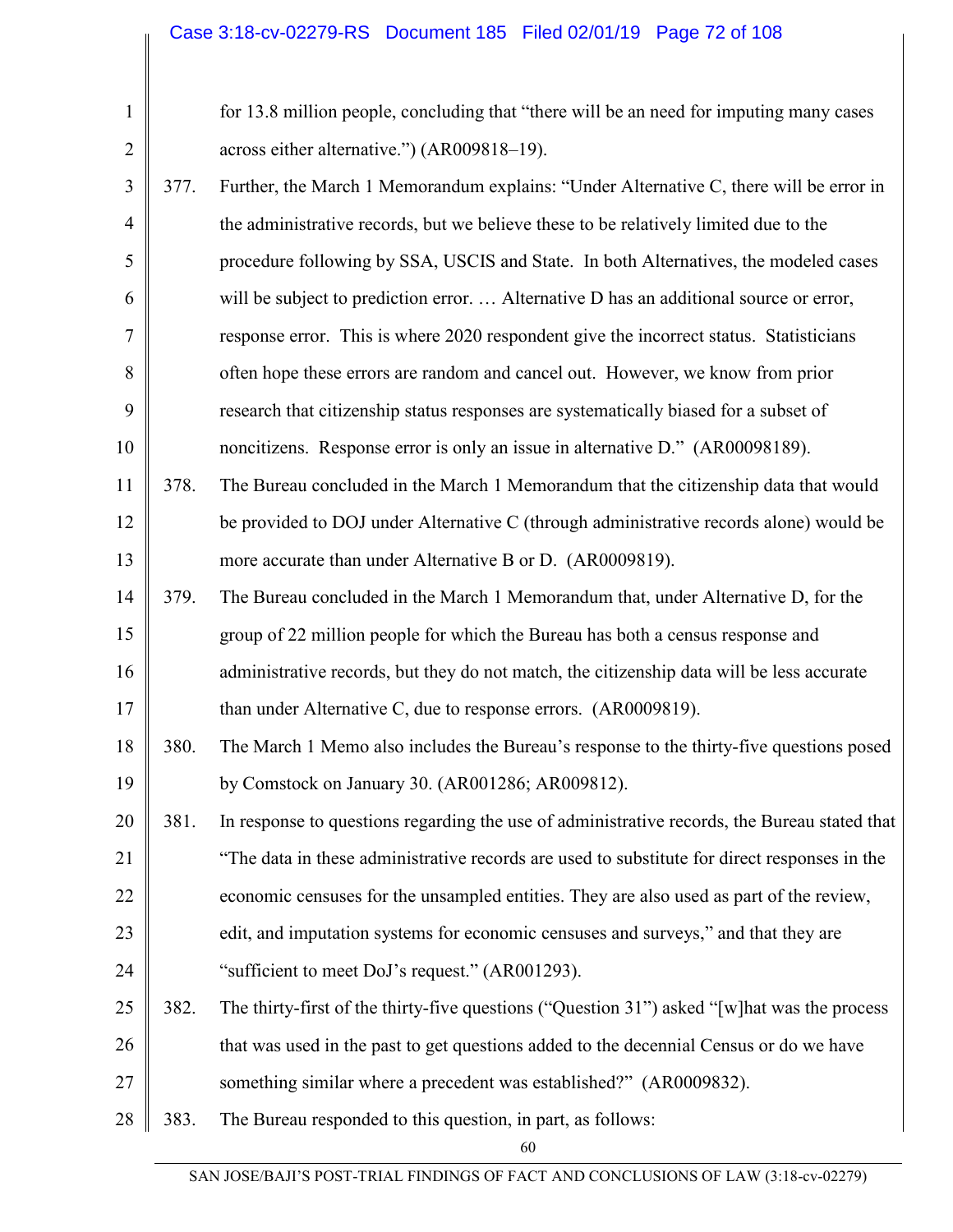|                                     |      | Case 3:18-cv-02279-RS Document 185 Filed 02/01/19 Page 73 of 108                                                                                                                                                                                                                                                                                                                                                                                     |
|-------------------------------------|------|------------------------------------------------------------------------------------------------------------------------------------------------------------------------------------------------------------------------------------------------------------------------------------------------------------------------------------------------------------------------------------------------------------------------------------------------------|
| $\mathbf{1}$<br>$\overline{2}$<br>3 |      | The Census Bureau follows a well-established process when adding or<br>changing content on the census or ACS to ensure the data fulfill legal and<br>regulatory requirements established by Congress. Adding a question or<br>making a change to the Decennial Census or the ACS involves extensive<br>testing, review, and evaluation. This process ensures the change is necessary<br>and will produce quality, useful information for the nation. |
| $\overline{4}$                      |      | The Bureau further noted that the Bureau and OMB "have laid out a formal                                                                                                                                                                                                                                                                                                                                                                             |
| 5                                   |      | process for making content changes." (AR009832–33).                                                                                                                                                                                                                                                                                                                                                                                                  |
| 6                                   | 384. | The Bureau concluded in the March 1 Memorandum that the inclusion of a citizenship                                                                                                                                                                                                                                                                                                                                                                   |
| $\overline{7}$                      |      | question is not necessary to provide complete and accurate data in response to the                                                                                                                                                                                                                                                                                                                                                                   |
| 8                                   |      | December 12 Letter, and in fact that adding the citizenship question would result in                                                                                                                                                                                                                                                                                                                                                                 |
| 9                                   |      | "poorer quality citizenship data than Alternative C. It would still have all the negative                                                                                                                                                                                                                                                                                                                                                            |
| 10                                  |      | cost and quality implications of Alternative B outlined in the draft January 19, 2018                                                                                                                                                                                                                                                                                                                                                                |
| 11                                  |      | memo to the Department of Commerce." (AR009816).                                                                                                                                                                                                                                                                                                                                                                                                     |
| 12<br>13                            | V.   | ROSS ISSUED A DECISIONAL MEMO ORDERING THAT THE CITIZENSHIP<br><b>QUESTION BE ADDED WITHOUT DISCLOSING HIS TRUE REASONS AND IN</b>                                                                                                                                                                                                                                                                                                                   |
|                                     |      |                                                                                                                                                                                                                                                                                                                                                                                                                                                      |
| 14                                  |      | <b>SPITE OF THE EVIDENCE IN THE RECORD</b>                                                                                                                                                                                                                                                                                                                                                                                                           |
| 15                                  |      | The Decisional Memo Does Not Include Ross's Real Reasons For Adding The<br>A.<br><b>Citizenship Question</b>                                                                                                                                                                                                                                                                                                                                         |
| 16                                  | 385. | On March 26, 2018, Ross issued the Decisional Memo directing the Bureau to add a                                                                                                                                                                                                                                                                                                                                                                     |
| 17                                  |      | citizenship question to the 2020 Census. (AR001313).                                                                                                                                                                                                                                                                                                                                                                                                 |
| 18                                  | 386. | In the Decisional Memo, Ross wrote that "[f]ollowing receipt of the DOJ request, I set out                                                                                                                                                                                                                                                                                                                                                           |
| 19                                  |      | to take a hard look at the request and ensure that I considered all facts and data relevant to                                                                                                                                                                                                                                                                                                                                                       |
| 20                                  |      | the question so that I could make an informed decision on how to respond." (AR001313).                                                                                                                                                                                                                                                                                                                                                               |
| 21                                  | 387. | There is no evidence anywhere in the Administrative Record that Ross was presented with                                                                                                                                                                                                                                                                                                                                                              |
| 22                                  |      | any reason for adding a citizenship question to the 2020 Census prior to December 2017                                                                                                                                                                                                                                                                                                                                                               |
| 23                                  |      | other than excluding non-citizens from congressional apportionment counts.                                                                                                                                                                                                                                                                                                                                                                           |
| 24                                  | 388. | Although the Decisional Memo mentions a United Nations recommendation and the                                                                                                                                                                                                                                                                                                                                                                        |
| 25                                  |      | practices of some other nations, there is no evidence that the experience in other countries                                                                                                                                                                                                                                                                                                                                                         |
| 26                                  |      | was a reason for Ross's desire for the question, and no mention of the United Nations                                                                                                                                                                                                                                                                                                                                                                |
| 27                                  |      | recommendation in documents that predate the Decisional Memo. (AR001319).                                                                                                                                                                                                                                                                                                                                                                            |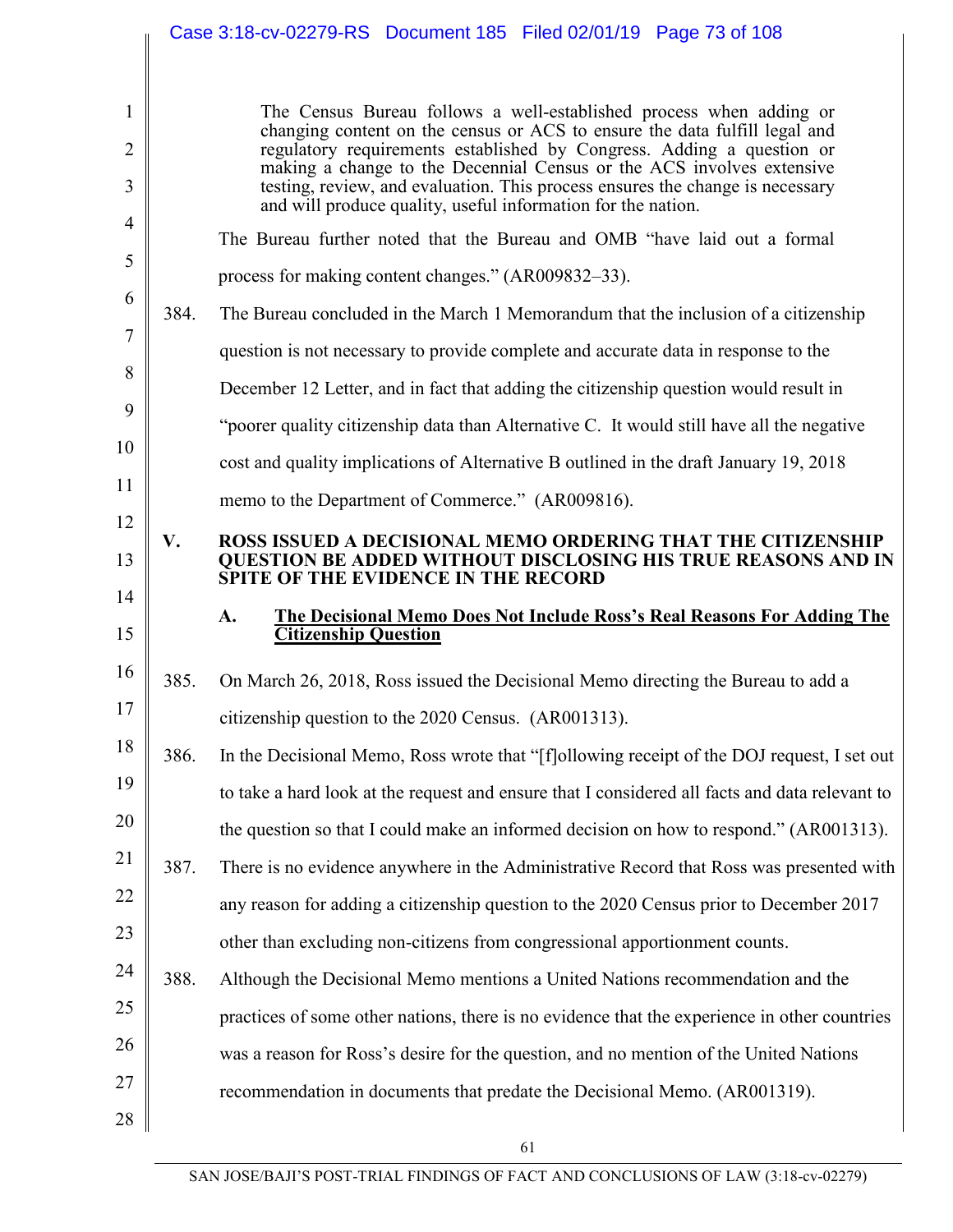# Case 3:18-cv-02279-RS Document 185 Filed 02/01/19 Page 74 of 108

| $\mathbf{1}$   | 389. | The Decisional Memo does not mention any of Ross and Commerce's efforts to get DOJ,       |
|----------------|------|-------------------------------------------------------------------------------------------|
| $\overline{2}$ |      | or any agency, to request a citizenship question prior to December 12, 2017.              |
| 3              | 390. | The DOJ Request does not state that adding a citizenship question was either necessary or |
| $\overline{4}$ |      | essential to enforcement of the Voting Rights Act, and Defendants' position has never     |
| 5              |      | been that adding the question was necessary. (Defendants' Reply in Support of Their       |
| 6              |      | Motion for Summary Judgment, Doc. 106, 13:26–14:1)                                        |
| $\overline{7}$ | 391. | Although the Administrative Record, as eventually produced, shows that Ross pursued the   |
| 8              |      | addition of a citizenship question beginning in early 2017, the Decisional Memo provides  |
| 9              |      | no discussion of this process.                                                            |
| 10             | 392. | The Decisional Memo does not set forth all of the material reasons that Ross wanted the   |
| 11             |      | citizenship question added to the 2020 Census.                                            |
| 12             | 393. | The reasons set forth in the Decisional Memo to support the addition of the citizenship   |
| 13             |      | question to the 2020 Census are pre-textual.                                              |
| 14             |      | <b>B.</b><br>The Supplemental Memorandum Does Not Provide The Real Reasons For            |
| 15             |      | <b>Ross's Decision</b>                                                                    |
| 16             | 394. | After this litigation began, on June 21, 2018, Commerce supplemented the Administrative   |
| 17             |      | Record with a one-page memorandum authored by Ross acknowledging that the question        |
| 18             |      | of adding a citizenship question had been raised by "senior Administration officials" and |
| 19             |      | that he had discussed adding a question with "other governmental officials," including    |
| 20             |      | reaching out to the Department of Justice to ask if they would "would support, and if so  |
| 21             |      | would request, inclusion of a citizenship question as consistent with and useful for      |
| 22             |      | enforcement of the Voting Rights Act." (AR001321).                                        |
| 23             | 395. | The June 21, 2018 memorandum does not acknowledge that Comstock initially reached         |
| 24             |      | out to the DOJ's Executive Office for Immigration Review and DHS, neither of which        |
| 25             |      | enforces the Voting Rights Act.                                                           |
| 26             | 396. | The June 21, 2018 memorandum does not provide all the material reasons that Ross had      |
| 27             |      | for wanting the citizenship question added to the 2020 Census.                            |
| 28             |      |                                                                                           |
|                |      | 62                                                                                        |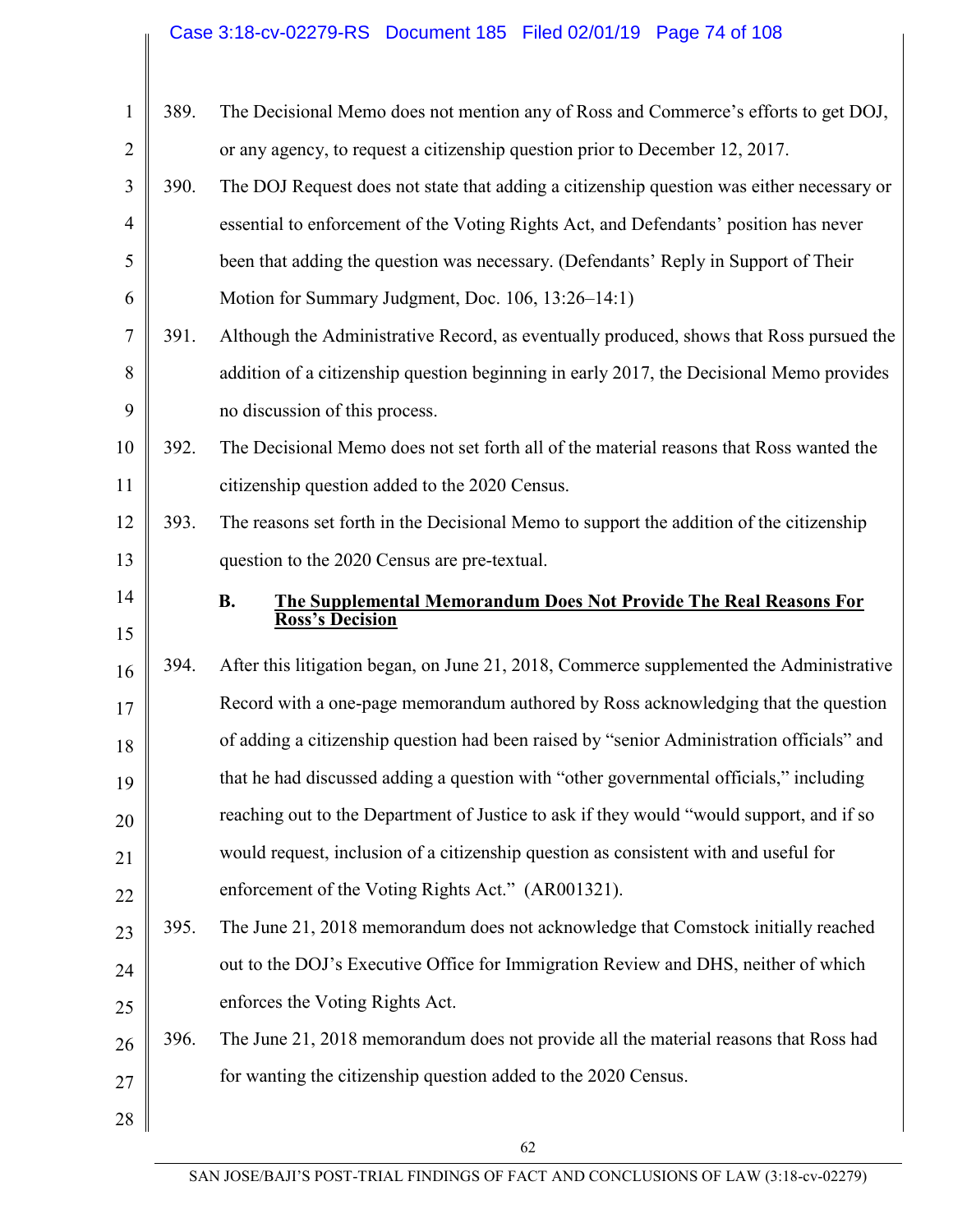|                |      | Case 3:18-cv-02279-RS Document 185 Filed 02/01/19 Page 75 of 108                             |
|----------------|------|----------------------------------------------------------------------------------------------|
|                |      |                                                                                              |
| $\mathbf{1}$   | 397. | The June 21, 2018 memorandum does not provide all material reasons that Ross had for         |
| $\overline{2}$ |      | adding the citizenship question to the 2020 Census.                                          |
| 3              |      | $C_{\bullet}$<br>The Decisional Memo Sets Forth A Rationale That Is Contradicted By The      |
| $\overline{4}$ |      | <b>Evidence In The Record</b>                                                                |
| 5              | 398. | Ross wrote in the Decisional Memo that when the Department and the Bureau reviewed           |
| 6              |      | the DOJ request they "prioritized the goal of obtaining <i>complete and accurate data</i> ." |
| $\overline{7}$ |      | (AR001313) (emphasis in original).                                                           |
| 8              | 399. | There is no evidence in the Administrative Record that adding the citizenship question       |
| 9              |      | will result in obtaining complete and accurate data, and substantial evidence that adding    |
| 10             |      | the question will result in less complete and less accurate data. (AR001277, AR009816).      |
| 11             | 400. | In the Decisional Memo, Ross wrote that "[i]t is my judgment that Option D will provide      |
| 12             |      | DOJ with the most complete and accurate CVAP data in response to its request. Asking         |
| 13             |      | the citizenship question of 100 percent of the population gives each respondent the          |
| 14             |      | opportunity to answer." (AR001317).                                                          |
| 15             | 401. | This statement is contradicted by the record, which contains no evidence that "giving each"  |
| 16             |      | respondent the opportunity to provide an answer" improves Census quality, and                |
| 17             |      | substantial evidence that adding a citizenship question to the Census would reduce data      |
| 18             |      | quality. (AR001277, AR009816)                                                                |
| 19             | 402. | In the Decisional Memo, Ross wrote that "[t]he citizenship data provided to DOJ will be      |
| 20             |      | more accurate with the question than without it which is of greater importance than any      |
| 21             |      | adverse effect that may result from people violating their duty." (AR001319).                |
| 22             | 403. | Ross cited to no evidence for this conclusion, and it is contrary to the evidence in the     |
| 23             |      | Administrative Record. There is no evidence in the Administrative Record to suggest that     |
| 24             |      | the data provided to DOJ will be more accurate with the question than without it, and        |
| 25             |      | substantial evidence in the Administrative Record that the citizenship data will be less     |
| 26             |      | accurate with the question than it would be if obtained through administrative records.      |
| 27             |      | (AR001277, AR009816).                                                                        |
| 28             |      |                                                                                              |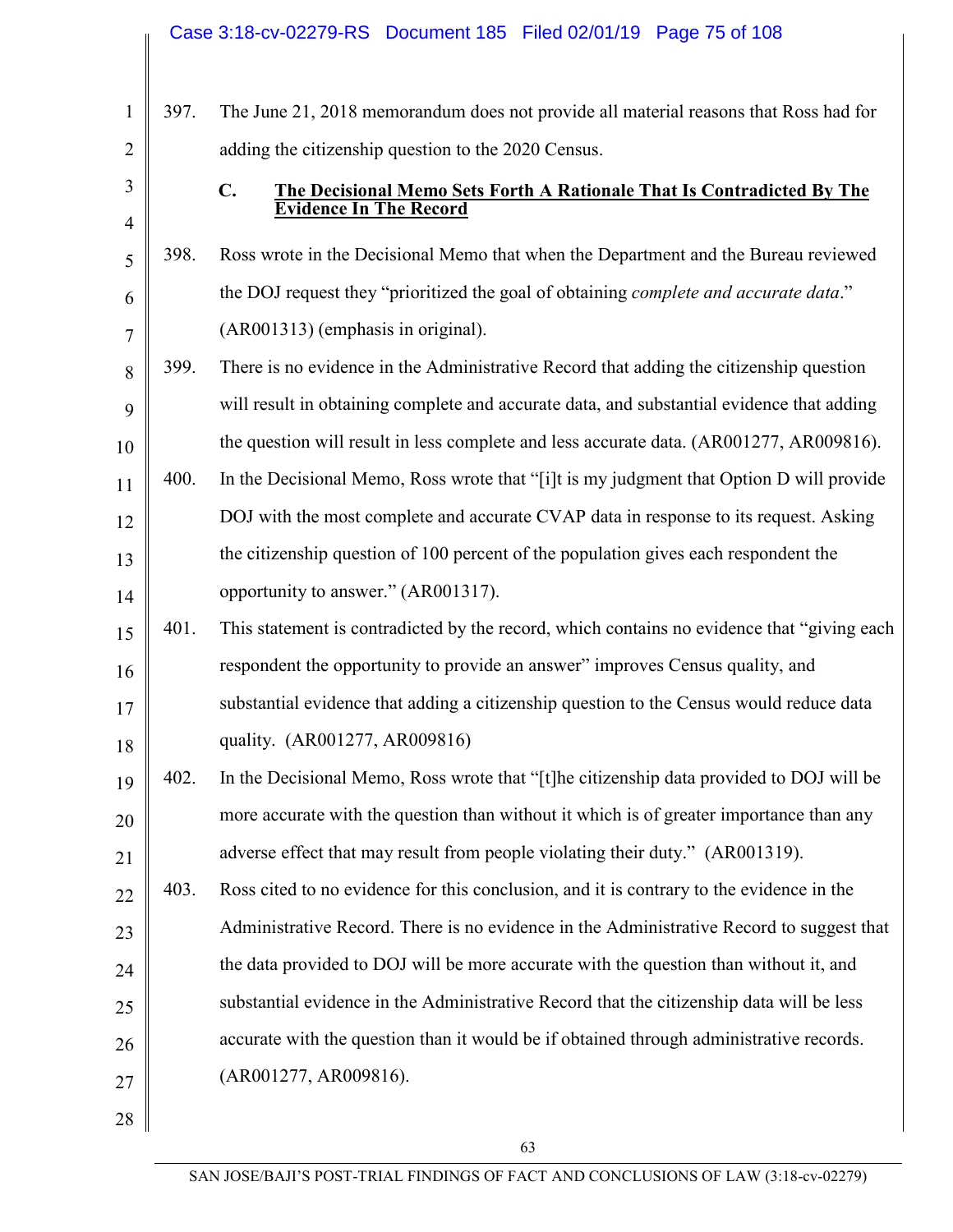# Case 3:18-cv-02279-RS Document 185 Filed 02/01/19 Page 76 of 108

| $\mathbf{1}$   | 404. | In the Decisional Memo, Ross wrote "I find that the need for accurate citizenship data and |
|----------------|------|--------------------------------------------------------------------------------------------|
| $\overline{2}$ |      | the limited burden that the reinstatement of the citizenship question would impose         |
| 3              |      | outweighs fears about a potentially lower response rate." (AR001317).                      |
| $\overline{4}$ | 405. | This statement is contrary to the Administrative Record, which contains no evidence that   |
| 5              |      | adding the citizenship question will produce accurate citizenship data and substantial     |
| 6              |      | evidence that adding the question will create less accurate citizenship data. (AR001277,   |
| 7              |      | AR009816).                                                                                 |
| 8              | 406. | In the Decisional Memo, Ross wrote that "even if there is some impact on responses, the    |
| 9              |      | value of more complete and accurate data outweighs such concerns." (AR001319).             |
| 10             | 407. | This statement is contrary to the evidence because the Administrative Record contains no   |
| 11             |      | evidence that that adding the citizenship question will result in "more complete and       |
| 12             |      | accurate data" and substantial evidence that it will produce incomplete and inaccurate     |
| 13             |      | data. (AR001277, AR009816).                                                                |
| 14             |      | D.<br>The Rationale Of The Decisional Memo Ignores Important Aspects Of The                |
| 15             |      | <b>Question</b>                                                                            |
| 16             | 408. | Ross wrote that the Bureau found there would be an "increased burden" on those who         |
| 17             |      | answered the question but also that there would be no "additional imposition" unless the   |
| 18             |      | respondent is a non-citizen. (AR001317).                                                   |
| 19             | 409  | Ross cited no evidence for his statement that there would be no additional imposition      |
| 20             |      | unless the respondent is a non-citizen. The Bureau had concluded that adding the question  |
| 21             |      | "would make the 2020 Census modestly more burdensome in the direct sense, and              |
| 22             |      | potentially much more burdensome in the indirect sense that it would lead to a larger      |
| 23             |      | decline in self-response for noncitizen households." (AR001281).                           |
| 24             | 410. | When discussing Option C in the Decisional Memo, Ross wrote that the Bureau would          |
| 25             |      | have to correct for inaccurate responses, noting the Bureau's finding that, when asked a   |
| 26             |      | citizenship question, a significant number of non-citizens "inaccurately mark 'citizen."   |
| 27             |      | (AR001316).                                                                                |
| 28             |      |                                                                                            |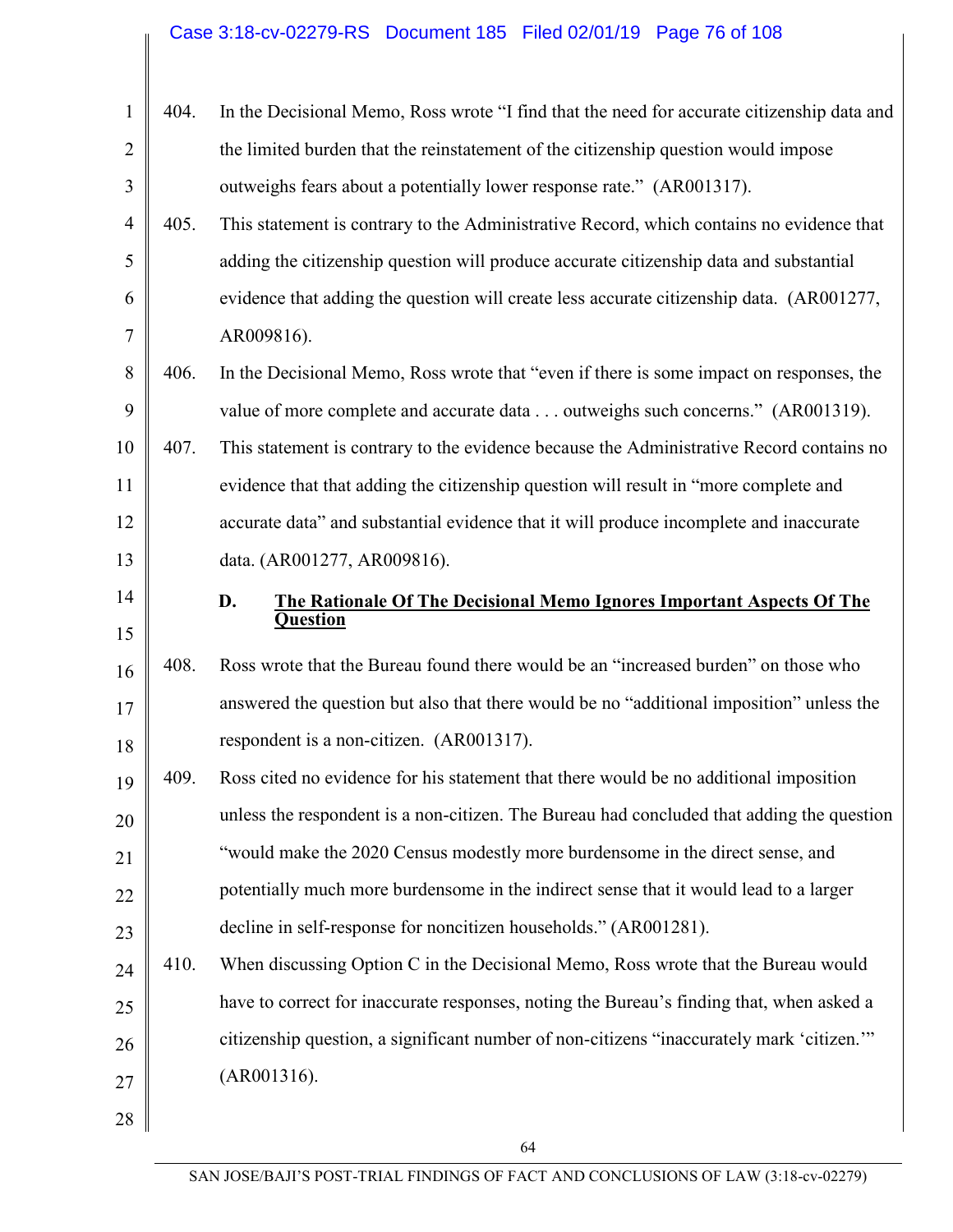|                |      | Case 3:18-cv-02279-RS  Document 185  Filed 02/01/19  Page 77 of 108                        |
|----------------|------|--------------------------------------------------------------------------------------------|
|                |      |                                                                                            |
| $\mathbf{1}$   | 411. | Ross made no mention of inaccurate responses when discussing Option D, although the        |
| $\overline{2}$ |      | Bureau had noted that adding the citizenship question would result in inaccurate answers   |
| 3              |      | because "[c]itizenship status is misreported at a very high rate for noncitizens."         |
| $\overline{4}$ |      | (AR001277, AR001317).                                                                      |
| 5              | 412. | Ross wrote that the citizenship question had been "well tested" because it had been        |
| 6              |      | included on the ACS. (AR001314).                                                           |
| $\tau$         | 413. | There is no evidence in the Administrative Record that the citizenship question has ever   |
| 8              |      | been tested without being preceded by a question on nationality or place of birth.         |
| 9              | 414. | In the Decisional Memo, Ross wrote that "for the approximately 70 percent of noncitizens"  |
| 10             |      | who already answered this question accurately on the ACS, the question is no additional    |
| 11             |      | imposition since census responses by law may only be used anonymously and for              |
| 12             |      | statistical purposes." (AR001317).                                                         |
| 13             | 415. | This statement is not accurate because only 2% of the population even receive the ACS      |
| 14             |      | each year, and the question is an "additional burden" on the vast majority of citizens and |
| 15             |      | non-citizens alike who have never been asked their citizenship status on the ACS because   |
| 16             |      | they have never received it. (UF 85)                                                       |
| 17             | 416. | In the Decisional Memo, Ross wrote that "[t]he reinstatement of a citizenship question     |
| 18             |      | will not decrease the response rate of residents who already decided not to respond."      |
| 19             |      | (AR001317).                                                                                |
| 20             | 417. | There is no evidence in the Administrative Record regarding any households who have        |
| 21             |      | "already decided not to respond."                                                          |
| 22             | 418. | In the Decisional Memo, Ross wrote that "[t] o minimize any impact on decennial census     |
| 23             |      | response rates, I am directing the Census Bureau to place the citizenship question last on |
| 24             |      | the decennial census form." (AR001320).                                                    |
| 25             | 419. | There is no evidence in the Administrative Record that placing the citizenship question    |
| 26             |      | last on the form will minimize the impact of response rates.                               |
| 27             |      |                                                                                            |
| 28             |      |                                                                                            |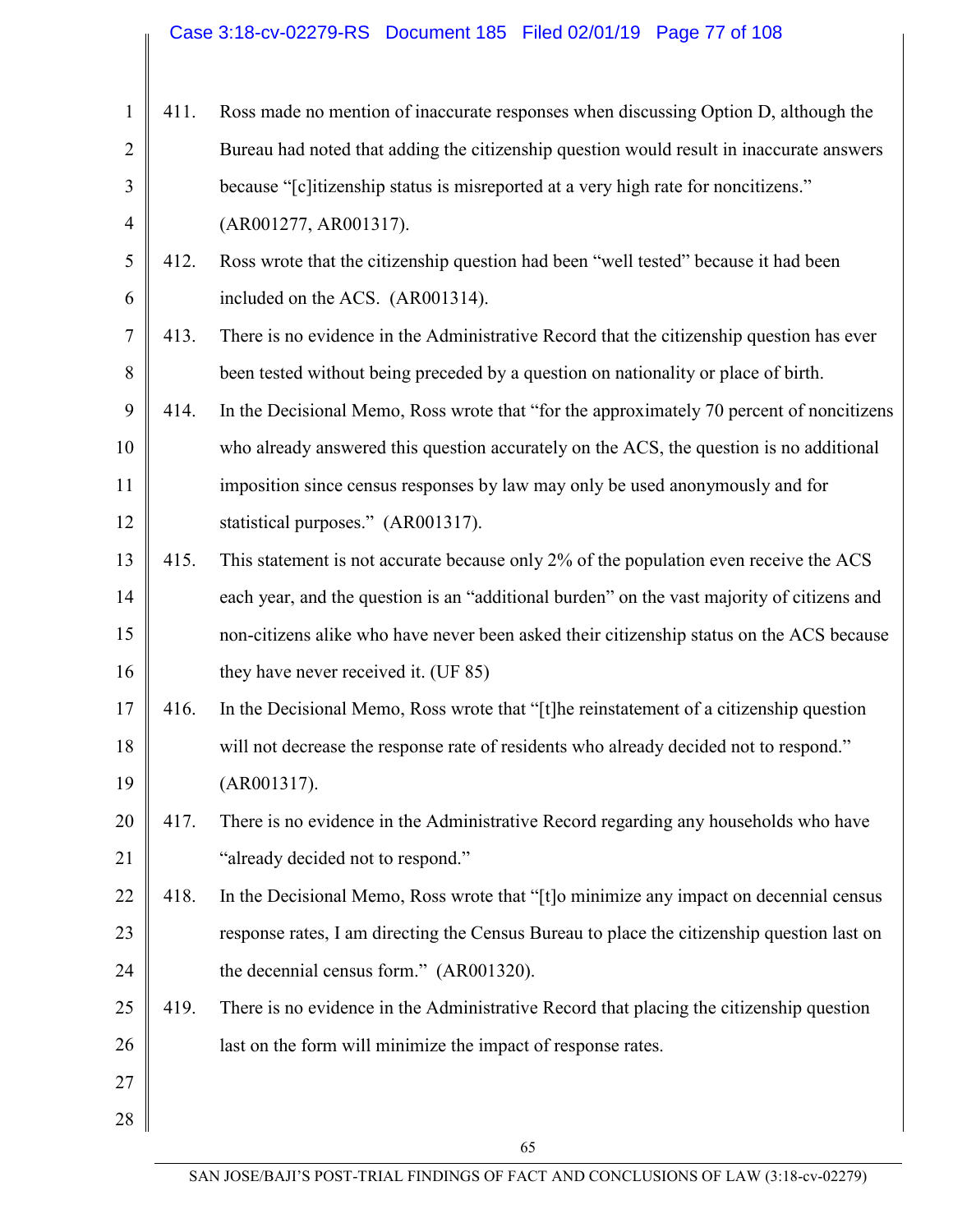3

4

5

6

7

8

9

#### **E. Ross's Overall Conclusion That Providing DOJ With Citizenship Data Outweighs Any Possible Damage To The Census Is Implausible**

10 420. Repeatedly, throughout his Decisional Memo, Ross states that providing DOJ with accurate citizenship data is more important than any concerns raised as to the quality of the Census. For example, he writes that in considering the question, he "prioritized the goal of obtaining *complete and accurate data*," that it is incumbent upon Commerce to "provide a complete and accurate decennial census," and that "the need for accurate citizenship data and the limited burden that the reinstatement of the citizenship question would impose outweigh fears about a potentially lower response rate." (AR001313, AR001317) (emphasis in original).

11 12 13 14 421. Ross concludes his analysis by stating that the "citizenship data provided to DOJ will be more accurate with the question than without it, which is of greater importance than *any* adverse effect that may result from people violating their legal duty to respond." (AR001319) (emphasis added).

15 16 17 18 19 20 21 22 23 24 25 26 27 28 422. When Ross wrote that, he knew that DOJ had expressed no need for a citizenship question on the Decennial Census when it had originally responded to the Bureau's inquiry regarding questions in 2016; that DOJ had not come to him with the request, but that he had directed his staff to go to DOJ and ask that they make the request; that DOJ had initially told Ross's staff that they did not want to ask for the question because they had other political problems; that DOJ only asked for the question when Ross personally intervened with Attorney General Sessions; that the Census Bureau had told Ross that adding the citizenship question to the Census would result in providing *less* accurate citizenship data to DOJ; and that the Census Bureau had told Ross that adding the citizenship question to the Census would increase the non-response rate, increase NRFU burdens and costs, and inevitably impair the quality of the Census data. 423. In light of these undisputed facts, all gleaned from the Administrative Record, Ross's conclusion that providing DOJ with accurate citizenship data through a citizenship question added to the Census is implausible.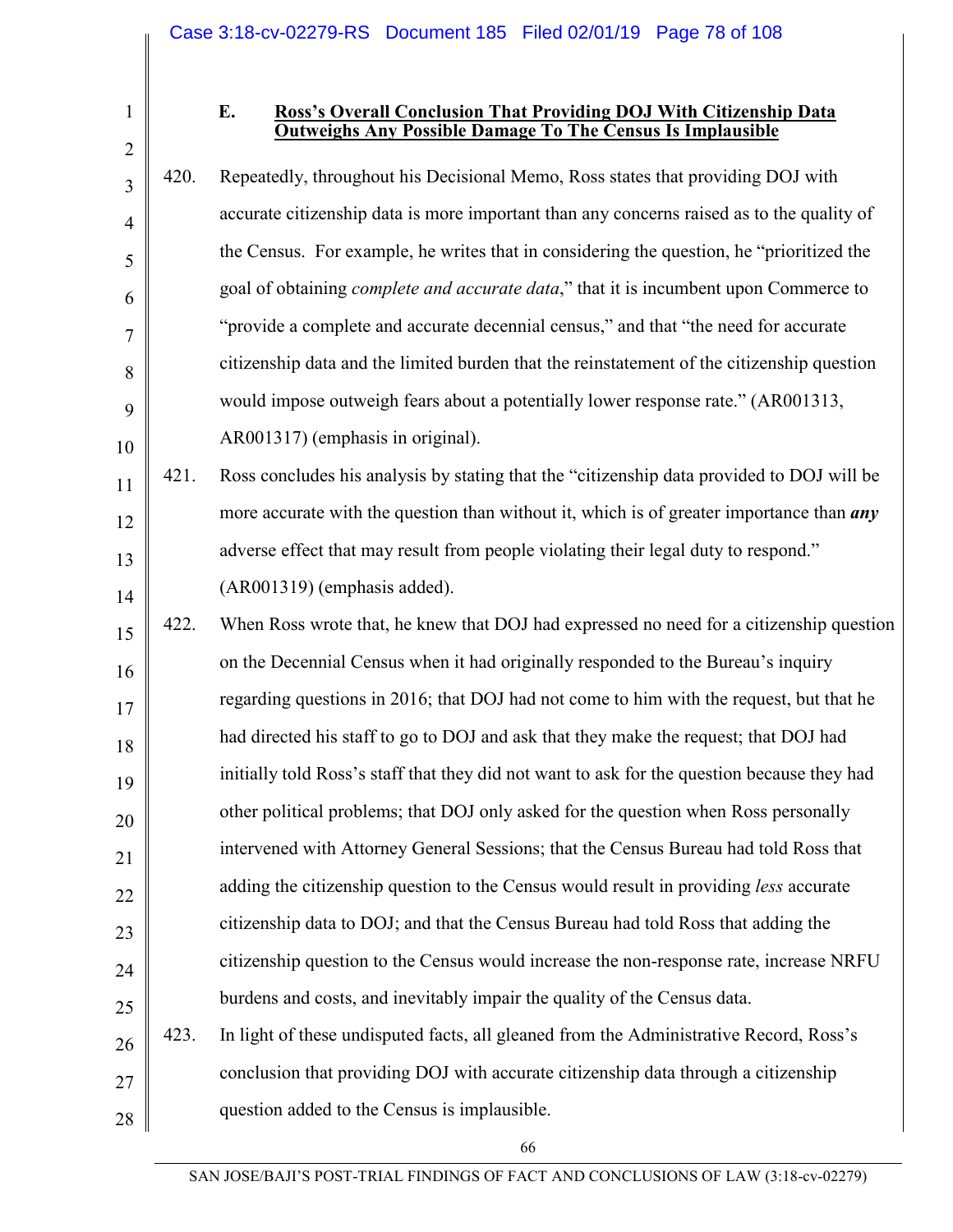#### **F. Ross Had An Unalterably Closed Mind On The Issue Of Adding The Citizenship Question To The Census**

3 4 5 6 7 8 9 10 11 12 13 14 15 16 17 18 19 20 21 22 23 24 25 26 27 28 424. Throughout the period from March through November 2017, Ross clearly indicated that he wanted the citizenship question added to the Census. Throughout this period, Ross used language that was clearly interpreted by his staff as a demand to get the citizenship question added," that "I will call the AG," and that "[w]e must have this resolved." (AR0003984, AR0011193). 425. Throughout this period, Ross repeatedly used language indicating his frustration that his demand was not being met, stating he was "mystified why nothing [has] been done," and asking "Why not?" (AR0003710). 426. Throughout this period, Ross and his staff used language indicating that the conclusion was a fait accompli. For example, in August 2017, Comstock wrote to Ross that "[s]ince this issue *will go to the Supreme court* we need to be diligent in preparing the administrative record," even though the issue would only go to the Supreme Court (or any court) if the question were in fact added. (AR0012476, emphasis added). 427. Even after DOJ's request, Ross's actions indicate that he would not take no for an answer. He sent the Bureau back to the drawing board when the first answer the Bureau gave was contrary to Ross's desire to add the citizenship question. (AR009813) His Decisional Memo made key conclusions directly contrary to the Bureau's analysis, without acknowledging key aspects of that contrary analysis. (AR001313–20). 428. Ross's Decisional Memo, his testimony before Congress, and his Supplemental Memorandum all omitted any discussion of the history of Ross's efforts to add the citizenship question revealed in the Administrative Record, a record fully disclosed only as a result of this litigation. 429. For all of these reasons, this Court finds that Ross had an unalterably closed mind on the decision of whether to add a citizenship question to the Census.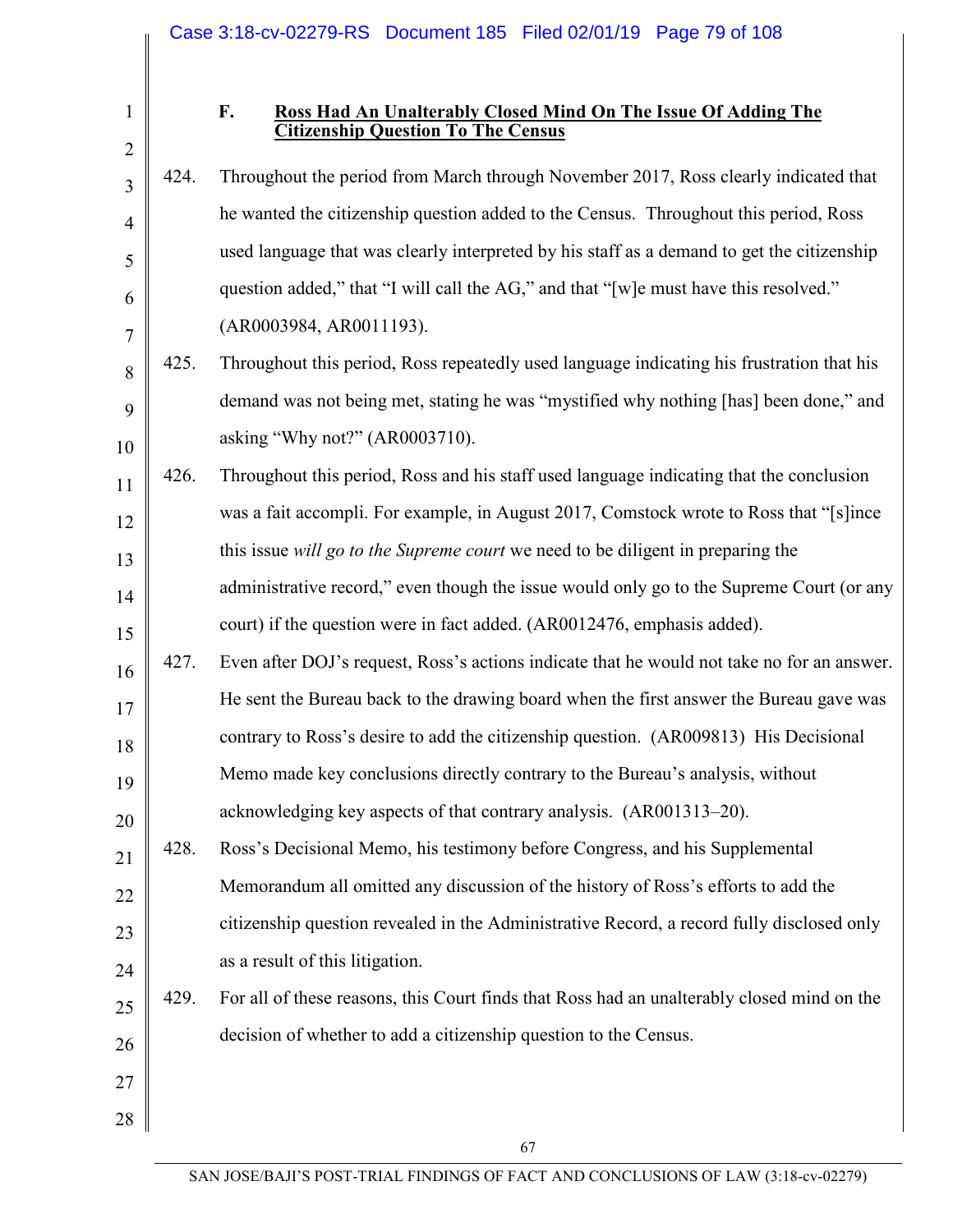|                |      |    | Case 3:18-cv-02279-RS Document 185 Filed 02/01/19 Page 80 of 108                                                                        |
|----------------|------|----|-----------------------------------------------------------------------------------------------------------------------------------------|
| $\mathbf{1}$   |      | G. | Ross Added the Question Without Relying On Administrative Records To                                                                    |
| $\overline{2}$ |      |    | The Maximum Extent Possible And Without Submitting A Report To<br><b>Congress Explaining That The Additional Question Was Necessary</b> |
| 3              | 430. |    | In the December 22 Memo, the Bureau concluded that consulting administrative                                                            |
| 4              |      |    | records—including drivers' licenses, FHA loan applications, and Medicare and Medicaid                                                   |
| 5              |      |    | applications, would be a more effective and reliable means of identifying citizenship                                                   |
| 6              |      |    | status for census respondents. (AR0010438).                                                                                             |
| 7              | 431. |    | In the January 19 Memo and the March 1 Memo, the Bureau proposed using                                                                  |
| 8              |      |    | administrative records and demonstrated that doing so would provide citizenship                                                         |
| 9              |      |    | information that was more accurate than would be obtained by adding a citizenship                                                       |
| 10             |      |    | question to decennial census. (AR001277, AR001312).                                                                                     |
| 11             | 432. |    | The Decisional Memo does not address the statutory requirement that "[t]o the maximum                                                   |
| 12             |      |    | extent possible and consistent with the kind, timeliness, quality and scope of the statistics                                           |
| 13             |      |    | required, the Secretary shall acquire and use information available from any source                                                     |
| 14             |      |    | referred to in subsection (a) or (b) of this section [that is, administrative records] instead                                          |
| 15             |      |    | of conducting direct inquiries." 13 U.S.C. $\S$ 6(c).                                                                                   |
| 16             | 433. |    | The Decisional Memo provides no evidence to contradict the Bureau's findings regarding                                                  |
| 17             |      |    | administrative records.                                                                                                                 |
| 18             | 434. |    | In March 2017, the Bureau submitted its "Subjects Planned for the 2020 Census and                                                       |
| 19             |      |    | American Community Survey" to Congress. Citizenship was not identified as one of the                                                    |
| 20             |      |    | subjects for the 2020 Census. (AR000194–96).                                                                                            |
| 21             | 435. |    | The Decisional Memo does not set forth any "new circumstances" that "necessitate"                                                       |
| 22             |      |    | adding a citizenship question to the 2020 Census, and it has never been Defendants'                                                     |
| 23             |      |    | position that adding the question to the Decennial Census is necessary to enforce Section                                               |
| 24             |      |    | 2 of the Voting Rights Act. (Defendants' Reply in Support of Their Motion for Summary                                                   |
| 25             |      |    | Judgment, ECF No. 106, 13:26-14:1).                                                                                                     |
| 26             |      |    |                                                                                                                                         |
| 27             |      |    |                                                                                                                                         |
| 28             |      |    |                                                                                                                                         |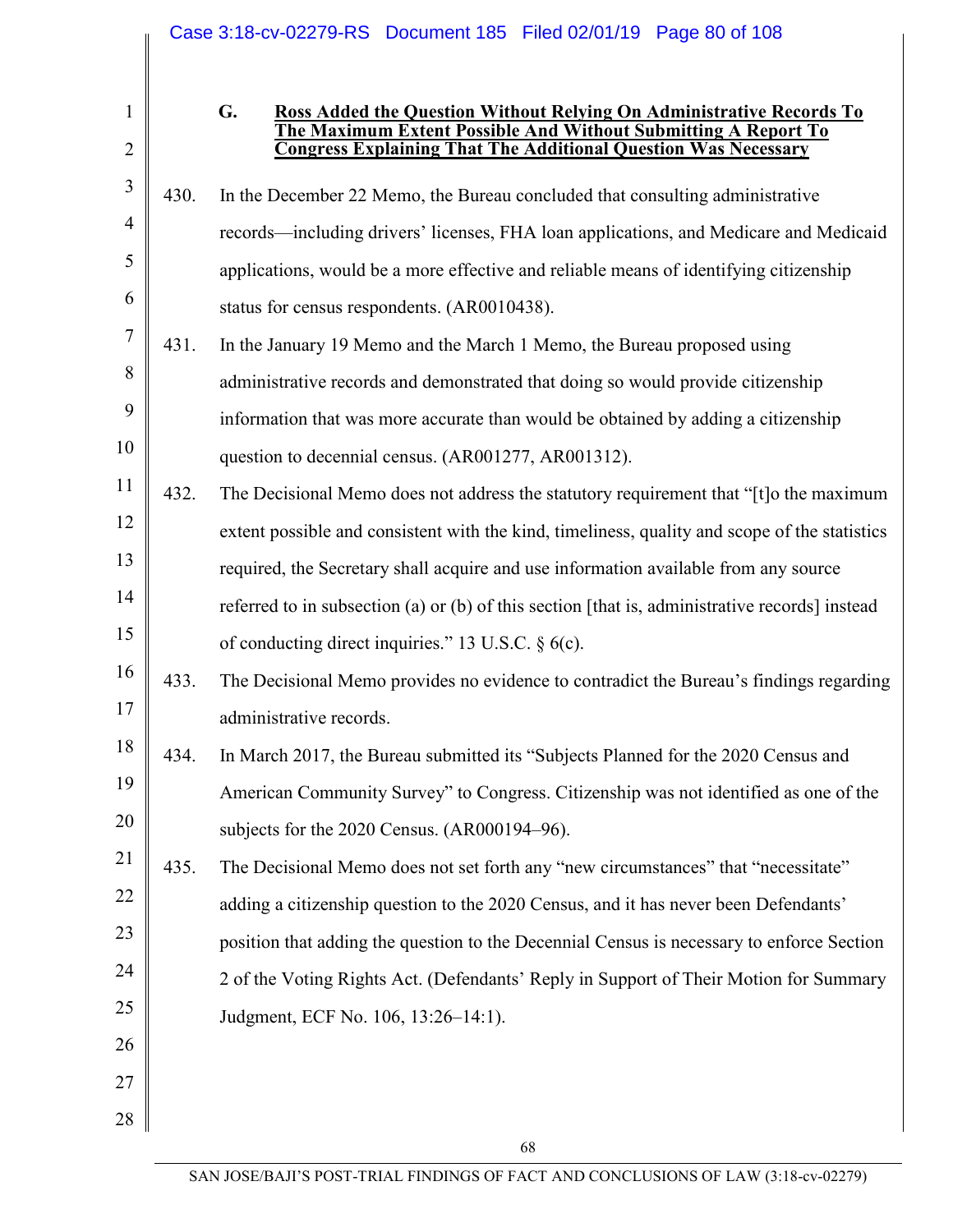|                |      | Case 3:18-cv-02279-RS  Document 185  Filed 02/01/19  Page 81 of 108                                                |
|----------------|------|--------------------------------------------------------------------------------------------------------------------|
| $\mathbf{1}$   | 436. | On March 29, 2018, the Bureau submitted its planned questions to Congress for the 2020                             |
| $\overline{2}$ |      | Census. The questions included a citizenship question. See                                                         |
| 3              |      | https://www.census.gov/library/publications/2018/dec/planned-questions-2020-acs.html.                              |
| $\overline{4}$ | 437. | Ross has never submitted a report to Congress setting forth any "new circumstances" that                           |
| 5              |      | "necessitate" adding citizenship as a topic to the 2020 Census.                                                    |
| 6              | 438. | No evidence in the Administrative Record supports the conclusion that there were any                               |
| 7              |      | "new circumstances" that "necessitated" adding citizenship as a topic to the 2020 Census.                          |
| 8              | VI.  | DEFENDANTS PROVIDED FALSE STATEMENTS, HID DOCUMENTS,<br>FAILED TO DISCLOSE THEIR TRUE MOTIVES, AND DOCTORED CENSUS |
| 9              |      | <b>BUREAU COMMUNICATIONS</b>                                                                                       |
| 10             | 439. | Although Ross and his staff had worked for months to get DOJ, then DHS, then DOJ                                   |
| 11             |      | again, to add the citizenship question to the Census, when asked about the potential to add                        |
| 12             |      | a citizenship question during his testimony before Congress on March 22, 2018, he said                             |
| 13             |      | that "Department of Justice, as you know, <i>initiated the request for inclusion of the</i>                        |
| 14             |      | citizenship question.  Because it is from the Department of Justice, we are taking it                              |
| 15             |      | very seriously, and we will issue a fulsome documentation of whatever conclusion we                                |
| 16             |      | finally come to." (emphasis added). Hearing with Commerce Secretary Ross: Hearing                                  |
| 17             |      | Before the H. Comm. on Ways and Means, 115th Cong. 1 (2018) (PTX-346)                                              |
| 18             | 440. | There is no evidence in the Administrative Record that Ross, Comstock, or anyone from                              |
| 19             |      | Commerce notified the Bureau of their plans to ask DOJ or DHS to request a citizenship                             |
| 20             |      | question before the DOJ Request was issued on December 12, 2017.                                                   |
| 21             | 441. | Although Ross and his staff had worked for months to get DOJ, then DHS, then DOJ                                   |
| 22             |      | again, to add the citizenship question to the Census, in the Decisional Memo he wrote that                         |
| 23             |      | "[f] ollowing receipt of the DOJ request, I set out to take a hard look" at the request,                           |
| 24             |      | without mentioning his prior months-long effort to procure the request. (AR001313).                                |
| 25             | 442. | Commerce produced the original Administrative Record in this matter on June 8, 2018.                               |
| 26             |      | (ECF Nos. 38-1 through 38-4).                                                                                      |
| 27             |      |                                                                                                                    |
| 28             |      |                                                                                                                    |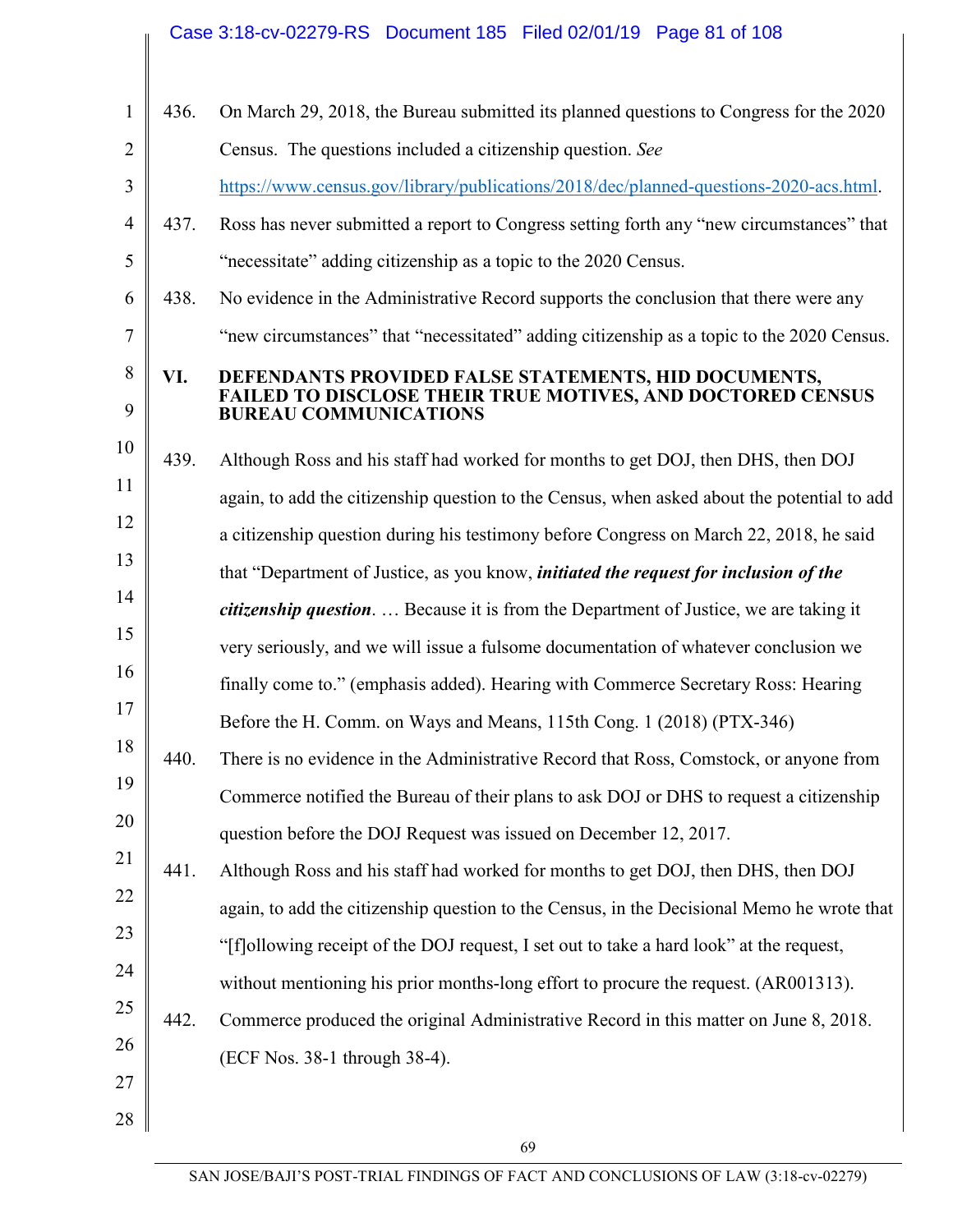#### 1 2 3 4 5 6 7 8 9 10 11 12 13 14 15 16 17 18 19 20 21 22 23 24 25 26 27 28 443. The original Administrative Record did not include any documents relating to Ross and Comstock's months-long plan to add a citizenship question to the 2020 Census. 444. The original Administrative Record did not include the Bureau's response to Question 31 but instead substituted a revised answer that had been drafted by an unknown individual at Commerce. (AR001296). 445. Nothing in the Administrative Record suggests that anyone from the Bureau drafted the answer to Question 31 that is included in the Administrative Record despite the fact that it states that "the Census Bureau did not [feel] bound by past precedent." (AR001296). 446. Defendants have since stipulated to the inclusion of additional documents in the Administrative Record. (Joint Pretrial Statement, Doc. 144, Ex. B). **PROPOSED CONCLUSIONS OF LAW I. PLAINTIFFS' HAVE STANDING TO CHALLENGE SECRETARY ROSS'S DECISION TO INCLUDE A CITIZENSHIP QUESTION IN THE 2020 DECENNIAL CENSUS A. Standing Requires An Injury In Fact That Is Fairly Traceable To The Challenged Action And Will Be Redressed By A Favorable Decision**  1. To satisfy Article III's "irreducible constitutional minimum" of standing, a plaintiff must have "(1) suffered an injury in fact, (2) that is fairly traceable to the challenged conduct of the defendant, and (3) that is likely to be redressed by a favorable judicial decision." *Spokeo, Inc. v. Robins*, 136 S. Ct. 1540, 1547 (2016) *citing Lujan v. Defenders of Wildlife*, 504 U.S. 55, 560–61 (1992). 2. An association has standing to bring suit on behalf of its members when "(a) its members would otherwise have standing to sue in their own right; (b) the interests it seeks to protect are germane to the organization's purpose; and (c) neither the claim asserted nor the relief requested requires the participation in the lawsuit of each of the individual members." *Hunt v. Washington State Apple Advertising Com'n*, 432 U.S. 333, 343 (1977). 3. The "presence of one party with standing is sufficient to satisfy Article III's case-orcontroversy requirement." *Rumsfeld v. Forum for Academic and Institutional Rights, Inc.*, 547 U.S. 47, 53 (U.S. 2006). Case 3:18-cv-02279-RS Document 185 Filed 02/01/19 Page 82 of 108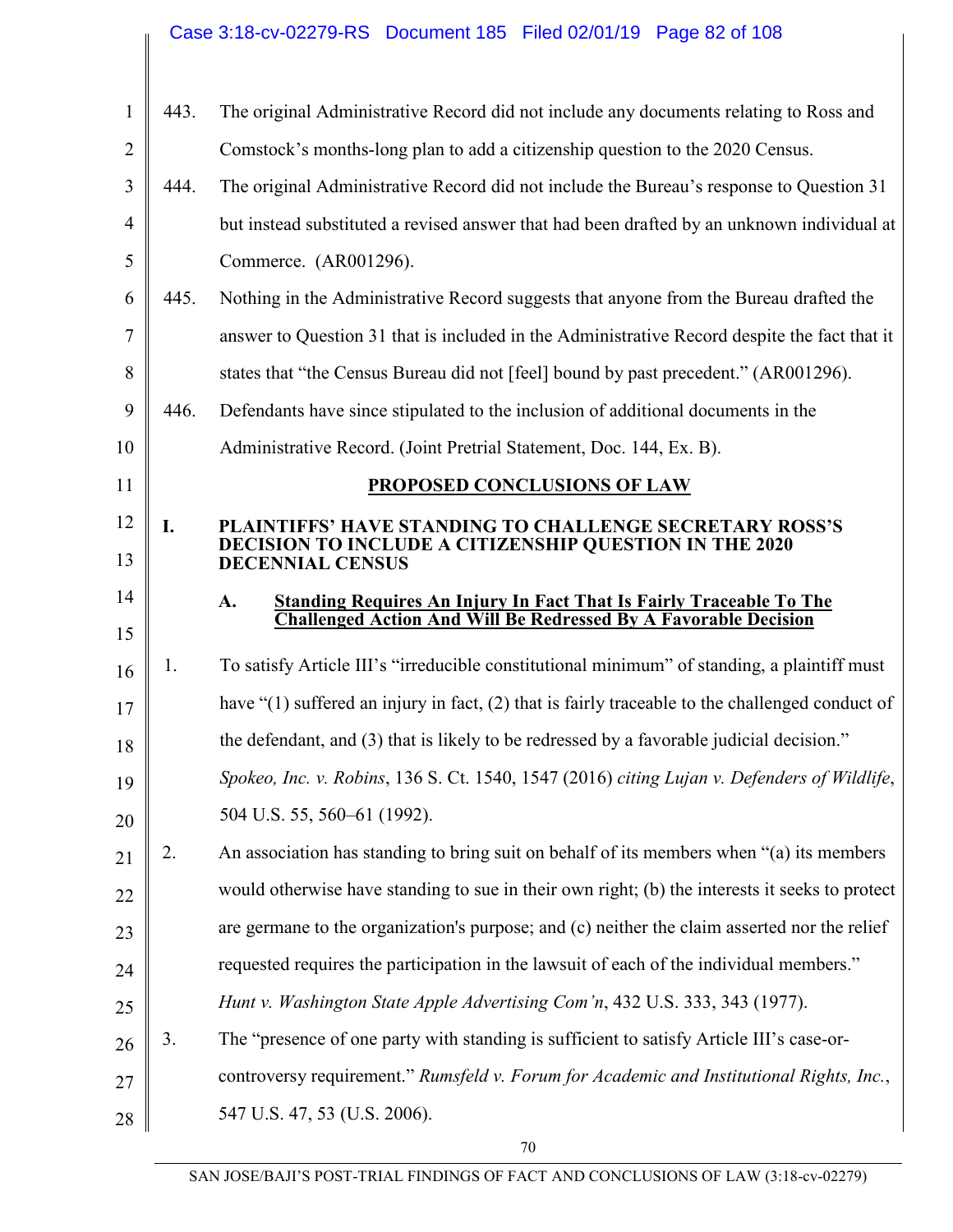|                |     | Case 3:18-cv-02279-RS  Document 185  Filed 02/01/19  Page 83 of 108                                                                                   |
|----------------|-----|-------------------------------------------------------------------------------------------------------------------------------------------------------|
|                |     |                                                                                                                                                       |
| 1              |     | <b>B.</b><br><b>Plaintiffs Have Suffered Injuries In Fact</b>                                                                                         |
| $\overline{2}$ |     | 1.<br>A Plaintiff Shows Injury-In-Fact If A Procedural Act Is "Reasonably<br>Probable" To Cause Harm, If A Future Event Poses A<br>"Substantial Risk" |
| 3              |     | Harm, Or If It "Reasonably Incur[s] Costs" To Mitigate A Risk                                                                                         |
| $\overline{4}$ | 4.  | To establish injury-in-fact, a plaintiff must demonstrate it "has sustained or is immediately                                                         |
| 5              |     | in danger of sustaining a direct injury" as a result of the challenged action. Spokeo, Inc. v.                                                        |
| 6              |     | <i>Robins</i> , 136 S. Ct. 1540, 1552 (2016) (quotation omitted).                                                                                     |
| 7              | 5.  | This injury or threat of injury must be "concrete and particularized" rather than                                                                     |
| 8              |     | conjectural or hypothetical. <i>Lujan v. Defs. of Wildlife</i> , 504 U.S. 555, 560 (1992)                                                             |
| 9              | 6.  | When suing over an action that will cause future harm plaintiff need not "demonstrate that                                                            |
| 10             |     | it is literally certain that the harms they identify will come about" to demonstrate injury-                                                          |
| 11             |     | in-fact. Clapper v. Amnesty Int'l USA, 568 U.S. 398, 414 n.5 (2013).                                                                                  |
| 12             | 7.  | Rather, for standing purposes, "allegation of future injury may suffice if the threatened                                                             |
| 13             |     | injury is 'certainly impending,' or there is a 'substantial risk' that the harm will occur."                                                          |
| 14             |     | Susan B. Anthony List v. Driehaus, 573 U.S. 149, 158 (U.S. 2014) quoting Clapper, 568                                                                 |
| 15             |     | U.S. at 414 n.5.                                                                                                                                      |
| 16             | 8.  | An APA Plaintiff establishes an injury-in-fact when he shows "(1) that he has a                                                                       |
| 17             |     | procedural right that, if exercised, could have protected his concrete interests, (2) that the                                                        |
| 18             |     | procedures in question are designed to protect those concrete interests, and (3) that the                                                             |
| 19             |     | challenged action's threat to the plaintiff's concrete interests is reasonably probable."                                                             |
| 20             |     | California v. Azar, 911 F.3d 558, 570 (9th Cir. 2018).                                                                                                |
| 21             | 9.  | In addition, Plaintiffs demonstrate that they have suffered an injury-in-fact when they                                                               |
| 22             |     | "identify a 'substantial risk' of harm and 'reasonably incur costs to mitigate or avoid that                                                          |
| 23             |     | harm" because those costs themselves constitute an injury-in-fact. Clapper, 568 U.S. at                                                               |
| 24             |     | 414 n.5; see also Monsanto Co. v. Geertson Seed Farms, 561 U.S. 139, 153 (2010).                                                                      |
| 25             | 10. | When the government has a statutory responsibility to provide accurate information,                                                                   |
| 26             |     | providing inaccurate or incomplete information instead constitutes an injury-in-fact to the                                                           |
| 27             |     | recipient. See Havens Realty Corp. v. Coleman, 455 U.S. 363, 373-74 (1982) (holding                                                                   |
| 28             |     |                                                                                                                                                       |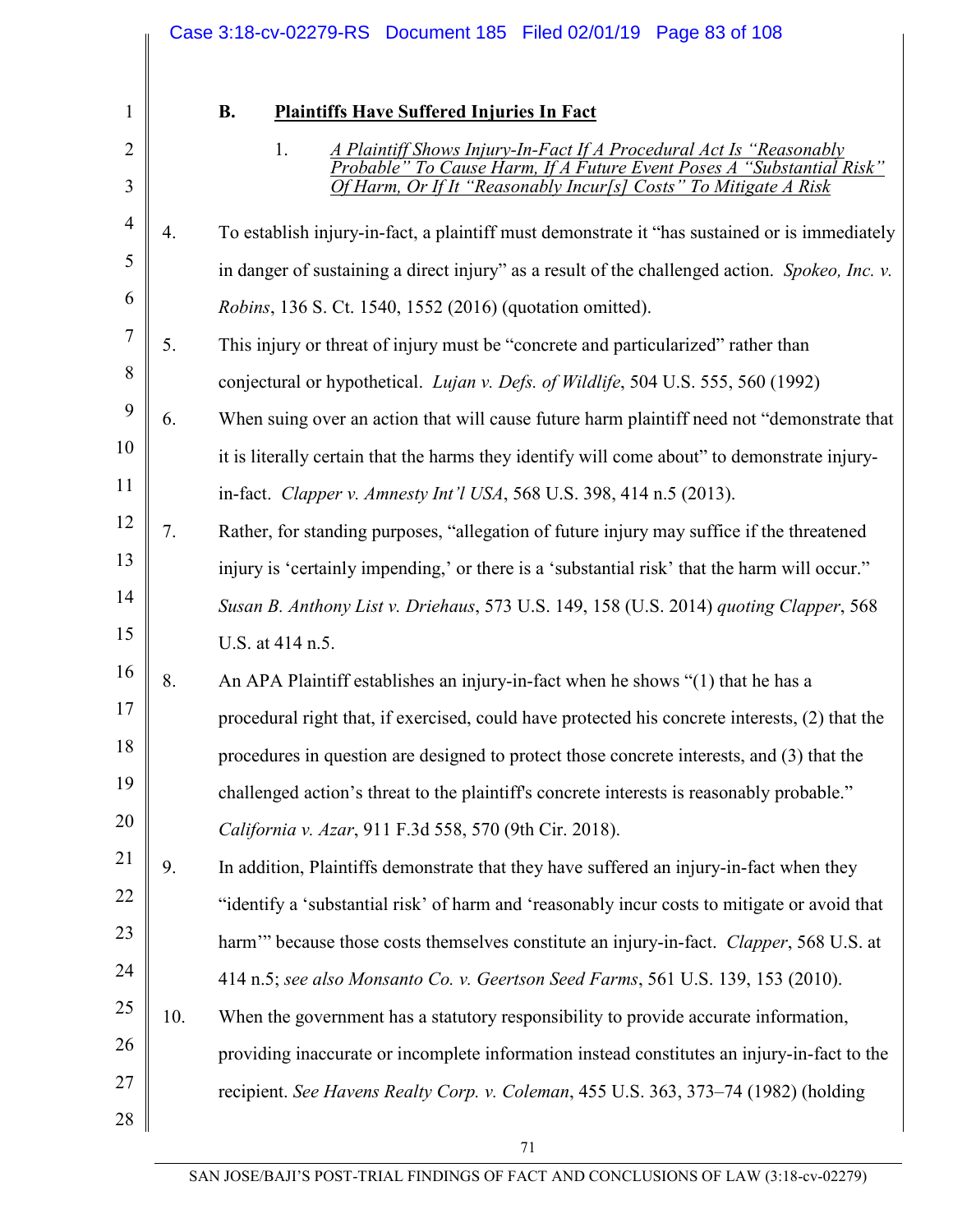| $\mathbf{1}$   |     | that because the Fair Housing Act created a statutory right to truthful information           |
|----------------|-----|-----------------------------------------------------------------------------------------------|
| $\overline{2}$ |     | concerning the availability of housing, "testers" who were misinformed had standing to        |
| 3              |     | sue without demonstrating any further injury).                                                |
| $\overline{4}$ | 11. | A government agency's failure to provide information that is public by statute "constitutes   |
| 5              |     | a sufficiently distinct injury to provide standing to sue." Public Citizen v. U.S. Dept. of   |
| 6              |     | Justice, 491 U.S. 440, 449 (1989).                                                            |
| 7              | 12. | Those who challenge "a census undercount on the basis, inter alia, that improper              |
| 8              |     | enumeration will result in loss of funds to their city have established both an injury fairly |
| 9              |     | traceable to the Census Bureau and a substantial probability that court intervention will     |
| 10             |     | remedy the plaintiffs' injury." Carey v. Klutznick, 637 F.2d 834, 838 (2d Cir. 1980).         |
| 11             | 13. | For standing purposes, "a loss of even a small amount of money is ordinarily an injury."      |
| 12             |     | Czyzewski v. Jevic Holding Corp., 137 S. Ct. 973, 983 (2017) (quotation marks omitted).       |
| 13             | 14. | An individual has standing to challenge government action that requires that individual to    |
| 14             |     | take action or be subject to a fine. Thomas More Law Center v. Obama, 651 F.3d 529, 537       |
| 15             |     | (6th Cir. 2011) (Individual subject to Affordable Care Act's mandate to purchase health       |
| 16             |     | insurance has standing to challenge the law because either purchasing insurance or being      |
| 17             |     | subject to a fine for not purchasing insurance constitutes injury-in-fact) abrogated on the   |
| 18             |     | merits without reversal on standing grounds by National Federation of Independent             |
| 19             |     | Business v. Sebelius, 567 U.S. 519, 612 (U.S. 2012). See also Liberty University, Inc. v.     |
| 20             |     | Geithner, 753 F. Supp. 2d 611, 626 (W.D.Va. 2010) (same), Goudy-Bachman v. U.S.               |
| 21             |     | Dept. of Health and Human Services, 811 F. Supp. 2d 1086, 1091 (M.D.Pa. 2011) (same).         |
| 22             |     | 2.<br>San Jose Has Suffered And Will Suffer An Injury-In-Fact                                 |
| 23             |     | Outreach Spending.<br>$a$ .                                                                   |
| 24             | 15. | San Jose has spent and will continue to spend additional money on additional outreach         |
| 25             |     | specifically because Ross directed that a citizenship question be added to the Census.        |
| 26             |     | (Findings of Fact, "FOF", $\P$ 214-219). Because there is a substantial risk that adding the  |
| 27             |     | citizenship question will cause a net or differential undercount, which in turn would harm    |
| 28             |     |                                                                                               |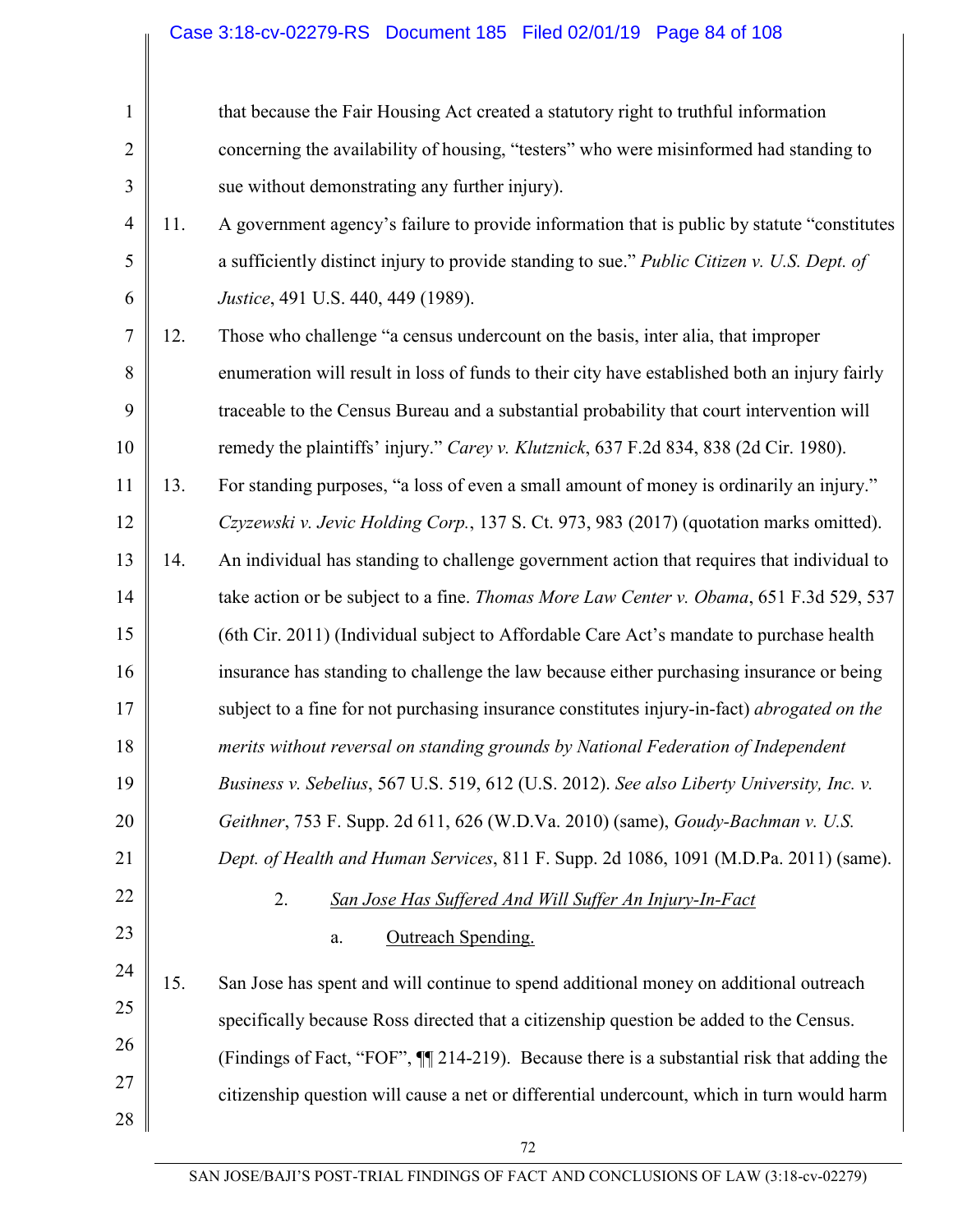| $\mathbf{1}$   |     | San Jose through a loss of funding, and the additional spending to prevent that harm is             |
|----------------|-----|-----------------------------------------------------------------------------------------------------|
| $\overline{2}$ |     | "reasonable" according to Dr. John Abowd, Chief Scientist of the Census Bureau and                  |
| 3              |     | Defendants' expert, San Jose has suffered injury-in-fact based on its additional outreach           |
| $\overline{4}$ |     | spending. Clapper, 568 U.S. at 414 n.5.                                                             |
| 5              |     | Decline in Data Quality.<br>b.                                                                      |
| 6              | 16. | The Bureau concedes that adding the citizenship question will degrade the quality of data           |
| 7              |     | provided after the Census is conducted. (FOF ¶¶ 129-133). The harm that will be caused              |
| 8              |     | by this lower-quality data—to San Jose's library system (FOF ¶¶ 223–225), its                       |
| 9              |     | Department of Housing (FOF $\P$ 234), its work2future program (FOF $\P$ $\P$ 226–229), and its      |
| 10             |     | Office of Emergency Management (FOF ¶ 237-239) is "certainly impending." Clapper,                   |
| 11             |     | 568 U.S. at 401. The inaccurate data will make it harder for the City of San Jose to                |
| 12             |     | provide basic services to those in the city that depend up on it.                                   |
| 13             | 17. | Defendants have a constitutional and statutory obligation to convey accurate demographic            |
| 14             |     | information to San Jose, and San Jose has a right to receive accurate information. See              |
| 15             |     | Utah v. Evans, 536 U.S. 452, 478 (2002) (explaining Framers' "strong constitutional                 |
| 16             |     | interest in accuracy" in the census); <i>Wisconsin v. City of N.Y.</i> , 517 U.S. 1, 20 (1996) (the |
| 17             |     | conduct of the census must bear a "reasonable relationship to the accomplishment of an              |
| 18             |     | actual enumeration of the population, keeping in mind the constitutional purpose of the             |
| 19             |     | census," namely, obtaining an accurate count of the population in each state); 13 U.S.C. §          |
| 20             |     | 141; see also Pub. L. No. 105–119, § 209(a)(6), 111 Stat. at 2481 ("Congress finds that             |
| 21             |     | . [i]t is essential that the decennial enumeration of the population be as accurate as              |
| 22             |     | possible, consistent with the Constitution and laws of the United States.")                         |
| 23             | 18. | Because of the constitutional and statutory obligations set forth above, Plaintiffs will be         |
| 24             |     | injured by Defendants' failure to provide accurate census data even excluding the harm              |
| 25             |     | that the inaccurate data will cause. See Havens Realty, 455 U.S. at 373–74 (1982); Pub.             |
| 26             |     | Citizen, 491 U.S. at 449–51 (1989).                                                                 |
| 27             |     |                                                                                                     |
| 28             |     |                                                                                                     |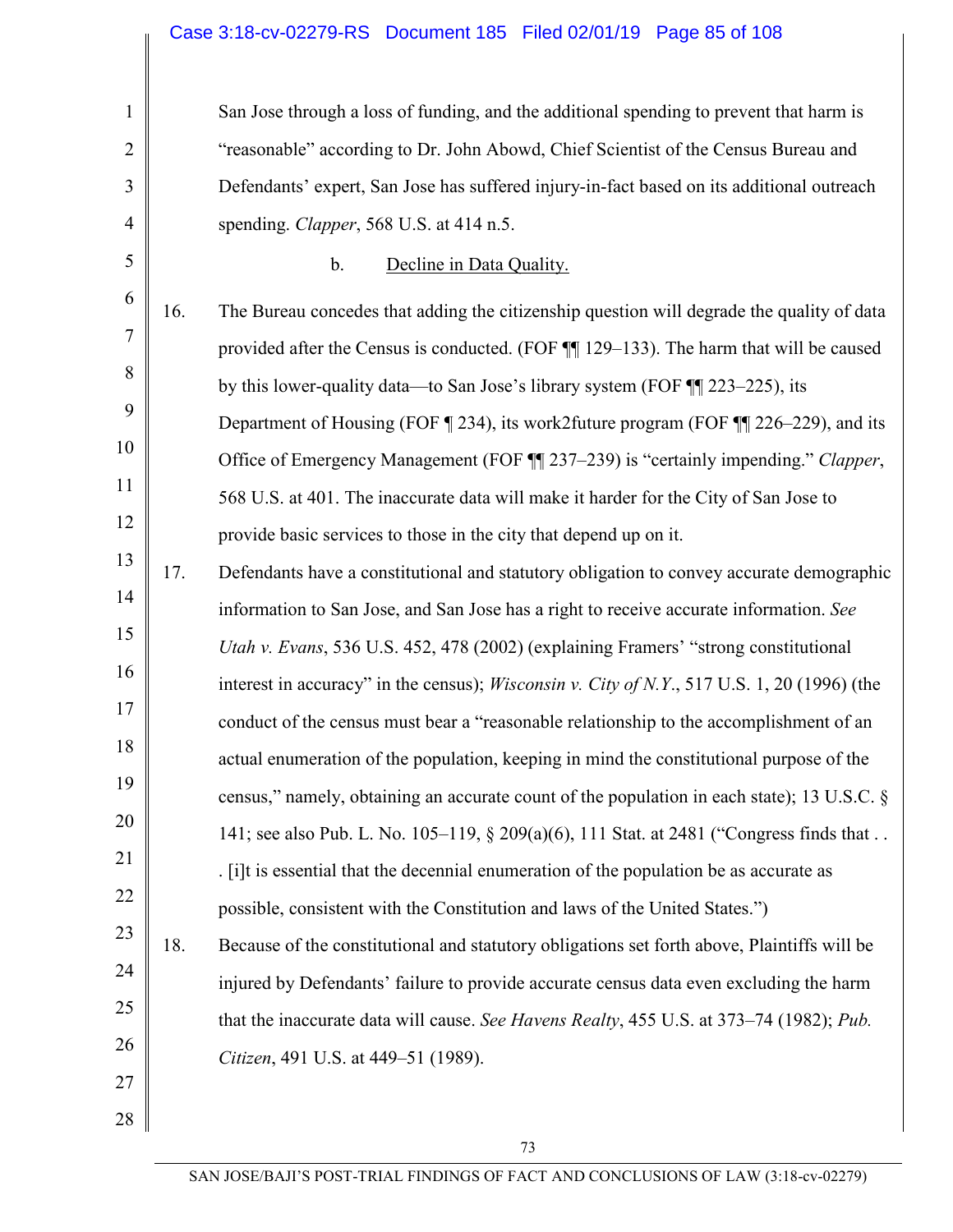#### c. Substantial Risk of Financial Loss Associated With A Differential Undercount.

| 3              | 19. | The Census Bureau concedes that there will be at least a 5.8% reduction in responses to      |
|----------------|-----|----------------------------------------------------------------------------------------------|
| $\overline{4}$ |     | the Census as a result of the addition of the citizenship question, and that NRFU            |
| 5              |     | operations will be more difficult and less likely to be completely successful with those     |
| 6              |     | who do not respond to the Census because of the citizenship question. The Census             |
| 7              |     | Bureau acknowledges that those non-respondents are likely to be disproportionately           |
| 8              |     | immigrants and Latinos, who have been undercounted in past censuses. This in itself is       |
| 9              |     | sufficient evidence upon which to conclude that there is a "substantial risk" of a           |
| 10             |     | differential undercount that in jurisdictions, like San Jose, with significant Latino and    |
| 11             |     | immigrant populations. Susan B. Anthony List, 573 U.S. at 158.                               |
| 12             | 20. | The testimony of Dr. Barreto and Dr. O'Muircheartaigh further supports not only the          |
| 13             |     | conclusion that there is a substantial risk of a differential undercount in San Jose, but    |
| 14             |     | indeed supports the conclusion that there will be a differential undercount. (FOF TI 87-     |
| 15             |     | 156).                                                                                        |
| 16             | 21. | Because the State of California has a higher percentage of non-citizens than the nation as a |
| 17             |     | whole, there is a substantial risk that California's State Allocation of WIOA funding,       |
| 18             |     | which is based on what Dr. Reamer calls a "state share" formula, will be diminished by       |
| 19             |     | the differential undercount caused by adding the citizenship question. (FOF ¶ 188-193).      |
| 20             |     | See Carey, 637 F.2d at 838 (holding that those "who challenge a census undercount on the     |
| 21             |     | basis that improper enumeration will result in loss of funds to their city have              |
| 22             |     | established an injury").                                                                     |
| 23             | 22. | Because San Jose's Local Workforce Development area ("LWD") has an even higher               |
| 24             |     | percentage of non-citizens than California as a whole, there is a substantial risk that San  |
| 25             |     | Jose's work2future program will have a lower proportional sub-state allocation of an         |
| 26             |     | already smaller State Allocation, effectively twice lowering its funding level. (FOF ¶       |
| 27             |     | $191 - 192$ ).                                                                               |
| 28             |     |                                                                                              |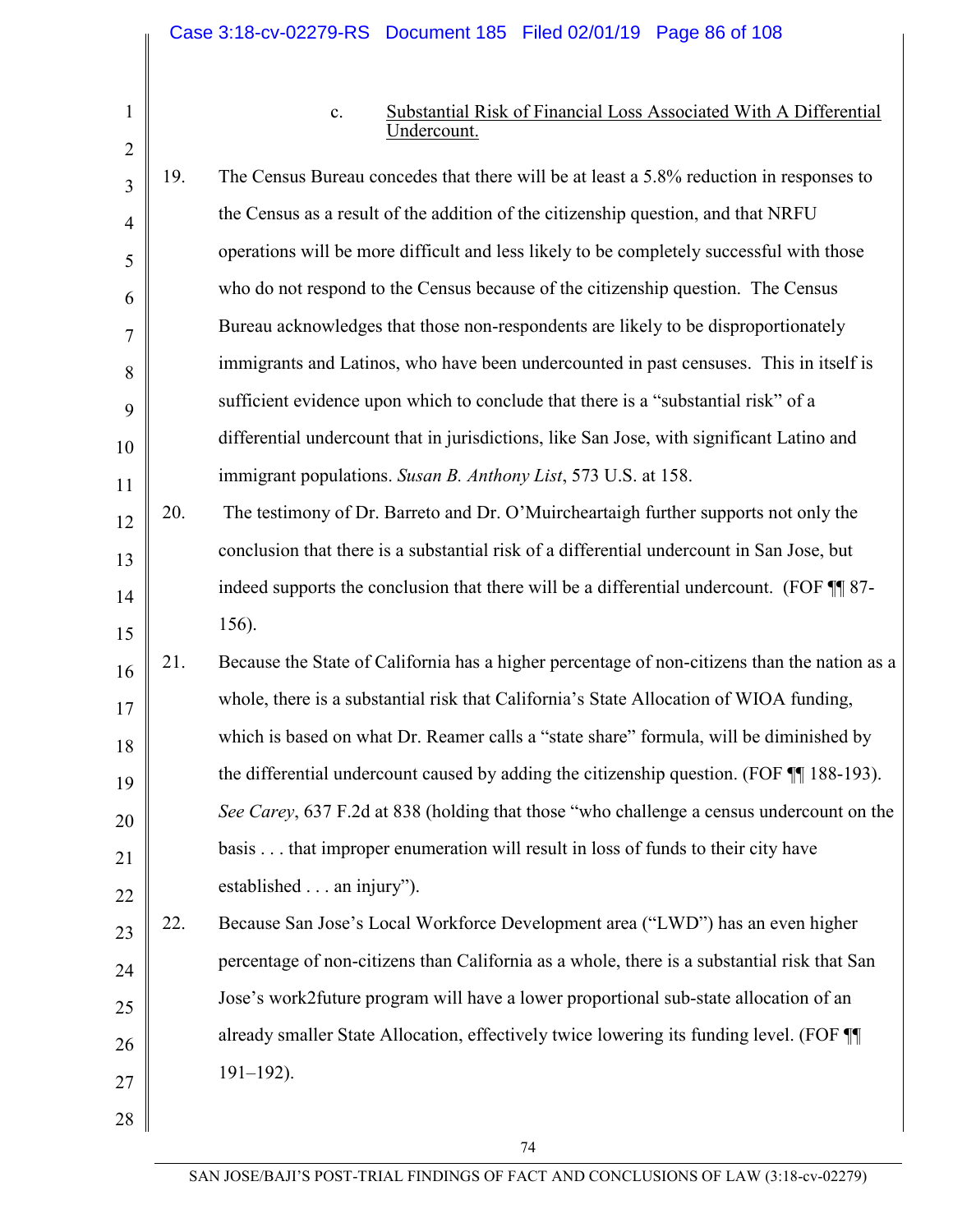| 1              | 23. | Because San Jose has a substantially higher percentage of non-citizens than the nation as a     |
|----------------|-----|-------------------------------------------------------------------------------------------------|
| $\overline{2}$ |     | whole, there is a substantial risk that San Jose will suffer a reduction of its grant under the |
| 3              |     | CDBG program, which is based in part on the population of the grantee city compared to          |
| $\overline{4}$ |     | other such cities across the country. (FOF $\P$ 200–204).                                       |
| 5              | 24. | Because San Jose's Office of Emergency Management uses census data to report on the             |
| 6              |     | number of people affected by a disaster, the substantial risk of even a net undercount (as      |
| 7              |     | opposed to a differential undercount) will create a "substantial risk" of harm. Susan B.        |
| 8              |     | Anthony List, 573 U.S. at 158.                                                                  |
| 9              | 25. | These direct funding harms constitute an injury-in-fact sufficient to convey standing. See      |
| 10             |     | Mendoza v. Zirkle Fruit Co., 301 F.3d 1163, 1172 (9th Cir. 2002) (explaining that loss of       |
| 11             |     | money is the prototypical "concrete, actual injury.").                                          |
| 12             | 26. | While the evidence shows that there is a substantial risk of these harms, San Jose has          |
| 13             |     | suffered an injury-in-fact even if the court concludes that they are merely "reasonably"        |
| 14             |     | probable" because San Jose is suing to protect its procedural rights under the APA to have      |
| 15             |     | its residents counted properly. Azar, 911 F.3d. at 570.                                         |
| 16             |     | 3 <sub>1</sub><br><b>BAJI Has Suffered And Will Suffer An Injury-In-Fact</b>                    |
| 17             |     | Some BAJI Members Will Not Complete The Census And Will Be<br>a.                                |
| 18             |     | Subject To The Injury-In-Fact Of A Fine                                                         |
| 19             | 27. | Because the Bureau acknowledges that a significant number of non-citizens will fail to          |
| 20             |     | complete the Census specifically because of the Citizenship question, and a high portion        |
| 21             |     | of BAJI's membership is made of up non-citizens, a significant portion of BAJI's                |
| 22             |     | membership will not complete the Census because of the addition of the citizenship              |
| 23             |     | question, subjecting them to a fine. (UF 37)                                                    |
| 24             | 28. | The prospect of this fine provides these BAJI members—who cannot at this point be               |
| 25             |     | individually identified—with an injury-in-fact. Thomas More, 651 F.3d at 537.                   |
| 26             | 29. | Because this fine provides members with an injury-in-fact, and the interests that BAJI          |
| 27             |     | seeks to protect by bringing this suit are germane to BAJI's purpose, and BAJI members'         |
| 28             |     | individual participation is not required, BAJI may bring suit on behalf of its members so       |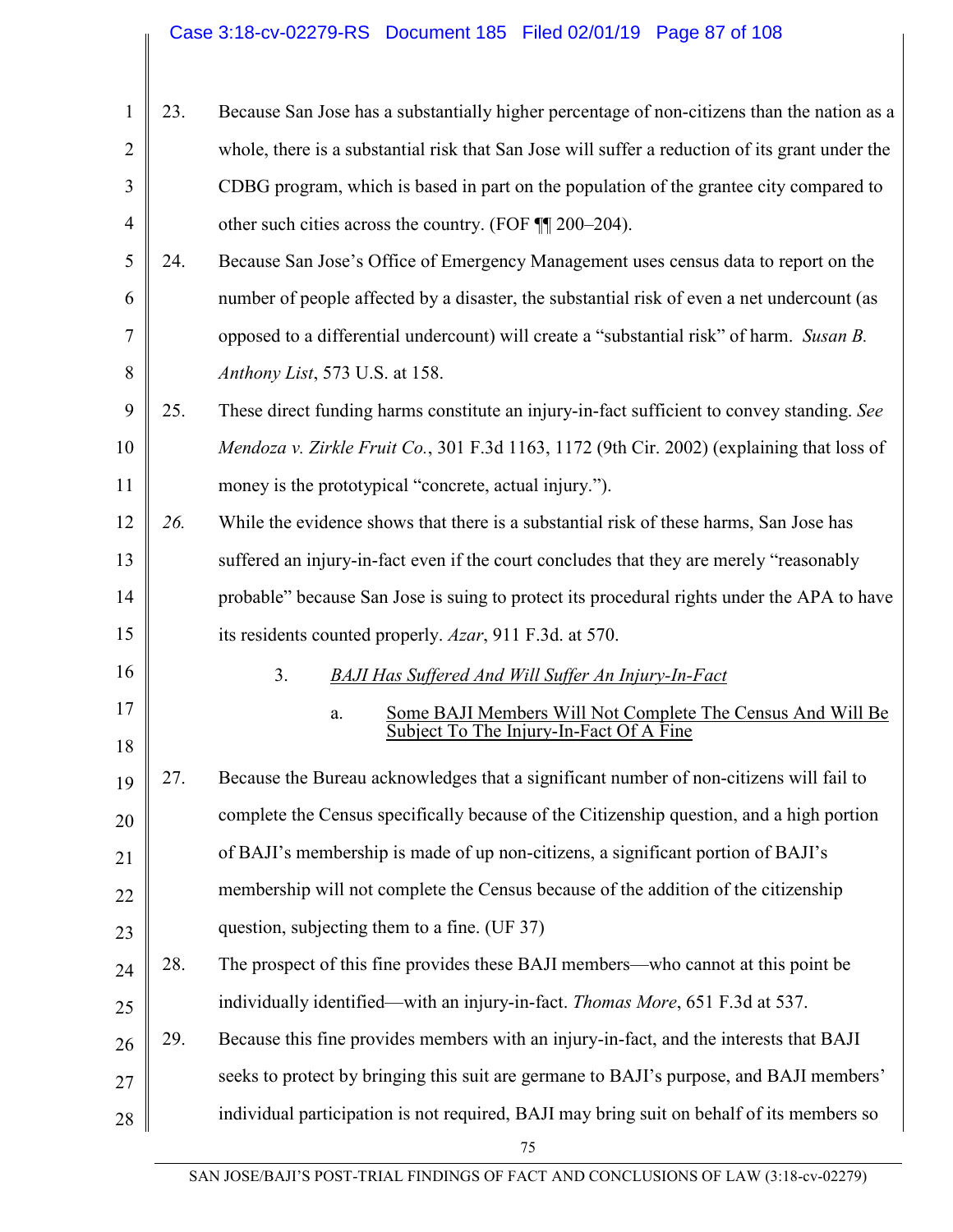# Case 3:18-cv-02279-RS Document 185 Filed 02/01/19 Page 88 of 108

| $\mathbf{1}$   |     | long as the injury is fairly traceable to the addition of the citizenship question and would             |
|----------------|-----|----------------------------------------------------------------------------------------------------------|
| $\overline{2}$ |     | be redressed by its removal. <i>Hunt</i> , 432 U.S. at 343.                                              |
| 3              | 30. | The burden of filling out the question on the form itself is sufficient to establish an injury-          |
| $\overline{4}$ |     | in-fact on behalf of BAJI's members, and through them, BAJI itself. <i>Van Patten v.</i>                 |
| 5              |     | Vertical Fitness Grp., LLC, 847 F.3d 1037, 1043 (9th Cir. 2017) (receipt of two unwanted                 |
| 6              |     | text messages qualifies as an injury-in-fact).                                                           |
| $\overline{7}$ |     | $\mathbf b$ .<br><b>BAJI Has Been Injured By Spending Its Resources</b>                                  |
| 8              | 31. | Because, as detailed above in the discussion of San Jose's standing, there is a substantial              |
| 9              |     | risk of, if not outright certainty, of immigrants not responding to the Census because of                |
| 10             |     | the citizenship question, and BAJI has therefore diverted resources to encourage its                     |
| 11             |     | constituents to participate in the census and to counteract the chilling effects of the                  |
| 12             |     | citizenship question, it has suffered an injury-in-fact and has standing to sue on its own               |
| 13             |     | behalf. An injury-in-fact is established where a nonprofit organization shows "a drain on                |
| 14             |     | its resources from both a diversion of its resources and frustration of its mission." Fair               |
| 15             |     | Hous. of Marin v. Combs, 285 F.3d 899, 905 (9th Cir. 2002); Havens Realty Corp. v.                       |
| 16             |     | Coleman, 455 U.S. 363, 378 (1982).                                                                       |
| 17<br>18       |     | <b>BAJI Members Legitimately Fear That The Question Infringes On</b><br>$\mathbf{c}$ .<br>Their Privacy. |
| 19             | 32. | Harm caused by infringement on "noneconomic values," such as a loss of privacy, also                     |
| 20             |     | provides standing through its members. Ass'n of Data Processing Serv. Orgs., Inc. v.                     |
| 21             |     | Camp, 397 U.S. 150, 154 (1970).                                                                          |
| 22             | 33. | The fears that BAJI members have that their private responses to the citizenship question                |
| 23             |     | will not remain confidential are reasonable in light of the public anti-immigrant rhetoric               |
| 24             |     | that was cited in the Meyers Report (PTX-326) and the climate of anti-immigrant                          |
| 25             |     | sentiment fostered by the Trump Administration. (FOF ¶ 274-278, 250-252).                                |
| 26             | 34. | These facts provide BAJI standing to sue on behalf of its members. <i>Robins v. Spokeo, Inc.</i> ,       |
| 27             |     | 867 F.3d 1108, 1114 (9th Cir. 2017), cert. denied, 138 S. Ct. 931 (2018) (holding a                      |
| $28\,$         |     |                                                                                                          |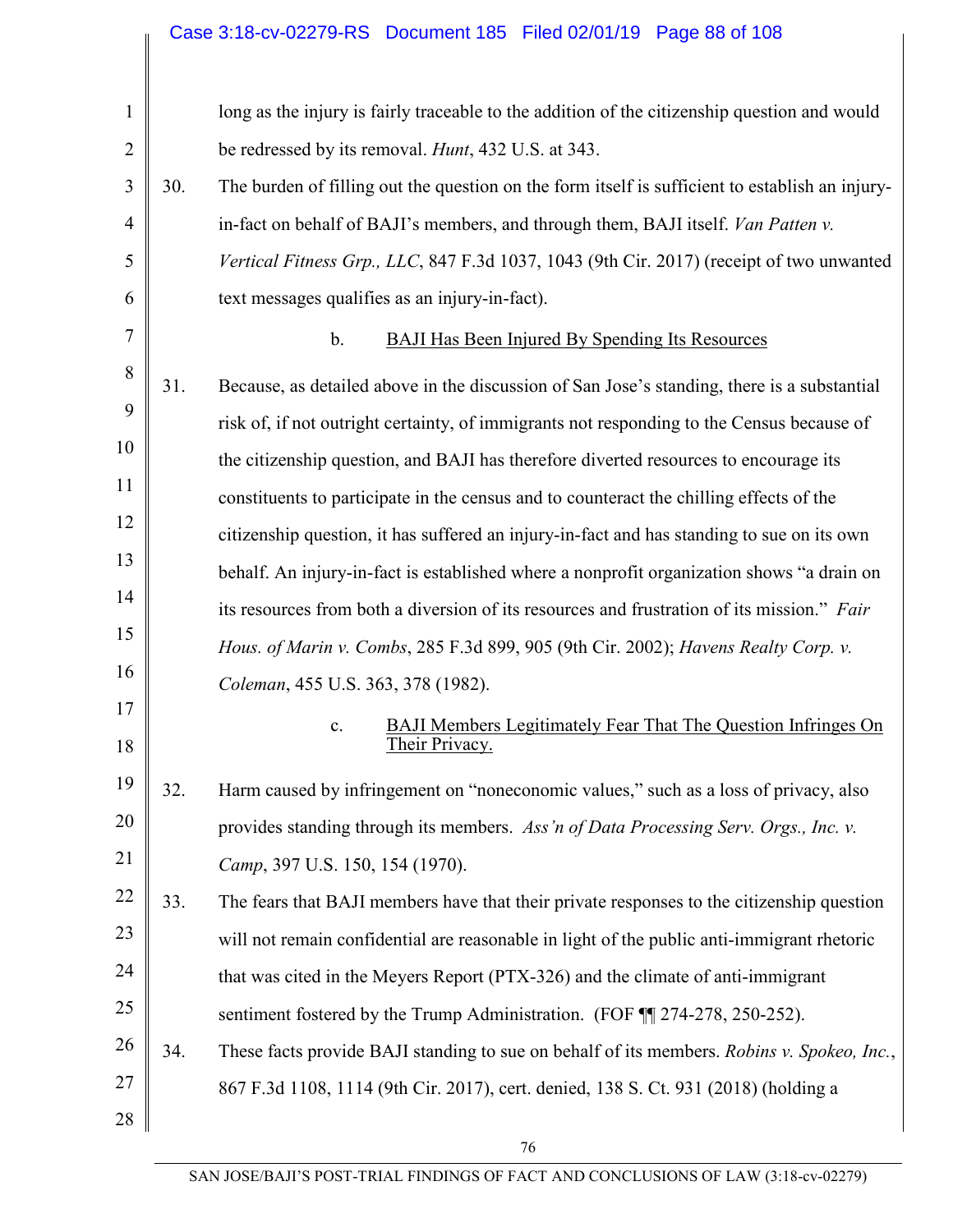| $\mathbf{1}$   |     | plaintiff suffers injury-in-fact based on a loss of "reputational and privacy interests that       |
|----------------|-----|----------------------------------------------------------------------------------------------------|
| $\overline{2}$ |     | have long been protected in the law.").                                                            |
| 3              | 35. | While the evidence shows that there is a substantial risk of these harms, BAJI has suffered        |
| $\overline{4}$ |     | an injury-in-fact even if the court concludes that they are merely "reasonably probable"           |
| 5              |     | because BAJI is suing to protect its members' procedural rights under the APA to be                |
| 6              |     | counted properly. Azar, 911 F.3d. at 570.                                                          |
| $\tau$         |     | $\mathbf{C}$ .<br><b>Plaintiffs' Injuries Are Fairly Traceable To Secretary Ross's Decision</b>    |
| 8              | 36. | The "fairly traceable" standard is less demanding than a proximate cause standard.                 |
| 9              |     | Lexmark Intern., Inc. v. Static Control Components, Inc., 572 U.S. 118, 134 (U.S. 2014)            |
| 10             |     | ("Proximate causation is not a requirement of Article III standing, which requires only            |
| 11             |     | that the plaintiff's injury be fairly traceable to the defendant's conduct.").                     |
| 12             | 37. | While an injury is not fairly traceable it if is "the result [of] the <i>independent</i> action of |
| 13             |     | some third party not before the court,' that does not exclude injury produced by                   |
| 14             |     | determinative or coercive effect upon the action of someone else." Bennett v. Spear, 520           |
| 15             |     | U.S. 154, 169 (U.S. 1997) quoting Lujan, 504 U.S. at 560 (emphasis in original).                   |
| 16             | 38. | When harm is caused by multiple actions, for the purposes of traceability "what matters is         |
| 17             |     | not the length of the chain of causation, but rather the plausibility of the links that            |
| 18             |     | comprise the chain." Mendina, 768 F.3d at 1012–13 (quotation and citation omitted);                |
| 19             |     | Presidio Golf Club v. Nat'l Park Serv., 155 F.3d 1153, 1160 (9th Cir. 1998) (finding that          |
| 20             |     | harm to a golf club, in the form of losing membership, is "fairly traceable" to agency             |
| 21             |     | building a rival clubhouse that lured members away).                                               |
| 22             | 39. | A defendant cannot defeat evidence that its conduct is "fairly traceable" to the harm              |
| 23             |     | caused merely if it "promises that it will ensure that the harm is avoided, yet offers no          |
| 24             |     | specific or concrete plan of action for doing so." Central Delta Water Agency v. U.S., 306         |
| 25             |     | F.3d 938, 950 (9th Cir. 2002).                                                                     |
| 26             | 40. | Even when some links in the chain of causation are illegal acts by third parties, the injury       |
| 27             |     | is still "fairly traceable" to the original challenged action. See Attias v. Carefirst, Inc., 865  |
| 28             |     |                                                                                                    |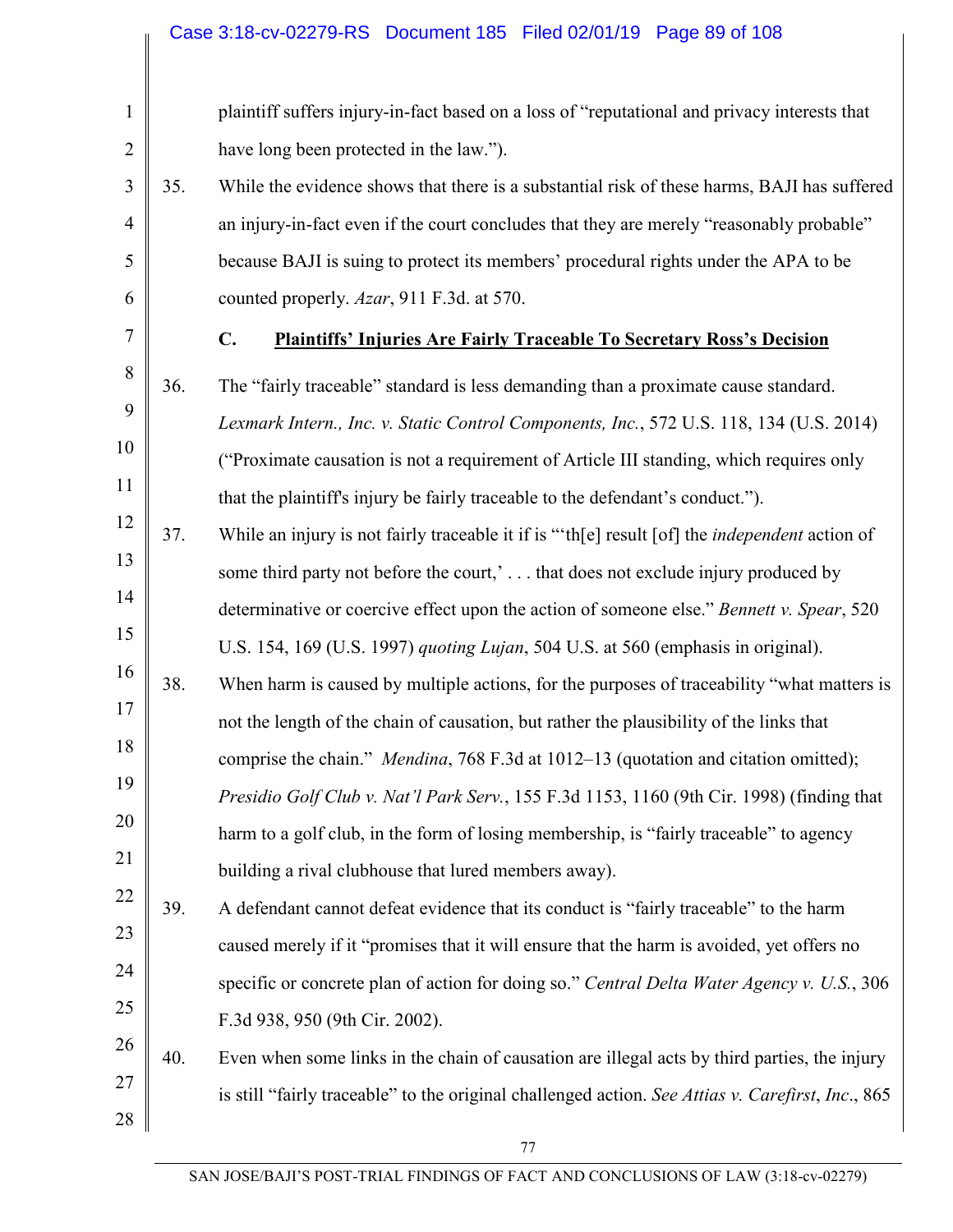| $\mathbf{1}$   |     | F.3d 620, 629 (D.C. Cir. 2017) (harm caused by a data breach is "fairly traceable" to            |
|----------------|-----|--------------------------------------------------------------------------------------------------|
| $\overline{2}$ |     | company's inadequate security standards even though data was stolen by third party               |
| 3              |     | hackers).                                                                                        |
| $\overline{4}$ | 41. | When considering the relationship between census counts and funding for the purposes of          |
| 5              |     | traceability, "[i]t is undisputed, however, that many federal programs do disburse funds         |
| 6              |     | based upon population figures as reported in the decennial census," and therefore "[a]s a        |
| 7              |     | matter of law, allegations of decreased federal and state funding is fairly traceable to         |
| 8              |     | population counts reported in the decennial census." Glavin v. Clinton, 19 F. Supp. 2d           |
| 9              |     | 543, 550 (E.D.Va. 1998) aff'd, Dep't of Commerce v. U.S. House of Representatives, 525           |
| 10             |     | U.S. 316 (2002).                                                                                 |
| 11             | 42. | Because there is, at least, a substantial risk that adding the citizenship question will lead to |
| 12             |     | the drop in self-response rates, which in turn will lead to a net undercount and a               |
| 13             |     | differential undercount of San Jose and of non-citizens, adding the question is fairly           |
| 14             |     | traceable to San Jose's and BAJI's additional spending to mitigate that risk. See Mendina,       |
| 15             |     | 768 F.3d at 1012-13.                                                                             |
| 16             | 43. | Because adding the question will directly lead to a drop in data quality, as the Bureau          |
| 17             |     | concedes, adding the question is fairly traceable to the harm to San Jose's Public Library,      |
| 18             |     | Housing Department, Office of Emergency Management, and work2future program that                 |
| 19             |     | the decrease in data quality will produce. See Mendina, 768 F.3d at 1012–13.                     |
| 20             | 44. | Because adding the question will produce the drop in self-response rate, which in turn           |
| 21             |     | makes it overwhelmingly likely that there will be a differential undercount of non-citizens      |
| 22             |     | and San Jose, San Jose's ultimate funding injury is fairly traceable to the addition of the      |
| 23             |     | citizenship question. See Mendina, 768 F.3d at 1012-13.                                          |
| 24             | 45. | Because BAJI members' reasonable privacy fears are directly related to the addition of the       |
| 25             |     | citizenship question, adding the question is fairly traceable to those concerns. See             |
| 26             |     | Mendina, 768 F.3d at 1012-13.                                                                    |
| 27             | 46. | Because there is a substantial risk that NRFU will not be successful in remediating the          |
| 28             |     | undercount caused by self-response (FOF $\P$ 105–127), and because the Census Bureau<br>78       |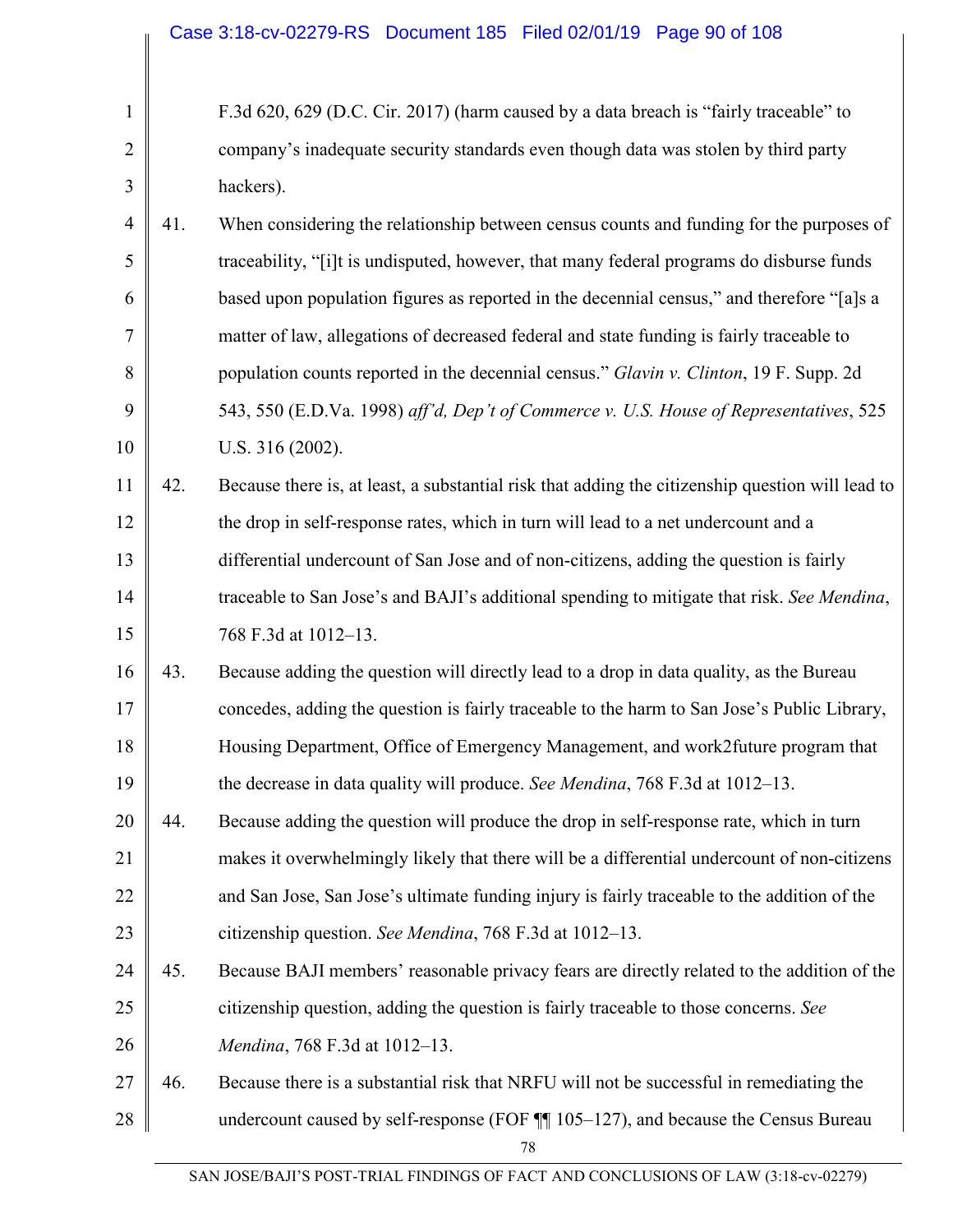| 1              |     | has not yet even determined the method it will use for imputation in the 2020 Census           |
|----------------|-----|------------------------------------------------------------------------------------------------|
| $\overline{2}$ |     | (FOF 139), it has offered no "concrete plan" for mitigating the harm the addition of the       |
| 3              |     | citizenship question will cause. Central Delta, 306 F.3d at 950.                               |
| $\overline{4}$ |     | D.<br><b>Plaintiffs' Injuries Will Be Redressed By A Favorable Decision.</b>                   |
| 5              | 47. | "[T] o have standing, a federal plaintiff must show only that a favorable decision is likely   |
| 6              |     | to redress his injury, not that a favorable decision will inevitably redress his injury." Beno |
| 7              |     | v. Shalala, 30 F.3d 1057, 1065 (9th Cir. 1994).                                                |
| 8              | 48. | A plaintiff need show only that "an injury" be redressed by a favorable decision. Larson v.    |
| 9              |     | Valente, 456 U.S. 228, 243 n.5 (U.S. 1982) (emphasis in original). A plaintiff "need not       |
| 10             |     | show that a favorable decision will relieve his every injury." Id. (emphasis in original).     |
| 11             | 49. | Because removal of the citizenship question will allow San Jose and BAJI to use funds for      |
| 12             |     | other purposes than responding to the concerns created by the citizenship question, BAJI       |
| 13             |     | and San Jose's harm regarding spending on outreach is redressable by a favorable               |
| 14             |     | decision. See Beno, 30 F.3d at 1065.                                                           |
| 15             | 50. | Because removal of the citizenship question will prevent the drop in data quality              |
| 16             |     | associated with the addition of the question, San Jose's data quality concerns are             |
| 17             |     | redressable by a favorable decision. See Beno, 30 F.3d at 1065.                                |
| 18             | 51. | Because removal of the citizenship question will mitigate the eventual net undercount of       |
| 19             |     | non-citizens and San Jose residents, and thereby prevent it from losing funding, San Jose's    |
| 20             |     | ultimate undercount injury is redressable by a favorable decision. See Beno, 30 F.3d at        |
| 21             |     | 1065.                                                                                          |
| 22             | 52. | Because removal of the citizenship question will eliminate the choice BAJI's members           |
| 23             |     | must make between answering the question and being subject to a fine, BAJI's injuries          |
| 24             |     | will be redressed by a favorable decision. See Beno, 30 F.3d at 1065.                          |
| 25             | 53. | Because removal of the citizenship question will diminish the fears of and burdens on          |
| 26             |     | BAJI's members, BAJI's injuries are redressable by a favorable decision. See Beno, 30          |
| 27             |     | F.3d at 1065.                                                                                  |
| 28             |     |                                                                                                |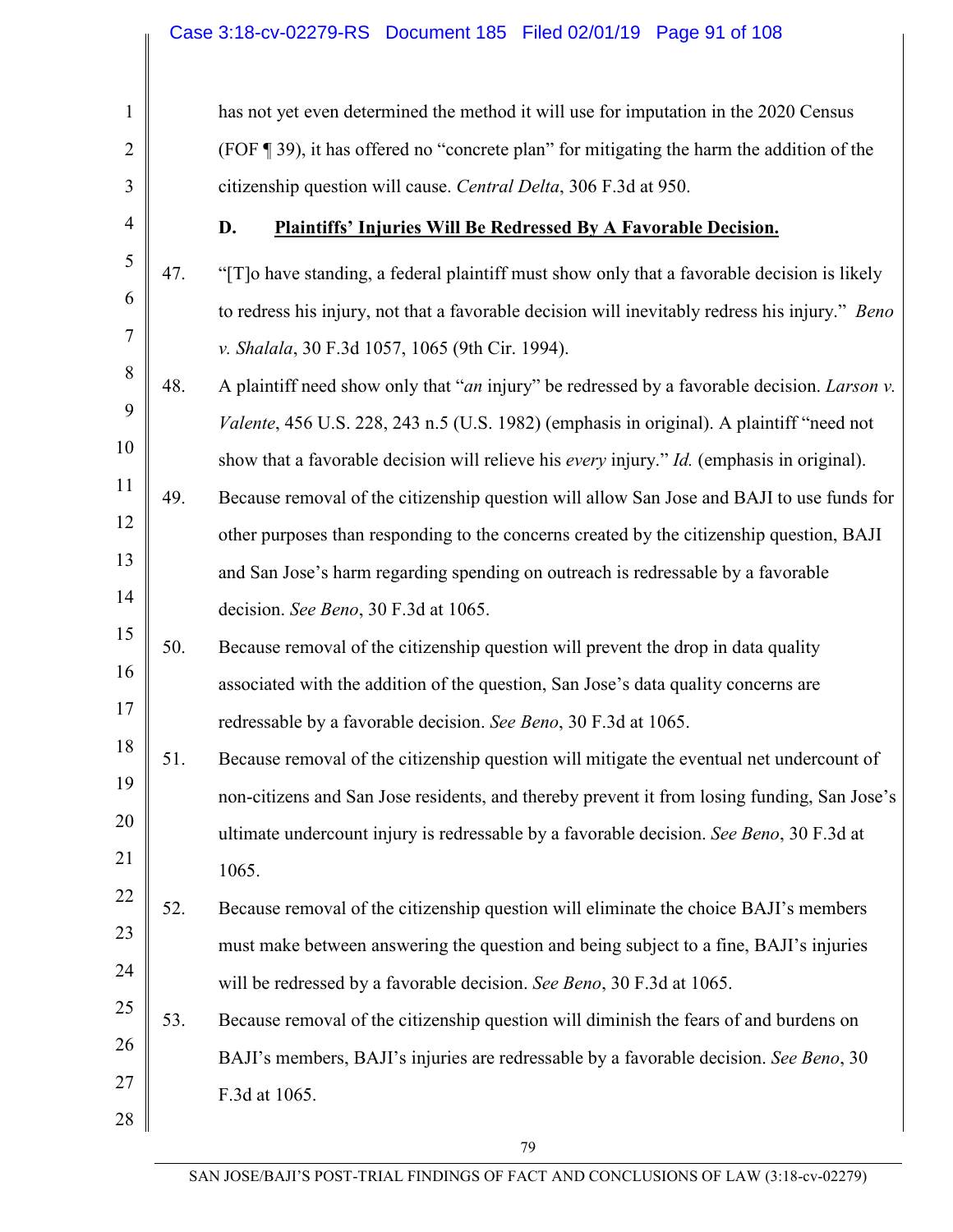### **II. ADDING THE CITIZENSHIP QUESTION VIOLATED THE ENUMERATION CLAUSE**

- 3 4 5 6 7 54. This Court has held that a "decision to alter the census in a way that affirmatively interferes with the actual enumeration, and does not fulfill any other reasonable governmental purpose, is subject to a challenge under the Enumeration Clause." (Order Denying Summary Judgment, Doc. No. 119 at 8, *quoting* Order Denying Motion to Dismiss, Doc. No. 86, at 29).
- 8 9 10 55. The U.S. Constitution provides for an "actual Enumeration" of the population once every decade to count "the whole number of persons" in each state. U.S. Const. Art. I § 2, cl. 3, and Amen. XIV § 2.
- 11 12 13 14 15 16 17 18 19 20 21 22 56. A proposal to conduct the census in a manner that does not comply with the Constitution may set aside by a court prior to the start of the census because "Congress finds that . . . the decennial enumeration of the population is a complex and vast undertaking, and if such enumeration is conducted in a manner that does not comply with the requirements of the Constitution or laws of the United States, it would be impracticable for the States to obtain, and the courts of the United States to provide, meaningful relief after such enumeration has been conducted." Pub. L. No. 105-119, § 209(a)(8), 111 Stat. at 2481. 57. Although Congress has delegated to the Secretary of Commerce its constitutional duty to conduct the census, the Secretary does not have unfettered discretion in carrying out those duties. *Wisconsin v. City of New York*, 517 U.S. 1 (1996). *See also* 13 U.S.C. § 141, declaring it "essential" to obtain a population count that is "as accurate as possible, consistent with the Constitution and laws of the United States."
- 23 24 25 26 27 28 58. Courts have routinely held that the Enumeration Clause does not textually commit exclusive, non-reviewable control over the census to Congress. *See Young v. Klutznick*, 497 F. Supp. 1318, 1326 (E.D. Mich. 1980), *rev'd other grounds*, 652 F.2d 617 (6th Cir. 1981) (finding the Enumeration Clause "does not say that Congress and Congress alone has the responsibility to decide the meaning of, and implement, Article I, Section 2, Clause 3."); *State of Texas v. Mosbach*e*r*, 783 F. Supp. 308, 312 (S.D. Tex. 1992) (finding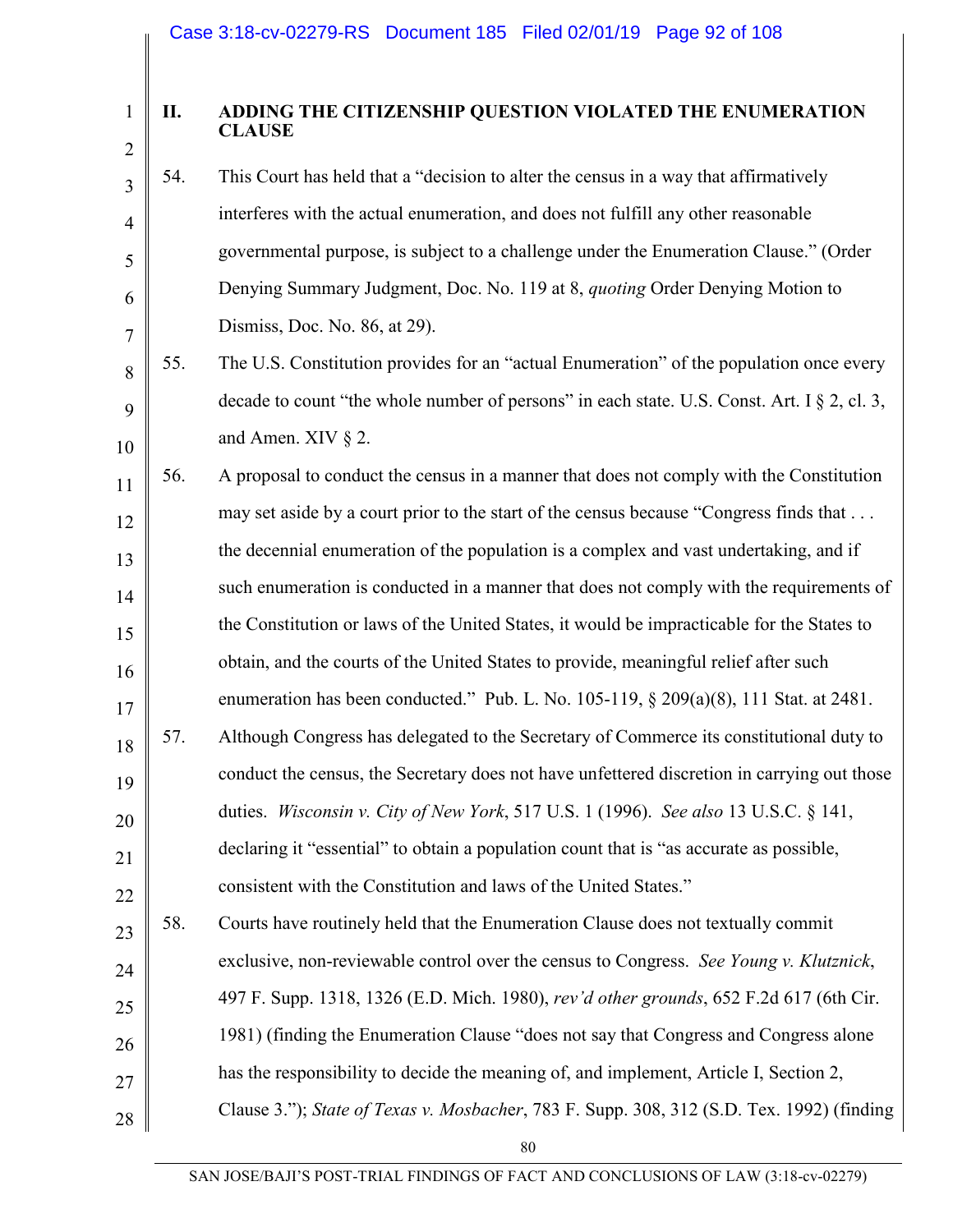| $\mathbf{1}$   |     | Congress's exclusive power to determine the manner of the census did not preclude           |
|----------------|-----|---------------------------------------------------------------------------------------------|
| $\overline{2}$ |     | judicial review of its actions); City of Willacoochee v. Baldridge, 556 F. Supp. 551, 557   |
| 3              |     | (S.D. Ga. 1983) ("[T]he Court finds no support for the argument that the Framers intended   |
| $\overline{4}$ |     | that all aspects of conducting the census be exclusively within the province of Congress    |
| 5              |     | and exempt from judicial review.").                                                         |
| 6              | 59. | The evidence—much of it from the Bureau itself—demonstrates that in the political           |
| 7              |     | climate fostered by the Trump Administration, adding the citizenship question will          |
| 8              |     | substantially degrade the accuracy of the Census more than it would in another climate.     |
| 9              |     | The CMS Memo, the Meyers report, and the various CBAMS reports all confirm that             |
| 10             |     | adding the question in this climate "affirmatively interferes with the actual enumeration." |
| 11             |     | (Doc. No. 119 at 8).                                                                        |
| 12             | 60. | Further evidence, including trial testimony of Dr. O'Muircheartaigh, confirms that the      |
| 13             |     | citizenship question has not been tested in on the decennial census, and the "framing" of   |
| 14             |     | the questionnaire can create an impact on self-response even greater than the one the       |
| 15             |     | Bureau calculated. (FOF ¶ 80-81, 108).                                                      |
| 16             | 61. | The affirmation of Dr. Anderson confirms that the citizenship question has never been       |
| 17             |     | tested in the context of a decennial census and has never been included on a decennial      |
| 18             |     | census that was conducted by mail-in response, and that adding the citizenship question to  |
| 19             |     | the Census would break with historical practice. (FOF ¶ 67-68, 85-86).                      |
| 20             | 62. | In response to Dr. O'Muircheartaigh and Dr. Anderson's findings, Defendants have            |
| 21             |     | presented no evidence that adding the citizenship question to the 2020 Census bears a       |
| 22             |     | "reasonable relationship to the accomplishment of an actual enumeration of the              |
| 23             |     | population." <i>Wisconsin</i> , 517 U.S. at 19–20.                                          |
| 24             | 63. | Defendants have produced no evidence that adding the citizenship question will "fulfill"    |
| 25             |     | any other reasonable governmental purpose" so as to overcome the fact that adding it will   |
| 26             |     | damage the enumeration. (Order Denying Summary Judgment, Doc. No. 119 at 8,                 |
| 27             |     | quoting Order Denying Motion to Dismiss, Doc. No. 86, at 29).                               |
| 28             |     |                                                                                             |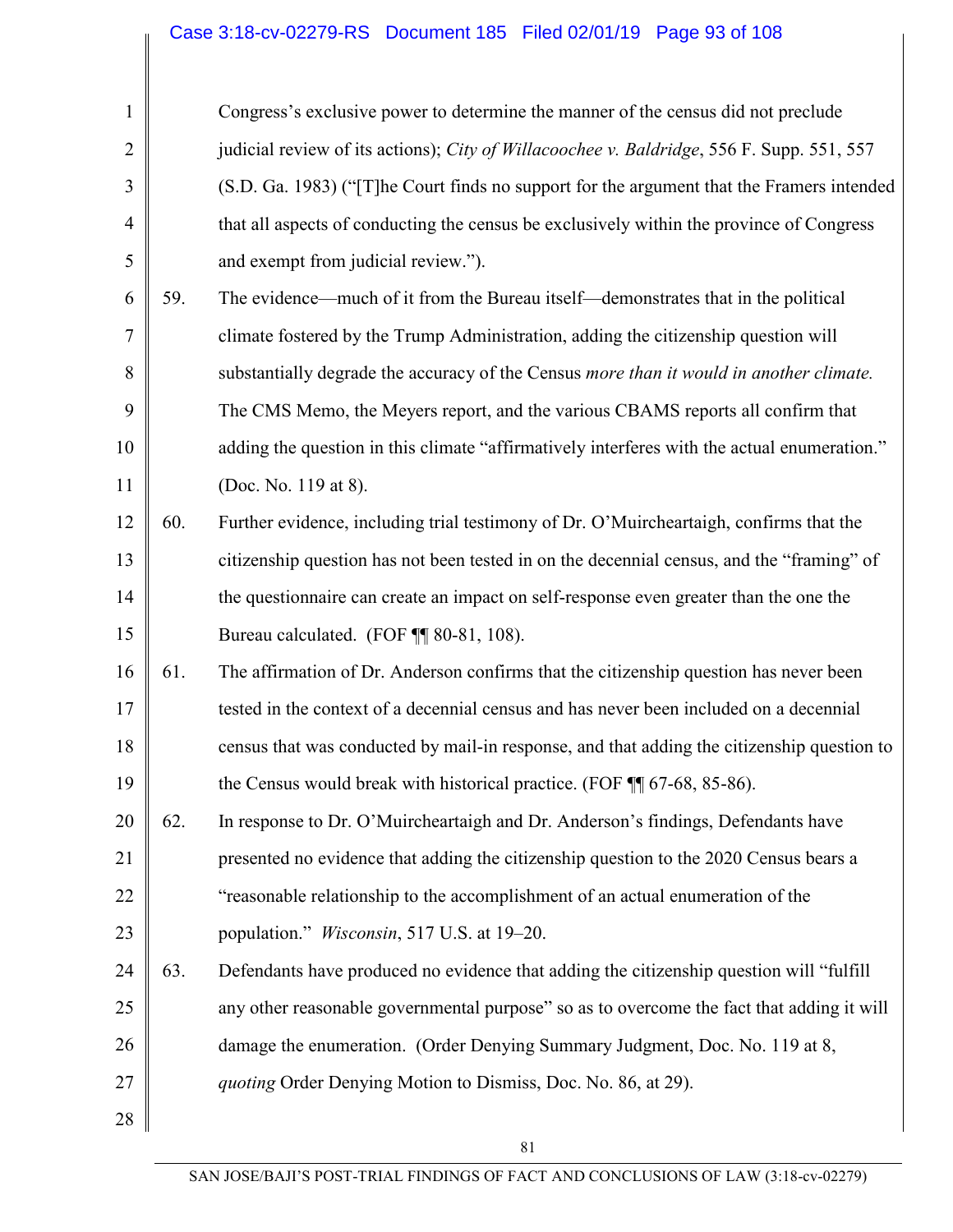# Case 3:18-cv-02279-RS Document 185 Filed 02/01/19 Page 94 of 108

| $\mathbf{1}$   | 64. | The DOJ Request contains no evidence that adding the citizenship question will "fulfill"                                                                                         |
|----------------|-----|----------------------------------------------------------------------------------------------------------------------------------------------------------------------------------|
| $\overline{2}$ |     | any other reasonable governmental purpose." (Order Denying Summary Judgment, Doc.                                                                                                |
| 3              |     | No. 119 at 8, <i>quoting</i> Order Denying Motion to Dismiss, Doc. No. 86, at 29). In fact, as                                                                                   |
| $\overline{4}$ |     | set forth below in Paragraph 95, the cases cited by the DOJ Request do not support the                                                                                           |
| 5              |     | proposition that the DOJ needs block-level CVAP data to enforce the Voting Rights Act.                                                                                           |
| 6              | 65. | The Decisional Memo contains no evidence that adding the question will fulfill a                                                                                                 |
| 7              |     | reasonable governmental purpose and in fact is pretextual, in failing to disclose the true                                                                                       |
| 8              |     | reasons for Ross's decision, and, contains numerous statements that are contradicted                                                                                             |
| 9              |     | elsewhere in the record. (FOF $\P$ ] 385–407).                                                                                                                                   |
| 10             | 66. | The failure of the Decisional Memo to set forth any evidence that adding the question will                                                                                       |
| 11             |     | create any attendant benefit, and the unsupported statements in the Decisional Memo                                                                                              |
| 12             |     | (FOF ¶ 385–423), together demonstrate that adding the question does not bear "a                                                                                                  |
| 13             |     | reasonable relationship to the accomplishment of an actual enumeration of the population,                                                                                        |
| 14             |     | keeping in mind the constitutional purpose of the census," which is "to determine the                                                                                            |
| 15             |     | apportionment of the Representatives among the states." <i>Wisconsin</i> , 517 U.S. at 19–20. <sup>4</sup>                                                                       |
| 16<br>17       | Ш.  | THIS COURT MUST SET THE DECISION ASIDE BECAUSE IT WAS MADE IN<br>VIOLATION OF THE ADMINISTRATIVE PROCEDURE ACT                                                                   |
| 18             |     | The Stated Reason For Adding The Citizenship Question Was Pretextual And<br>A.<br><b>Subject To Improper Influence</b>                                                           |
| 19             | 67. | When "an agency justifies its actions by reference only to information in the public file                                                                                        |
| 20             |     | while failing to disclose the substance of other relevant information that has been                                                                                              |
| 21             |     | presented to it, a reviewing court cannot presume that the agency has acted properly                                                                                             |
| 22             |     | but must treat the agency's justification as a fictional account of the actual decision making                                                                                   |
| 23             |     | process and must perforce find its actions arbitrary." Home Box Office, Inc. v. F.C.C., 567                                                                                      |
| 24             |     | F.2d 9, 54–55 (C.A.D.C. 1977).                                                                                                                                                   |
| 25             |     |                                                                                                                                                                                  |
| 26             |     |                                                                                                                                                                                  |
| 27             |     | As this Court has noted, Plaintiffs' Apportionment Clause claim and Enumeration Clause claim<br>"rise and fall together." (Order Denying Motion to Dismiss, Doc. 86 at 2-3 n.2). |
| 28             |     |                                                                                                                                                                                  |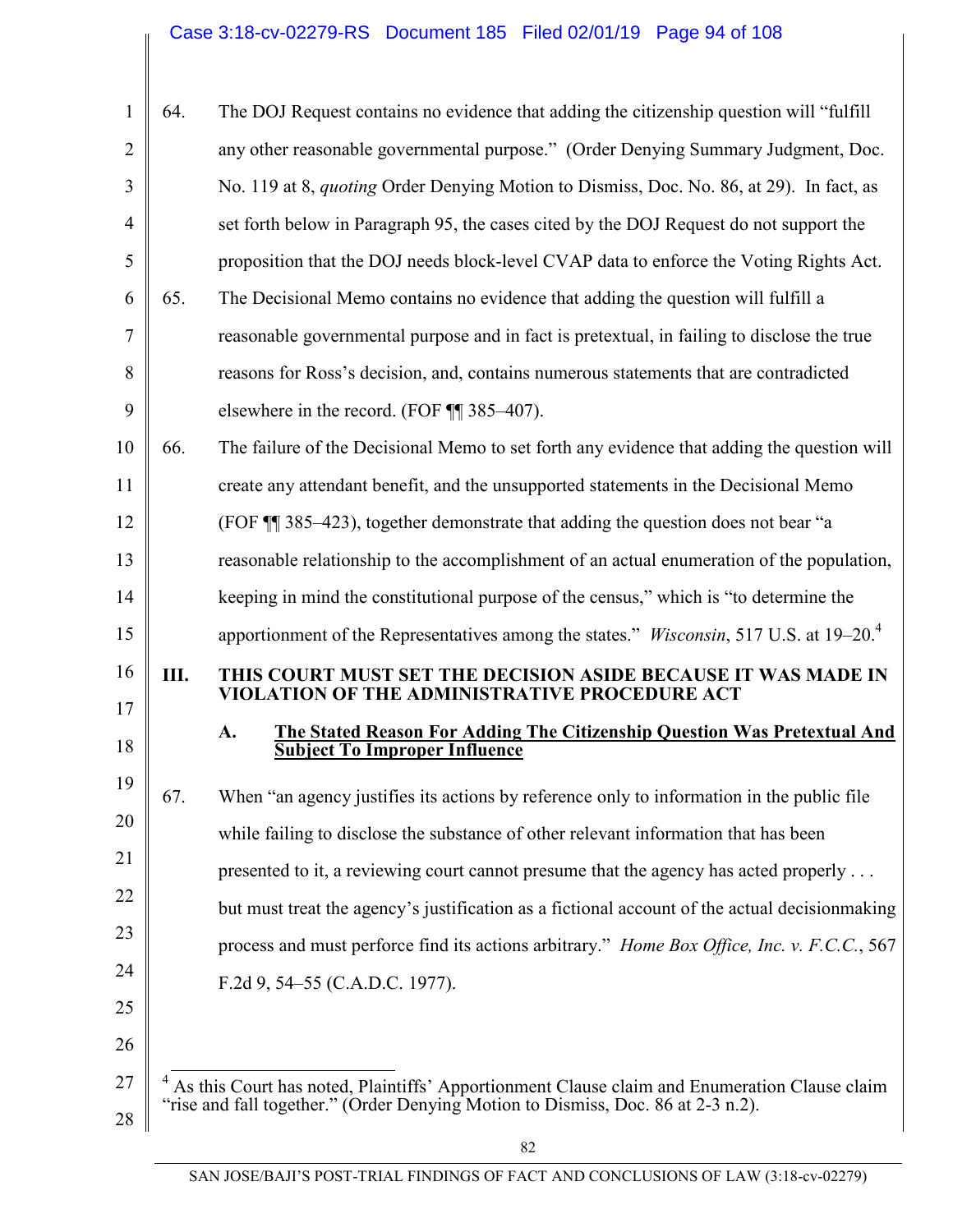# Case 3:18-cv-02279-RS Document 185 Filed 02/01/19 Page 95 of 108

| $\mathbf{1}$   | 68. | To comply with the APA, an agency must "disclose the basis of its" decision. Burlington    |
|----------------|-----|--------------------------------------------------------------------------------------------|
| $\overline{2}$ |     | Truck Lines, Inc. v. United States, 371 U.S. 156, 167-68 (1962).                           |
| 3              | 69. | The Administrative Record demonstrates that Ross made a decision months before May         |
| $\overline{4}$ |     | 2017 to add a citizenship question to the 2020 Census; on that date he wrote that he was   |
| 5              |     | "mystified that nothing has been done in response to my month[s'] old request that we      |
| 6              |     | include the citizenship question." (AR0003710).                                            |
| 7              | 70. | There is nothing in the Administrative Record to suggest that Ross wanted a citizenship    |
| 8              |     | question to improve enforcement of the Voting Rights Act. Nothing in the record prior to   |
| 9              |     | the DOJ Request references the Voting Rights Act at all, yet numerous documents show       |
| 10             |     | Ross was focused on adding the question within weeks of being sworn in.                    |
| 11             | 71. | The Administrative Record shows that the reasons given by Ross in his Decisional Memo      |
| 12             |     | and in his June 21, 2018 supplement to the Administrative Record were not the true         |
| 13             |     | reasons behind his decision, and were certainly not all of the material reasons behind his |
| 14             |     | decision. (FOF 11 385-397, 424-429, 439-446).                                              |
| 15             | 72. | Ross and Comstock's efforts to conceal their actions suggest that the factfinder "can      |
| 16             |     | reasonably infer from the falsity of the explanation that [Defendants are] dissembling to  |
| 17             |     | cover up" an ulterior purpose. Reeves v. Sanderson Plumbing Products, Inc., 530 U.S.       |
| 18             |     | 133, 147 (2000)                                                                            |
| 19             | 73. | The scheme in which Ross and Comstock engaged—including searching for an agency to         |
| 20             |     | make a request that Ross had already decided to accept—shows that the request from DOJ     |
| 21             |     | was made to "provide a pretext for the ulterior motive" of the decision-maker, and the     |
| 22             |     | decision is therefore not in accordance with the APA. Woods Petroleum Corp. v. U.S.        |
| 23             |     | Dep't of Interior, 18 F.3d 854, 859 (10th Cir. 1994).                                      |
| 24             | 74. | Because the administrative record shows that Ross had some other reason for pursuing the   |
| 25             |     | citizenship question than the one set forth in the Decisional Memo, the Decisional Memo    |
| 26             |     | is a "fictional account of the actual decision making process" and this Court therefore    |
| 27             |     | "must perforce find its actions arbitrary." Home Box Office, 567 F.2d at 54–55.            |
| 28             |     |                                                                                            |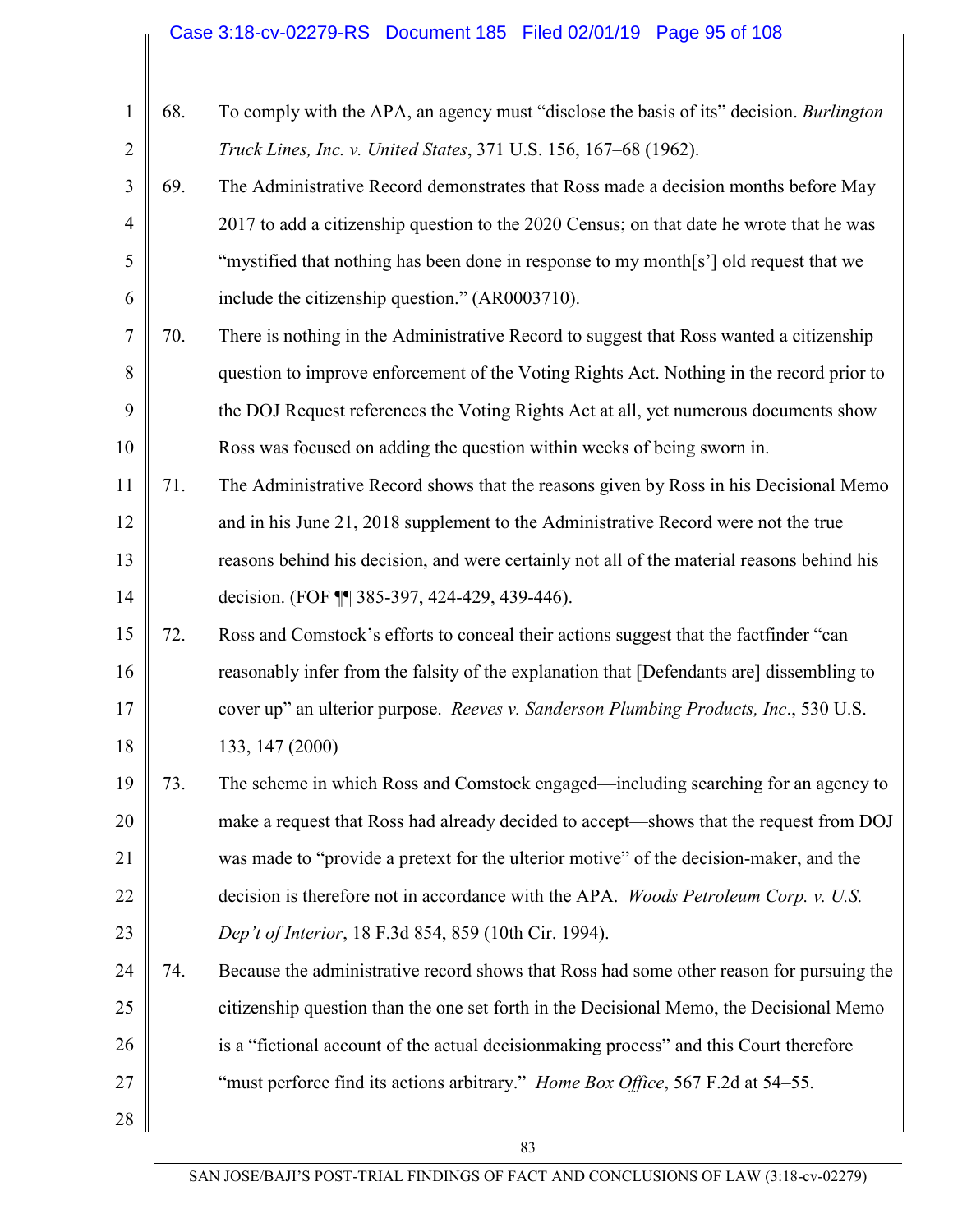#### Case 3:18-cv-02279-RS Document 185 Filed 02/01/19 Page 96 of 108

|                | $1 \mid 75.$ | The absence of any explanation for Ross's months-long campaign to add the citizenship         |
|----------------|--------------|-----------------------------------------------------------------------------------------------|
| 21             |              | question suggests "that there is here one administrative record for the public and this court |
| 3 <sup>1</sup> |              | and another for the Commission and those 'in the know'" rendering the decision arbitrary      |
| 4 <sup>1</sup> |              | and capricious. <i>Id.</i> at 54.                                                             |

5 6 7 8 76. Even if Ross considered some relevant factors after receiving the DOJ Request, that does not "immunize" the decision; it would still "be invalid if based in whole or in part on the pressures emanating from [political actors]." *Tummino v. Torti*, 603 F. Supp. 2d 519, 544 (E.D.N.Y. 2009).

9 10 11 12 13 14 15 77. Because the decision to add the citizenship question originated from Ross's consultations with high-ranking political officials, including the White House Chief Strategist, it should be set aside for being guided by improper political influence. *Sokaogon Chippewa Cmty. (Mole Lake Band of Lake Superior Chippewa) v. Babbitt*, 961 F. Supp. 1276, 1286 (W.D. Wis. 1997) (explaining that an agency decisions may be set aside for improper political influence when "the pressure was intended to and did cause the [Agency's] actions to be influenced by factors not relevant under the controlling statutes.").

- 16 17 18 78. In determining whether an agency acted with improper political motivation, a court may rely on "inferences" based on the record before it. *Tummino*, 603 F. Supp. 2d at 546 (inferring political motivations based on the timing of agency action).
- 19 20 21 22 23 24 25 26 79. Here, the record provides evidence that Ross both received communications from "senior Administration officials" and requested that the Attorney General direct his underlings to ask the question, from which it may be inferred that the decision was based "in part on the pressures emanating from [political actors]." *Tummino*, 603 F. Supp. 2d at 544. *See also D.C. Fed'n of Civic Ass'ns v. Volpe*, 459 F.2d 1231, 1237 (D.C. Cir. 1971) ("Even if the Secretary had taken every formal step required by every applicable statutory provision, reversal would be required . . . [if] extraneous pressure intruded into the calculus of considerations on which the Secretary's decision was based.").
- 27 28 80. The scheme in which Ross and Comstock engaged, and which Defendants attempted to conceal even after this litigation was filed, constitutes "administrative misconduct not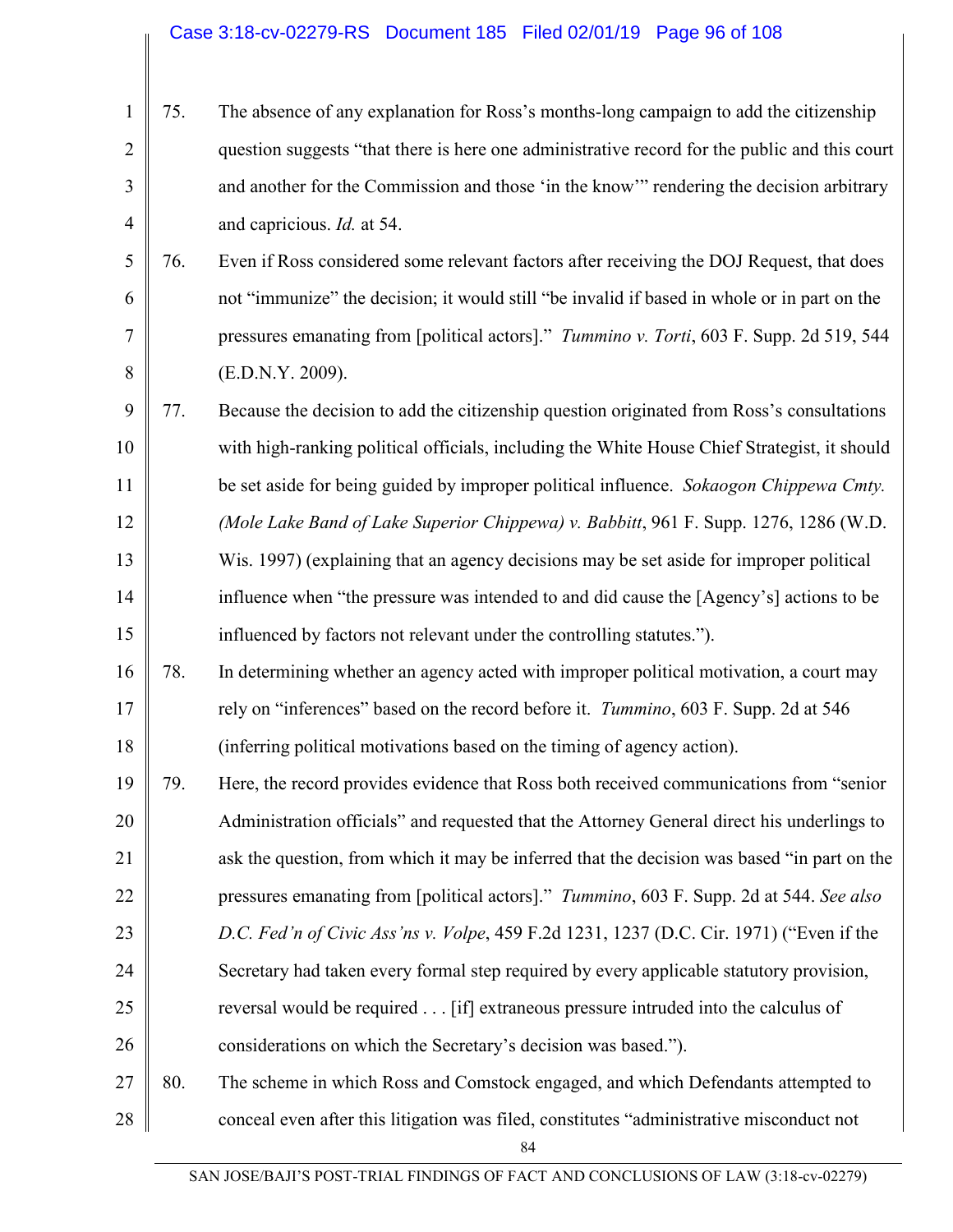|                |     | Case 3:18-cv-02279-RS Document 185 Filed 02/01/19 Page 97 of 108                                                                                    |
|----------------|-----|-----------------------------------------------------------------------------------------------------------------------------------------------------|
|                |     |                                                                                                                                                     |
| $\mathbf{1}$   |     | covered by the other more specific paragraphs" that renders a decision arbitrary and                                                                |
| $\overline{2}$ |     | capricious. Ass'n. of Data Processing Serv. Orgs., Inc. v. Bd. of Governors of Fed.                                                                 |
| 3              |     | Reserve Sys., 745 F.2d 677, 683 (D.C. Cir. 1984) (Scalia, J.).                                                                                      |
| $\overline{4}$ | 81. | Whatever Ross's motivation, the failure to include his motivating rationale in the                                                                  |
| 5              |     | Administrative Record itself renders the decision arbitrary and capricious and supports                                                             |
| 6              |     | setting it aside. 5 U.S.C. $\S$ 706(2)(A).                                                                                                          |
| 7              |     | <b>B.</b><br><b>The Decision To Add A Citizenship Question Must Be Struck Down As</b>                                                               |
| 8              |     | <b>Arbitrary And Capricious Because It Runs Contrary To The Evidence, Fails</b><br>To Consider Important Aspects Of The Problem, And Is Implausible |
| 9              | 82. | The standard for evaluating whether an agency's decision was arbitrary and capricious is                                                            |
| 10             |     | whether the decision "was the product of reasoned decision making." Motor Vehicle Mfrs.                                                             |
| 11             |     |                                                                                                                                                     |
| 12             |     | Ass'n of U.S., Inc. v. State Farm Mut. Auto. Ins. Co. ("State Farm"), 463 U.S. 29, 52                                                               |
| 13             |     | (1983).                                                                                                                                             |
| 14             | 83. | Agency action is arbitrary and capricious when any of the following factors are met: "the                                                           |
| 15             |     | agency has relied on factors which Congress has not intended it to consider, entirely failed                                                        |
| 16             |     | to consider an important aspect of the problem, offered an explanation for its decision that                                                        |
| 17             |     | runs counter to the evidence before the agency, or is so implausible that it could not be                                                           |
| 18             |     | ascribed to a difference in view or the product of agency expertise." State Farm, 463 U.S.                                                          |
| 19             |     | at 43. Courts evaluate whether a decision complied with the APA based on the record                                                                 |
| 20             |     | before the decision maker and " <i>post hoc</i> rationalizations for agency action" carry no                                                        |
| 21             |     | weight. <i>Id.</i> at 50.                                                                                                                           |
| 22             | 84. | It is arbitrary and capricious for an agency "to rely on portions of studies in the record that                                                     |
| 23             |     | support its position, while ignoring  those studies that do not." <i>Genuine Parts</i>                                                              |
|                |     | Company v. Environmental Protection Agency, 890 F.3d 304, 313 (C.A.D.C. 2018).                                                                      |
| 24             | 85. | An agency acted arbitrarily and capriciously when it "ignore[d] critical context" and                                                               |
| 25             |     | "cherry-pick[ed] evidence." Water Quality Ins. Syndicate v. United States, 225 F. Supp.                                                             |
| 26             |     | 3d 41, 69 (D.D.C. 2016).                                                                                                                            |
| 27             |     |                                                                                                                                                     |
| 28             |     |                                                                                                                                                     |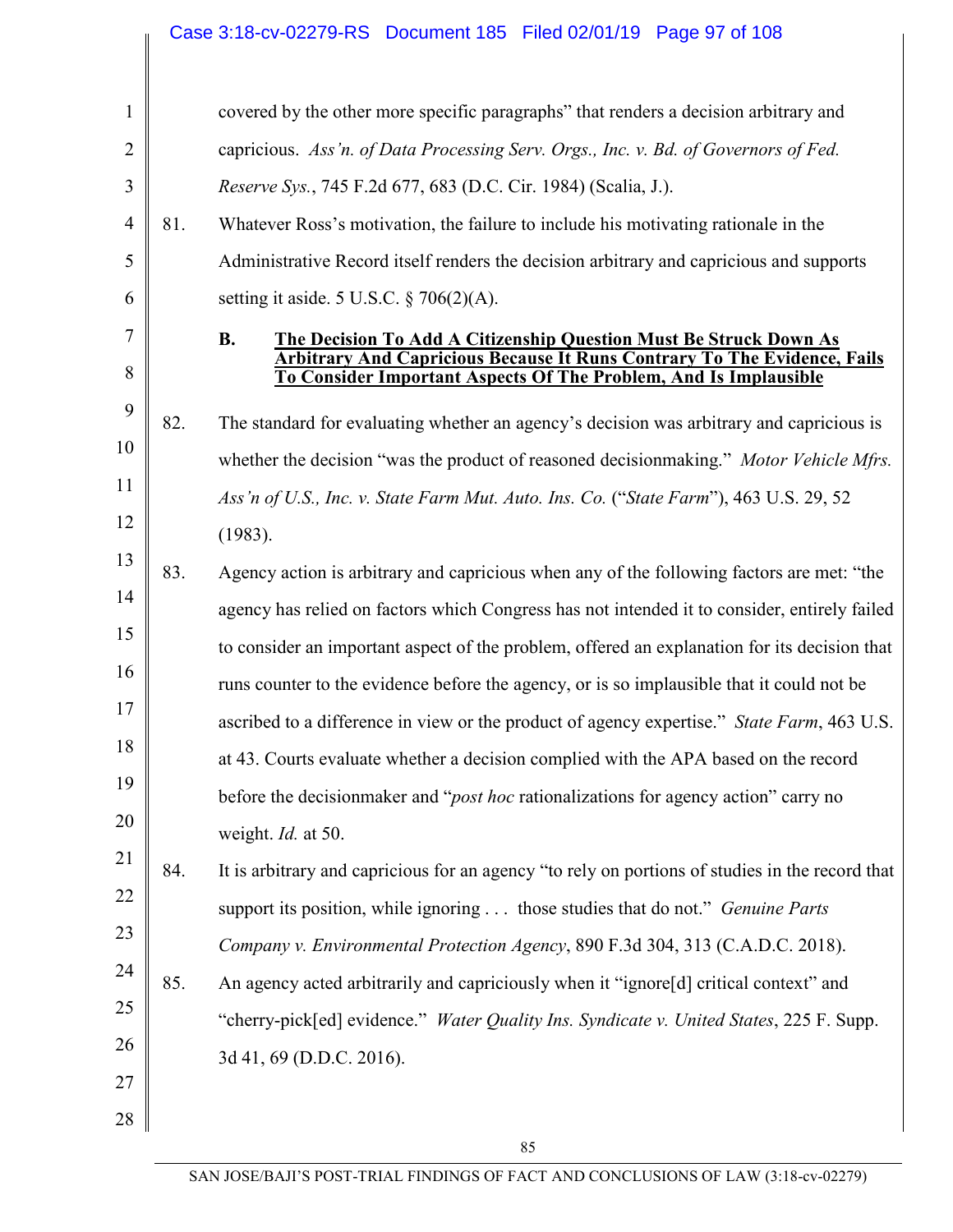|                     |     | Case 3:18-cv-02279-RS Document 185 Filed 02/01/19 Page 98 of 108                                                 |
|---------------------|-----|------------------------------------------------------------------------------------------------------------------|
|                     |     |                                                                                                                  |
| 1                   |     | 1.<br><b>The Decision To Add A Citizenship Question Was Contrary To The</b><br><b>Evidence Before The Agency</b> |
| $\overline{2}$<br>3 | 86. | The Decisional Memo "offered an explanation for its decision that runs counter to the                            |
| $\overline{4}$      |     | evidence before the agency." State Farm, 463 U.S. at 43.                                                         |
| 5                   | 87. | No evidence in the Administrative Record supports any of the key conclusions in the                              |
| 6                   |     | Decisional Memo, including but not limited to the conclusion that there will be no                               |
| 7                   |     | "additional imposition" for citizens to answer the question, that giving "each respondent                        |
| 8                   |     | the opportunity to provide an answer" improves data quality, that "the citizenship data                          |
| 9                   |     | provided to DOJ will be more accurate with the question than without it," and that                               |
| 10                  |     | providing DOJ with accurate citizenship data "outweighs any adverse effect" on the                               |
| 11                  |     | Census of people not responding to the survey because of the question. (FOF TI 398-                              |
| 12                  |     | 423).                                                                                                            |
| 13                  | 88. | All of the impartial scientific evidence in the Administrative Record shows that adding the                      |
| 14                  |     | question will reduce data quality, reduce self-response rates, and render NRFU efforts                           |
| 15                  |     | significantly more expensive.                                                                                    |
| 16                  | 89. | It is not sufficient for an agency to simply consider and reject all the scientific evidence                     |
| 17                  |     | before it; the APA requires that the Secretary "articulate a satisfactory explanation" for                       |
| 18                  |     | rejecting contrary evidence. Butte Cty., Cal. v. Hogen, 613 F.3d 190, 194 (D.C. Cir. 2010)                       |
| 19                  |     | (holding that a Secretary "ignore[d] evidence contradicting [his] position" when he wrote,                       |
| 20                  |     | upon receipt of a report, that the agency was "not inclined to revisit this decision"); see                      |
| 21                  |     | also Michigan v. E.P.A., 135 S. Ct. 2699, 2707 (2015).                                                           |
| 22                  | 90. | The Decisional Memo cites only to the DOJ Request for support, but the DOJ Request                               |
| 23                  |     | does not contain any scientific evidence and Ross "failed to explain how the other sources                       |
| 24                  |     | [he] relied on provide substantial evidence" to support his conclusion in light of the                           |
| 25                  |     | Bureau's scientific evidence. Genuine Parts, 890 F.3d at 315.                                                    |
| 26                  | 91. | The Decisional Memo cites only to the DOJ Request for support, but an agency may not                             |
| 27                  |     | "excuse its inadequate responses by passing the entire issue onto a different agency.                            |
| 28                  |     |                                                                                                                  |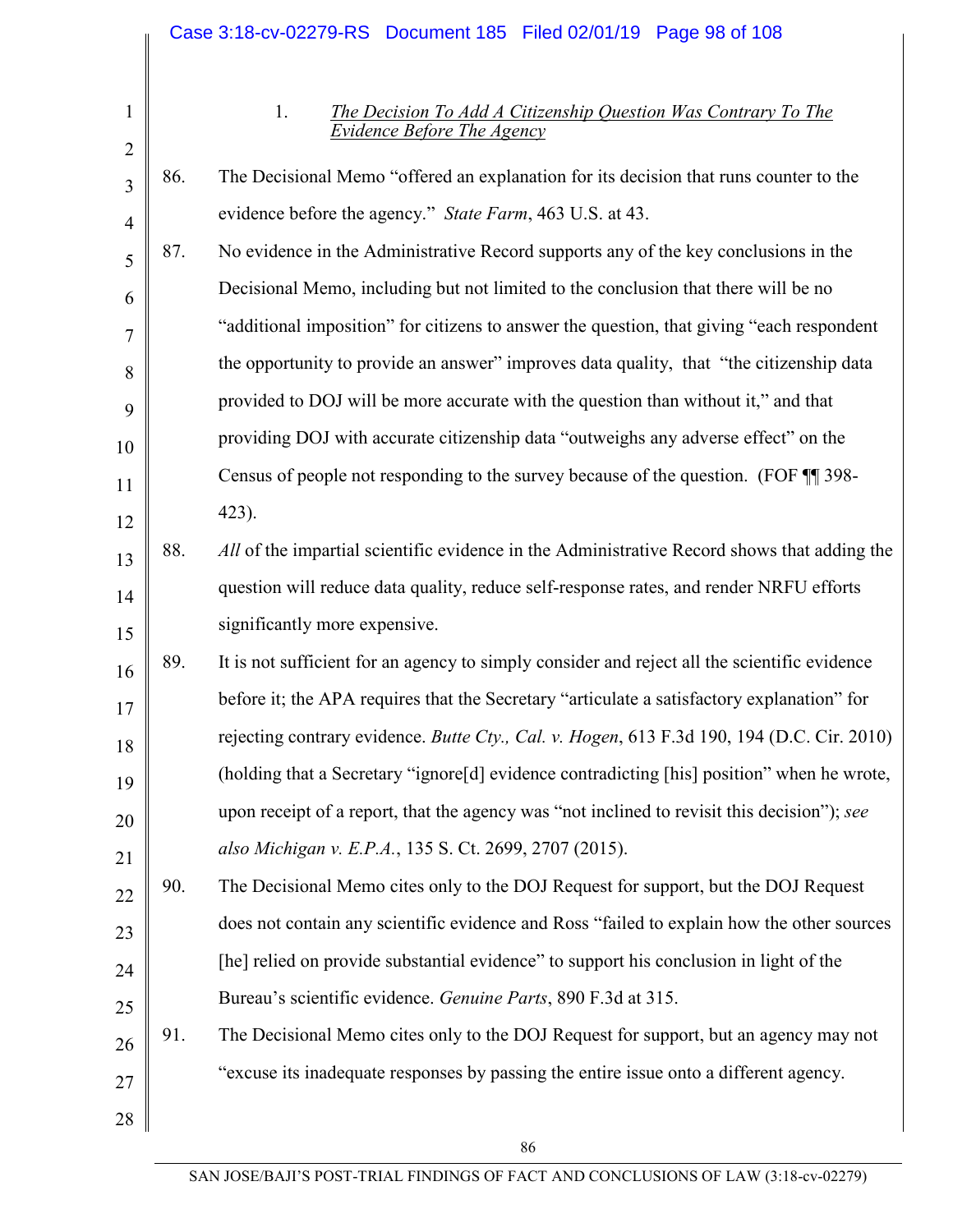|     | Administrative law does not permit such a dodge." Delaware Dep't of Nat. Res. & Envtl.        |
|-----|-----------------------------------------------------------------------------------------------|
|     | Control v. EPA, 785 F.3d 1, 16 (D.C. Cir. 2015).                                              |
| 92. | When an agency receives an intra-agency request, it is "not required 'to undertake an         |
|     | independent analysis' of another agency's conclusions," but "it may not 'blindly adopt        |
|     | [those] conclusions."" Ergon-W. Virginia, Inc. v. United States Envtl. Prot. Agency, 896      |
|     | F.3d 600, 610 (4th Cir. 2018) quoting City of Tacoma, Washington v. F.E.R.C., 460 F.3d        |
|     | 53, 76 (D.C. Cir. 2006). Here, Ross blindly adopted the conclusions of the DOJ Request,       |
|     | even while all the scientific evidence before him suggested they should be rejected.          |
| 93. | The DOJ Request asks for a specific method—putting the citizenship question on the            |
|     | Census—for obtaining the data but "provides no analysis or factual data to support this       |
|     | concern" over other means of doing so. State v. Bureau of Land Mgmt., 286 F. Supp. 3d         |
|     | 1054, 1065 (N.D. Cal. 2018). Additionally, Defendants have conceded that DOJ did not          |
|     | tell Ross that it was "necessary" to add the citizenship question in order to get the data it |
|     | said it needed.                                                                               |
| 94. | Agency action that appears "perfectly reasonable and appropriate in the face of a given       |
|     | problem may be highly capricious if that problem does not exist." City of Chicago, Ill. v.    |
|     | Federal Power Commission, 458 F.2d 731, 742 (C.A.D.C. 1972).                                  |
| 95. | None of the cases cited in the DOJ Request actually support the DOJ's request for such        |
|     | data to enforce the VRA. See Reyes v. City of Farmers Branch, 586 F.3d 1019, 1023–24          |
|     | (5th Cir. 2009) (while CVAP data is appropriate evidence to prove minority-majority           |
|     | district, no mention of need for block-level CVAP data and Plaintiffs did not rely on ACS     |
|     | citizenship data); Barnett v. City of Chicago, 141 F.3d 699, 704 (7th Cir. 1998) (affirms     |
|     | use of CVAP data for determining proportional equality of voting power, but rejects use       |
|     | of decennial census to obtain such data: "To verify the age and citizenship of the            |
|     | population would enormously complicate the decennial census and open the census-taker         |
|     | to charges of manipulation."); Negron v. City of Miami Beach, 113 F.3d 1563, 15 67–69         |
|     | (11th Cir. 1997) (plaintiffs relied unsuccessfully on voting-age population to draw           |
|     | illustrative districts and never attempted to proffer districts based on CVAP data); Romero   |
|     |                                                                                               |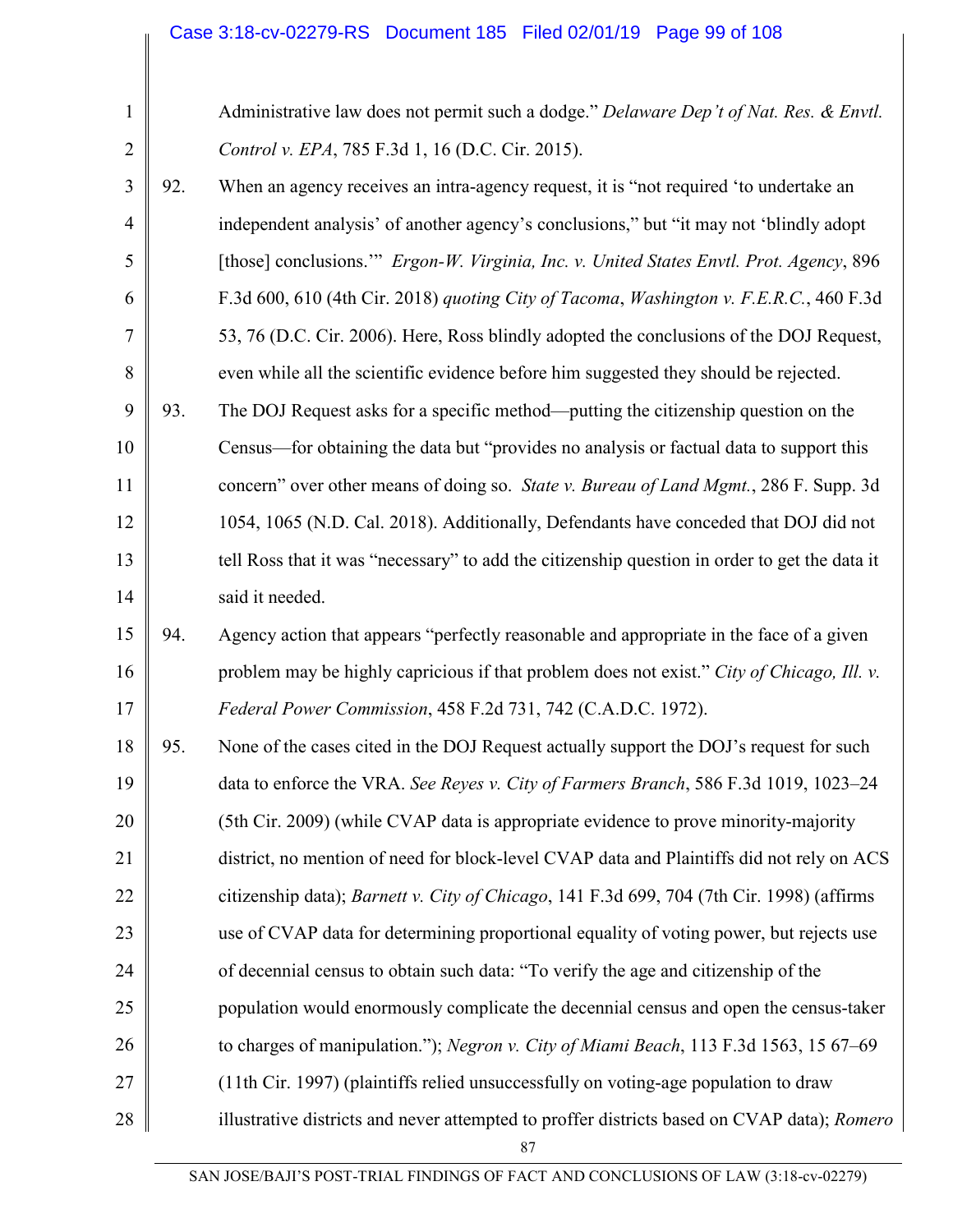| $\mathbf{1}$   |     | v. City of Pomona, 883 F.2d 1418, 1426 (9th Cir. 1989), overruled in part on other           |
|----------------|-----|----------------------------------------------------------------------------------------------|
| $\overline{2}$ |     | grounds by Townsend v. Holman Consulting Corp., 914 F.2d 1136, 1141 (9th Cir. 1990)          |
| 3              |     | (affirms that "eligible minority voter population, rather than total minority population, is |
| $\overline{4}$ |     | the appropriate measure of geographical compactness"); LULAC v. Perry, 548 U.S. 399,         |
| 5              |     | 423-442 (2006) (no discussion of block-level CVAP data).                                     |
| 6              | 96. | Because no evidence in the Administrative Record—including the DOJ Request—                  |
| 7              |     | suggests that the DOJ Civil Rights Division has been unable to enforce the Voting Rights     |
| 8              |     | Act based on a lack of block-level citizenship data for the 53 years since its adoption,     |
| 9              |     | Ross's decision to add the question addresses a problem that "does not exist" and is         |
| 10             |     | therefore capricious. Chicago, 458 F.2d at 742.                                              |
| 11             | 97. | Even had the DOJ Request provided substantial evidence to support adding the question,       |
| 12             |     | "evidence that is substantial viewed in isolation may become insubstantial when              |
| 13             |     | contradictory evidence is taken into account," so in light of the overwhelming evidence      |
| 14             |     | that adding the citizenship question will harm census quality, and that adding the           |
| 15             |     | citizenship question will result in poorer quality citizenship data, Ross's treatment of the |
| 16             |     | DOJ Request as asking for the addition of a citizenship question and addition of the         |
| 17             |     | citizenship question on that basis is rendered insubstantial. Landry v. F.D.I.C., 204 F.3d   |
| 18             |     | 1125, 1140 (C.A.D.C. 2000).                                                                  |
| 19             | 98. | For all of these reasons, including Ross's knowledge of and participation in the events      |
| 20             |     | leading up to the DOJ Request, his decision that providing DOJ with citizenship data         |
| 21             |     | through the addition of the citizenship question outweighed "any adverse effect" on the      |
| 22             |     | census was "so implausible that it could not be ascribed to a difference in view or the      |
| 23             |     | product of agency expertise." State Farm, 463 U.S. at 43.                                    |
| 24             | 99. | A decision is contrary to the evidence before the agency where, as here, that evidence       |
| 25             |     | shows that it will result in "plainly inferior" outcomes and the agency did not provide a    |
| 26             |     | "satisfactory explanation" for rejecting that evidence. Pub. Citizen, Inc. v. Mineta, 340    |
| 27             |     | F.3d 39, 56 (2d Cir. 2003).                                                                  |
| 28             |     |                                                                                              |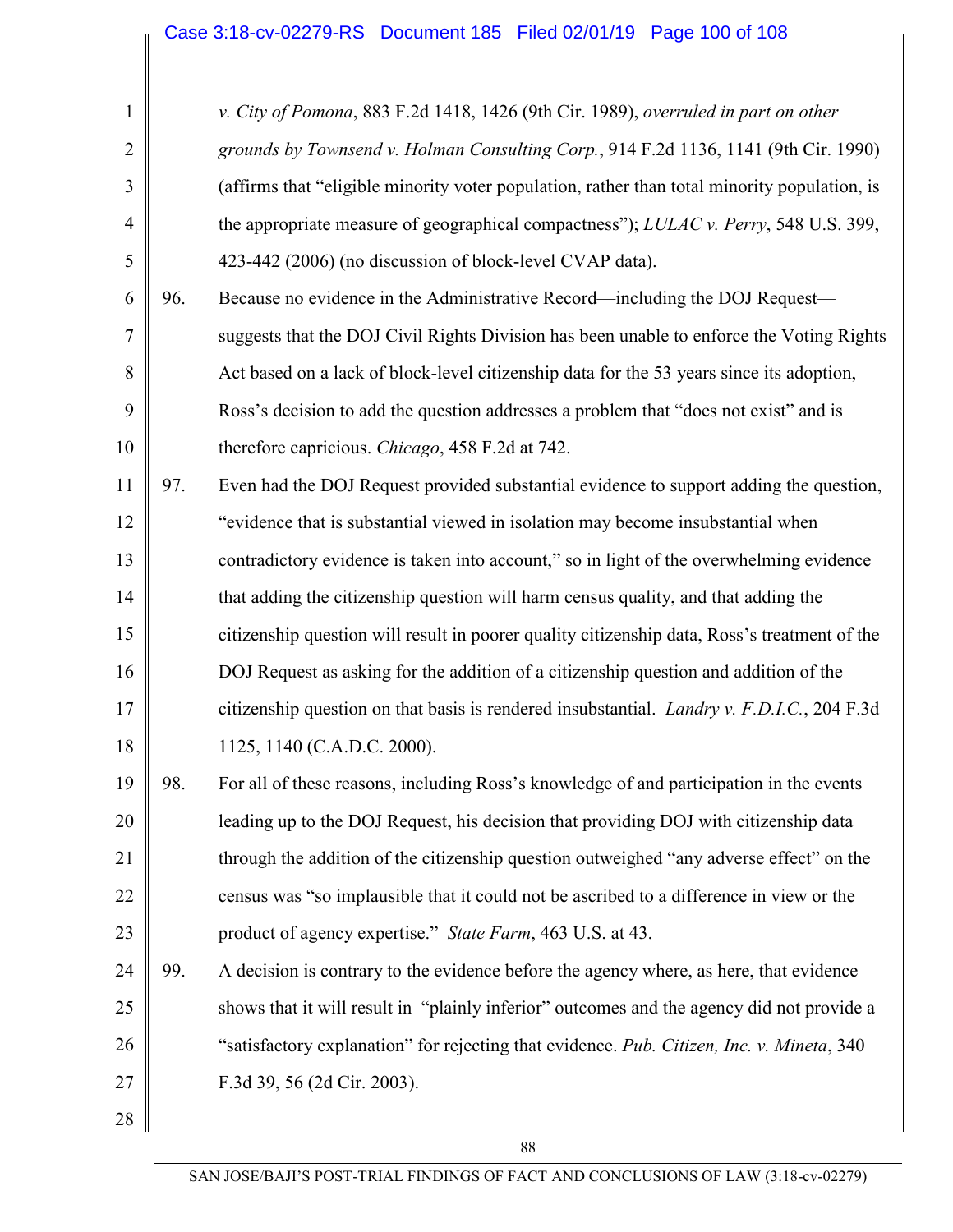|                |      | Case 3:18-cv-02279-RS  Document 185  Filed 02/01/19  Page 101 of 108                           |
|----------------|------|------------------------------------------------------------------------------------------------|
|                |      |                                                                                                |
| $\mathbf{1}$   | 100. | The decision to add the citizenship question was therefore arbitrary and capricious and        |
| $\overline{2}$ |      | should be set aside under 5 U.S.C. $\S$ 706(2)(A).                                             |
| 3              |      | 2.<br><b>The Decision To Add the Citizenship Question Failed To Consider</b>                   |
| $\overline{4}$ |      | <b>Important Aspects Of The Problem</b>                                                        |
| 5              | 101. | Although Ross wrote in the Decisional Memo that the question had been "well-tested," he        |
| 6              |      | "entirely failed to consider" the Bureau's long-standing policy on testing and the             |
| 7              |      | differences between testing a question for the ACS and testing it for the Decennial            |
| 8              |      | Census. State Farm, 463 U.S. at 43.                                                            |
| 9              | 102. | "It is well settled that an agency, even one that enjoys broad discretion, must adhere to      |
| 10             |      | voluntarily adopted, binding policies that limit its discretion." Padula v. Webster, 822       |
| 11             |      | F.2d 97, 100 (D.C. Cir. 1987) (citation omitted)).                                             |
| 12             | 103. | Because Ross and Commerce ignored the Bureau's long-standing process for changing the          |
| 13             |      | content on questionnaires, including the process for testing questions prior to adding them    |
| 14             |      | to a census instrument, the decision failed to comply with agency regulations and policies     |
| 15             |      | and therefore constitutes arbitrary and capricious conduct. De Loss v. Dep't of Hous. $\&$     |
| 16             |      | Urban Dev., 714 F. Supp. 1522, 1534 (S.D. Iowa 1988).                                          |
| 17             | 104. | Because Ross did not consider the prior inadequate testing of the citizenship question, or     |
| 18             |      | the fact that the question had not been subject to field testing in the context of the survey, |
| 19             |      | the decision was arbitrary and capricious. See also Organized Vill. of Kake v. U.S. Dep't      |
| 20             |      | of Agric., 795 F.3d 956, 966 (9th Cir. 2015) ("a policy change violates the APA if the         |
| 21             |      | agency ignores or countermands its earlier factual findings without reasoned explanation       |
| 22             |      | for doing so").                                                                                |
| 23             | 105. | By stating that prior tests of different questions on a similar topic were sufficient, despite |
| 24             |      | concerns from those who knew best, Ross "ignore[d] critical context" and "cherry               |
| 25             |      | pick[ed] evidence." Water Quality, 225 F. Supp. 3d at 69.                                      |
| 26             |      |                                                                                                |
| 27             |      |                                                                                                |
| 28             |      |                                                                                                |
|                |      | 89                                                                                             |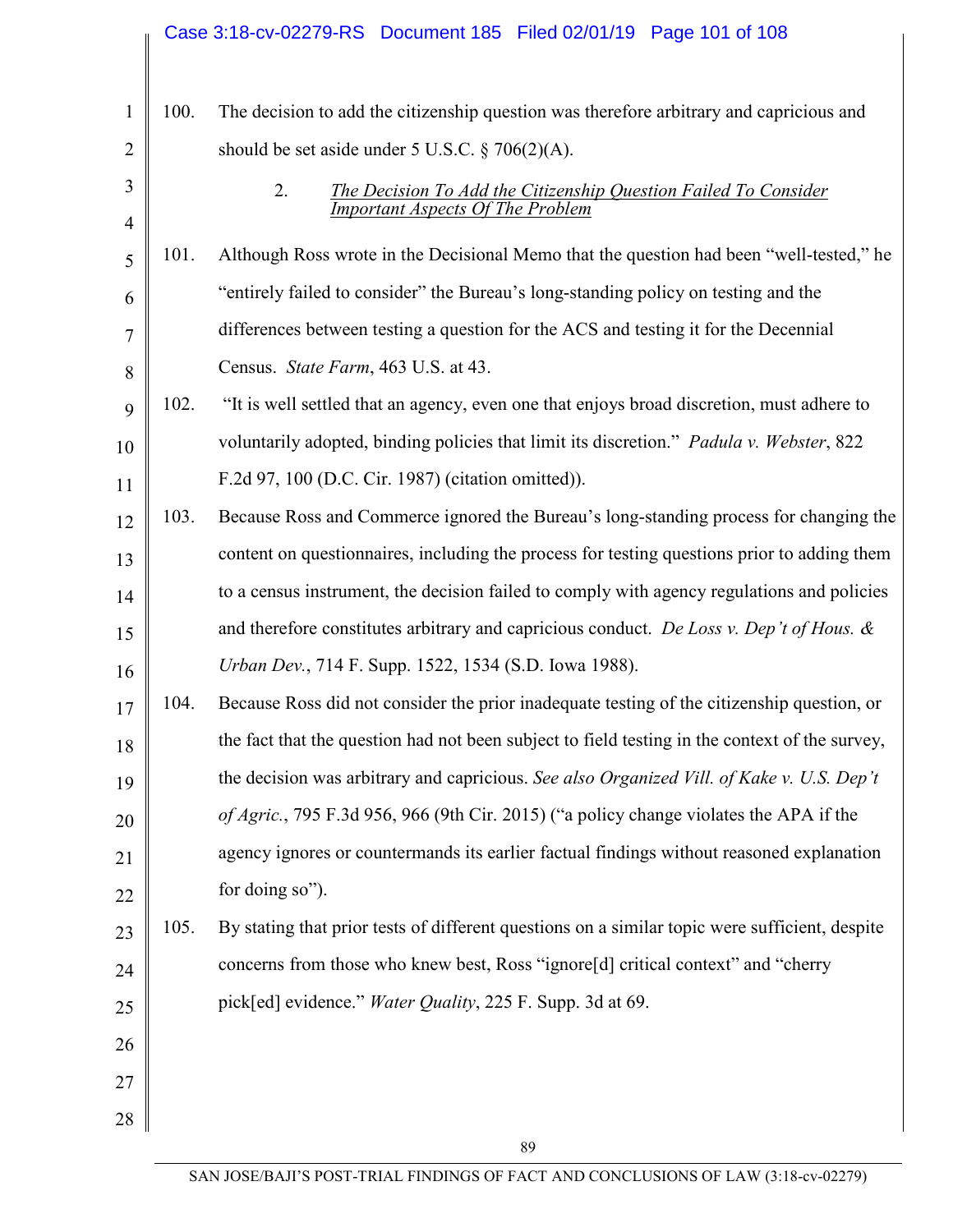3

4

5

6

7

8

17

27

28

#### 3. *Ross's Overall Conclusion That Providing DOJ With Citizenship Data Outweighs Any Possible Damage To The Census Is Implausible*

106. Because there is no basis in the Administrative Record to suggest that Ross was motivated by concerns of enforcing the Voting Rights Act, and because the DOJ Request does not require addition of the citizenship question to enforce the Voting Rights Act, the stated motivation for adding the question in the Decisional Memo is "so implausible that it could not be ascribed to a difference in view or the product of agency expertise." *State Farm*, 463 U.S. at 43.

9 10 11 12 13 14 15 16 107. Because all of the information that was before Ross when he issued the Decisional Memo showed that adding the question would decrease accuracy—including the accuracy of citizenship data—it is implausible that he made the decision to add the question because it would provide more accurate and complete data. *See Organized Village of Kake v. U.S. Dept. of Agriculture*, 795 F.3d 956, 969 (9th Cir. 2015) (holding that the explanation that decision was based on comments to a proposed rule was "implausible" given the fact that the comments in question raised "no new issues regarding alternatives already fully explored" by the agency).

### **C. The Decision To Add The Citizenship Question Violated The Census Act**

18 19 108. Courts must set aside agency actions that are made "in excess of statutory jurisdiction, authority, or limitations, or short of statutory right."  $5 \text{ U.S.C.} \$  706(2)(C).

20 21 22 109. When "a statute's language carries a plain meaning, the duty of an administrative agency is to follow its commands as written, not to supplant those commands with others it may prefer." *SAS Inst., Inc. v. Iancu*, 138 S. Ct. 1348, 1355 (2018).

23 24 25 26 110. The Census Act requires that the Secretary of Commerce submit to Congress a final list of subjects to be covered in the census questionnaire at least three years before the census date, and must submit a final list of specific questions two years before the census date. 13 U.S.C. §§ 141(f)(1)-(2).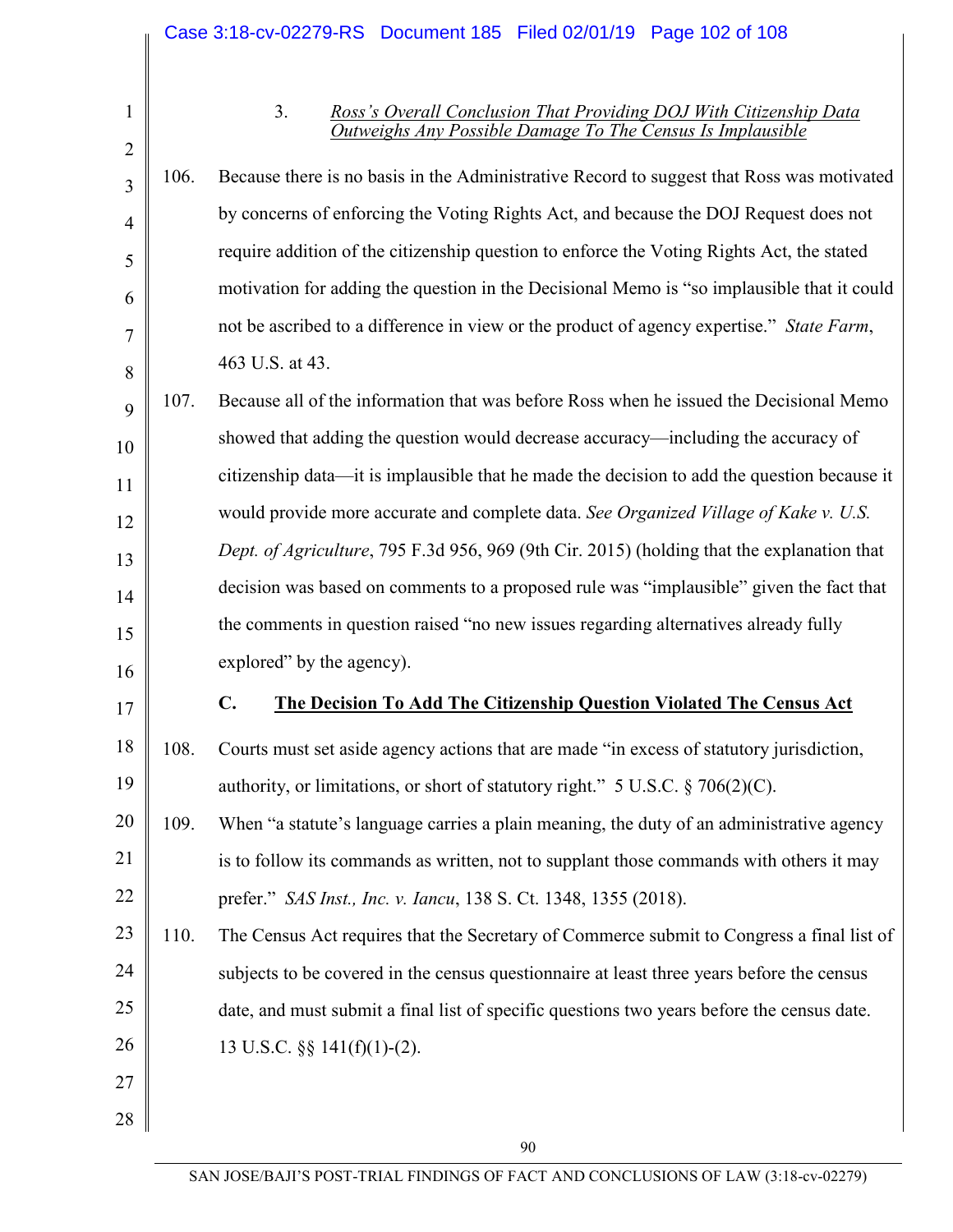# Case 3:18-cv-02279-RS Document 185 Filed 02/01/19 Page 103 of 108

| $\mathbf{1}$   | 111. | Once these reports are submitted, the Secretary of Commerce has limited discretion to        |
|----------------|------|----------------------------------------------------------------------------------------------|
| $\overline{2}$ |      | alter their content and may do so only if "new circumstances exist which necessitate that    |
| 3              |      | the subjects, types of information, or questions contained in report so submitted be         |
| $\overline{4}$ |      | modified." 13 U.S.C. $\S$ 141(f)(3) (emphasis added).                                        |
| 5              | 112. | The proper framework for analyzing whether a federal agency has complied with a              |
| 6              |      | congressional reporting statute is set forth in <i>Chevron U.S.A. v. Natural Resources</i>   |
| 7              |      | Defense Council, Inc., 467 U.S. 837 (1984). See Allied Local and Regional Mfrs. Caucus       |
| 8              |      | v. U.S. E.P.A., 215 F.3d 61, 66–67 (C.A.D.C., 2000) (applying the Chevron framework to       |
| 9              |      | a challenge to an EPA report submitted to Congress under Section 183(e) of the Clean Air     |
| 10             |      | Act, which "further directs that the study be completed, and a report submitted to           |
| 11             |      | Congress, 'not later than 3 years after November 15, 1990."").                               |
| 12             | 113. | If an agency fails to comply with a congressional reporting statute, a court may require the |
| 13             |      | agency to submit a report that complies with the statute or strike down the underlying       |
| 14             |      | agency action on which the report is based. See Center for Biological Diversity v.           |
| 15             |      | Brennan, 571 F. Supp. 2d 1105, 1113 (N.D. Cal. 2007); South Carolina v. United States,       |
| 16             |      | 329 F. Supp. 3d 214, 219 (D.S.C. 2018).                                                      |
| 17             | 114. | This Court has already noted that "Defendants do not request Chevron deference" and that     |
| 18             |      | such deference "is not appropriate here because the canons of construction provide a clear   |
| 19             |      | interpretation of the statute." (Order Denying Motions for Summary Judgment, Doc. No.        |
| 20             |      | 119 at 15).                                                                                  |
| 21             | 115. | This Court has already concluded that the "resolution of this claim ultimately turns on      |
| 22             |      | whether [Secretary Wilbur] Ross concluded new circumstances necessitated addition of         |
| 23             |      | the citizenship question." (Order Denying Motions for Summary Judgment, Doc. No. 119         |
| 24             |      | at $15$ ).                                                                                   |
| 25             | 116. | Because it has never been DOJ's position that CVAP data from the decennial census            |
| 26             |      | (rather than the ACS or another source) is "necessary" to enforce Section 2 of the Voting    |
| 27             |      | Rights Act, and no evidence in the Administrative Record suggests that Ross concluded        |
| 28             |      |                                                                                              |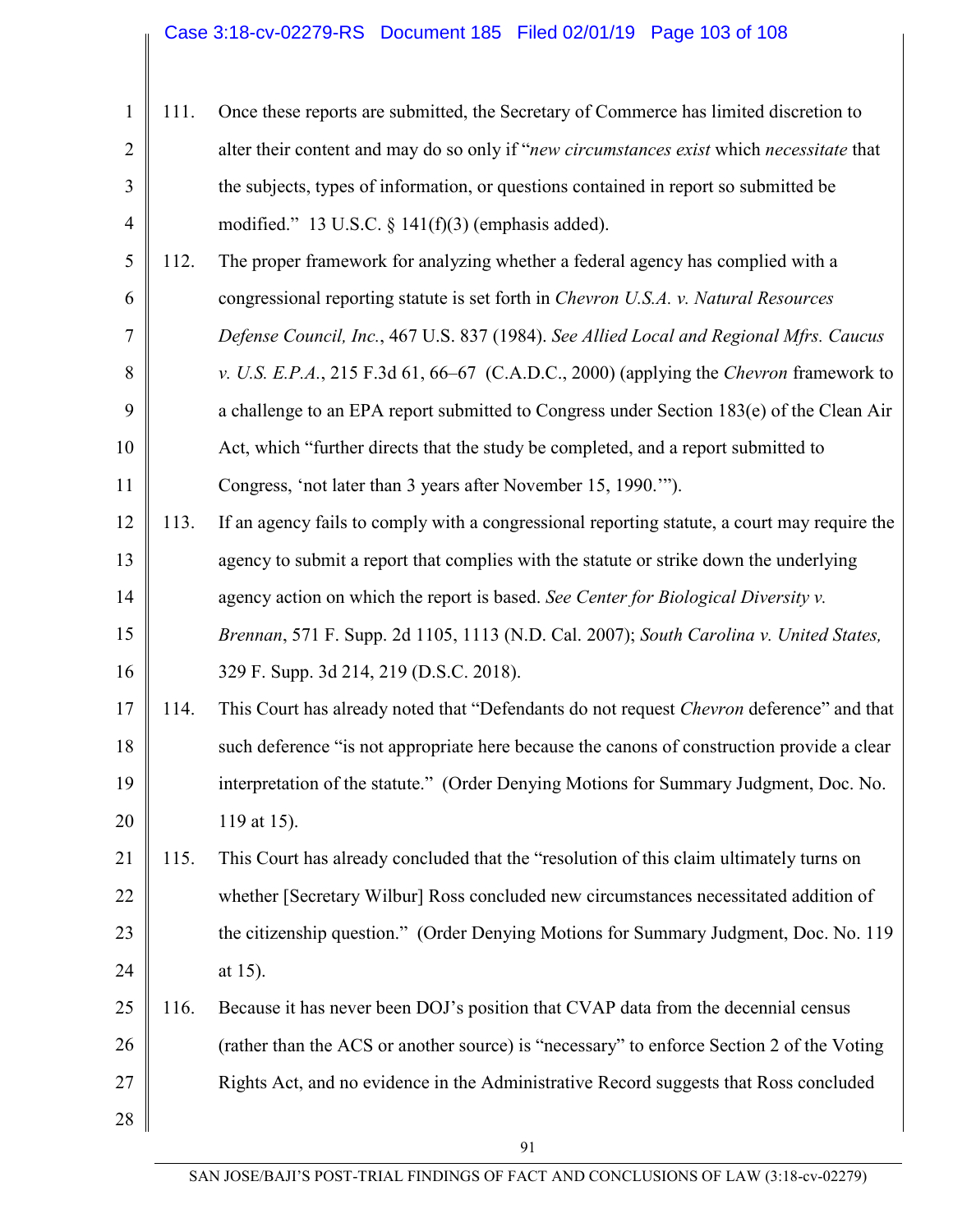|                |      | Case 3:18-cv-02279-RS  Document 185  Filed 02/01/19  Page 104 of 108                      |  |  |  |  |
|----------------|------|-------------------------------------------------------------------------------------------|--|--|--|--|
|                |      |                                                                                           |  |  |  |  |
| $\mathbf{1}$   |      | new circumstances necessitated addition of the citizenship question, the decision was     |  |  |  |  |
| $\overline{2}$ |      | made in violation of 13 U.S.C. $\S$ 141(f)(3).                                            |  |  |  |  |
| 3              | 117. | In addition, 13 U.S.C. $\S$ 6(c) requires that "[t]o the maximum extent possible and      |  |  |  |  |
| $\overline{4}$ |      | consistent with the kind, timeliness, quality and scope of the statistics required, the   |  |  |  |  |
| 5              |      | Secretary shall acquire and use information" from other federal sources "instead of       |  |  |  |  |
| 6              |      | conducting direct inquiries."                                                             |  |  |  |  |
| 7              | 118. | Section 6(c) was "intended to emphasize the Congress' desire that such authority be used  |  |  |  |  |
| 8              |      | whenever possible in the dual interests of economizing and reducing respondent burden."   |  |  |  |  |
| 9              |      | H.R. Rep. No. 94-1719, at 10 (1976) (Conf. Rep.), as reprinted in 1976 U.S.C.C.A.N.       |  |  |  |  |
| 10             |      | 5476, 5477-78.                                                                            |  |  |  |  |
| 11             | 119. | Nowhere in the Decisional Memo does Ross mention Section 6(c), which violates the APA     |  |  |  |  |
| 12             |      | because "an agency implementing a statute may not ignore a standard articulated in        |  |  |  |  |
| 13             |      | the statute." Friends of Richards-Gebaur Airport v. FAA, 251 F.3d 1178, 1195 (8th Cir.    |  |  |  |  |
| 14             |      | 2001).                                                                                    |  |  |  |  |
| 15             | 120. | Because it is a "foundational principle of administrative law that a court may uphold     |  |  |  |  |
| 16             |      | agency action only on the grounds that the agency invoked when it took the action," and   |  |  |  |  |
| 17             |      | Ross provided no grounds for ignoring Section $6(c)$ , the decision was arbitrary and     |  |  |  |  |
| 18             |      | capricious. <i>Michigan</i> , 135 S. Ct. at 2710                                          |  |  |  |  |
| 19             | 121. | Because Ross violated both 13 U.S.C. § 141 and 13 U.S.C. § 6(c), the decision to add the  |  |  |  |  |
| 20             |      | citizenship question was made "in excess of statutory jurisdiction, authority, or         |  |  |  |  |
| 21             |      | limitations, or short of statutory right" and must be set aside. 5 U.S.C. $\S$ 706(2)(C). |  |  |  |  |
| 22             | IV.  | <b>DEFENDANTS SHOULD BE ENJOINED FROM ADDING A CITIZENSHIP</b>                            |  |  |  |  |
| 23             |      | <b>QUESTION TO THE CENSUS</b>                                                             |  |  |  |  |
| 24             | 122. | Because including the citizenship question on the 2020 Census violates Article I, Section |  |  |  |  |
| 25             |      | 2, Clause 3 of the United States Constitution, Defendants should be enjoined from adding  |  |  |  |  |
| 26             |      | a citizenship question to the 2020 Census.                                                |  |  |  |  |
| 27             |      |                                                                                           |  |  |  |  |
| 28             |      |                                                                                           |  |  |  |  |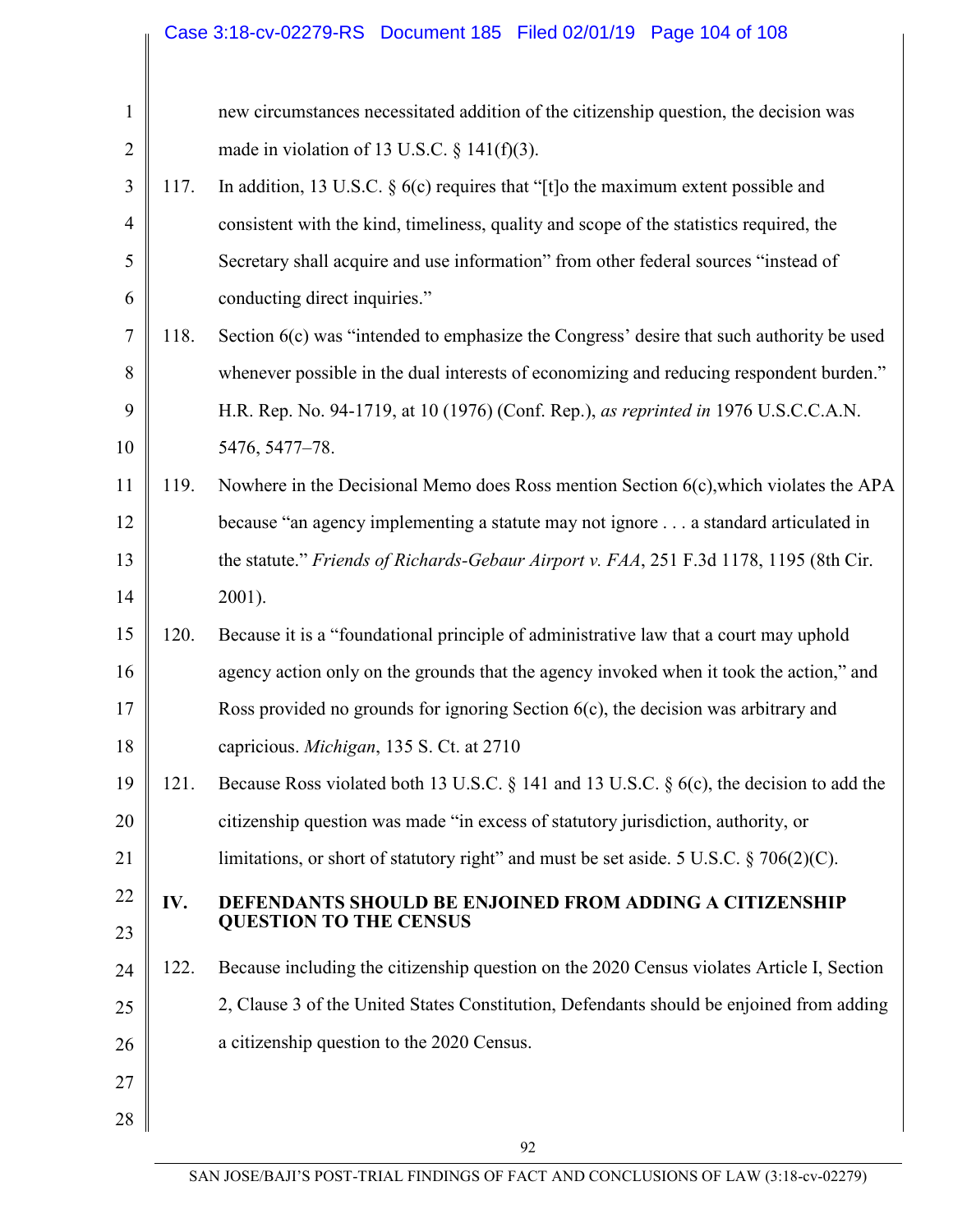#### Case 3:18-cv-02279-RS Document 185 Filed 02/01/19 Page 105 of 108

- 1 2 3 123. Because the decision to add the question was made in violation of the Administrative Procedure Act, this Court should "hold unlawful and set aside" the decision. 5 U.S.C. § 706(2).
- 4 5 6 7 8 9 124. In addition to setting aside the decision, the Court should issue an injunction to prohibit "the perpetuation of unlawful agency action," *League of Women Voters*, 838 F.3d at 12 (preliminary injunction), and to ensure that the agency complies with the law going forward. *See Central United Life, Inc. v. Burwell*, 128 F. Supp. 3d 321, 330 (D.D.C. 2015), *aff'd*, 827 F.3d 70 (D.C. Cir. 2016) ("Forcing federal agencies to comply with the law is undoubtedly in the public interest.").
- 10 11 12 13 14 15 16 125. The Court should vacate the agency's decision and remand to the agency with instructions to remove the citizenship question from the 2020 Census, rather than to consider the issue anew. Such action is appropriate here because "the record here has been fully developed, and the conclusions that must follow from it are clear." *Sierra Club v. U.S. E.P.A.*, 346 F.3d 955, 963 (9th Cir. 2003) (remanding a decision to an agency with instructions on how to rule on the matter). *See also Tummino*, 603 F. Supp. 2d at 550 (remanding to an agency with instructions).
- 17 18 19 20 21 22 23 24 25 26 126. Should the Court remand and permit further agency consideration, it should recuse Ross and Commerce from participating in such consideration because the record provides clear and convincing evidence that Ross and Commerce have an "unalterably closed mind on matters critical to the disposition of the proceeding." *Ass'n of Nat'l. Advertisers, Inc. v. F.T.C.*, 627 F.2d 1151, 1170 (D.C. Cir. 1979). *See Nehemiah Corp. of Am. v. Jackson*, 546 F. Supp. 2d 830, 847 (E.D. Cal. 2008) (barring HUD Secretary from participating in reconsideration based on public statement that "HUD intends to approve the new rule by the end of the year even if the agency receives critical comments"). Upon remand, any further consideration of the question should be made solely by Director Dillingham as the head of the Census Bureau.

27

28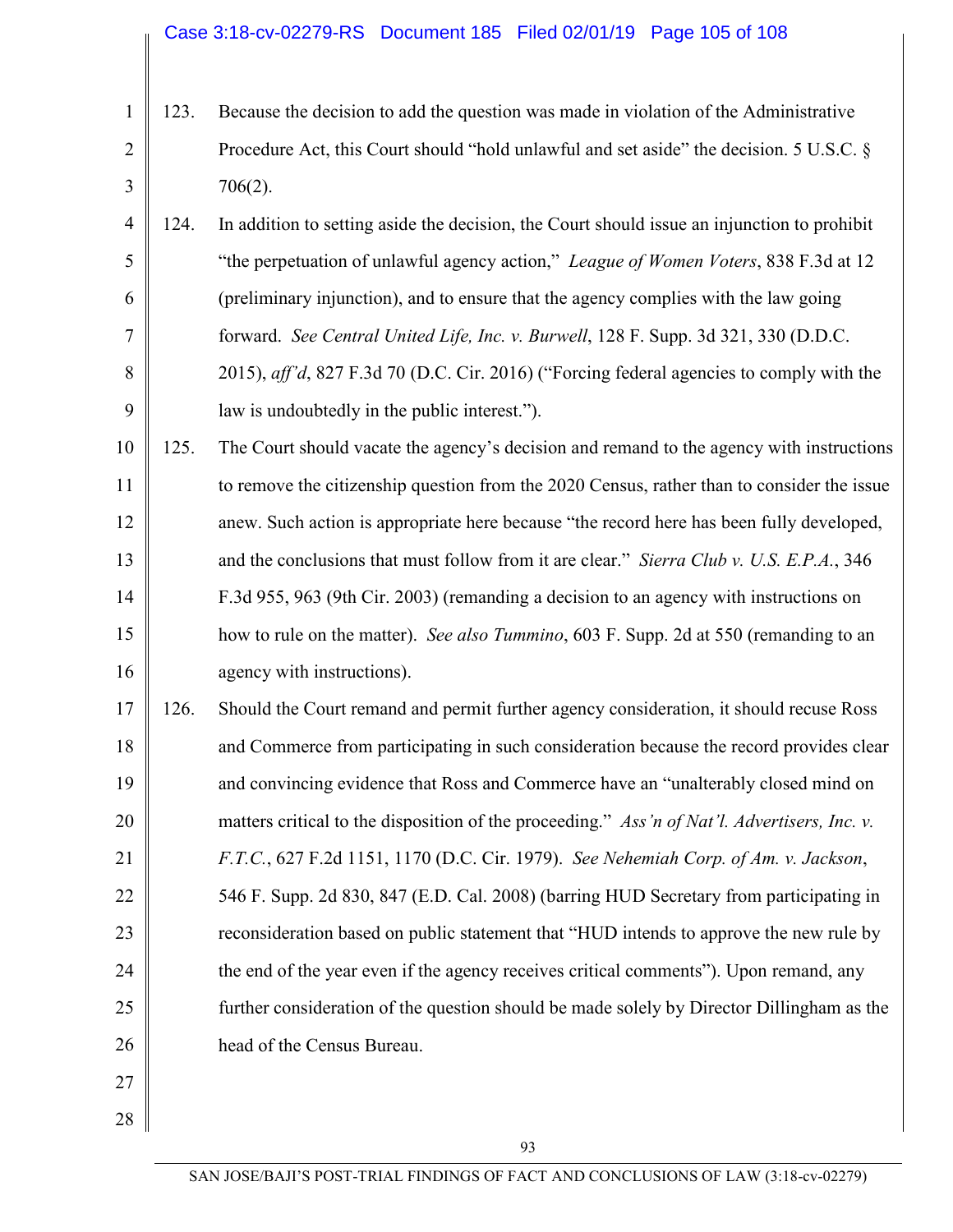|                |        |                    |  |                                                             | Case 3:18-cv-02279-RS  Document 185  Filed 02/01/19  Page 106 of 108 |
|----------------|--------|--------------------|--|-------------------------------------------------------------|----------------------------------------------------------------------|
|                |        |                    |  |                                                             |                                                                      |
| 1              |        |                    |  | Respectfully submitted,                                     |                                                                      |
| $\overline{2}$ | Dated: | February $1, 2019$ |  |                                                             | <b>MANATT, PHELPS &amp; PHILLIPS, LLP</b>                            |
| 3              |        |                    |  |                                                             |                                                                      |
| 4              |        |                    |  | By: <i>s/ John F. Libby</i><br>John F. Libby                |                                                                      |
| 5              |        |                    |  | John W. McGuinness<br>Emil Petrossian                       |                                                                      |
| 6              |        |                    |  | 11355 West Olympic Boulevard                                |                                                                      |
| 7              |        |                    |  | Los Angeles, California 90064<br>Telephone: (310) 312-4000  |                                                                      |
| 8              |        |                    |  | Facsimile: (310) 312-4224                                   |                                                                      |
| 9              |        |                    |  | <b>RIGHTS UNDER LAW</b>                                     | <b>LAWYERS' COMMITTEE FOR CIVIL</b>                                  |
| 10             |        |                    |  | Kristen Clarke<br>Jon M. Greenbaum                          |                                                                      |
| 11             |        |                    |  | Ezra D. Rosenberg<br>Dorian L. Spence                       |                                                                      |
| 12             |        |                    |  | 1500 K Street NW Suite 900<br>Washington, DC 20005          |                                                                      |
| 13             |        |                    |  | Telephone: (202) 662-8600<br>Facsimile: (202) 783-0857      |                                                                      |
| 14             |        |                    |  | <b>PUBLIC COUNSEL</b>                                       |                                                                      |
| 15             |        |                    |  | Mark Rosenbaum<br>610 South Ardmore Avenue                  |                                                                      |
| 16             |        |                    |  | Los Angeles, California 90005                               |                                                                      |
| 17             |        |                    |  | Telephone: (213) 385-2977<br>Facsimile: (213) 385-9089      |                                                                      |
| 18             |        |                    |  | <b>CITY OF SAN JOSE</b>                                     |                                                                      |
| 19             |        |                    |  | Richard Doyle, City Attorney<br>Office of the City Attorney | Nora Frimann, Assistant City Attorney                                |
| 20             |        |                    |  | San Jose, California 95113-1905                             | 200 East Santa Clara Street, 16th Floor                              |
| 21             |        |                    |  | Facsimile Number: (408) 998-3131                            | Telephone Number: (408) 535-1900                                     |
| 22             |        |                    |  | E-Mail: cao.main@sanjoseca.gov                              |                                                                      |
| 23             |        |                    |  | Attorneys for Plaintiffs                                    | CITY OF SAN JOSE and BLACK ALLIANCE FOR                              |
| 24             |        |                    |  | <b>JUST IMMIGRATION</b>                                     |                                                                      |
| 25             |        |                    |  |                                                             |                                                                      |
| 26             |        |                    |  |                                                             |                                                                      |
| 27             |        |                    |  |                                                             |                                                                      |
| 28             |        |                    |  |                                                             |                                                                      |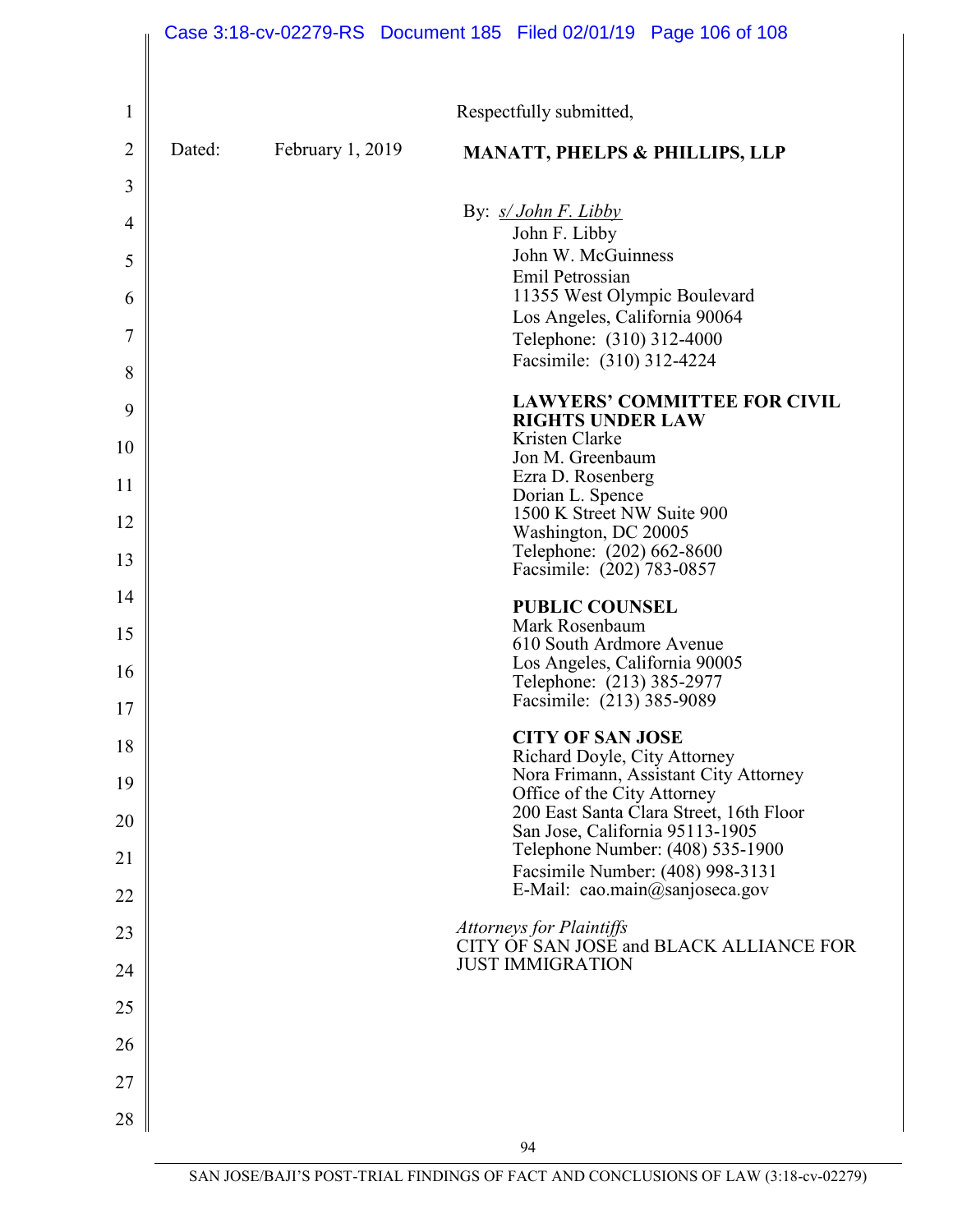|                  | Case 3:18-cv-02279-RS Document 185 Filed 02/01/19 Page 107 of 108                                  |
|------------------|----------------------------------------------------------------------------------------------------|
|                  |                                                                                                    |
| $\mathbf{1}$     | <b>FILER'S ATTESTATION</b>                                                                         |
| $\overline{2}$   | Pursuant to Civil Local Rule 5-1(i)(3), regarding signatures, Ana G. Guardado hereby               |
| $\overline{3}$   | attests that concurrence in the filing of this document has been obtained from all the signatories |
| $\overline{4}$   | above.                                                                                             |
| $\sqrt{5}$       | Dated: February 1, 2019<br>$\frac{f_S/Ana G. Guardado}{A na G. Guardado}$                          |
| 6                |                                                                                                    |
| $\overline{7}$   |                                                                                                    |
| $8\,$            |                                                                                                    |
| $\boldsymbol{9}$ |                                                                                                    |
| $10\,$           |                                                                                                    |
| 11               |                                                                                                    |
| 12               |                                                                                                    |
| 13               |                                                                                                    |
| 14               |                                                                                                    |
| 15               |                                                                                                    |
| 16               |                                                                                                    |
| 17               |                                                                                                    |
| $18\,$           |                                                                                                    |
| 19               |                                                                                                    |
| 20               |                                                                                                    |
| 21<br>22         |                                                                                                    |
| 23               |                                                                                                    |
| 24               |                                                                                                    |
| 25               |                                                                                                    |
| 26               |                                                                                                    |
| 27               |                                                                                                    |
|                  |                                                                                                    |
| 28               |                                                                                                    |